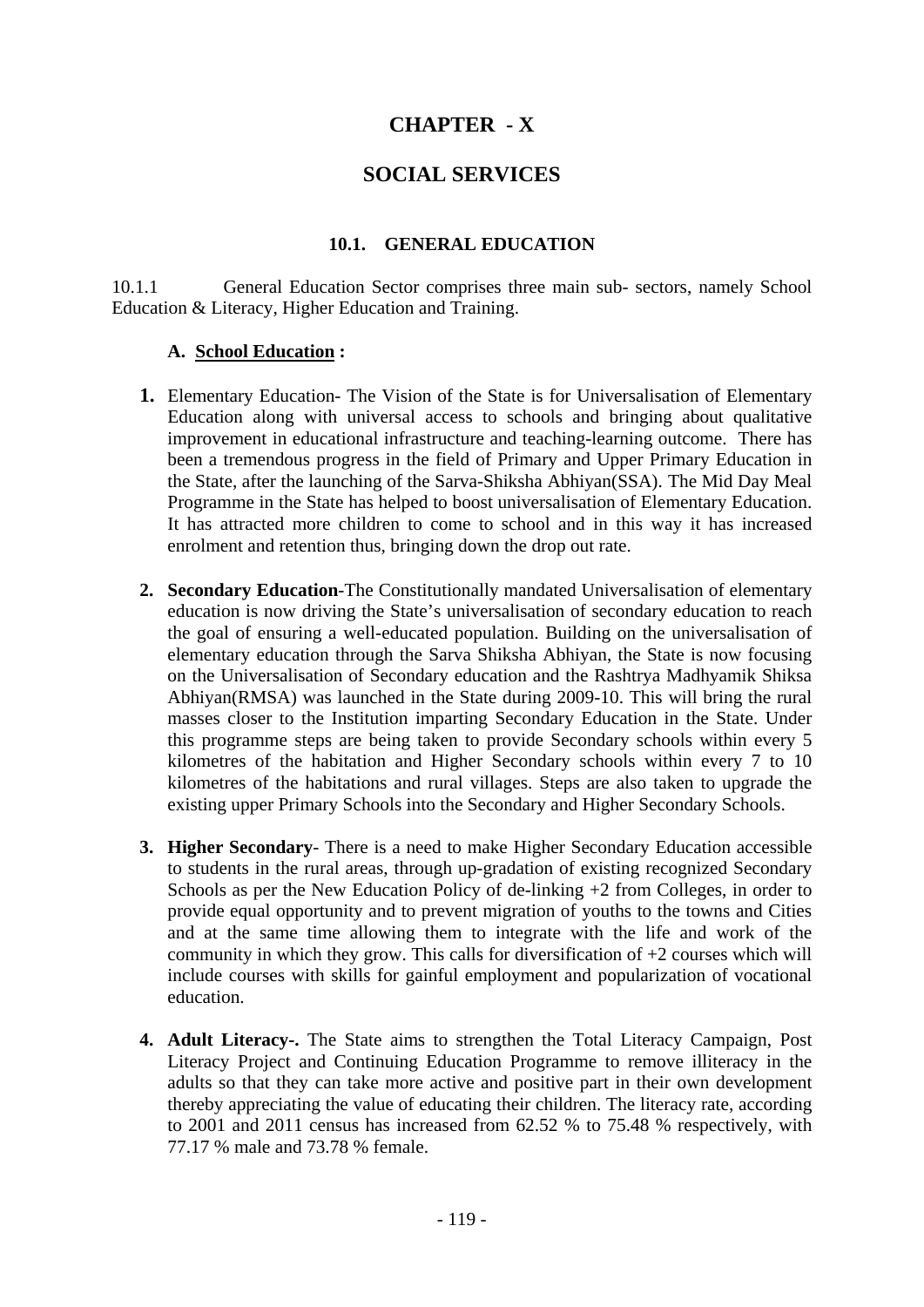# **B. Higher Education-**

 The Department aims at efficient delivery of services and improving the quality of Higher and Technical Education so as to produce Technical and professional manpower according to the needs of the society.

 At present the DHTE is given the responsibility of looking after 4 (four) Govt. Special Schools, viz, Pine Mount Higher Secondary School, Shillong Public School, Jowai Public School and Tura Public School.

 There is a need for consolidation of the existing facilities, selective expansion with diversification of courses especially for rural areas, improvement of quality with emphasis on professional courses which are self-supporting and also relevant to the agro-rural background of the people and thereby generating self employment.. There is a need to extend financial assistance to Colleges especially in rural areas, where the community lives in poverty and where there is no means to generate resources.

 At present, the state has 6(six) Government colleges including the 3 (three) newly provincialised Colleges, 15 (fifteen) deficit colleges,7 (seven) Colleges under Adhoc grant- in- aid and 7 (seven) private colleges private under lump-sum grant in aid. Twenty six (26) colleges are private and self- financing. Grants are released to all categories of Non-Govt. Colleges on monthly basis beginning from March of each year.

 All the colleges in the state are affiliated to North Eastern Hill University, a Central University. Ten Private Universities and one State Technical University have been established by the State Acts passed by the State Legislative Assembly which will cater to the need of Professional and Technical Education in the State.

**Vocational Education**- Vocationalisation of education will enhance individual employability, reduce the mismatch between demand and supply of skilled manpower and provide an alternative for those pursuing higher education thus ultimately provide diversification of educational opportunities. At present, Govt. is giving grant-in-aid for vocational education to St.Michael's Higher Secondary School, Umsning.

**3**. **Training:** This is being administered by the Directorate of Educational Research & Training (DERT) which comprises improvement of quality education through training of teachers, research and innovation including the development of curricula etc. It is a Resource Institution of the State which looks after the Quality Improvement of Education through the Short –term and Long-term training programs of Teachers. Its main functions are to provide guidance, support and assistance to the State Education Department through its various programmes and activities in its endeavor to improve quality of Elementary, Secondary and Teacher Education in the state as a whole. Thus, one of the most important requirements to promote and strengthen education is the training of teachers who are the key resources in the reform, redirection and renewal of Education.

 The major focus and the main thrust of Teacher Education Institutes (TEIs) in the State has been towards clearing the huge backlog of untrained teachers which was and still is a major concern for the Education Department particularly at the Elementary level.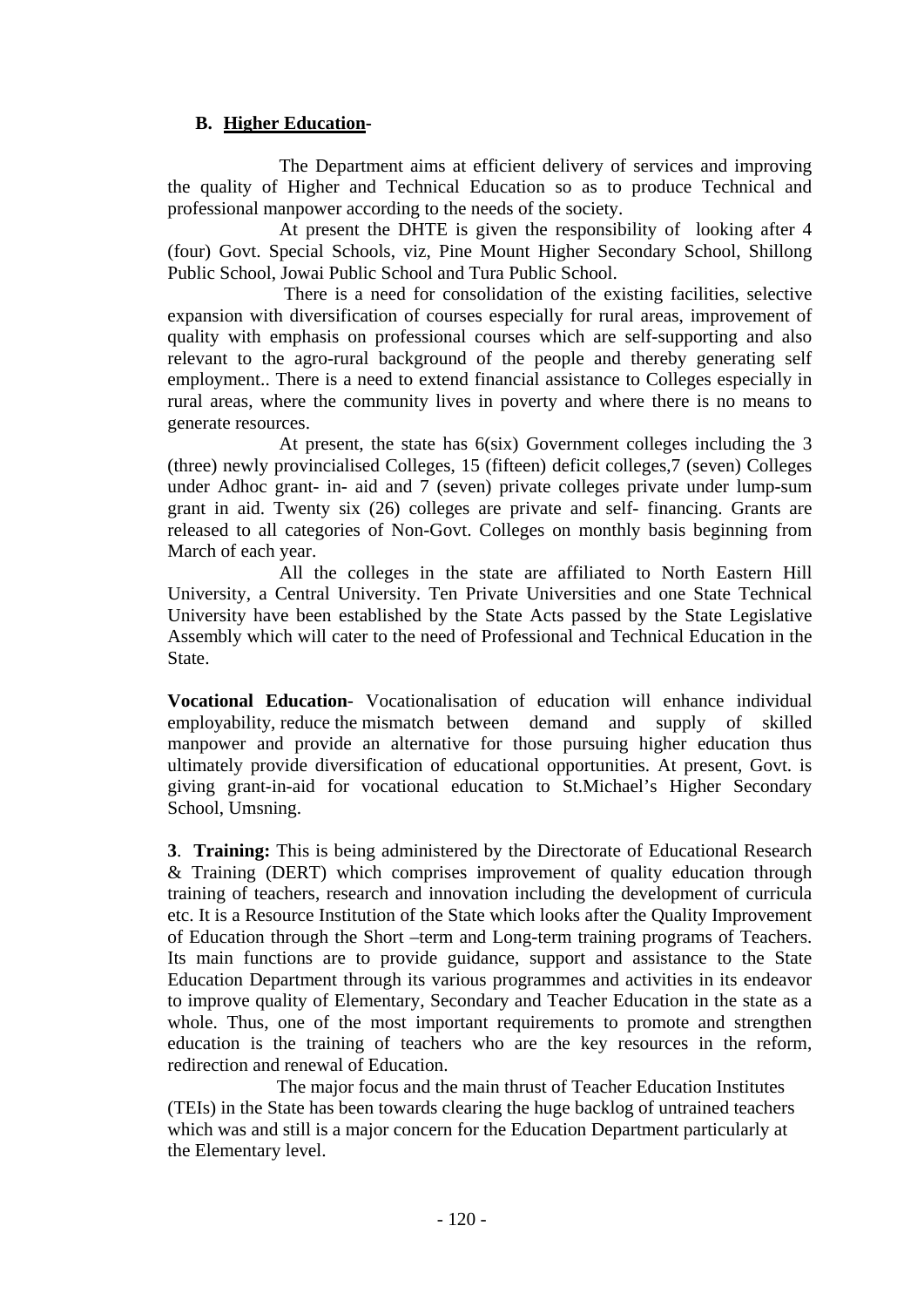## **10.1.2 Eleventh Plan achievements:**

 The Eleventh plan projected outlay for the General Education Sector was Rs. 85000.00 lakhs against which the actual expenditure incurred was Rs.72724.13 lakhs

The achievements of General Education during the Eleventh Plan were

as follows:

- The State have been able to open new schools in the school-less habitations of the State, provided infrastructures and other requirements for the schools including creation and appointment of large number of teachers both in the Primary and Upper primary schools.
- As of today the State have 8095 habitations out of which 7050 habitations have already been covered by the Lower primary Schools and 2986 habitations are provided with Upper Primary Schools. Only 3 % of habitations are without schools.
- The interventions through the Sarva Shiksha Abhiyan (SSA) and the National Programme of Mid-Day Meal has also helped in the reduction of drop-out rates, increase in retention rate and increase in transition rate in which about 4,72,000 children have been benefitted out of the scheme.The Gross Enrolment Ratio in Primary and Upper Primary has increased from 94.46 % and 62.62 % in 2007-08 to 96.98 % and 80.91% in 2009-10 respectively. The reduction of drop out in the State in Elementary and Secondary Level were from 14.73 % and 35.02 % to 9.05 % and 11.25 % respectively.
- The RMSA which is a counterpart of the SSA at the Secondary School level has been launched and the RMSA State Project Office and District Project Office have been established.
- Steps were taken for the improvement of the quality and standard of education in the State .The newly structured Directorates have brought all the schools and school education matters under one Directorate and Higher and Technical Education under one Directorate for the convenience of the Administration and management and for better coordination of schools in the District through integration of all the School Education Office under one Directorate which was absent in the earlier structure
- 7(seven) Joint Directorate Offices were created on all the seven Districts of the State,for better implementation of the Right of Children to Free and Compulsory Education Act 2009 and for the monitoring and supervision of the other flagship programmes.
- Continuous and Comprehensive Evaluation (CCE) has been introduced to improve Quality of Education and to improve enhancement of learning skills by the school children.
- To improve results and students performances, the Meghalaya Board of School Education had also initiated an Examination Reforms with effect from the 2011. Under this new system a student will be allowed to pass if he is able to clear two compulsory subjects viz:- English and MIL and best of other three papers from the rest.
- Schemes were initiated for the establishment of Model Schools and Residential Schools and the construction of girls' hostels
- As far as University level education is concerned, the State government is actively coordinating with NEHU to meet the demand and aspirations of all sections of the student community In addition, the State government has already approved the setting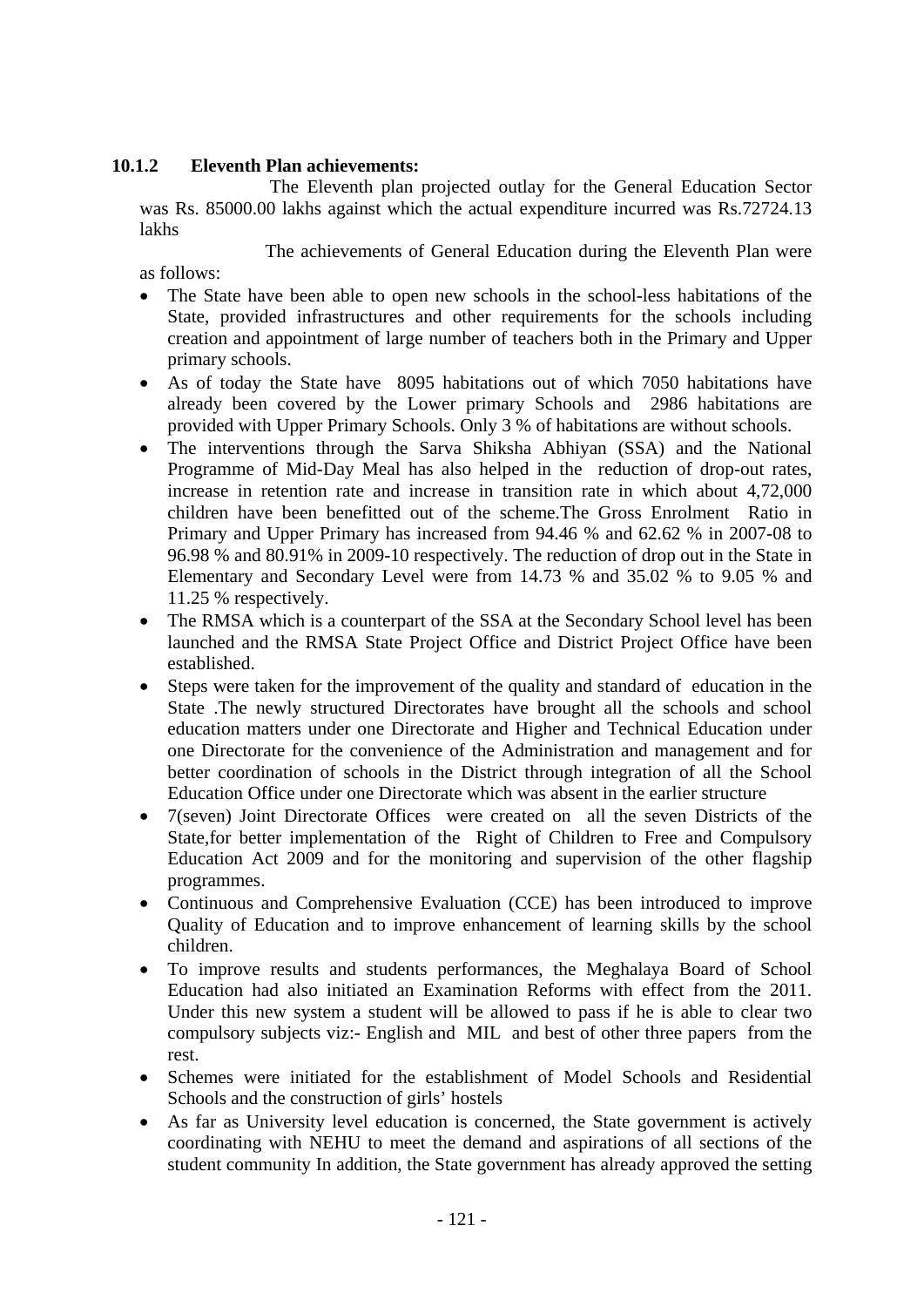up of 10(ten) Private Universities by enactment of separate Acts to cater to the need of professional, technical and vocational education.

- Untrained teachers were identified for distance learning programmes conducted by IGNOU and it is expected that all teachers will possess the required qualifications as stipulated under the RTE ACT by 2015. an initiative for imparting Diploma training to pre-service teachers had also been taken up.
- 2661 in-service teachers were trained through the 2 year D.El.Ed programme. Moreover, about 288 Elementary Teachers were also trained through the 6 months Certificate Course in Primary Education (CCPE). 10 Research Studies were carried out during the Plan period.
- Some of the Short-term training conducted during the  $11<sup>th</sup>$  Plan for the benefit of the teachers to enable them to acquire the skills and competencies on the Methodology of teaching are:
	- (a) Training of teachers on Foundation Course on Education for Children with Disabilities through Distance Mode.
	- (b) Basic Computer Training for Upper Primary Teachers.
	- (c) A training cum workshop on Guidance and Counseling for Secondary School Teachers.
- Different programmes related to education were successfully telecast to all the 50 SITs throughout the year from the EDUSAT Network of DERT.
- Diploma in Elementary Examination were conducted in Upper Primary School and Primary School Scholarship every year w.e.f 2006.

# **10.1.3. Objectives of the 12th Plan :**

 The School Education sector will continue to aim at achieving sustainable human development at the grass-root level, with a set target to bridge all social and gender category gaps at the elementary as well as the secondary level schools by the end of  $12<sup>th</sup>$  plan period.

 To achieve Universalisation of Elementary and Secondary Education, to make quality education available, accessible and affordable to all young persons in the age group of 14 – 16 years, constantly improving the quality of teaching and learning process, to bridge all social and gender category gaps at the elementary as well as the secondary level schools, improvement of infrastructure, intensive teacher training and training of around 19,000 untrained teachers both at the Government and Private Sectors schools.

The first and foremost priority during the  $12<sup>th</sup>$  Plan period is quality education. There is a need to improve the quality of teachers in all of the Schools, promotion of Sciences Laboratories, Environmental Orientation to School Education, improving the school infrastructure, special focus on Mathematics, Science & English, teacher training, learning outcome measurement and teacher motivation and greater use of new information and communication technologies, particularly computers**.** 

 Higher education aims at efficient delivery of services and improving its quality so as to produce Technical and professional manpower according to the needs of the society.

Vocational training for both men and women would be accorded top priority in the  $12<sup>th</sup>$  Plan. Identifying and developing need-based relevant vocational programmes and training the educated youth in various skills that would enhance opportunities for gainful employment. Identifying, preserving and promoting indigenous knowledge and technology.

 The main thrust is to bring about Quality Education at all stages of School Education as well as Teacher Education through Training of Teachers, Research and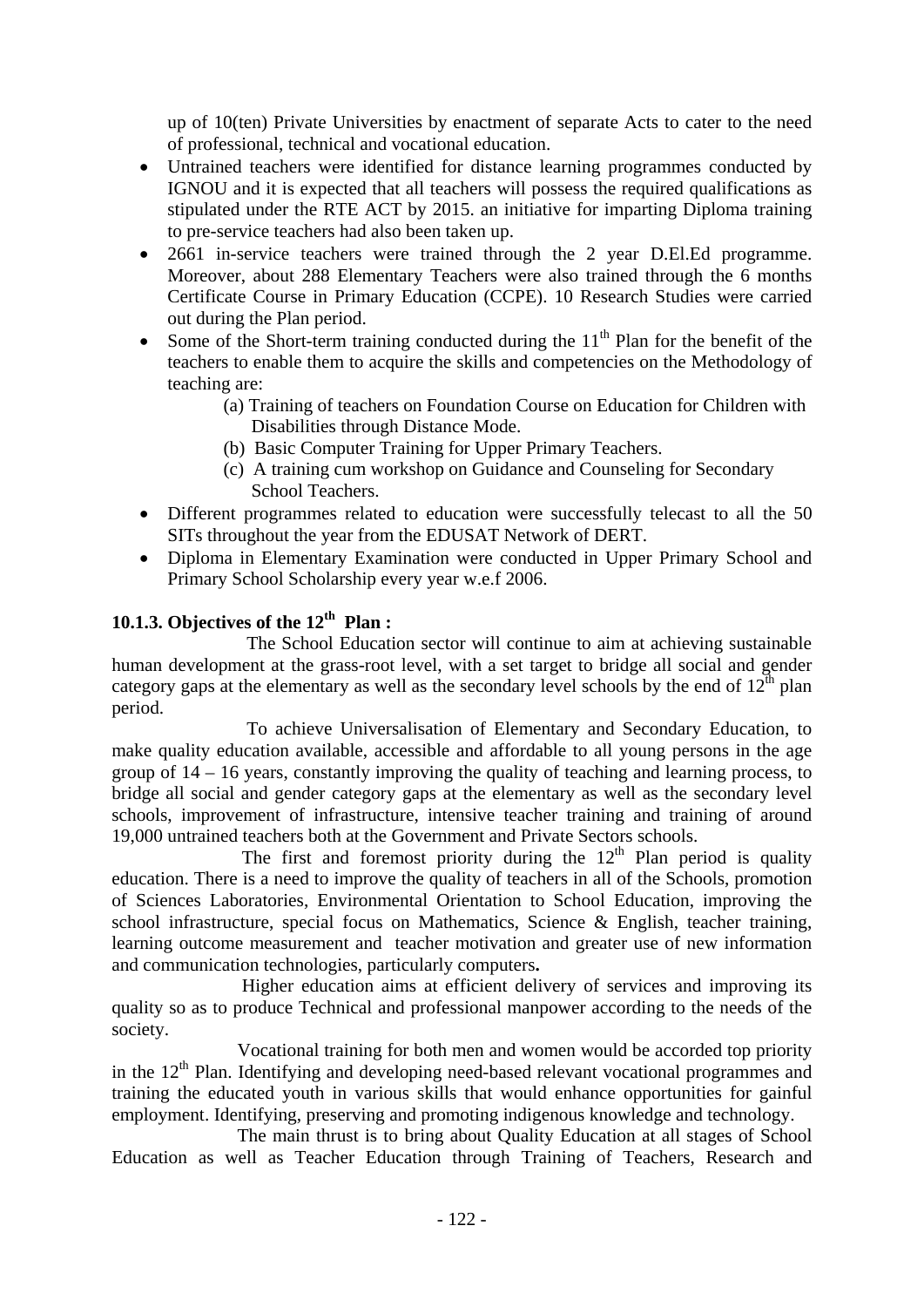Innovation. These objectives can be achieved through man power development and improvement and strengthening of infra-structural facilities.

## **10.1.4. The proposed outlay for the Twelfth Five Year Plan 2012-2017 is Rs.300000.00 Lakhs and the proposed outlay for the Annual Plan 2013-2014 is Rs.22725.00 Lakhs.**

# **10.1.5 Scheme to be taken up during the Annual Plan (2013-2014)**

A. School Education

## **1. Elementary Education:**

- There are 2450 Adhoc LPS teachers including 6 (six) teachers where the grant-in-aid has been re-sanctioned as per Order of the Hon'ble High Court Shillong Bench. A lumpsum grant has been enhanced from Rs. 3000/- per month per teacher to Rs. 6000/- per month per teacher involving an amount of Rs. 1764.00 lakhs per annum.
- There are 710 Pre Primary teachers, the salary with a fixed rate has been raised and enhanced from Rs. 1800/- per month per teacher to Rs. 6000/- per month per teacher. The requirement of fund is Rs. 511.20 lakhs annually.
- Under UP Schools there are 1840 Adhoc UP Schools teachers for 460 Schools. The recurring grant-in-aid with a lumpsum grant have been enhanced from 2012-2013 raised from Rs. 25000/- per month per school to Rs. 33,000/- per month per school. There are also 1521 UPS teachers under SSA which are being paid by the State @ Rs. 6000/- per month per teacher. The financial implementation for 460 and 1521 schools involves Rs. 2916.72 lakhs per annum.
- In view of the change in the Elementary cycle and transfer of Class V to Lower Primary Section, the State will have to create additional posts for the Lower Primary section for Class – V as well as the Upper Primary section for Class – VIII. During 2013-2014 it is proposed to create 3000 posts of additional teachers for LP & UP School teachers which involves an amount of Rs. 2060.00 lakhs.
- Drinking water facilities is proposed to be covered in the remaining 5186 schools as well as toilet facilities to those schools that lacked toilet facilities. An amount of  $\dot{\ }$ 200.00 lakhs is proposed for annual plan 2013-14.
- State Share for Sarva Shiksha Abhiyan has to be provided in a sharing pattern of 90:10. An amount of Rs. 2000.00 lakhs is proposed as a State share for different interventions under the Schemes for Non Salary for the Annual plan 2013-14.
- The main objectives of the Mid Day Meal Programme in the State is to boost universalisation of Elementary Education. Mid Day Meal Programme is expected to attract more children to come to school and in this way it will increase enrolment retention and bring down the drop-out rate. An amount of Rs. 1580.00 lakhs is proposed as a State share for different components under Mid Day Meal Scheme.
- For effective and better function of the Directorate and the entire Inspectorate, an amount of `146.50 lakhs is proposed for 2013-14.
- Basic infrastructure is needed by providing 5000 additional classrooms for accommodation of Class V. Fifty percent of this requirement (2500 classrooms) will have to be created under SSA  $\&$  RTE Scheme. An amount of  $\&$  300.00 lakh is proposed during the Annual Plan 2013-14.
- **Civil Works** An amount of Rs. 200.00 lakhs is proposed for construction, repair and maintenance of the existing offices, Upper Primary School Buildings as well as the staff quarter.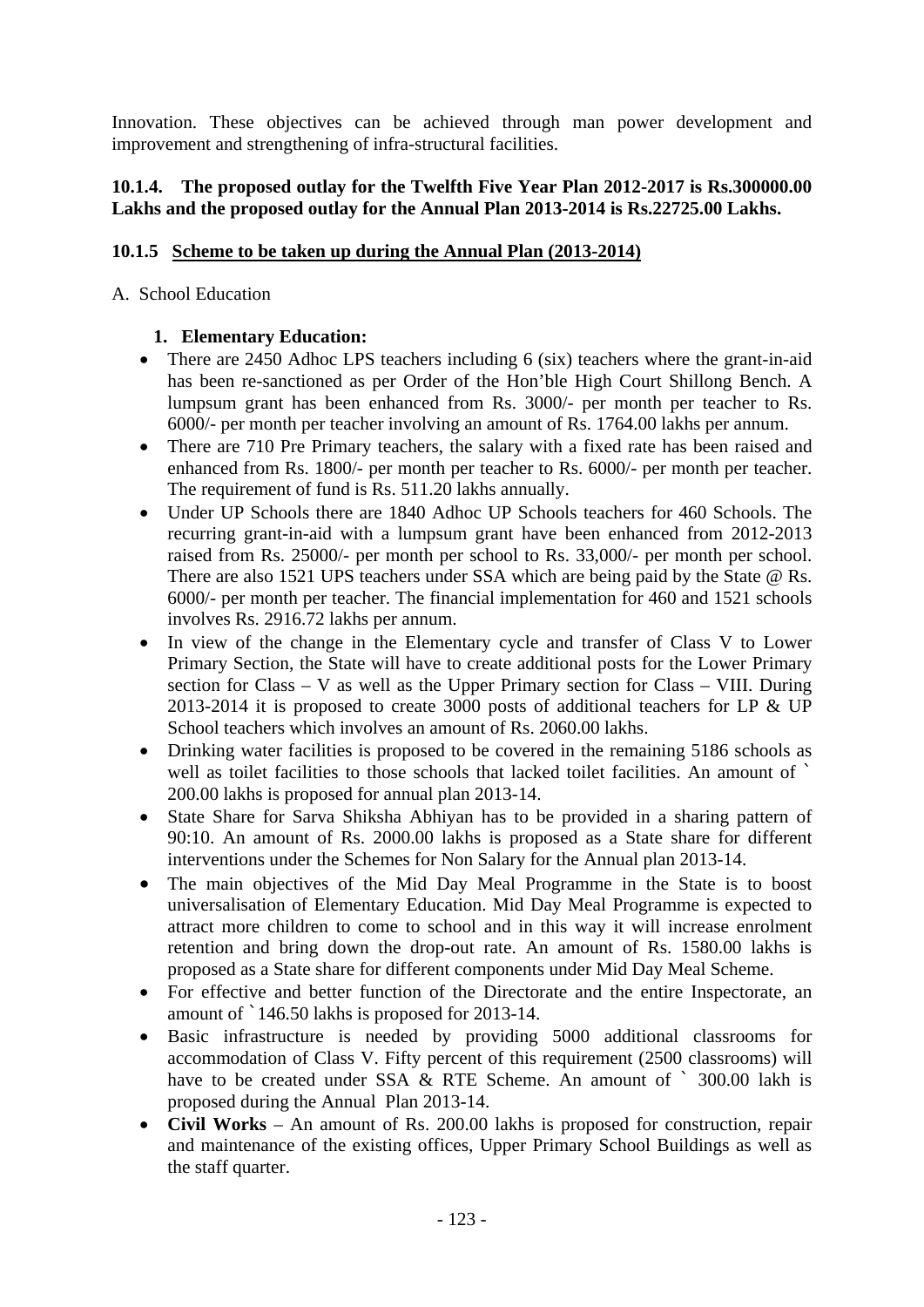- **Secondary and Higher Secondary Education-**
- $\bullet$  During the 12<sup>th</sup> Plan, Committed liabilities which are being carried over from the previous plan periods have to be maintained. The rate of assistance has been enhanced with effect from  $1<sup>st</sup>$  Jan.2013 for Adhoc Secondary @ Rs.10,000/- per month per Teacher and for Adhoc Higher Secondary School @ Rs. 12,000/- pm per teacher.
- **RMSA** Under the Rashtriya Madhyamik Shiksha Abhiyan about 125 new Secondary Schools are likely to be created and give coverage to Secondary and Higher Secondary Schools.
- During the plan period, it is proposed to open 10 Residential schools in the backward blocks of the State. In addition, the Department has to maintain also the 20 Residential schools covered under the  $11<sup>th</sup>$  plan period. An amount of  $\degree$  350.00 lakhs is proposed for the annual plan 2013-14.
- **Science Education** There are 482 science teachers which have been extended science grant. Their lumpsum grant has been enhanced w.e.f.  $1<sup>st</sup>$  Jan. 2013 @ Rs.11,000/- per schools, per teacher.. District and State Level Seminar / Exhibition are being conducted for Secondary Schools to inculcate the spirit of scientific engineering and analytical thinking in the minds of the students as well as promotion of science education and generating creative talents to the children of our State through fabrication of models / exhibit based on scientific principles and technological development.
- 120 already permitted schools are being given grant in aid for Maths & English teachers @ Rs 11,000/- and Rs. 10,000/- under the Science grant. It is proposed to continue during the Annual plan 2013-14.
- At Present there are 22 Nos. of Schools for promotion of Hindi to Non. Govt. Sec. Schools for Boys & Girls, grants released @ Rs.6,000/- per Schools.
- The new Joint Directorate offices needed basic infrastructure like building, vehicles for mobility and man power.
- To strengthen the administration and maintenance under Secondary Section during the  $12<sup>th</sup>$  plan period.
- Setting up of Pine Mount International School:- The State government would endeavor to set up a premier global educational institution under our well established Pine Mount Banner in three Districts of the State i.e., one each in Shillong, Jowai and Tura respectively. These three International Schools will be Centers of excellence with all good standard of infrastructure facilities like boarding, co-curricular activities, libraries, etc., to be established in the form of Public Private Partnership (PPP).
- **PWD-** For construction and maintenance of the existing Government Secondary and Higher Secondary Schools, an amount of `200.00 lakh is proposed for 2013-14.
- **2. Adult Education** An amount of Rs. 60.00 lakhs is proposed for Adult Education for maintenance of staff under the DAEO & staff and for meeting the contingency purposes, to strengthen the Total Literacy Campaign, Post Literacy Programme to remove illiteracy for adults.
- **3. Language Development-**For improvement of local language, some assistance is extended to local authors. An amount of  $\degree$  4.00 lakh is proposed for 2012-13.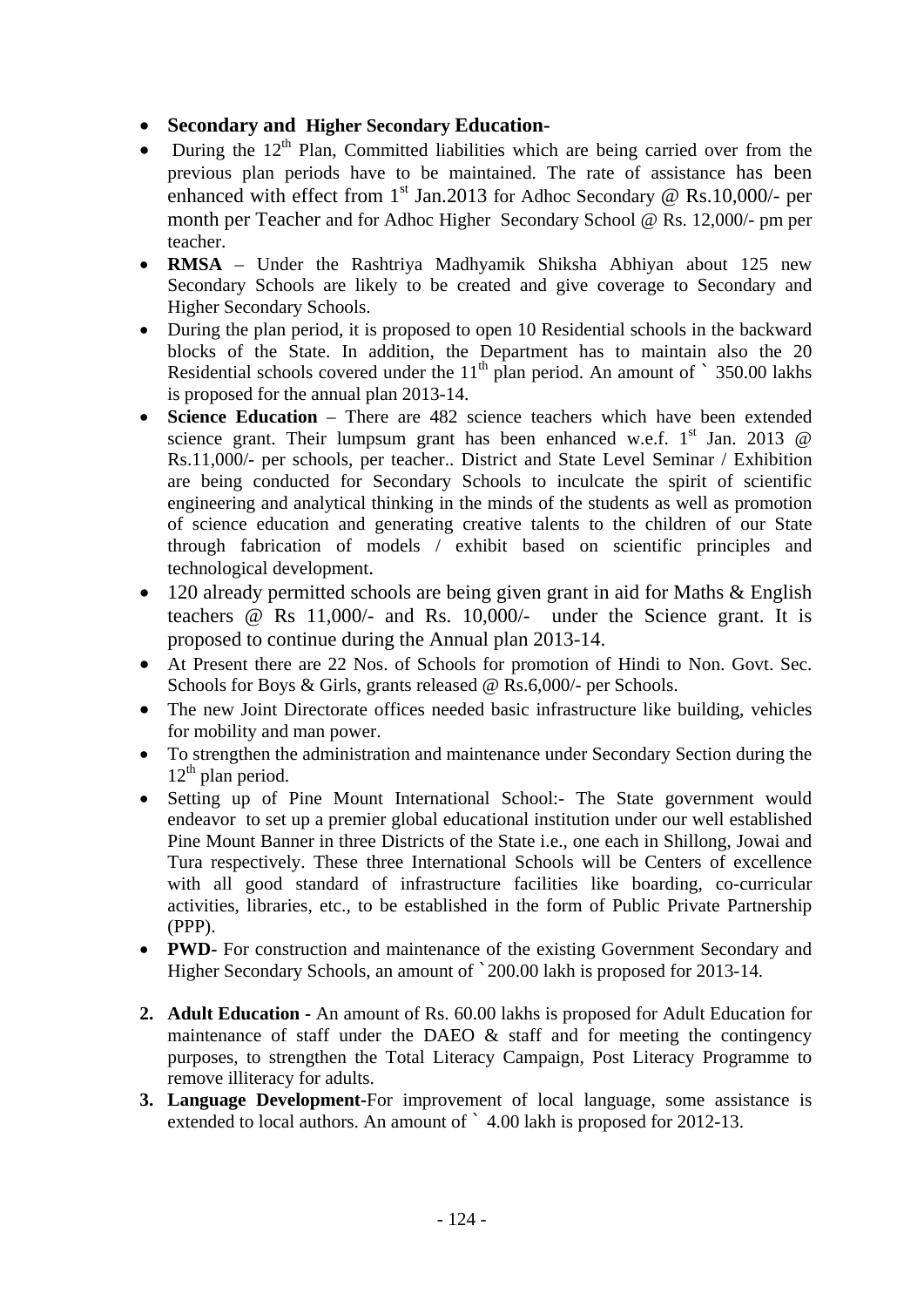# **C. Higher Education :**

(i) There is an urgent need for construction of three storied Directorate Building (DHTE) which will also accommodate the NCC Group Commander Office/Unit Offices with parking space in the ground floor.

(ii) The de-linking of the higher secondary section from the Degree Colleges will be accelerated. The scheme of extending deficit grant in aid to Adhoc Colleges will be implemented more pragmatically and be linked with performance.

(iii) The Govt. Colleges would need improvement of facilities like Laboratory, Libraries including creation of additional posts in selective subjects.

(iv) Construction of College Building/Hostel, Staff quarter, laboratory equipment/books for Non-Govt. Colleges is proposed during the Annual Plan 2013-14.

(v) PWD Schemes – It is proposed to take up more new projects. This will include projects for 2 existing Govt. Colleges at Tura and Jowai and the 3 newly Provincialised Colleges at Williamnagar, Baghmara and Sohra and also for College of Teacher Education (B.Ed College) at Tura.

(vi) During the Annual Plan 2013-14, it is proposed to enhance the lumpsum grant to 6 Colleges from  $\degree$  35,000/- to  $\degree$  1,02,000/- per month per College.

(vii) Setting up of Model Colleges in educationally backward Districts. The Scheme will cater to the needs of students in educationally backward districts for improving access, equity and inclusiveness.

(viii) It is also proposed to continue giving Award of incentive to the best NCC cadets belonging to Meghalaya State @ ` 5,000/- per cadet per year.

(ix) To have at least one Vocational Institution in every District and to strengthen the existing institutions.

 (x) Strengthening the Infrastructure and man-power: At present the DHTE has to cope with Colleges, Special Schools, Vocational and Technical Education. It has under its branches dealing with Scholarship at all levels, National Cadet Corps, the State Liaison Office of the National Service Scheme. In brief the strengthening of the Directorate will be taken up during the Annual Plan 2013-14

# **C. Training:**

**1. Training of Teachers:** The major focus and the main thrust of Teacher Education Institutes (TEIs) in the State has been towards clearing the huge backlog of untrained teachers which was and still is a major concern for the Education Department particularly at the Elementary level. According to DISE survey, there are 23,967 numbers of untrained teachers both at Government and private sector schools in the State.

 To avoid the appointment of untrained teachers, which may cause a problem in the long run, the TEIs in this  $12<sup>th</sup>$  Plan have adopted new approaches to improve and rectify the present situation of teachers.

The approaches proposed to be continued during the Annual Plan 2013-14 are as follows: -

 2 years D iploma in Elementary Education for the Pre-service Candidates: The 2 years pre-service D.E1.Ed course is conducting in all the 7 DIETs of the State. The duration of the course is of two years i.e. for 20 months. The Course offers a scholarship of Rs. 5000/- per month for the aspiring candidates who want to become teachers at the Elementary Schools. This will further improve the quality of Education in the State. The required Qualification for the course is class XII passed with 50 percentage and 5% relaxation for *ST/SC* or its equivalent and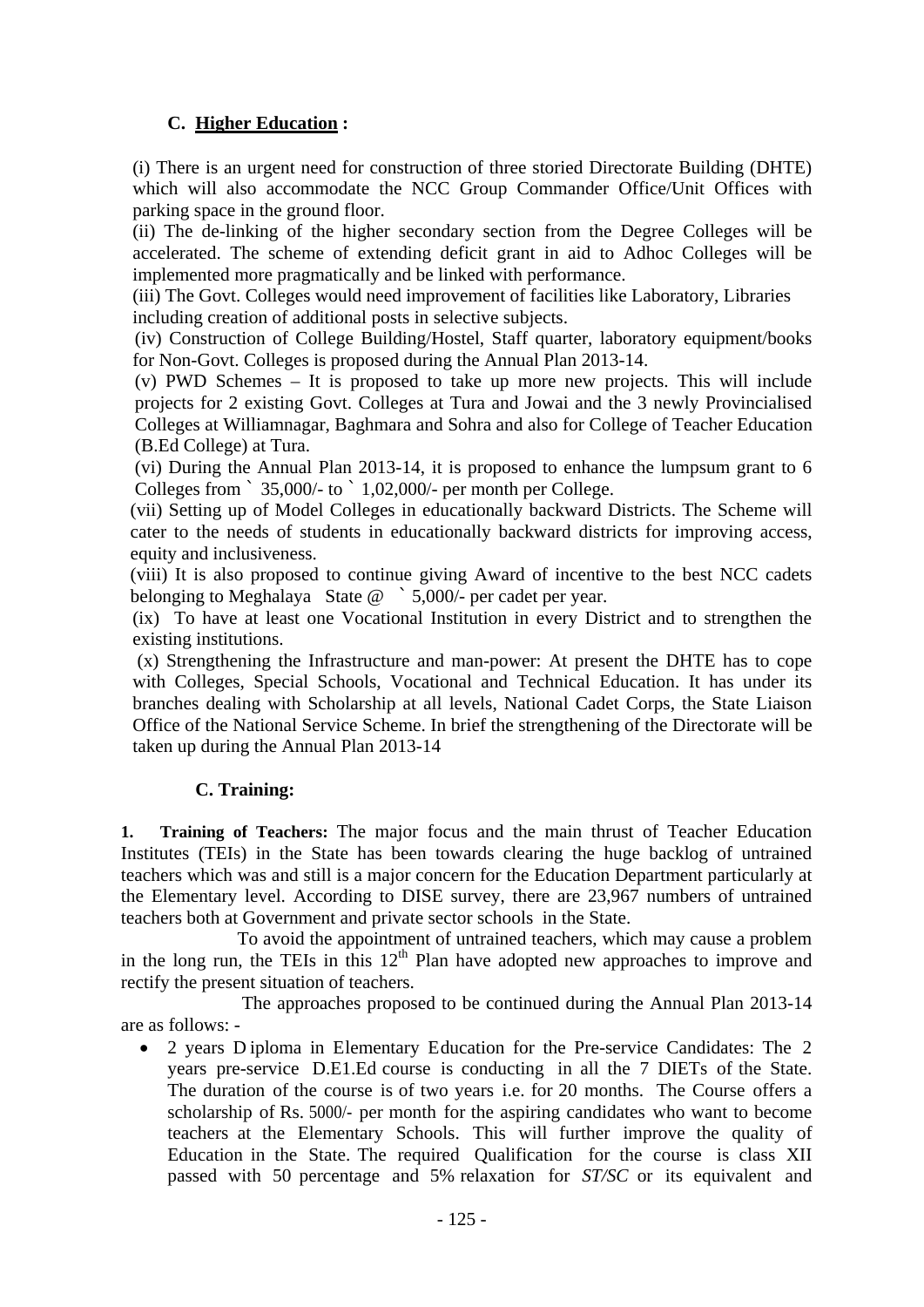those obtain less than the above prescribe percentage can also apply but they should be ready to upgrade themselves to any open schooling. 246 candidates were admitted during the year 2012-13 and 800 candidates are expected to be admitted during the year 2013·2014.

- 2 years Diploma in Elementary Education (ODL mode) through IGNOU/NIOS for untrained In-service Elementary School Teachers: The State Government has signed a MoU with the NIOS, UP to train the untrained teachers through the 2 year Diploma in Education through Open Distance Learning (ODL) Mode by NIOS. The number of teachers to be trained through NIOS are 15822 and effort is being made to train the untrained teachers by 2015. This training is meant for those teachers who have been appointed after the year 2001 and possessing 45% and above in class XII examination.
- Training programme for Master Trainers on CCE: The training of the Master Trainers at the District level has been conducted in 8 centres i.e. in all the DIETs and DERT. The number of p articipants who attended the training is 304. The Handbook on CCE developed by DERT was made used during the training. Preparation of guidelines for CCE subject-wise is being prepared. The training programme at the block level will be conducted during the year 2013-14 and the number targeted is 1650. The fund will be borne by the SSA.
- Guidance and Counselling: Training Programme for Guidance and Counselling under DERT will be continued during 2013-14. The main aim of this programme is to enable the Master Trainers to assist the teachers for the proper administration and assist the students to solve their problems and train them to cope up with different situations in life.

**2. Programme for the benefit of students:** The DERT is committed to continue the various schemes and programmes which aimed to benefit the student Community in the State. Scheme like (i) Evening Coaching Classes.(II) State Talent Search Examinations (iii) National Means cum Merit Scholarship Examination and (iv) National Talent Search Examination (v) Special Coaching classes for tribal students in Science, Mathematics & English etc.

**3. Short-Term Training of teachers in some special areas:** Teachers from all over the State will be trained in some special areas under the following continuing schemes:

- (i) Foundation Course on Education for Children with Disabilities in Distance mode.
- (ii) Basic Computer Training for Upper Primary Teachers.
- (iii) Orientation Programme for Teachers in various subjects.

**4. Meghalaya State Open Schooling:** MSOS aims at distance learning and gives opportunity for a large number of students to continue their studies up to the predegree level after they have dropped out from school at the end of their elementary level. It is proposed to set up the MSOS cell in DERT by 2013-14.

**5. Grant-in-aid to Meghalaya Board of School Education (MBOSE):** The Meghalaya Board of School Education needs strengthening to enable it to discharge its functions effectively. Grant-in-Aid will be continued as assistance of its regular activities such as conduct of examinations, conduct of Seminars and workshops in Examination reforms and Evaluation and Revision of Curriculum.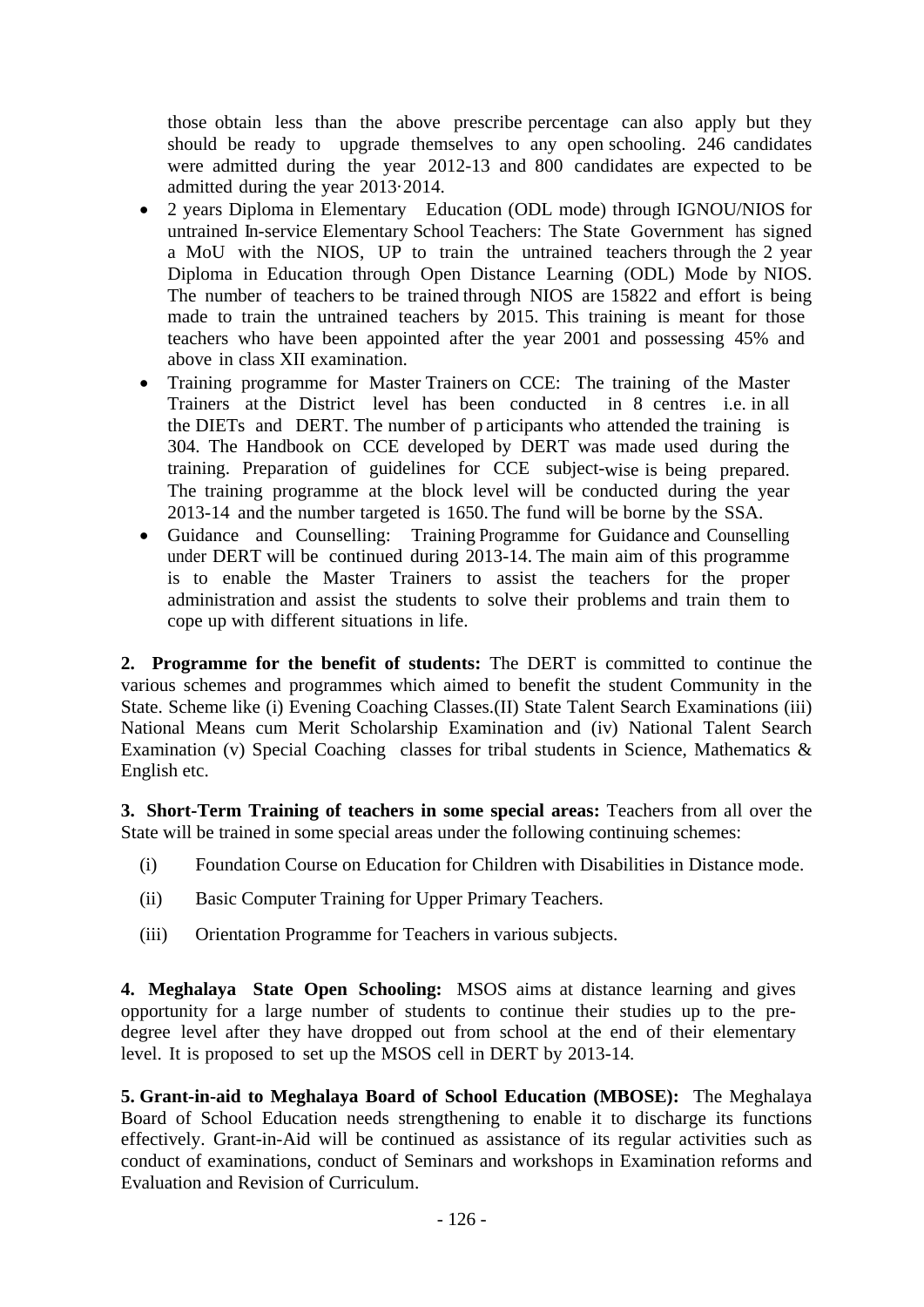**6. Innovative Programme:** The DERT propose to organized Training Programmes to sensitize teachers on fundamental duties of citizens so as to give rise to social responsibilities. This programme will be conducted in 2013-14 & the target group is 120 Elementary and Secondary teachers from all the districts of Meghalaya.

10.1.6 Implementation of the following CSS schemes will be continued during 2013-14

- 1. Centrally Sponsored Scheme for Post Matric Scholarship
- 2. 'Pre-matric scholarship' for students belonging to the minority communities.
- 3. NSS Regular Activities / Special Camping Programme
- 4. Merit-cum-Means Scholarship Scheme for Minority Communities Students
- 5. "Information and Communication Technology (ICT) in School"
- 6. CSS of Teacher Education.

10.1.7 The broad break-up of the  $11<sup>th</sup>$  Plan outlay/expenditure,  $12<sup>th</sup>$  Plan projected outlay and the proposed outlay for 2013-14 is given in the following table :- **` in lakhs** 

|                       |                                                                 |                                 |                              |                                                                                         | ш кимпэ   |                         |                                   |                           |
|-----------------------|-----------------------------------------------------------------|---------------------------------|------------------------------|-----------------------------------------------------------------------------------------|-----------|-------------------------|-----------------------------------|---------------------------|
| SI.<br>N <sub>0</sub> | <b>Major Heads/Minor</b><br><b>Heads of Development</b>         | <b>Eleventh Plan</b><br>2007-12 |                              | <b>Annual</b><br>Plan 2011-<br>Plan<br>2012-17<br>12 Actual<br>expenditure<br>projected | Twelfth   |                         | <b>Annual Plan 2012-13</b>        | <b>Proposed</b><br>Outlay |
|                       |                                                                 | Outlay                          | <b>Actual</b><br>expenditure |                                                                                         | outlay    | <b>Agreed</b><br>Outlay | Anticipated<br><b>Expenditure</b> | 2013-14                   |
| $\mathbf{1}$          | $\overline{2}$                                                  | 3                               | 4                            | 5                                                                                       | 5         | 6                       | 7                                 | 8                         |
|                       | 2202- General Education                                         |                                 |                              |                                                                                         |           |                         |                                   |                           |
|                       | 01. Elementary Education                                        | 49980.00                        | 48650.55                     | 13965.57                                                                                | 192297.96 | 12950.00                | 12950.00                          | 13180.00                  |
|                       | 04. Adult Education                                             | 150.00                          | 175.17                       | 25.61                                                                                   | 780.00    | 60.00                   | 60.00                             | 80.00                     |
| A                     | 02.Secondary Education                                          | 24072.00                        | 16563.73                     | 6039.00                                                                                 | 56735.04  | 5570.00                 | 4770.00                           | 7271.00                   |
|                       | 05. Language<br>Development                                     | 40.00                           | 11.99                        |                                                                                         | 40.00     | 5.00                    | 5.00                              | 4.00                      |
|                       | <b>Total A</b>                                                  | 74242.00                        | 65401.44                     | 20030.18                                                                                | 250553.00 | 18585.00                | 17785.00                          | 20535.00                  |
|                       | 02.Secondary Education<br>(under DHTE)                          |                                 | 561.83                       | 336.90                                                                                  | 17500.00  | 400.00                  | 400.00                            | 310.00                    |
|                       | 03. University and Higher<br>Education                          | 8958.00                         | 4408.40                      | 1235.57                                                                                 | 18793.00  | 945.00                  | 445.00                            | 490.00                    |
| B                     | Earmarked to PWD for<br><b>Educational Building</b><br>Projects | 550.00                          | 1500.55                      |                                                                                         | 7207.00   |                         |                                   | 70.00                     |
|                       | Earmarked to 2204-<br>NCC/NSS                                   | 500.00                          | 126.80                       | 31.29                                                                                   |           |                         |                                   |                           |
|                       | Earmarked under Art 275<br>(1)                                  |                                 |                              |                                                                                         |           | 500.00                  | 500.00                            |                           |
|                       | Total B:                                                        | 10008.00                        | 6597.58                      | 1603.76                                                                                 | 43500.00  | 1845.00                 | 1345.00                           | 870.00                    |
| $\mathcal{C}$         | <b>Educational Research and</b><br>Training                     | 750.00                          | 725.11                       | 285.00                                                                                  | 5947.00   | 1100.00                 | 1100.00                           | 1320.00                   |
|                       | <b>Grand Total A+B+C</b>                                        | 85000.00                        | 72724.13                     | 21918.94                                                                                | 300000.00 | 21530.00                | 20230.00                          | 22725.00                  |

#### **10.2. TECHNICAL EDUCATION**

**10.2.1** Technical Education contributes significantly to the country's economic and social development by training and providing technical manpower at various levels to meet the requirement of industry and other organizations in Engineering and Technological areas.

 Since the World Bank Assisted Third Technical Education Project is over, the Government has taken over the two Polytechnics viz. Tura Polytechnic and Jowai Polytechnic. At present, the State has three Polytechnics in 3 different districts i.e., Shillong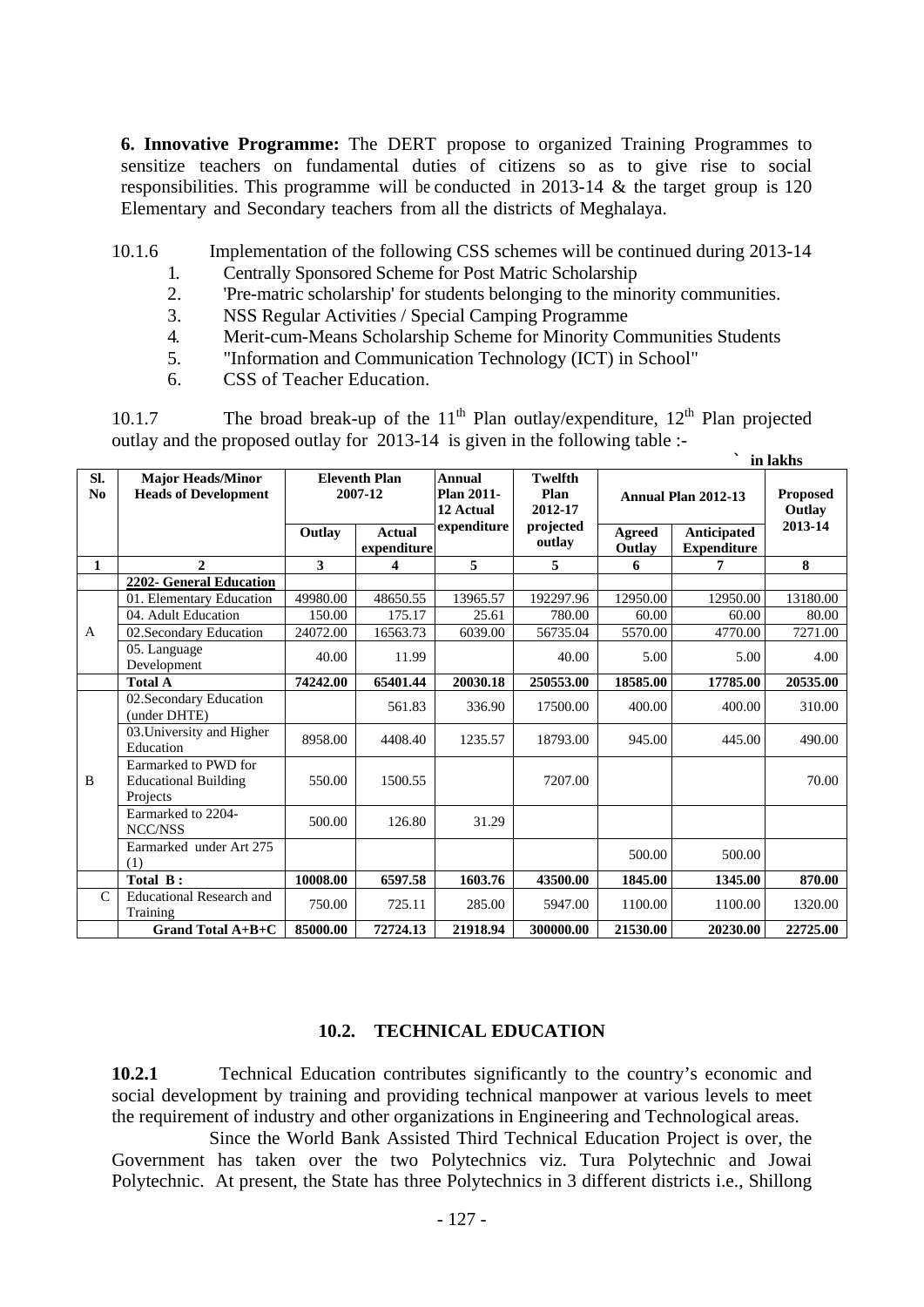Polytechnic**,** Tura Polytechnic and Jowai Polytechnic offering a 3 years Diploma course. All the courses in all the three Polytechnics have been approved by All India Council for Technical Education (AICTE).

 The three Polytechnics of the State are affiliated to Meghalaya State Council for Technical Education. The council award diploma and post diploma certificates to the passed out students. All the three Polytechnics are now "ISO 9001:2000 Certified" Institutes for their conformance to the quality management standard of various processes of the Institute.

 10.2.2 The Projected outlay for the Twelfth Plan (2012-17) for Technical Education Sector is Rs. 10000.00 lakhs**.** The approved outlay for the Annual Plan 2012-13 is Rs. 700.00 lakhs against which the anticipated expenditure is Rs. 600.00 lakhs. **The proposed outlay for the Annual Plan 2013-14 is Rs. 700.00 lakhs.** 

# **10.2.3 The key issues during the 12th Plan are**:

- continuing focus on increased intake capacity
- quality education
- faculty development
- development of information technology education
- improving quality and quantity of research
- modernization/development of curriculum
- international benchmarking
- developing capacity in new and emerging technology areas
- Strategic planning and management of Technical Education System
- revitalise and reform polytechnics through industry linkage and teacher development
- setting up Institutes of excellence.

# **10.2.4. Strategy of the 12<sup>th</sup> Plan :**

- The State Government Plan to upgrade Shillong Polytechnic to a degree level institution / Engineering College during the  $12<sup>th</sup>$  Plan period.
- To boost technical education in Meghalaya, Government of India has approved the proposal for setting up of a new Polytechnic at Williamnagar in East Garo Hills District under the scheme of "Submission on Polytechnics under Coordinated Action for Skill Development" for which Govt. of India has sanctioned an amount of ` 12.30 crores as a one time financial assistance. Two courses namely – Civil Engineering and Electrical Engineering have been identified and will be offered in the new Polytechnic. Since the financial assistance provided by the Central Govt. is for one time expenditure only. The recurring costs for running of the Institution will be borne by the State Govt.
- The Centre has agreed to set up a National Institute of Technology (NIT) in Shillong. National Institute of Technology, Sohra (Meghalaya Society) has been registered under the Meghalaya Society Registration Act, XII of 1983. As decide by MHRD, Govt. of India, Sardar Vallabhai National Institute of Technology (SVNIT), Surat will mentor the new NIT in Meghalaya for the first 2-3 years or till such time as the new NIT in Meghalaya are properly setup.
- It is also felt that there is a need for mapping in Technical Education in the State. The study for the same will delegated to Premier Institutions like NEHU and IIM, Shillong. This mapping exercise will aim to chart out the existing stakeholders and their interests in Technical Education, past experiences and good practices regarding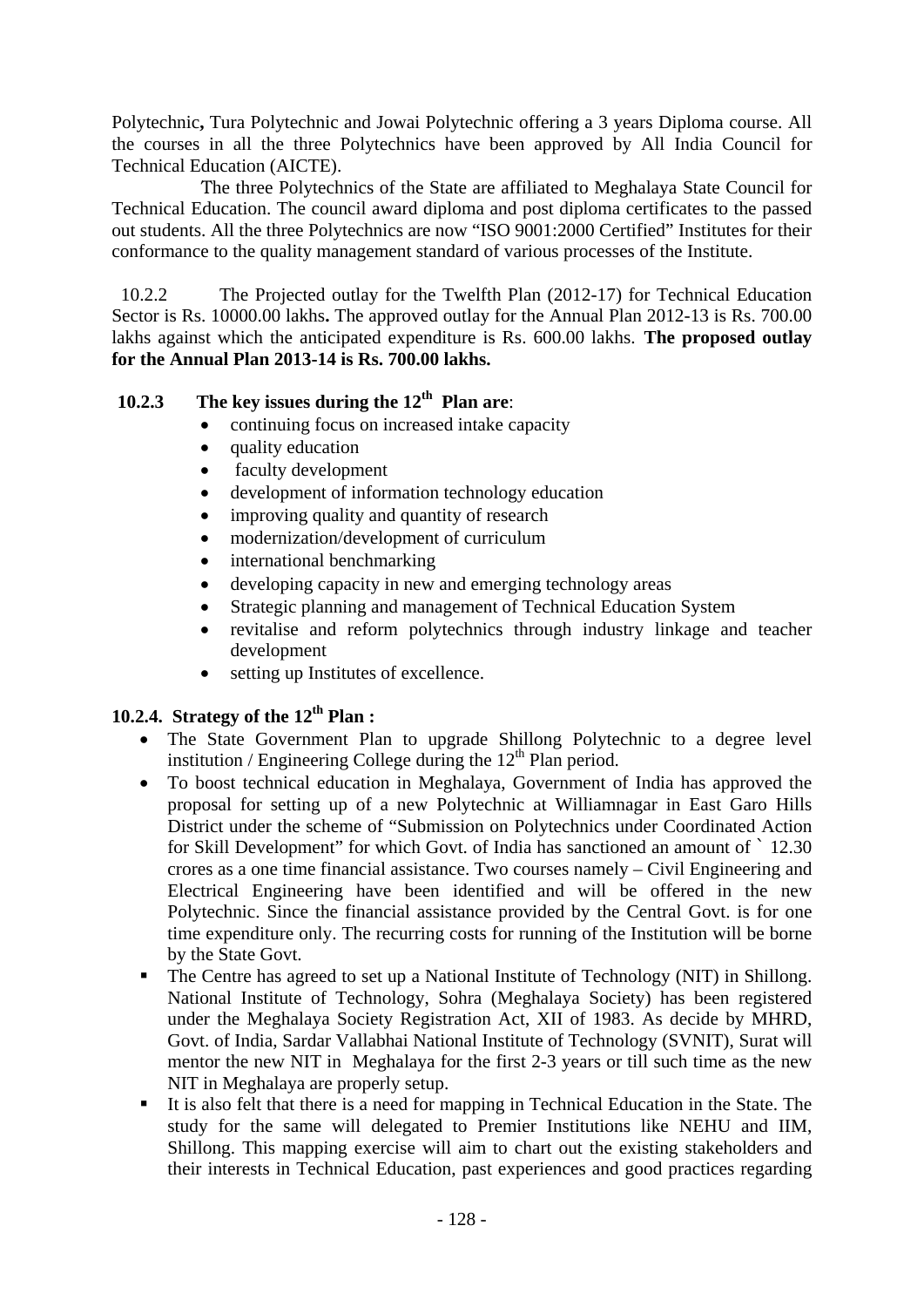demand and supply and identify the strong and weak elements of the Technical sector. The results of the mapping process will function as a guide for the further development of Technical Education in the State which may need to be modified or updated.

- It also proposed for setting up of New Polytechnics in uncovered Districts of the State i.e., West Khasi Hills and Ri-Bhoi District in PPP Mode.
- It is proposed to set up a fully autonomous Indian Institutes of Information Technology (IIIT) through a Public-Private Partnership (PPP) mode. The partners in setting up the IIITs would be MHRD, State Government and industry members. Each IIIT has been envisioned to become a world class academic institute and also evolve into technology/functional Centers of Excellence through a strong focus on research in frontier technology areas.

# **Establishment of State Technical University:-**

- $\rightarrow$  The State has one Central University namely North Eastern Hill University. The State Government will encourage Public Private Partnership by establishing a Technical University in Meghalaya to cater to the specific need of professional, technical and vocational education.
- The State Assembly have passed a Bill to set up *Captain Williamson Sangma Technical University in Tura.*
- $\rightarrow$  The Government would initially fund the University including building of the infrastructures; once it is operational it would sustain itself by way of collection of fees and other ways of revenue generation.
- $\rightarrow$  The objective of the university will be to create, disseminate and advance knowledge, wisdom and understanding and to offer instruction, teaching, education, research and training in the field of professional, higher and technical education as per the need of the industry.
- $\rightarrow$  The University will be a centre of excellence in this sector. It will serve not only State of Meghalaya but the North Eastern Region as a whole and enable the youth of the region to exploit efficiently emerging opportunities, and meet economic challenges being thrown up by the rapid global IT revolution, which will influence virtually every area of development and social activity.

|                                  |                      |                |                   | INS. III IANIIS |        |                     |                 |
|----------------------------------|----------------------|----------------|-------------------|-----------------|--------|---------------------|-----------------|
| Major Heads/                     | <b>Eleventh Plan</b> |                | Annual            | Twelfth         |        | Annual Plan 2012-13 | <b>Proposed</b> |
| <b>Minor Heads of</b><br>2007-12 |                      |                | Plan              | Plan            |        |                     | Outlay          |
| <b>Department</b>                |                      |                | 2011-12           | Projected       |        |                     | for             |
|                                  | Outlay               | Actual         | Actual            | Outlay          | Agreed | Anticipated         | Annual          |
|                                  |                      | <b>Expendi</b> | <b>Expenditur</b> | 2012-17         | Outlay | <b>Expenditure</b>  | <b>Plan</b>     |
|                                  |                      | ture           | e                 |                 |        |                     | 2013-14         |
|                                  | $\mathbf{2}$         | 3              | 4                 | 5               | 6      | 7                   | 8               |
| i). Directorate and              |                      |                |                   |                 |        |                     |                 |
| Polytechnics                     | 2529.00              | 1077.36        | 294.35            | 3325.00         | 18.83  | 18.83               | 123.19          |
| ii). State Council for           |                      |                |                   |                 |        |                     |                 |
| <b>Technical Education</b>       | 100.00               | 42.56          | 22.14             | 300.00          | 26.17  | 26.17               | 31.00           |
| iii). Engineering College        | 21000.00             |                |                   | 500.00          |        |                     |                 |
| iv). Stipend                     | 300.00               | 74.40          | 37.69             | 250.00          | 30.00  | 30.00               | 70.00           |
| v). Examination (JEE)            | 100.00               |                |                   | 200.00          |        |                     |                 |
| vi). New Polytechnics            | 4500.00              |                |                   | 2625.00         |        |                     |                 |
| vii) Other expenditures          |                      | 33.56          | 16.16             | 200.00          |        |                     | 25.81           |

10.2.5. The broad break-up of the  $11<sup>th</sup>$  Plan outlay/expenditure,  $12<sup>th</sup>$  Plan projected outlay and the proposed outlay for 2013-14 is given in the following table :- **Rs. in lakhs**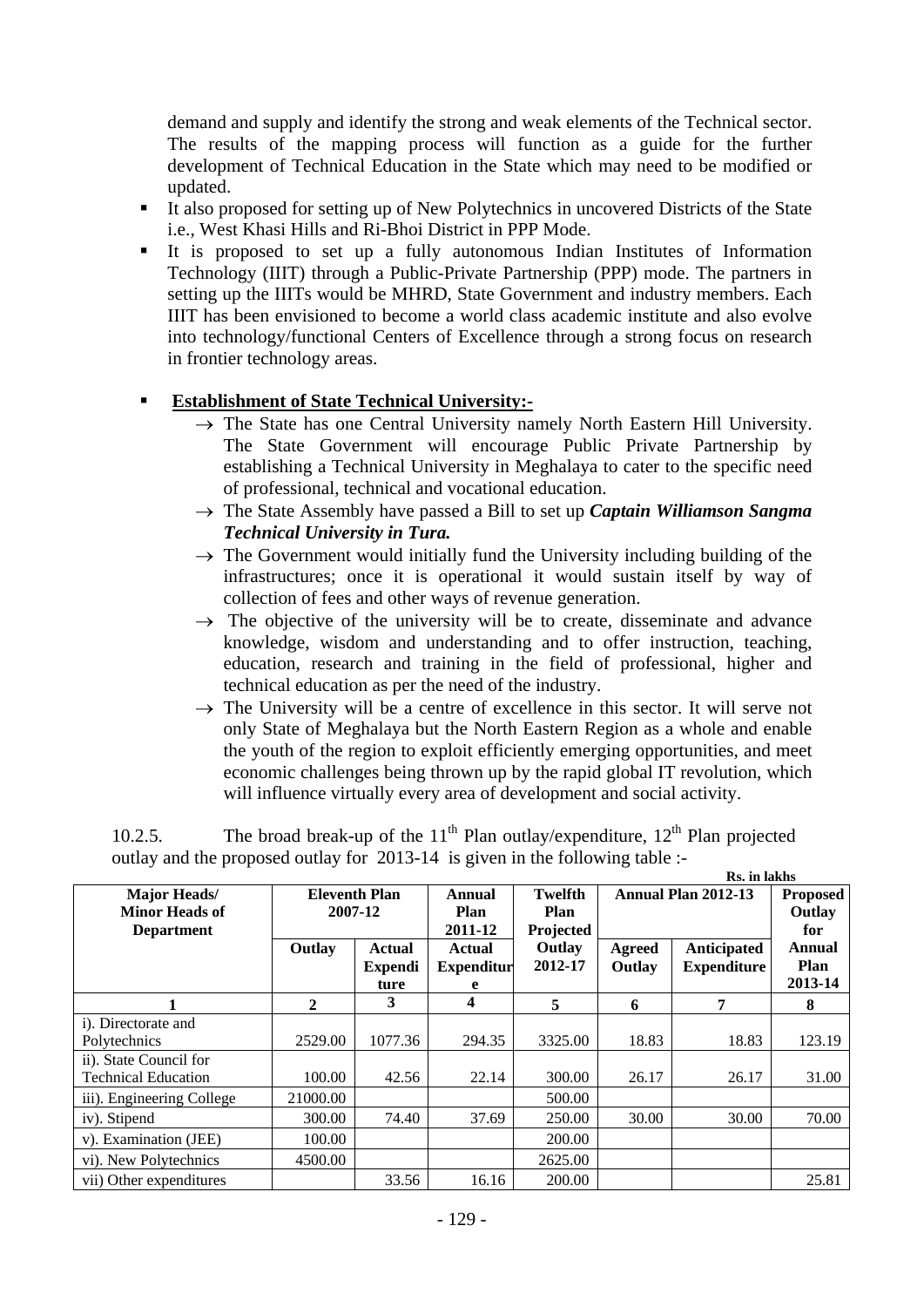| viii). Earmarked to PWD      | 1100.00  | 140.00  | 30.00  | 500.00   |        |        | 25.00  |
|------------------------------|----------|---------|--------|----------|--------|--------|--------|
| ix). Earmarked to NCC/NSS    |          | 10.49   |        | 100.00   | 25.00  | 25.00  | 25.00  |
| x) I.T. Education            | 1000.00  | 200.00  |        |          |        |        |        |
| xi) Earmarked for Setting    |          |         |        |          |        |        |        |
| up of Technical University   |          |         |        |          |        |        |        |
| under SPA                    |          | 500.00  | 500.00 | 1000.00  | 500.00 | 500.00 | 300.00 |
| xii) Proposal for setting up |          |         |        |          |        |        |        |
| of IIIT in PPP mode          |          |         |        | 1000.00  |        |        |        |
| xiii) Earmarked under EAP    |          |         |        |          |        |        |        |
| for SPIU Meghalaya           |          |         |        |          | 100.00 |        | 100.00 |
| <b>Total 2203-Technical</b>  |          |         |        |          |        |        |        |
| <b>Education</b>             | 30629.00 | 2078.37 | 900.34 | 10000.00 | 700.00 | 600.00 | 700.00 |

# **10.3. SPORTS AND YOUTH SERVICES**

10.3.1. Keeping in view the State Government's Policy on Sports and Youth Affairs which is being finalized soon and in accordance with the National Sports Policy various programmed mainly setting up of Sports Organizations, Construction of Sports Stadia, Development of existing playground, training of personnel in sports and games who will in turn impart coaching to boys and girls of the state to prepare them to participate in the various National championship are being implemented. Financial assistance is also extended to different Sports and Youth Organizations and monitor development and expansion of Youth Welfare activities.

10.3.2. The approved Eleventh Plan Outlay for the Sports and Youth Services sector is **Rs. 12000.00** lakhs of which the actual expenditure incurred was Rs.8019.38 lakhs. The Projected outlay for the Twelfth Plan (2012-17) is ` 17000.00 lakhs. The approved outlay for the Annual Plan 2012-13 is ` 7385.00 lakhs which is anticipated to be utilized in full. **The proposed outlay for the Annual Plan 2013-14 is ` 2885.00 lakhs.** 

10.3.3 Achievements of the Eleventh Plan (2007-12):

# **A. Activities:**

- Meghalaya participated in the East Zone National Athletics Championship held at Bihar in 2007 and won 3 (Three) Bronze medals and also participated in the North East Zone National Athletics Championship held in Imphal, Manipur, in 2007 and won 1 Gold, 2Silversand 7 Bronze.
- The Meghalaya State Basketball team were declared Runner-up in the l " North East Basketball Championship Junior Boys held at Aizawl, Mizoram from  $26<sup>th</sup>$  to  $30<sup>th</sup>$ November 2007.
- Torak Kharpran won a Silver medal in the  $54<sup>th</sup>$  National Senior Boxing Championship held at Delhi ,2007.
- Junior (Men) National Boxing Championship held at Warangal (AP), 2007 2 Bronze. Meghalaya Wushu Association participated in the VIth National Sub-Junior Wushu Championship. 2007 held at Muzzaffarpur, Bihar and won 2 Silver medal and 2 Bronze medal.
- $\bullet$  1<sup>st</sup> North East Kick boxing Championship 2007 held at Guwahati, won 4 Gold 12 Silver and 9 Bronze medals .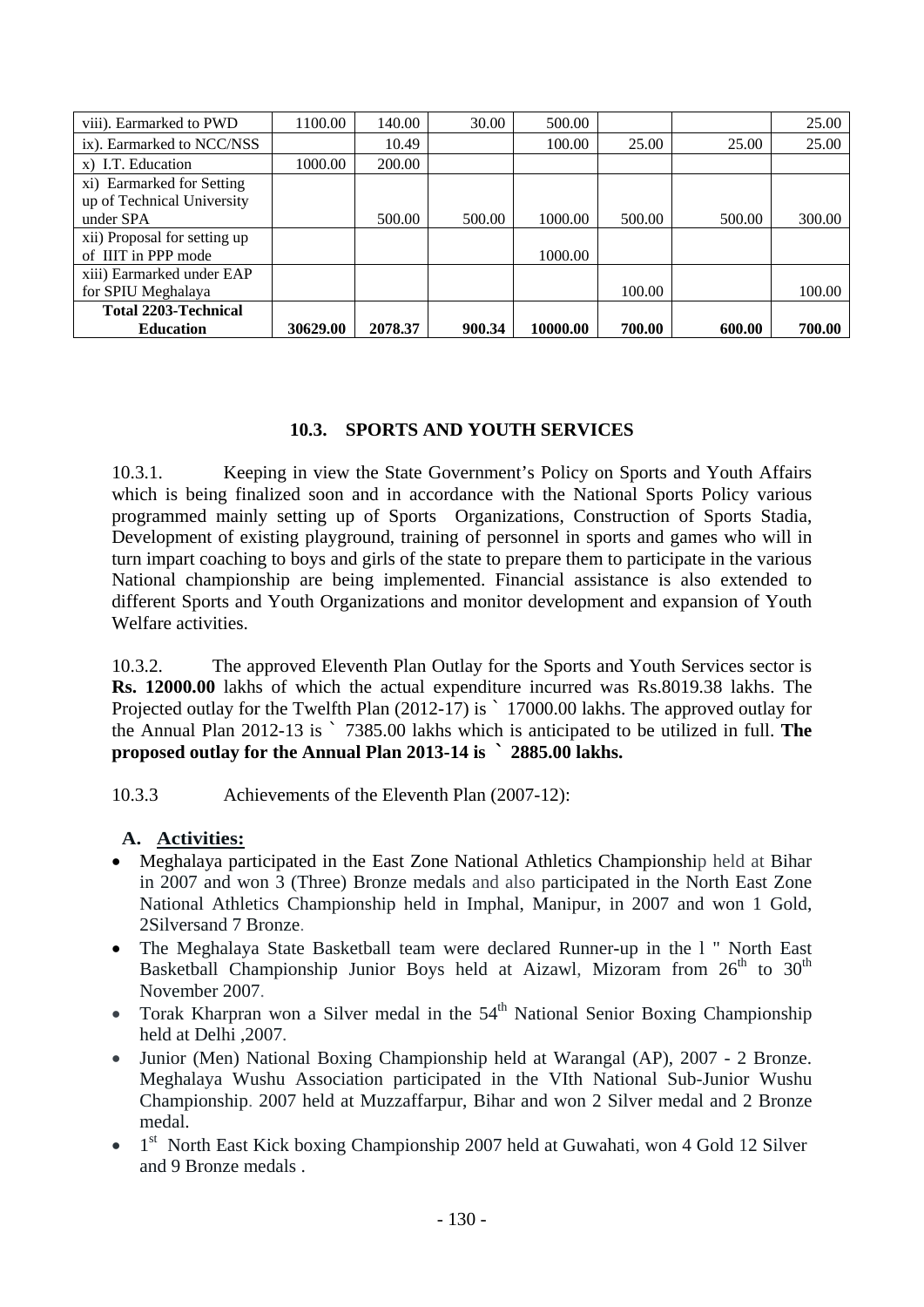- North East Sports Festival held at Gangtok, Sikkim, won 8 Gold, 8 Silver and 13 Bronze medals.
- Conducted the Inter School Athletics Tournament, Inter School Football Tournament for Subroto Mukherjee Cup, Inter School football Tournament for Girls in all the Districts.
- Rural Sports tournament and Youth Fest 2007 are conducted in all the District of the State.
- Conducted the Youth Fest 2007 in which 450 participants from the 7 District.
- Organized Entrepreneurs Workshop to enlighten the unemployed youth in February 2008
- Shri. Torak Kbarpran and Shri. Vijay Thapa won Gold and Silver Medal in the  $55<sup>th</sup>$ Senior national Boxing Championship held at Punjab
- $\bullet$  22<sup>nd</sup> All India Karate Federation National Karate Championship at Kolkata win 6 Gold, 4 Silver and 4 Bronze medals.
- College Fiesta 2008 was conducted in 2008 with over 1200 participants from all over the State.
- 80 (Eighty) Youths participated in the National Youth Festival 2009 at Amritsar (Punjab) Andreas H. Marwein from lower Lumparing was given the National Youth Award at Amritsar on January 12, 2009, by Hon'ble Vice President of India, Shri Hamid Ansari.
- The Football pitch at the IN.S Complex upgraded and renovated to host the I-League home matches between Shillong Lajong and the visiting teams completed.
- 24 State and District Sports Associations were assisted to organize State District Championships.
- 47 Clubs Associations/ Schools were assisted for improving the playfields.
- The Inter District qualifying rounds (State Level) of the Subroto Mukherjee Cup Football Tournament was successful conducted.
- $\bullet$  Miss Linza Fenny Syiem represented India in the 1<sup>st</sup> Asian Martial Arts games held at Bangkok, Thailand from  $1<sup>st</sup>$  - 9<sup>th</sup> August, 2009.
- The Department with the Ministry of Overseas Indian Affairs had organized the "Know" India Programme' in the State capital from  $16<sup>th</sup>$  - 19th September 2010 wherein 30 youth from across the world participated.
- In the 34th National Games held at Jharkhand from 12th to  $26<sup>th</sup>$  January, 2011, the State Karatekas namely, Linza Fenny Syiem won Gold and Silver, Damang Syngkhon won two Silvers and Wandhasisa Warjri won Bronze medals. The Department has felicitated the medal winners on 11<sup>th</sup> March 2011 and has also recommended for the NEI Award for Excellence in Sports.
- The Department of Sports and Youth Affairs Meghalaya hosted the  $2<sup>nd</sup>$  North East Youth Festival from the  $7<sup>th</sup>$  - 9<sup>th</sup> April 2011 at Shillong. The Union Minister of Youth Affairs and Sports, Shri Ajay Maken, inaugurated the festival.
- $\bullet$  3 Lawn Tennis Courts at J.N.S Complex inaugurated and organized the  $2^{nd}$  North East Youth Festival at Shillong.
- 51 Sports person felicitated on National Sports Day 29th August 2011 with cash Awards amounting to Rs.6.46 (L).

## **B. Constructions:**

- The construction work of Sports infrastructure that has been completed in all the 7 districts includes 40 indoors, 83 outdoors/ playgrounds and 26 basketball courts in 2009- 10.
- Gymnasium cum Indoor Hall sponsored by North Eastern Council was completed and inaugurated in 2010.
- The following 12 (twelve) Nos. of New Schemes were taken up during 2011-12.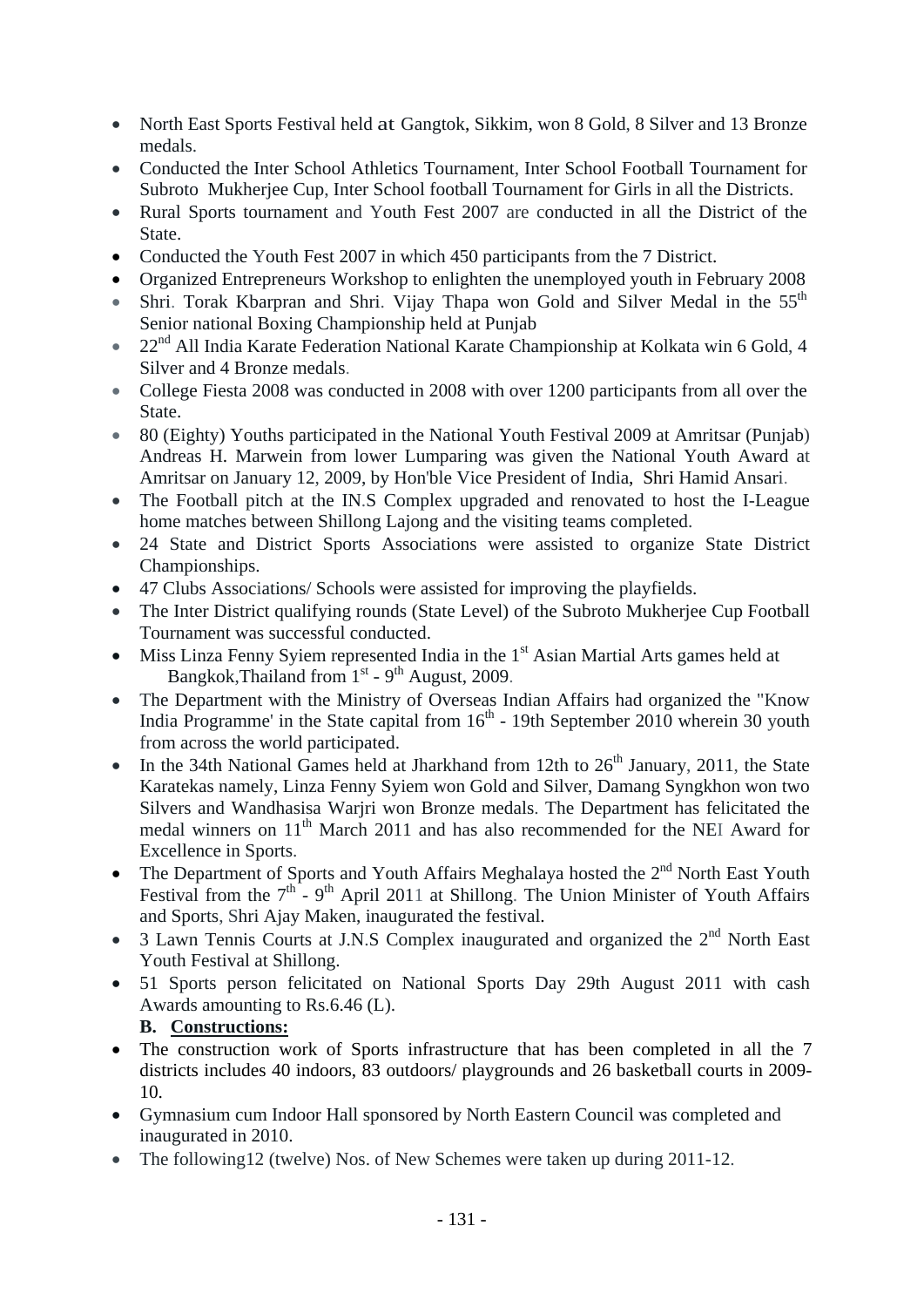Improvement of existing playfield at Mawlai Umjapung . Construction of Football Ground at Jungnapara, West Garo Hills. Construction of Football Ground at Thakurbari, West Garo Hills. Improvement of Football Ground at Ajjongre, Betasing Block, West GaroHills. Construction of Play Ground at Chekwatgre, West Garo Hills. Construction of Indoor Stadium at Ladthalaboh, Jowai . Construction of Indoor Sports Hall at Mawngap . Up gradation of J.N.S. Complex J.N.S Complex, Polo, Shillong Construction of Indoor Sports Hall at Mawngap . Re-construction of the existing Crinoline Swimming Pool Construction of Open Air Stage. Up-gradation of J.N.S. Complex

# **10.3.4.. Approach and strategy for the Twelve Five Year Plan 2012- 17**

- The highest priority is to pay special attention to the provision of Sports infrastructure and facilities right from the Village and Block levels to the District and State Level such facilities are intended to be provided in a phased manner so as to cover the entire State in course of time.
- In addition, various youth welfare programmes such as organizing youth camps at various levels. Youth leadership, Training Camps, Trekking and Mountaineering. Village Development Camps, Youth Festival National Integration Camps etc are to be emphasized.
- Besides the above Programmes, the Sports and Youth Affairs Development is also planning to strengthen the hands of the Voluntary Organizations who engage themselves in Youth Welfare activities by way of Giving them financial assistance and due attention will also be given in subjects like training and coaching, holding of various tournaments at various levels, setting up a special Sports Schools and Rural Sports. More financial assistance will also be given to the State/ District and Sub-Divisional Sports Associations to enable them to carry their various activities for the development of Sports & games.

# **10.3.5. Programmes for the Twelfth Plan (2012-17)**

 The different schemes and Programmes proposed to be taken up during the Twelfth Plan Period (2012- 17) are briefly stated in the following:-

- **1. DIRECTION AND ADMINISTRATION:** The programmed comprises strengthening the organizational set up at the Directorate and District Units by appointment of more staffs, Purchased of vehicles and computerization of the Directorate.
- **2. PHYSICAL EDUCATION:** The Schemes under this programme are as follows:-
	- (a) **Expansion of Physical Education:** The Scheme consists of organizing physical fitness festivals for promotion of health and physical fitness consciousness in the State.
	- (b) **Training College of Physical Education:** Under this schemes the expenditure on stipends etc. for deputation of trainees to undergo training in physical education in different institutions in India will be required during the Plan period.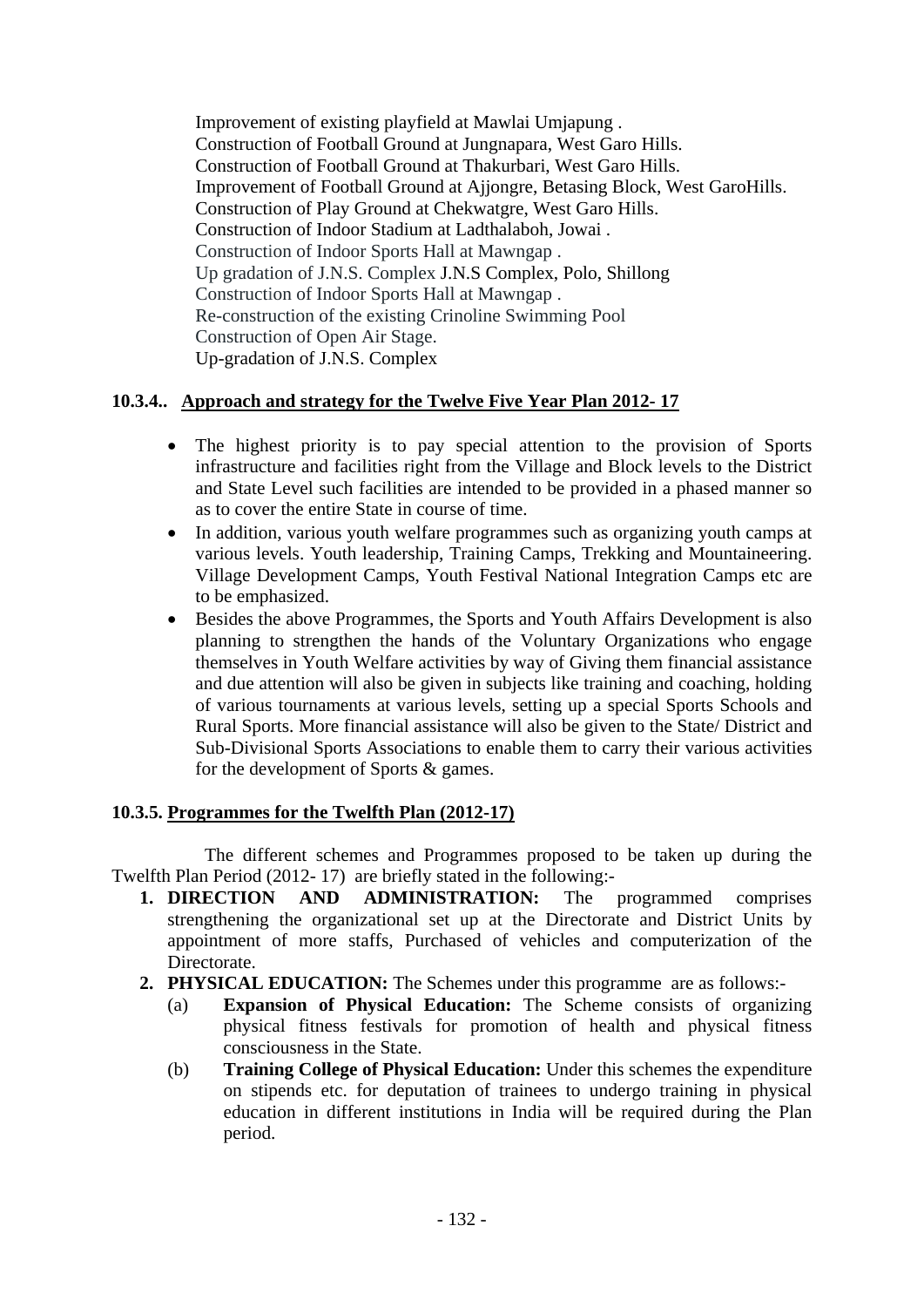- **3. YOUTH WELFARE PROGRAMMES:** The Scheme consists of:-
- **(a) Youth Camp:** The main objectives of these camps are to impart collective training to the youth of the State for active participation incorporate living, involvement in Community Service, promotion of emotional integration and to boost up the basic instinct of life-love tolerance, co-operation and mutual understanding and mould leaders out of young people.
- **(b) North East Games/Festival:** The main objective of this Scheme is to promote programmes of Youth Leadership Training for given direction to any collective action for social upliftment and National Reconstruction which comprise cultural artistic items Involving Students as well Non- Students to be organized various level and places so as to provide them with and opportunity to exhibit the talents so that the Young Men & Women may get recognition. It further to bring the Youth of different States closer to each other and to broaden the outlook and vision of our Youth.

 Beside in order to encourage Sports amongst the student and also to attract other to take keen interest in Sports and Games to excel themselves the Directorate of Sports and Youth Affairs prepared the State Team to participate in the North East Game which is being held every year at different state.

**(c) Nehru Yuva Kendra:** The objective of this programme is to undertake various activities for non-student youth like vocational centers, social service projects, adult education, library facilities games and cultural programmes organized in the villages. The Nehru Yuva Kendra plays a role of the coordinating centre between the District Level Agencies and the villages.

**(d) Mass Youth Rallies (Bharatiyam):** This programmes was designated by the Govt of India on the lines of the Sports aid programme to involve mass participation of Young Children in the age group of 12-15 years in the programmes of physical education fitness and National integration. The objectives behind Bharatiyam are:-

- 1) Highlighting the importance of Physical fitness.
- 2) Creating Sports consciousness amongst the people.
- 3) Demonstration of the spirit of the Youth.
- 4) Promoting emotional and National Integration.

**(e)Assistance to Voluntary Organizations engaged in Youth Welfare Activities:-** The main objective of this scheme is to encourage and strengthen the voluntary organization who engaged themselves in youth welfare activities. The voluntary organizations play a vital role in promoting sports of National Integration among youth involving them in National building activities and in enabling them to develop their personality to become functionally efficient, economically productive and socially useful.

**(f) National Integration Programme/Youth Leaders/Training Youth Festival:-**For promotion of National Integration, the Directorate of Sports and Youth Affairs is planning to organize the Inter-State Youth Exchange programme with other States such programmes would enable our youth to understand better and to achieve emotional integration. It further helps to bring the youth of different State closer each other and to broaden the outlook and vision of our youth.

Besides the above, the programme of Youth Leadership Training and Youth Festival are also to be taken up by the Directorate of Sports & Youth Affairs for giving direction to any collective action for social upliftment and national reconstruction. Another programme is the Youth Festival which comprises cultural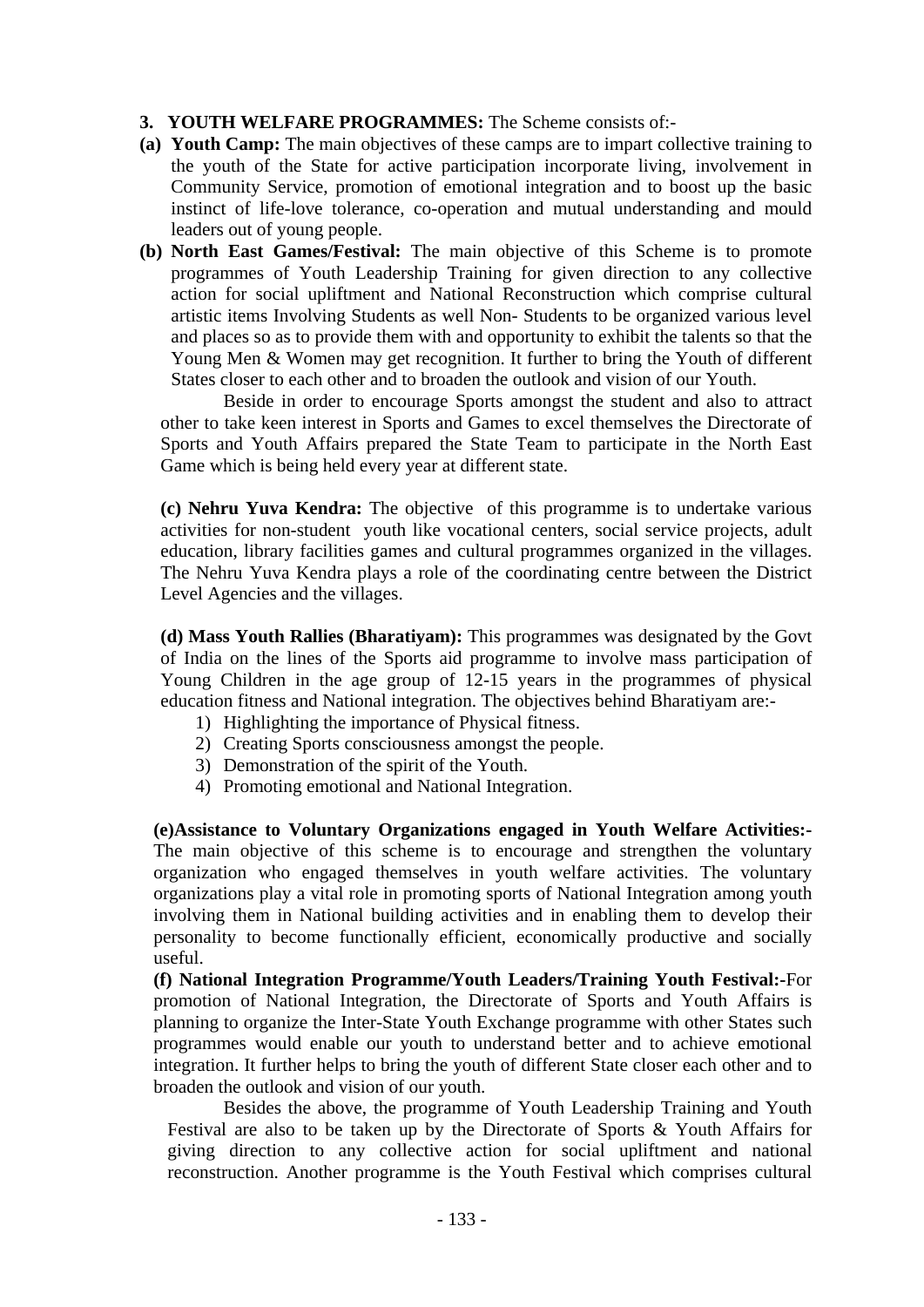and artistic items involving students as well as non-students to be organized at various levels and places so as to provide them with an opportunity to exhibit their talent so that the young men and women may get recognition.

- **4. Chief Minister's Youth for Green Campaign :** With the objective to create mass awareness in collaboration with interested stakeholders viz., NGOs / Schools / Colleges / villages to keep the localities, markets, roads and surroundings clean, this scheme was introduced and implemented during 2012-13 and is propose to continue during 2013-14.
- **5. Sports and Games** –The different schemes under this category are briefly stated in the following:-
- (a) **Assistance to State Sports Council**: Financial assistance will continue to be provided to the State Sports Council. The amount is to be utilized by the Council for the purpose of meeting the salary of the Staff and other office contingencies. Besides the above, the amount will also be utilized for conducting various sports activities.
- (b) **Assistance to State/District/Sub-Divisional Sports Association**:- There are 30 State Sports Associations, 7(seven) Districts Sports Associations and 11(eleven) Sub-Divisional Sports Associations. These Associations are depending entirely on the grants from Govt. for carrying out their activities in their respective jurisdiction. Financial assistance is to be provided to the recognized State/District/Sub-Divisional Sports Association.
- (c) **Assistance for holding tournament**s:- The objective of this scheme is to render necessary financial assistance to those Associations/Organizations for holding various tournaments.
- (d) **Construction of Outdoor/Indoor Stadia etc**:- The highest priority of the Department is the need to provide sports infrastructure and facilities right from the Block to State Levels in a phased manner so as to cover the entire State in the course of time.
- (e) **Assistance for improvement of Playfields**:- The objective of this scheme is to provide necessary financial assistance for improvement of the existing playgrounds in the villages and schools.
- (f) **Training of Coaches**
- (g) **Development of Sports and Games**:- Through this scheme, financial assistance is extended to various Associations/Organizations for sending their State teams to participate in the National Championship or other Sports Competitions outside the State.
- (h) **Special Sports School**:- Present day sports is highly competitive and require regular coaching and training facilities. Potential champions have to be identified at a very young age and given special coaching and training facilities to constantly improve their level of performance. It is proposed to set up 1(one) Special School each in all the 7(seven) districts headquarters and 1(one) at the State Capital
- (i) **Rural Sports:** This will help the rural boys and girls to exhibit their talent and make sports more popular. It also helps in a long way to preserve the traditional games of the rural people.
- (j) **Adventure Programme**:- In order to provide adventurous activities to the youth, the Directorate intended to organize trekking, mountaineering and other adventure activities for the students. These programmes will create the spirit of adventure amongst the participants, provide opportunity to come into contact with nature, see the country side and its peoples, enrich their experience and build their character.
- (k) **Tournament/Championship conducted by the Directorate and its Subordinate Offices**:- In pursuance of the direction from the Sports Authority of India, the Directorate of Sports and Youth Affairs has to prepare a State Team every year to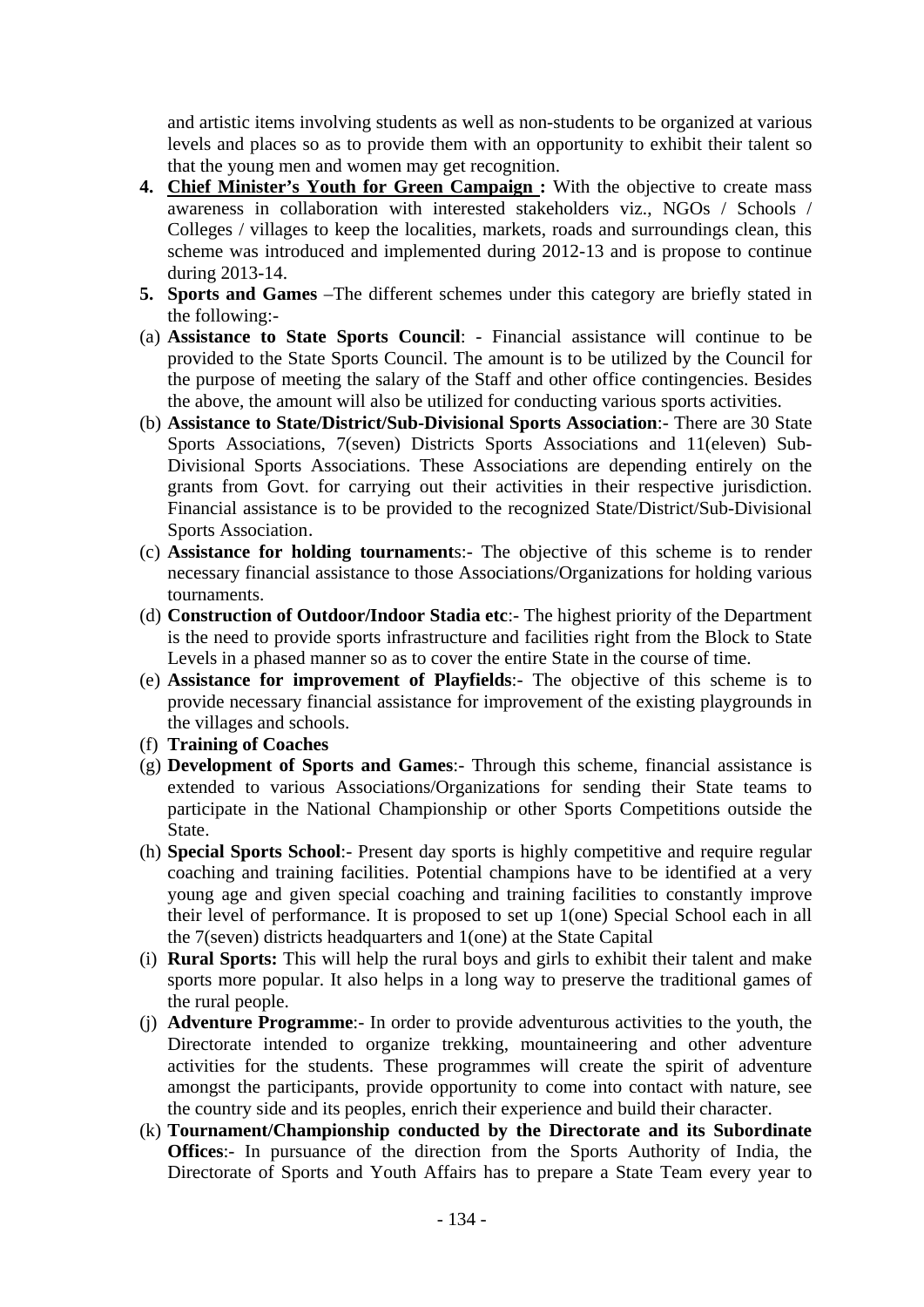participate in the National Sports Talent Search Contest, Subroto Mukherjee Cup Football Tournament, Inter School Sports under Incentive Schemes, North Eastern Festival, Women Sports Festival etc. The criteria for selection of the sports persons is by way of organizing preliminary matches from the Block to the District Levels and then at the State Levels.

- (l) **Sports Talent Search Scholarship etc**: In order to encourage sports amongst the students and also to attract others to take keen interest in sports and games, it is proposed to provide incentives to the talented students who excel themselves in sport and games in the form of scholarship.
- (m)**Assistance for procurement of sports materials to various Sports Clubs/Organizations**:- One of the main aim of the Department is to provide the basic need of Sports Associations/Clubs/Organizations in order to enable them to carry out their own sports activities without any hindrance and promote development of sports and games in the State. With this intention in mind, the Deptt. has introduced a Scheme for giving assistance in Cash/Kind for procurement of sports materials/equipments to various Associations/Clubs/Organizations.
- (n) **Running and Maintenance of the Sports Hall/Stadium etc** :- Since the inception of the Directorate, many Indoor Halls/Stadium etc. have been constructed in different Districts/Sub-Divisional/Blocks and State Capital with the sole aim of providing the necessary sports infrastructure in order to bring about the all round development of sports and games in the State. With the completion of these sports infrastructure the need of the hour now is for the running and maintenance of these Indoor Halls/Stadiums etc. so that the level of standard and quality is maintained.
- (o) **Assistance to Panchayat Yuva Krida Aur Khel Abhiyan (PYKKA):** A Government of India flagship programme which aims to provide basic sports infrastructure and equipments to the Panchayat level and encouraging sports and Games in Rural Areas through Annual Sports Competitions and providing exposure and advance training for talent Youths to excel at the National and International events is being implemented since 2008-09. One Time Capital Grant for developing the playfields at the PYKKA centers requires 10% state share and the equal expenditure from the states besides the Central grants, for Block, District and State level competitions on organizational expenses and participation at the National level tournaments under Rural Sports, Women Sports competitions and North East Games has to be expended.
- (p) **Assistance to Meghalaya State Olympic Association (MSOA):**It is proposed to extend necessary Financial Assistance to the Association.

## **10.3.6. OTHER EXPENDITURE**

- 1) **Chief Minister Youth Development Scheme (CMYDS)**:- The Programme of Youth Development is proposed to be drawn up at the local level and the State level to be implemented through the Deputy Commissioner and through the Directorate of Sports and Youth Affairs to help in developing a healthy relation between the Administration and the youths and also create a healthy attitude in the youths of the State.
- 2) **Intensive Sports and Youth Development Scheme (ISYDP)**: Intensive Sports and Youth Development Programme is basically a Human Resource Development Scheme aiming at development of talent, skills and aptitude of the members of the community at the grass root level through various programmes and local area activities in the field of sports and games taken up by local area Committees/Organizations. The components of the scheme include purchase of sports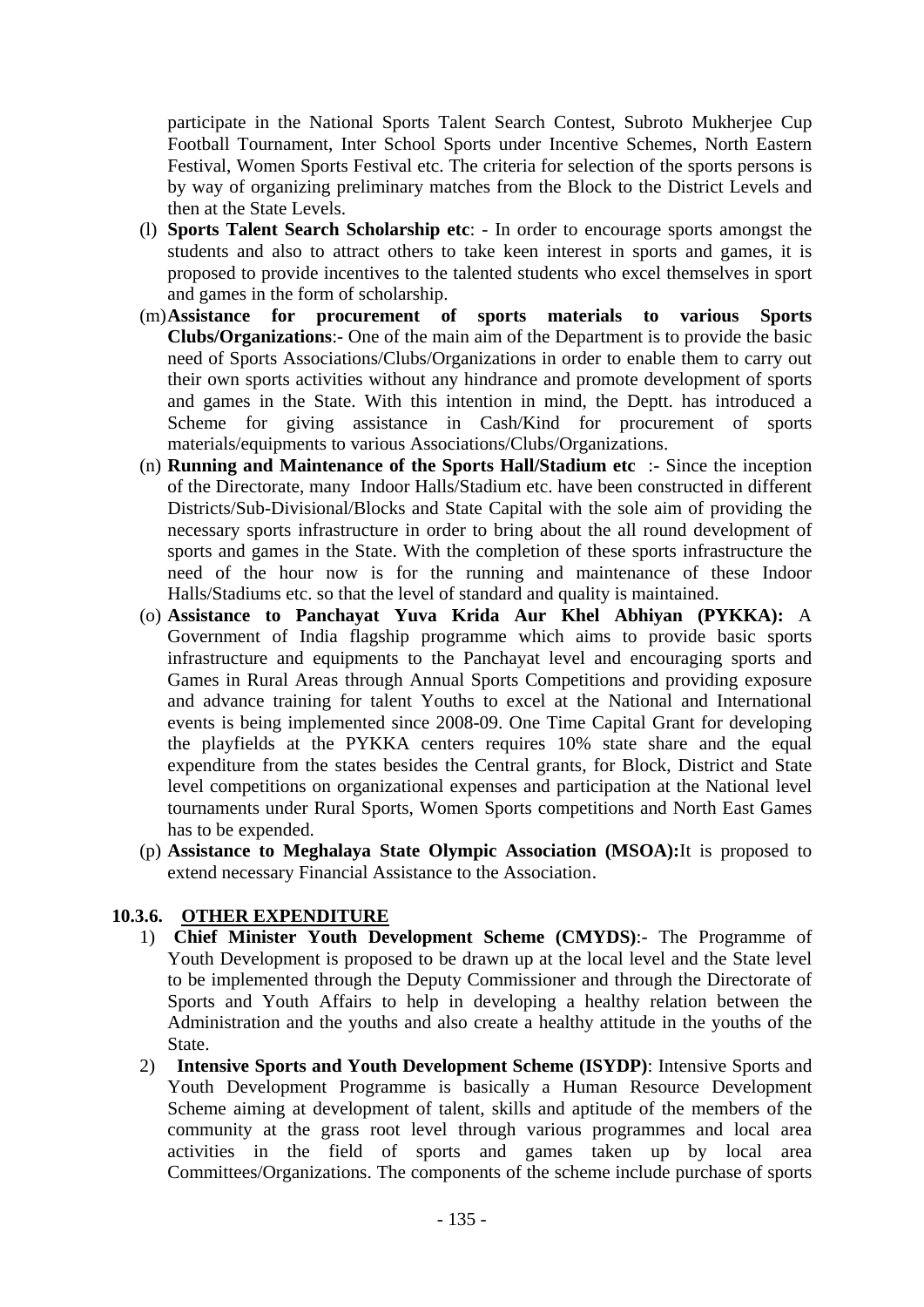goods, equipments/multi-gym or improvement of playgrounds on the recommendation of the local M.L.A's and the fund was released through the respective Deputy Commissioners.

10.3.7. The broad break-up of the  $11<sup>th</sup>$  Plan outlay/expenditure,  $12<sup>th</sup>$  Plan projected outlay and the Proposed outlay for the Annual Plan 2013-14 is given in the following table :-

|  | in lakh |
|--|---------|

.

|                    |          |                       |             |              |         | $\cdot$             | in lakhs. |
|--------------------|----------|-----------------------|-------------|--------------|---------|---------------------|-----------|
| Major              |          | Eleventh Plan 2007-12 | Annual Plan | Twelfth Plan |         | Annual Plan 2012-13 | Proposed  |
| Heads/Minor        |          |                       | 2012-13     | 2012-17      |         |                     | Outlay    |
| Heads of           |          |                       |             | Projected    |         |                     |           |
| Development        | Outlay   | Actual                | Actual      | outlay       | Agreed  | Anticipated         | Plan      |
|                    |          | Expenditure           | Expenditure |              | Outlay  | Expenditure         | 2013-14   |
|                    | 2        | 3                     |             | 5            | 6       | 7                   | 8         |
| Direction<br>and   |          |                       |             |              |         |                     |           |
| Administration     | 3500.00  | 1165.48               | 276.78      | 380.00       | 62.25   | 62.25               | 115.55    |
| Physical Education |          |                       |             |              |         |                     |           |
|                    | 60.00    | 7.88                  | 1.00        | 15.00        | 4.00    | 4.00                | 6.00      |
| Youth Welfare for  |          |                       |             |              |         |                     |           |
| <b>Students</b>    | 310.00   | 54.00                 | 10.00       | 1200.00      | 624.50  | 624.50              | 332.00    |
| Sports & Games     | 7172.00  | 5757.02               | 1540.04     | 13830.00     | 5894.25 | 5894.25             | 1631.45   |
| Other Expenditure  |          |                       |             |              |         |                     |           |
| 1-CMYDS Schmes     | 208.00   | 285.00                | 165.00      | 825.00       | 650.00  | 650.00              | 650.00    |
| 2-ISYDP            |          |                       |             |              |         |                     |           |
| Programme          | 750.00   | 750.00                | 150.00      | 750.00       | 150.00  | 150.00              | 150.00    |
| <b>GRAND TOTAL</b> | 12000.00 | 8019.38               | 2142.82     | 17000.00     | 7385.00 | 7385.00             | 2885.00   |

## **10.4 ARTS & CULTURE**

 Preservation, documentation, research, promotion, development and augmentation of Arts & Culture in the State continue to be the important objectives of the Arts & Culture sector. Emphasis is given to the encouragement of cultural activities through research activities, collection of Museums exhibits, collection of documents in Archives, protection of heritage sites of historical importance, etc. The cultural activities are also being encouraged through the newly constituted District Arts & Cultural Societies.

## **10.4.1 Eleventh Plan Achievements:**

 The Eleventh Plan approved outlay for Arts & Culture was Rs. 6000.00 lakhs and the actual expenditure was Rs. 2899.32 lakhs.

The achievements of Arts  $\&$  Culture during the Eleventh Plan were as follows:

- All vacancies were filled up
- Construction of Auditorium at Williamnagar completed and will be inaugurated shortly. District Museum at Jowai has been inaugurated.
- Many heritage sites of the State were fenced under the protection and preservation of heritage sites schemes, like the British Cementry at Tura, fencing of Katta Bill at Nogalpara, fencing of Darga Sharif at Mahendraganj, Circuit House at Sohra, Monoliths at Nartiang, Cremation Ground of Kiang Nangbah at Jaintia hills and many others.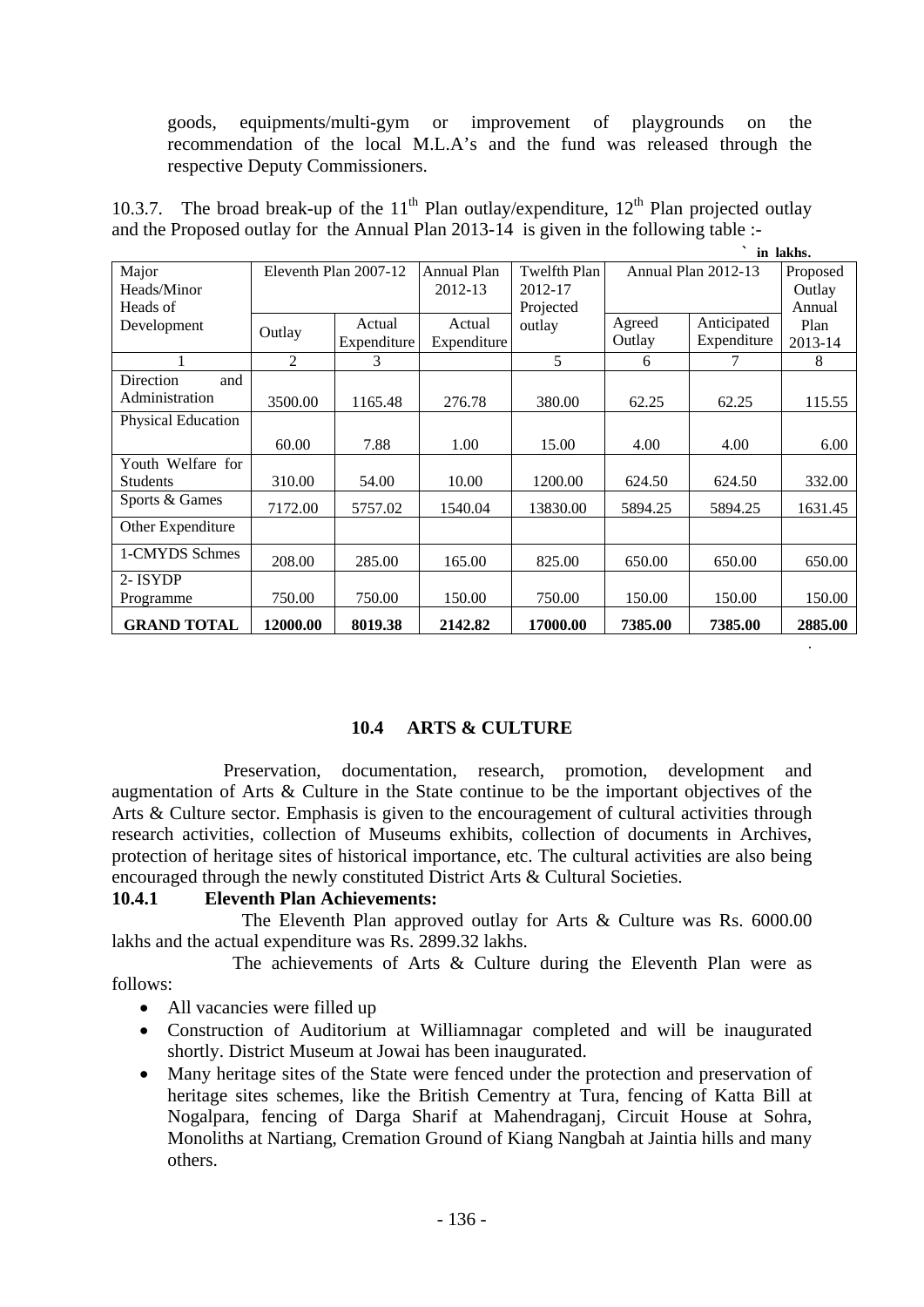- Cultural Programmes, workshops, seminars, exhibition, painting competition, stoty telling competition, quiz and debate competition for school children were held and prizes awarded to the winners, programme in border areas,programmes for physically challenged children, street play for Gender Equality and social evils, dance festivals, folk song, drama and festivals competitions were organized in different districts as well as in New Delhi showcasing the traditional music and dances, traditional attires, local cuisine, art and craft including painting and sculpture exhibition and performances by the local rock band.
- The artistes also participated in various programmes in different parts of the country organized in collaboration with the NEZCC under the Ministry of Culture.
- The Department also organized programmes in collaboration with other agencies where performers from abroad were invited.

Besides the above, assistance annually were provided to the following:

- 1. Financial assistance to the major and minor festivals
- 2. Production of folk literature and artisans
- 3. Literary award to local authors.
- 4. Conduct of seminar and take up project under TRI.
- 5. Heritage preservation and conservation under TFC award.

**10.4.2.** The Projected outlay for the Twelfth Plan (2012-17) is ` 18000.00 lakhs. The approved outlay for the Annual Plan 2012-13 is ` 5950.00 lakhs and the anticipated expenditure is ` 5350.00 lakhs. This includes ` 150.00 lakhs each for Intensive Arts & Culture Dev. Programme and Development of Traditional & Folk Music, ` 625.00 lakhs for TFC Award. **An amount of ` 3100.00 lakhs is proposed during the Annual Plan 2013- 2014.** 

#### **10.4.3 Scheme to be continued during the Annual Plan 2013-2014**

**1. Direction and Administration:** The administrative set up of the Arts and Culture Department has been restructured taking into consideration of extending the activities of the department at the District level. It is proposed to create some new post in the Directorate as well as it will be necessary to create infrastructural facility.

### **2. Fine Arts Education:**

**(a) Assistance to Voluntary Cultural Organizations and Institute of Culture:** It is proposed to continue with the financial assistance to the Voluntary Cultural Organization involve in the preservation and promotion of their rich cultural heritage as well as for organizing the main festivals and ceremonies.

**(b) Promotion of Performing Arts:** The Department of Arts and Culture is imparting lesson free of cost to the willing students through the departmental Instructors in Folk song, dances and Western music.

**(c) Incorporation of arts and culture in formal school system:** It is proposed to incorporate the traditional dance, music and drama, etc. in the formal school system by incorporating in the school syllabus, etc. The scheme is proposed in order to inculcate the very value of traditional culture in the minds of school children.

**(d) Cultural Exchange Programme and Inter District Cultural Meet:** The traditional culture of the State needs to be exposed to the people of other States through Cultural Exchange Programmes. The department proposed to continue the above mentioned schemes .

**(e) Institute of Heritage Music Club:** To impart further skills as required to these talented and gifted individual and also provide the necessary financial support would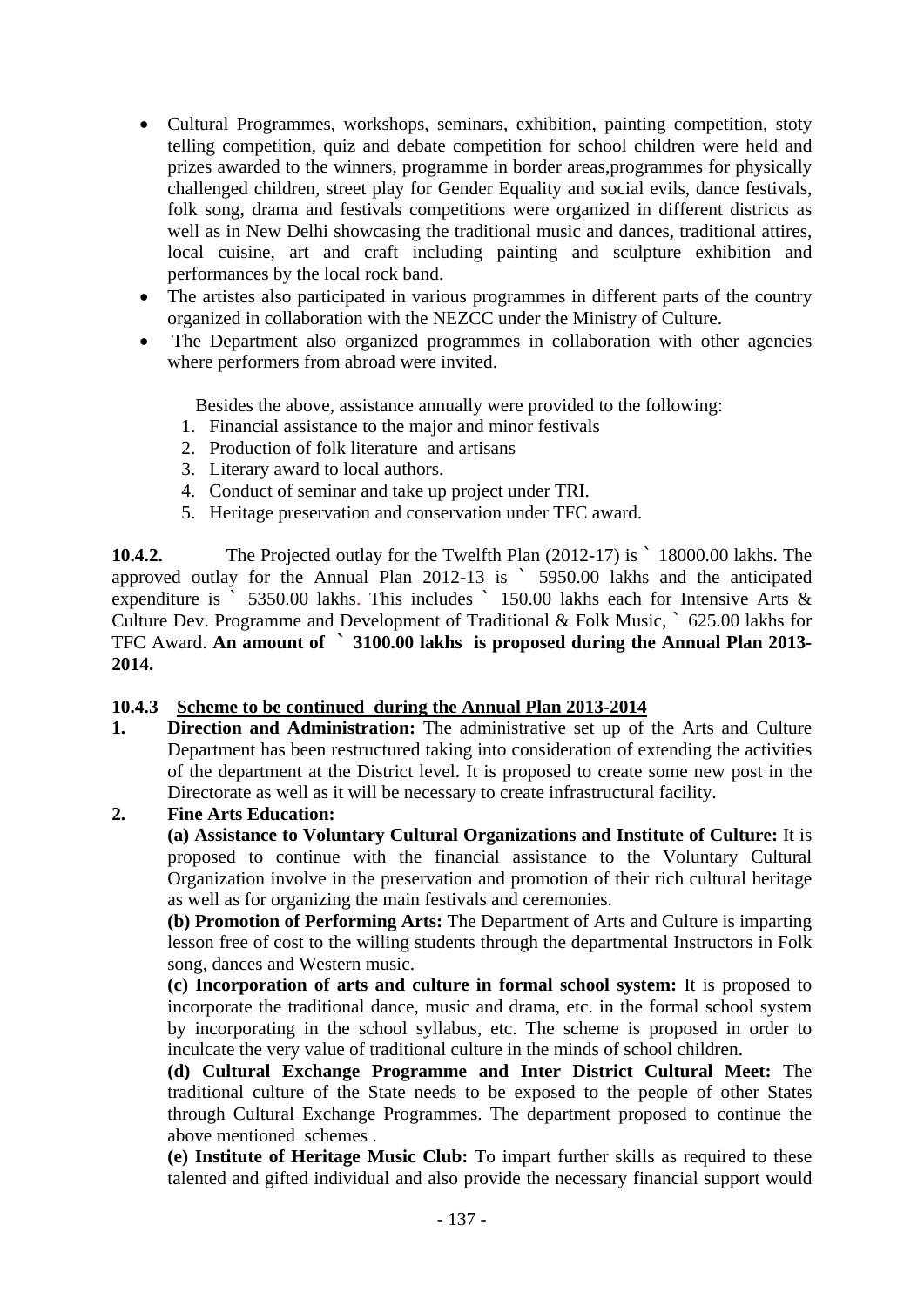be provided to the students for the duration of their course. To build up over a period of time its own inventory of musical instruments both traditional and modern for use by its students and would gradually develop the necessary infrastructure for production and recording facilities with a view to providing appropriate facilities within the State itself.

**(f) Financial Assistance to Educational Institution for running musical Institute and infrastructure of Music and Fine Art:** The people of Meghalaya are Music Lovers and are specially gifted with talents in Music. We could clearly see nowadays that the people of Meghalaya especially the youth are showing keen interest in the field of Music.Many Educational Institutions, Private Institutions and Individuals have started Music school to meet the high demand of the students to study music.

 The Department of Arts & Culture propose to provide financial help to such Institutions through the scheme "Financial Assistance to Educational Institution for running Music Institute to enable them to sustain in this field, and in turn provide opportunity to students for pursuing studies in music within their Education Institution.

**(g) Shillong International Centre for Performing Arts (SCA):** The Government of Meghalaya in the Department of Arts & Culture has always and continues to play a major role in depicting, protecting, preserving and creating awareness of the distinct and unique culture of the people of the State through the various programmes along with intensive pursuance of different art forms of the State, Region, country and the world for furthering the inherent talent of our people as well as providing scope for establishment and expansion of different levels of creative / fine and performing arts. Shillong being the cultural hub of the North East therefore, it is proposed to set up the international centre for performing arts which will serve a long way in promoting the rich cultures of the region, for which subsequent funding would be required for the purpose.

## **3. Promotion of Arts and Culture:**

**(a) Literary Award and Production of folk Literature:** The Department propose to continue to encourage the production of folk literature in local languages by means of giving awards and recognition to the authors through Financial awards.

**(b)Sahitya Akademi:** In order to promote and develop the literature in local languages and encourage other works of literary writings, the Department proposed to constitute a State Sahitya Akademi in the State.

**(c) Audio Visual documentation & folk dance recording and production of film and documentation:** In order to preserve the vanishing art forms, dance, music and folk culture, the Department proposes to continue the scheme.

**(d) Development of Traditional Folk Music:** The Department of Arts & Culture could not cover all the requirements of the people who are desirous of preserving and promoting their own respective cultures covering all the Legislative Assembly constituencies in the State. The Department desires to continue the schemes to be identified and implemented by the respective local MLA's.

**(e) District Cultural Centre:** The District Cultural Centre is proposed to set up in all the Districts with the main objectives to enable the youths to show case their talents in the field of Arts & Culture. The District Cultural will comprise adequate infrastructure to meet all requirements in respect of creative and performing arts, documentation, research, holding workshops, seminars etc.

The department proposed to continue the above mentioned schemes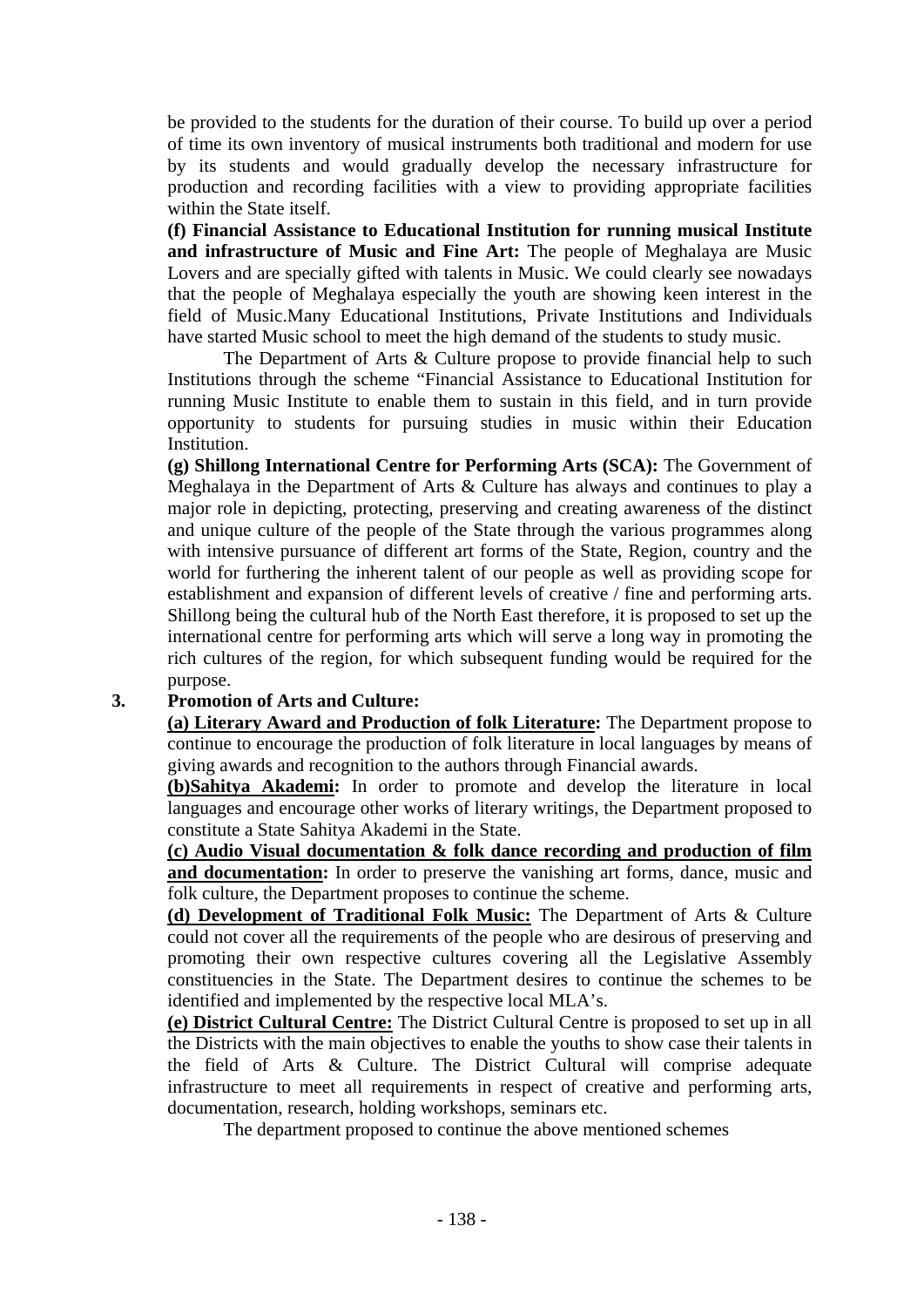# **4. Archaeology And Archaeological Survey & Related Activities**:

(a) Preservation and protection of the ancient monuments, Historical sites, monoliths, etc. have been given greater emphasis in preserving the rich cultural heritage of the State. Efforts will be made to protect and preserve all the available monoliths in Khasi & Jaintia Hills districts.

The Department also proposed to take up excavation work of Archaeology sites to be identified by the Department during the  $12<sup>th</sup>$  Plan.

**5. State Archives:** In order to house the State Archives there is no proper accommodational facilities are yet to be constructed. The Collection of Archival materials from other States are to continue for  $12<sup>th</sup>$  Five Year Plan

 The Archives branch of the Directorate of Arts & Culture, is in the process of modernization and development. The branch is presently situated in the ground floor of the State Central Library Complex, Shillong. Recently renovation works had been completed to keep the Archival Materials intact. The branch had collected Archival materials from the Assam State Archives and National Archives of India. More materials will be collected from the District of the State and other Archival Institutions. The Archives will be set up on the Scientific lines as per norms decided by the National Archives of India and International Archival Bodies.

 The branch at present has many brittle and highly acidic documents which have to be fumigated and laminated for giving them a lasting effect. The National Archives of India has been approached to supply the lamination stationeries such as (a) Cellulose Acitate Foils (b) Imported Tissue Papers to commence the work. A huge volumes of files were cleaned, separated, shifted and classified as per the subject dealt with and for collection of old and valuable manuscript and Archival materials from Assam, different Archives in India and abroad etc.

## **6. Public Libraries:**

- **(a) District Library at Tura:** There is a need to improve and develop the existing District Library at Tura in order to meet the increasing demand of the District with more collection of books, build up infrastructural facilities, etc.
- **(b) District Library at Jowai:** The existing District Library at Jowai needs to be developed and improve with more collections of books, etc. in order to meet the demands of the people of the District
- **(c) District Library at Williamnagar:** The existing District Library at Williamnagar is being housed temporarily in a building allotted by the District Administration which could not accommodate the desired needs of the people. There is a need to construct a Library-cum-Auditorium at a plot of Land allotted by the Government for the purpose.
- **(d) District Library, Baghmara:** The existing District Library at Baghmara is being housed temporarily in a building allotted by the District Administration which could not accommodate the desired needs of the people. There is a need to construct a Library-cum-Auditorium at a plot of Land allotted by the Government for the purpose..
- **(e) District Library, Nongstoin:** The existing District Library at Nongstoin is being housed temporarily in a building allotted by the District Administration which could not accommodate the desired needs of the people. There is a need to construct a Library-cum-Auditorium at a plot of Land allotted by the Government for the purpose..
- **(f) District Library, Nongpoh:** The existing District Library at Nongpoh is being housed temporarily in a building allotted by the District Administration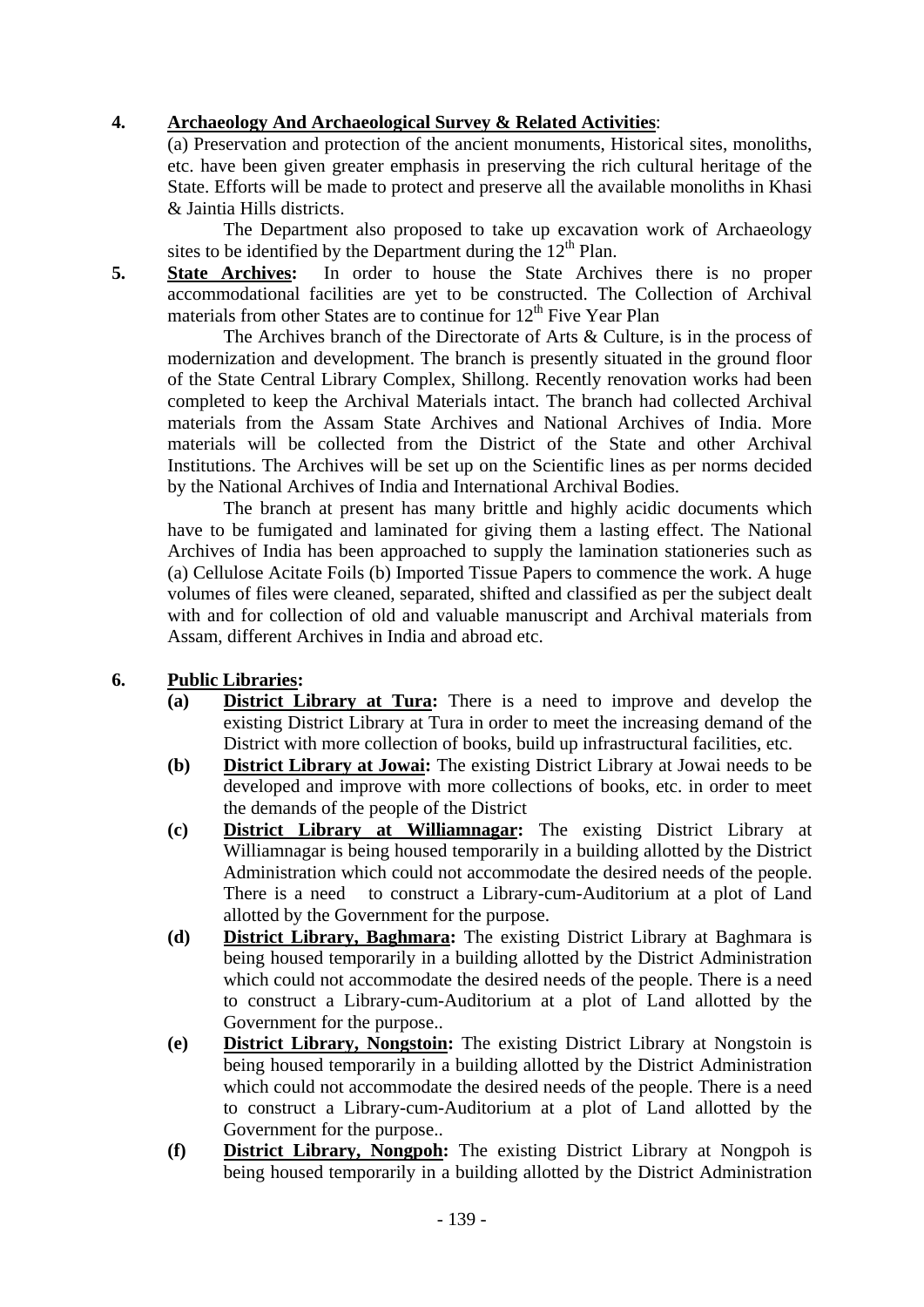which could not accommodate the desired needs of the people. There is a need to construct a Library-cum-Auditorium at a plot of Land allotted by the Government for the purpose.

- **(g) State Central Library and Related activities:** There is a need to further improve the infrastructural facilities and the collection of Books in order to meet the increasing demands of the people of the State's capital. Various activities including the computerization of books and records available is underway. And further development and improvement works are still required.
- **(h) District Library, Sohra :** The District Library, Sohra have been started in a temporarily house allotted for the purpose by the District Administration. It was proposed to construct a building of its own at a plot of land allotted by the Government

# **7. State Museum & Related Activities:**

- (a) The State Museum: The State Museum, Shillong with its existing three blocks for setting up of different galleries are not sufficient to meet the required demands and requirements of Museum settings. Museum activities needs to be expanded in all the District Headquarters, etc. with a view to preserve, conserve and protect the rich cultural heritage of the people for generation. The Extension of existing Museum building is ongoing .
- (b) District Museum, Tura / Jowai: The existing District Museum, Tura is being housed in an accommodation courtesy Meghalaya Board of Secondary Education, Tura consisting of three small rooms. Department have Sanctioned for Construction of Museum building of its own at a plot of land allotted by the Government for the purpose.

## **8. Anthropological Survey And Related Activities:**

For development and promotion of Research activities in the State, Tribal Research Institute is planning to hold one seminar, one workshop, one documentation and one short term study in the State of Meghalaya. The various activities will be centred round the indigenous people of the State.

**9. Setting up of Music Academy:** Music Academy is proposed to be set up at Mawdiangdiang, Shillong. An additional sum of Rs.27.60 crore during the  $12<sup>th</sup>$  Plan is required to build up the infrastructure such as Construction of building, classrooms, seminars rooms, studio, hostel for boys & girls, staff quarter & faculty quarters and purchase of musical instruments, pay and salary for the faculty members, etc.

10. Setting up of Amphitheatres: During the 12<sup>th</sup> Plan, the department propose to set up Amphitheatres in the four remaining Districts to the tune of Rs. 8.00 crore. Construction of Amphitheatres at Nongstoin @ Rs.2.00 crore during 2012-13.

# **11. Other Expenditures And Related Activities:**

**(a) Historical and Antiquarian Studies:** The Historical and Antiquarian Branch of the Department is to collect, preserve, compile, transcribe, translate and publish historical records and treatises. To compile the bibliography of the State History, descriptive list of historical relics and curious, history of the Towns and other historical places. Monograph of tribes and sub-tribes of the State, accounts of foreign travelers flora and fauna, description of costumes and jewelries of the State, collection of records relating to cement factory, records of various Christian Mission in the State and National Register of private records. To collection the ancient documents and manuscripts, chronicles, ballads, folk tales, folk songs, traditional songs, etc.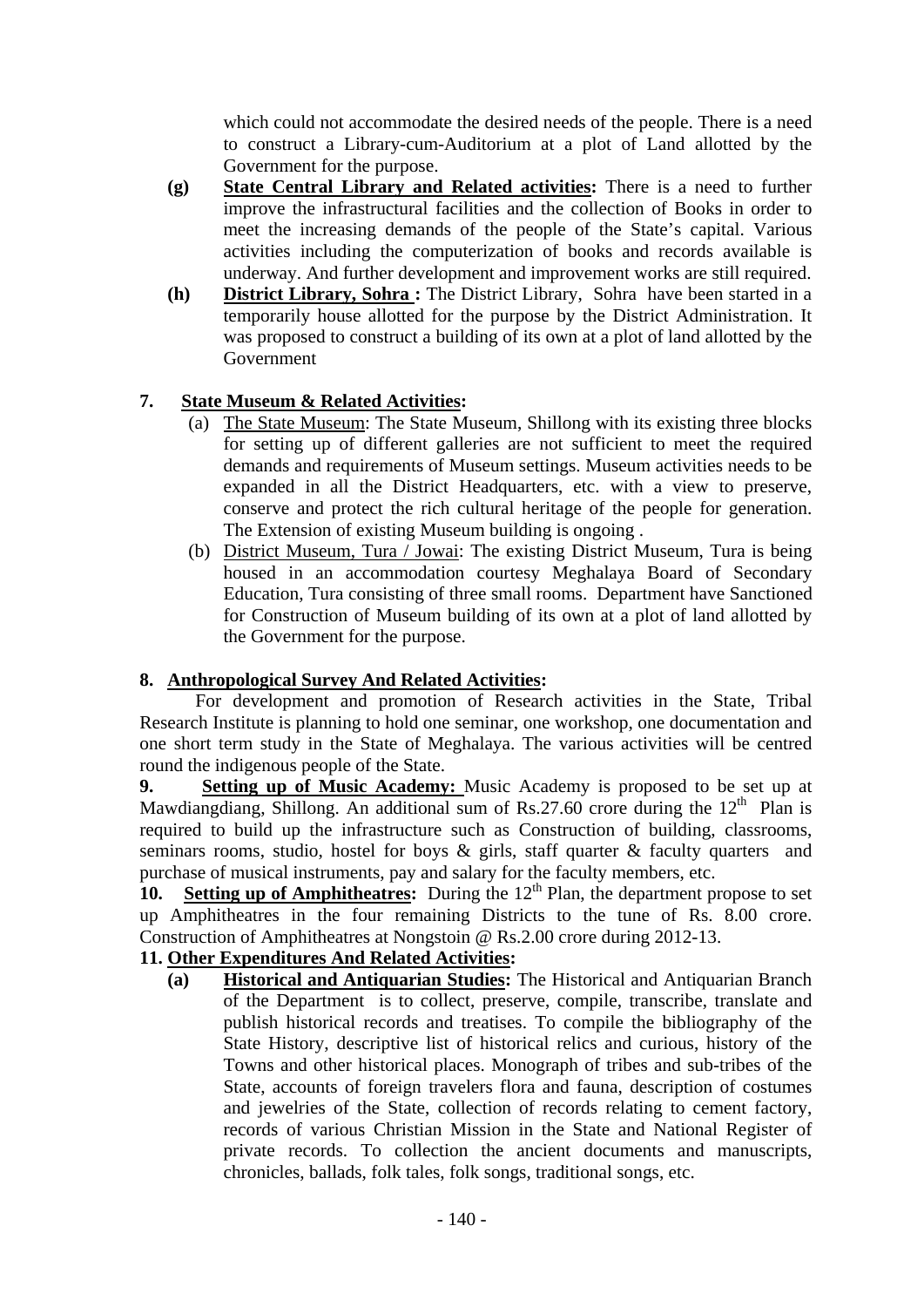- **(b) District Gazetteers:** The writing of District Gazetteer have been completed but there is a need to start a State Gazetteer .
- **(c) Maintenance & Repairs:** Office establishments requires emergency minor repairs and maintenance which could not be undertaken by the PWD and other technical institutions for want of time, etc.
- **(d) Intensive Arts & Culture Development Programme:** The Department of Arts and Culture could not cover up all the requirements of the people who are desirous of preserving and promoting their own respective traditional cultures covering all the Legislative Assembly constituencies in the State. The Department desires to continue the scheme to be identified and implemented by the respective local MLAs .
- **(e) Rabindranath Tagore Art Gallery:** The Department of Arts & Culture desires to continue to cherish the memory of the great poet and paintings of Rabindranath Tagore in the complex.
- **(f) Living heritage:** The Department desires to continue to encourage and promote the exponent of Traditional Art forms by giving financial assistance to Artists and Artisans.
- **(g) 13th Commission Award:** The Development & Protection of Heritage site in the State has been provided by the  $13<sup>th</sup>$  Finance Commission Award. The above proposed activities of the Department of Arts & Culture hope to expand the development and create infrastructural facilities in the State with a view to preserve, protect, promote and conserve the rich traditional culture of the people of the State.

# **12. State Cultural Complex:**

(a) The construction of State Cultural Complex at Brooksite, Rilbong in an emergency basis have necessitated in view of the existing Central Library Auditorium and other related halls are being utilized for Meghalaya Legislative Assembly. The growing public demands for exhibiting their talents, traditional shows and other cultural activities could not be held for want of space and other accomodational needs. The rich traditional culture of the people of the State in dance, music, drama, etc. needs to be preserved and promote which can be done through public shows and practice and teachings, etc.

The construction of Auditorium being the First phase of works have been completed and now being used to house the Meghalaya State Assembly temporarily. But there is a need to start immediately the Second Phase of works.

|                                             |                                     |                              |                                     |                             |                                  |                                   | in lakhs                  |
|---------------------------------------------|-------------------------------------|------------------------------|-------------------------------------|-----------------------------|----------------------------------|-----------------------------------|---------------------------|
| Major Heads/                                | <b>Eleventh Plan 2007 -</b><br>2012 |                              | Annual<br><b>Plan 2011-</b><br>2012 | Twelfth<br>Plan<br>$2012 -$ | <b>Annual Plan 2012-</b><br>2013 | <b>Proposed</b><br>Outlay<br>for  |                           |
| <b>Minor Heads of</b><br><b>Development</b> | Outlay                              | Actual<br><b>Expenditure</b> | Actual<br><b>Expenditure</b>        | 2017<br>Projected<br>Outlay | Agreed<br>Outlay                 | Anticipated<br><b>Expenditure</b> | Annual<br>Plan<br>2013-14 |
|                                             | 2                                   | 3                            |                                     | 5                           | 6                                | 7                                 | 8                         |
| Direction and<br>Administration             | 647.40                              | 252.40                       | 48.65                               | 570.00                      | 18.60                            | 18.60                             | 197.60                    |
| Fine Arts Education                         | 540.60                              | 812.13                       | 720.68                              | 2950.00                     | 886.82                           | 636.82                            | 455.80                    |

10.4.4. The Broad Schematic break up of  $11<sup>th</sup>$  Plan outlay/expenditure,  $12<sup>th</sup>$  Plan projected outlay and the proposed outlay for 2013-14 are as follows :-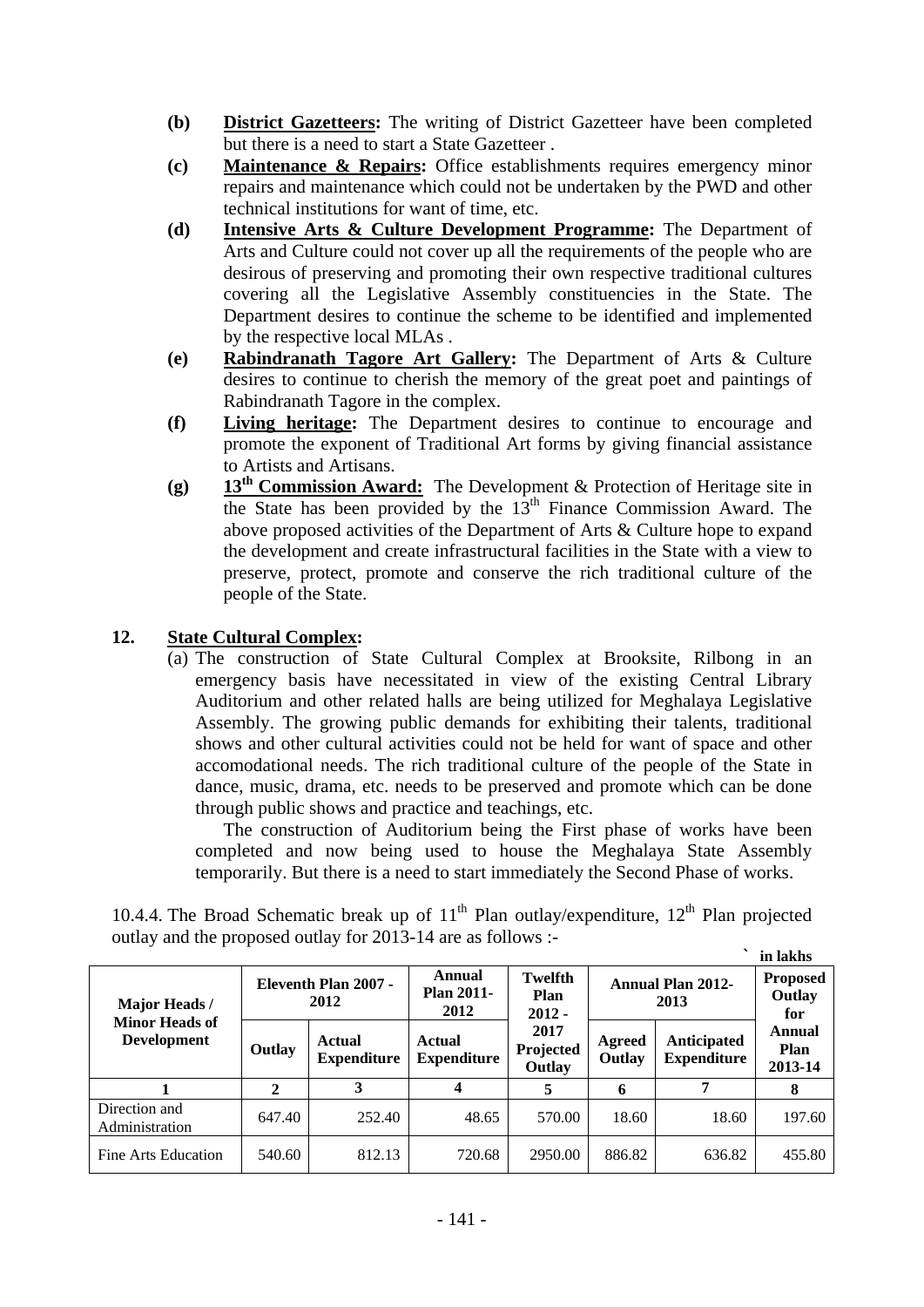| Major Heads /                                                               | Eleventh Plan 2007 -<br>2012 |                                     | <b>Annual</b><br><b>Plan 2011-</b><br>2012 | <b>Twelfth</b><br>Plan<br>$2012 -$ |                         | <b>Annual Plan 2012-</b><br>2013  | <b>Proposed</b><br>Outlay<br>for |  |
|-----------------------------------------------------------------------------|------------------------------|-------------------------------------|--------------------------------------------|------------------------------------|-------------------------|-----------------------------------|----------------------------------|--|
| <b>Minor Heads of</b><br><b>Development</b>                                 | Outlay                       | <b>Actual</b><br><b>Expenditure</b> | <b>Actual</b><br><b>Expenditure</b>        | 2017<br>Projected<br>Outlay        | <b>Agreed</b><br>Outlay | Anticipated<br><b>Expenditure</b> | <b>Annual</b><br>Plan<br>2013-14 |  |
| 1                                                                           | $\overline{2}$               | $\overline{\mathbf{3}}$             | $\overline{\mathbf{4}}$                    | 5                                  | 6                       | 7                                 | 8                                |  |
| Promotion of Arts &<br>Culture                                              | 1265.20                      | 876.39                              | 174.55                                     | 7660.00                            | 1005.15                 | 655.15                            | 861.45                           |  |
| Archaeology and<br>Archaeological<br>Survey                                 | 284.80                       | 101.36                              | 13.50                                      | 420.00                             | 2.30                    | 2.30                              | 2.30                             |  |
| Archives                                                                    | 284.20                       | 60.42                               | 10.70                                      | 380.00                             | 1.10                    | 1.10                              | 155.10                           |  |
| <b>Public Libraries</b>                                                     | 641.40                       | 353.36                              | 85.49                                      | 1220.00                            | 32.15                   | 32.15                             | 87.55                            |  |
| Museum                                                                      | 455.60                       | 262.75                              | 41.25                                      | 415.00                             | 15.10                   | 15.10                             | 95.00                            |  |
| Anthropological<br>Survey                                                   | 270.20                       | 14.85                               | 3.60                                       | 115.00                             | 2.20                    | 2.20                              | 72.20                            |  |
| Other Expenditure                                                           | 1310.50                      | 1147.88                             | 203.80                                     | 3770.00                            | 836.58                  | 836.58                            | 1023.00                          |  |
| <b>State Cultural</b><br>Complex, Shillong<br>under PWD (Capital<br>Outlay) | 300.00                       | 210.00                              | 40.00                                      | 500.00                             | 150.00                  | 150.00                            | 150.00                           |  |
| Special Assistance<br>Schemes (SPA)                                         |                              | 150.00                              |                                            |                                    |                         |                                   |                                  |  |
| <b>Special Central</b><br>Assistance (SCA)                                  |                              | 1700.00                             | 1700.00                                    |                                    | 3000.00                 | 3000.00                           |                                  |  |
| <b>Total</b>                                                                | 6000.00                      | 5941.54                             | 3042.22                                    | 18000.00                           | 5950.00                 | 5350.00                           | 3100.00                          |  |

#### **10.5. MEDICAL AND PUBLIC HEALTH**

**10.5.1** Promotion of health care to the people is the priority of the Government. With this objective in view, the Department aims at strengthening and consolidating the existing health care facilities and extension of outreach services to the populace of the State through its network of Hospitals, CHC, PHCs, Sub-Centres and grass root field workers leading to improved quality of life, well being of the people and reduce burden of diseases which in turn will increase economic productivity and growth. This will be achieved through (i) various health programme and parameter under NRHM (ii) Strengthen Public health infrastructure (iii) Improve professionalization of health service delivery (iv) Improve convergence of health related activities of various sectors of Government (v) Increase Public Private Partnership (vi) Improve monitoring. Accountability and transparency of the system (viii) Popularization of alternative medicine system like AYUSH and (viii) Ensuring access to essential drugs in Public Health System.

In addition, the **Megha Health Insurance Scheme** (MHIS) has been introduced to cater to the medical needs of the citizens of the State other than Government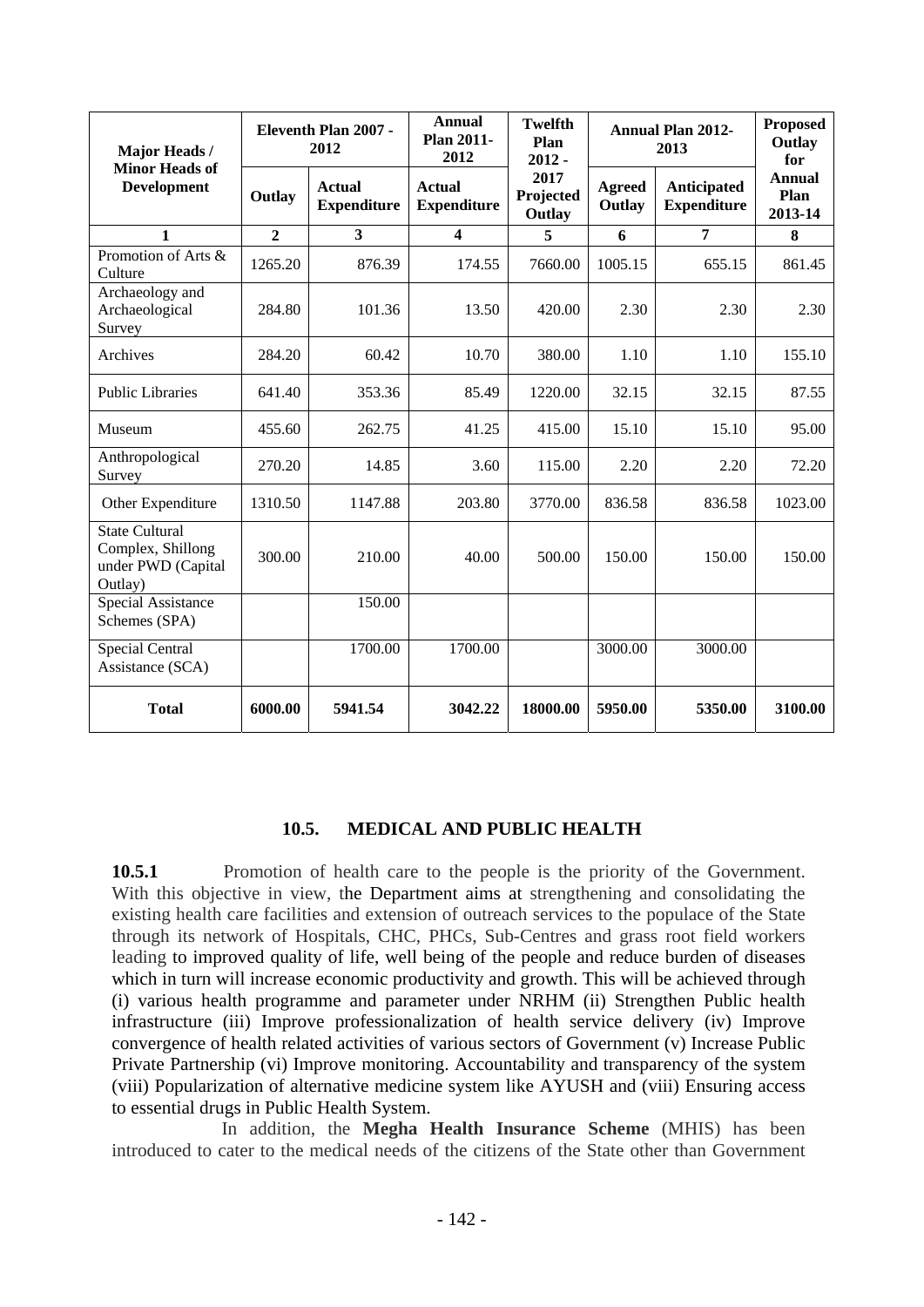employees who are already covered, to offset hospitalization cost. The insurance cover is up to ` l,60,000/- per household with premium of ` 31 per family per year.

**10.5.2** The projected Twelfth Plan (2012-2017) outlay for Health & Family Welfare Department is ` 196000.00 lakh. During 2012-13 an outlay of ` 27150.00 lakh was approved which includes ` 375.00 lakhs for DHS (Research), ` 1900.00 lakh & ` 1200.00 lakh under SCA for setting up of Medical College in the State and implementation of Universal Health Insurance scheme, ` 500.00 lakh for upgradation of Health infrastructure including Mobile Hospitals and ` 2875.00 lakh as State Share for NRHM & EMRI. The anticipated expenditure is ` 28150.00 lakh. **The Annual Plan 2013-14 proposed outlay of `** 23050.00 lakh includes ` 375.00 lakhs for DHS (Research).

Programmes to be taken up during 2013-14 are briefed below:

# **10.5.3 NATIONAL RURAL HEALTH MISSION (NRHM)**

The NRHM was launched in April 2005 in the state with a view to bring about marked improvement in the health System and health Status of the people. The Mission seeks to provide universal access to equitable, affordable and quality health care to the people and especially the poor and vulnerable section of community residing in the rural areas through out the country. The state and the District Health Mission and Societies are constituted for effective implementation of the goals of the Mission.

The National Rural Health Mission seeks to adopt a sector wide approach and subsumes key national programmes, such as RCH-II Programme, the national disease Control Programme and Integrated Diseases Surveilance.

In line with the goals of the Mission the targets proposed to be achieve under NRHM will be as follows:-

- **a. IMR** to be reduced to **30/1000** live births.
- **b. MMR** to be reduced to **100/10000,000.**
- **c. TFR** to be brought to **2.1**
- **d. Malaria mortality reduction rate 50%** upto **2012.**
- **e. Cataract Operation**: increasing to **1000** cases per year until **2012.**
- **f. Leprosy prevalence rate**: to be brought to less than **1/10,000.**
- **g. Tuberculosis DOTS Services**: from the current rate of **1.8/10,000,85%** cure rate to be maintained through the entire Mission period.
- **h. 34 Community Health Centres** to be upgraded to **Indian Public Health Standards.**
- **i. Utilisation of First Referral Units** to be increased from **less than 20% to 75%.**
- **j.** Link Workers **(ASHA)** will be engaged inall the Villages of the State (5438 ASHAs in place against a total of 6180 is required).
- **k.** National Disease Control Programmes have been integrated with NRHM to ensure a more effective delivery mechanism. Focus of NRHM on Reproductive and Child Health (RCH) will continue with existing programmes like the Janani Suraksha Yojana (JSY), Janani Shishu Surakhsha Karyakram (JSSK) to ensure that institutional deliveries are further improved. Under the State Plan, additional incentives are being given to-the ASHAs and the Meghalaya Maternal Benefit Scheme of ` 5,000/- per institutional delivery for pregnant mothers.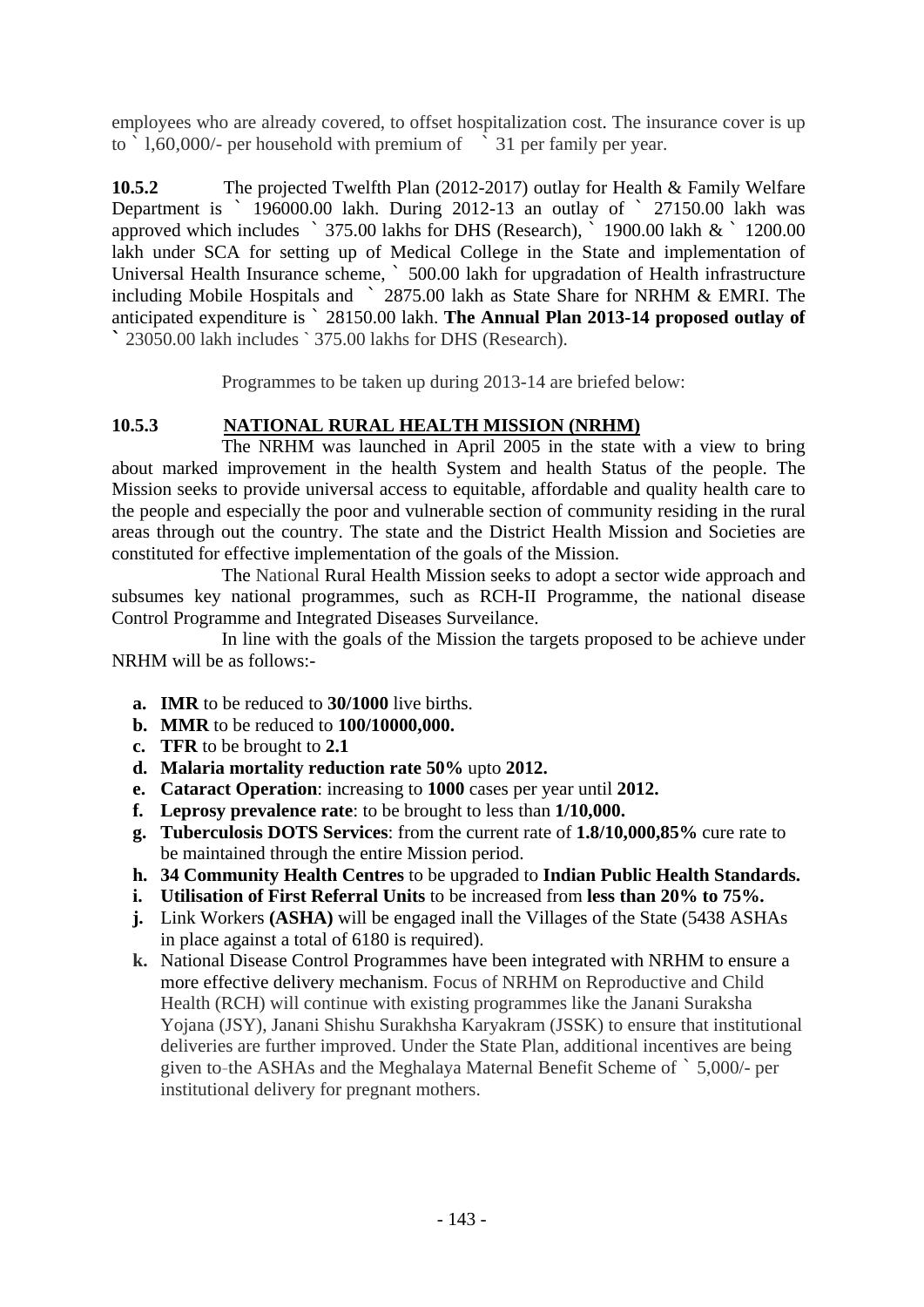# **10.5.4 INFRASTRUCTURE**

## **A. Medical Institution**

- At present the Department has 12 hospitals, 29 CHC's, 108 PHCs and 408 Sub-Centres. The strategy of the Department during the plan period is to upgrade the existing Hospital by providing more beds and facilities with a view to improve patient- to- bed ratio (1.730) drastically. It will also focus on upgradation of CHC's to Hospitals on case to case basis Simultaneously, the Department will also set up new CHC's PHCs and Sub Centres to cover more population of the state as per the norms.
- The Department would achieve the goal to set up additional 5 CHCs, 29 PHCs and 10 Sub Centres during the period.
- Female Health Worker Training Institutes at Shillong and Rongkhon will be upgraded.
- Blood Bank Unit at all District Hospitals with 24 hours delivery services would be set up.
- The biggest challenge of the sector today is the huge gap in human resource requirement and availability. The department is meeting the challenge by setting up two medical colleges in the State at Shillong and Tura. In addition, 360 GNM posts have been sanctioned to augment nursing care in the State.
- A State of the Art 12 bedded ICU facility has been sanctioned at Civil Hospital, Shillong at a cost of ` 4.50 crore. A modern CT scan, MRI and Digital X-ray in the same facility will be commissioned soon. Upgradation of equipment infrastructure and development of District Hospitals at Nongstoing, Nongpoh, Williamnagar and Tura has been sanctioned and the projects will be implemented in the coming financial year.
- To supplement the requirement of Sub-Centres as per the laid down norms, construction of 25 (twenty five) new Sub-Centres will be taken up in all the Districts. In order to ease the congestion of the old building in the Ganesh Das Hospital, one of the oldest Hospitals in the State, construction of the new building is in progress andthe new facility will be commissioned soon.
- To reaffirm the Government's commitment to increase the reach of health services and to make available specialized services to the people, the Government will set up on a PPP mode, a **super-speciality hospital** at a suitable location in Ri-Bhoi District. An amount of **` 50.00 lakh** has been earmarked for the purpose during the Annual Plan 2013-14.
- Proposal for upscaling the infrastructural facilities in 5 (five) CHCs i.e. Sutnga CHC, East Jaintia Hills District, Mawsynram CHC, East Khasi Hills District, Patharkhmah CHC, Ri Bhoi District, Riangdo CHC, West Khasi Hills District and Resubelpara CHC, North Garo Hills District will be taken up subsequently to strengthen these institutions.

## **B. Manpower :**

 The Department is at present having a strength of 130 Specialist Doctors. 519 General Doctors, 51 Dental Surgeons, 1015 Nurses, 1000 Multipurpose Health Workers and 452 Para-Medical Staff.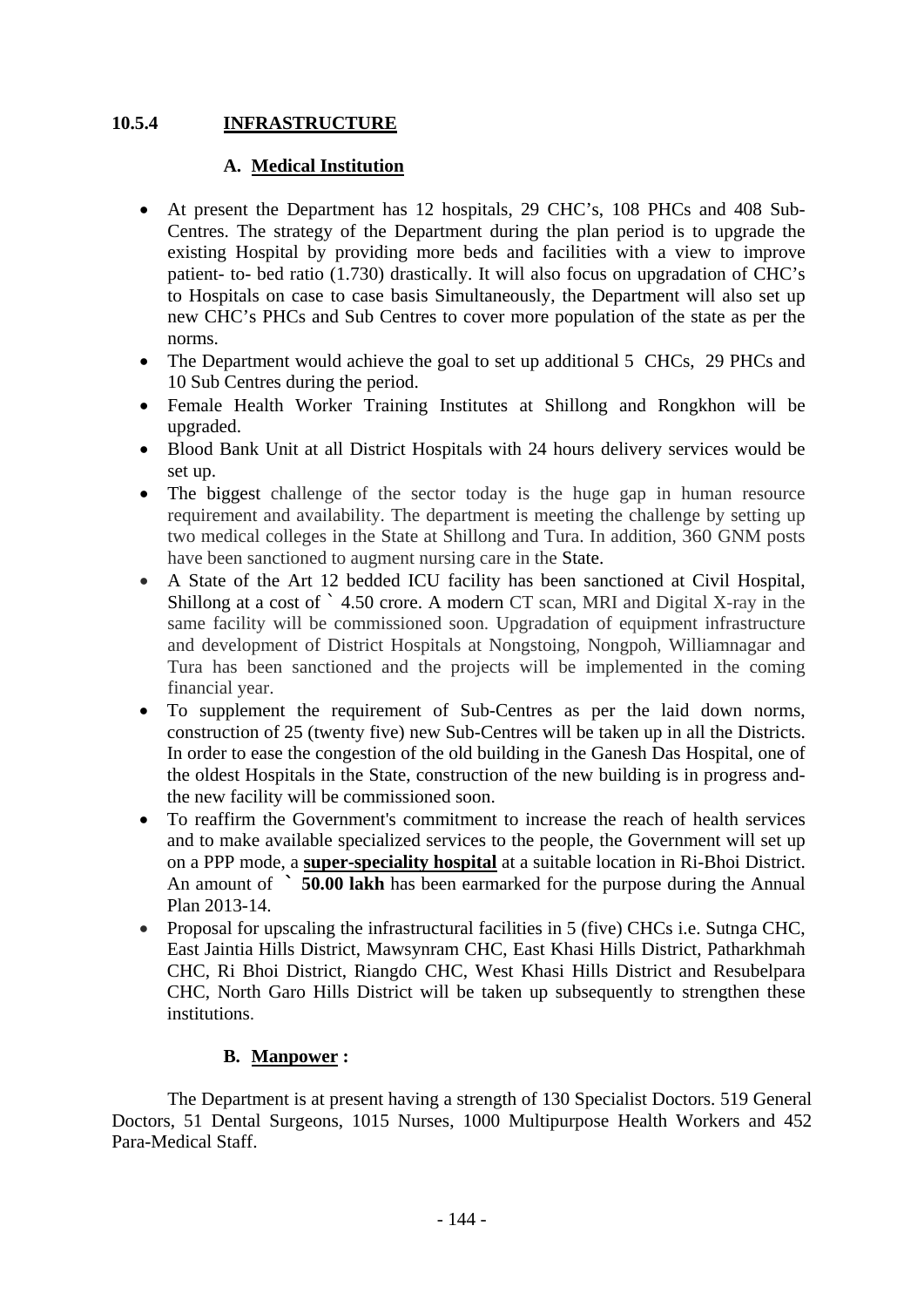The biggest challenge of the sector today is the huge gap in human resource requirement and availability. The department is meeting the challenge by setting up two medical colleges in the State at Shillong and Tura. In addition, 360 GNM posts have been sanctioned to augment nursing care in the State.

 Keeping in view the resources available and the assessment to equip both Hospital and CHCs with specialized manpower including Nurses and Para-Medical Staff, the Department would provide these Institutions with the following:-

- Specialists to man Hospitals and CHCs.
- Medical Officers to man Hospitals, CHCs, PHCs.
- Nurses for Hospitals, CHCs, PHCs and Sub-Centres.
- Multipurpose Health Workers.
- Para-Medical Staff etc.

These would be done either by outsourcing/ reworking from NGOs and in PPP mode.

# **10.5.5 MATERNAL AND CHILD HEALTH & FAMILY WELFARE PROGRAMMES**

 MCH & FW Programme is taking a shift from normative to a need-based Client oriented programme with twin objectives of (i) Maternal and Child Health and (ii) Family Welfare Programme on the one hand to seek stabilization of population in the shortest time and on the other hand to seek improvement in the reproductive and child health status. To meet these objectives, a number if interventions are being attempted through various programmes including NRHM. Some of the main intervention under MCHB & FW Programme are (i) Reproductive and Child Health Programme (under NRHM) (ii) Training activities taken by Health & Family Welfare Centre, Shillong is an ongoing activity conducted in all the seven District of the State (iii) Civil Registration System of Births and Deaths and Vital Statistics (iv) Iodine Deficiency Disorder (IDD) Control Programme (v) Universal Polio Immunization Programme (UPIP).

## **10.5.6 Monitoring Accountability And Transparency :-**

Monitoring is done at various levels, Regular audit is done by Accountant General and by the Chartered Accountants. It is proposed to improve monitoring by use of Information Technology and increased performance based accountability by decentralization and improving monitoring through concurrent sample surveys, social audit and institutionalization community management at all levels through the committee in the Sub-Centres, PHC, CHC and Hospital levels.

## **10.5.7 Popularisation of Alternative Medicine System like Ayush:-**

- AYUSH will be established as a institution in all District Hospitals and CHCs.
- Medicines and treatment as a supporting base will be provided to supplement other treatment.
- All CHCs and Hospitals will be provided with at least 1 (one) Ayurvedic/ Homeopathic Physician.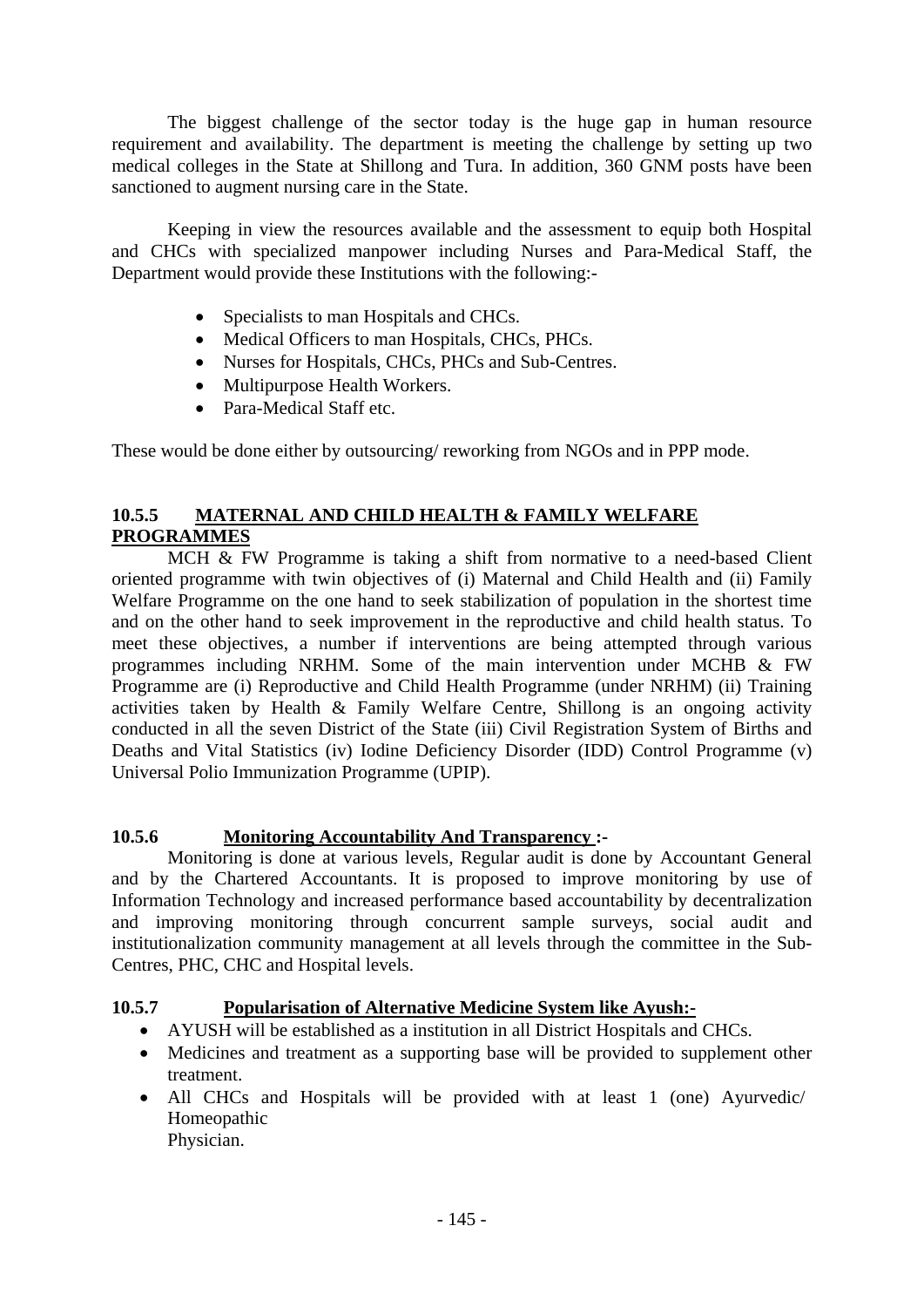# **10.5.8 Access to Essential Drugs** :-

- All District Hospitals, CHCs and PHCs will support the need of common ailments with essential drugs.
- Essential drugs will be provided through these Medical Institutions free of cost. The budget provision will be double for this purpose.
- Concrete steps are taken to ensure availability of essential and life saving medicines to the poor in all PHCs, CHCs and Hospitals etc. To sustain these measures and to increase availability of free medicines, Government will adopt a policy of procuring generic medicines. The Weekly Iron Folic Supplement Programme (WIFS) to cater to the school students will be effectively implemented to combat the problem of anaemia.

# **10.5.9 Promotion/Modernisation of Traditional Medicines:-**

A new scheme for promotion/modernization of traditional medicines which is assessable and efficacious for maintenance of public health and also provides opportunities for livelihood, trade for its practitioners as well as conservation of bio-diversity.

## **10.5.10 Centrally Sponsored Schemes :-**

The National Programmes on control of Communicable Diseases will also be continued during the  $12<sup>th</sup>$  Plan period, where special attention will be given to control of Malaria and Tuberculosis diseases to reduce the menace of the diseases.

**10.5.11** The broad break-up of the Eleventh Plan (2007-12) outlay & expenditure and outlay of the Twelfth Plan (2012-17) and the Annual Plan 2013-14 are indicated in the Table below:- **Rs. in lakhs** 

|                |                               |                 |                   |               |                | KS. In lakns                                |                             |                  |  |
|----------------|-------------------------------|-----------------|-------------------|---------------|----------------|---------------------------------------------|-----------------------------|------------------|--|
| Sl.            | <b>Items</b>                  | <b>Eleventh</b> | <b>Eleventh</b>   | <b>Annual</b> | <b>Twelfth</b> | <b>Annual Plan 2012-13</b><br><b>Annual</b> |                             |                  |  |
| No.            |                               | Plan            | Plan              | Plan          | Plan           |                                             | <b>Approved Anticipated</b> | Plan             |  |
|                |                               | $(2007-12)$     | <b>Actual</b>     | $(2011-12)$   | $(2012-17)$    | Outlay                                      | <b>Expenditur</b>           | 2013-14          |  |
|                |                               | Projected       | <b>Expenditur</b> | <b>Actual</b> | Outlay         |                                             | e                           | <b>Budgetted</b> |  |
|                |                               | Outlay at       | e                 | Expendi-      |                |                                             |                             | Outlay           |  |
|                |                               | 2006-07         |                   | ture          |                |                                             |                             |                  |  |
|                |                               | <b>Prices</b>   |                   |               |                |                                             |                             |                  |  |
|                |                               |                 |                   |               |                |                                             |                             |                  |  |
| 1.             | 2.                            | 3.              | 4.                | 5.            | 6.             | 7.                                          | 8.                          | 9.               |  |
| $\mathbf{1}$   | 01-Urban Health               |                 |                   |               |                |                                             |                             |                  |  |
|                | Services-Allopathy            | 16048.00        | 12501.09          | 4435.53       | 36678.70       | 8600.74                                     | 8600.74                     | 8285.80          |  |
| $\overline{2}$ | $\overline{02}$ -Urban Health |                 |                   |               |                |                                             |                             |                  |  |
|                | Services-Other System         |                 |                   |               |                |                                             |                             |                  |  |
|                | of Medicines                  | 1566.00         | 385.40            | 156.79        | 957.50         | 117.30                                      | 117.30                      | 102.30           |  |
| 3              | 03-Rural Health               |                 |                   |               |                |                                             |                             |                  |  |
|                | Services-Allopathy            | 31946.00        | 23981.98          | 6787.30       | 44193.50       | 7284.70                                     | 7284.70                     | 6566.50          |  |
| $\overline{4}$ | 05-Medical Education,         |                 |                   |               |                |                                             |                             |                  |  |
|                | Training & Research-          | 1823.00         | 1537.66           | 483.86        | 3631.50        | 598.40                                      | 598.40                      | 598.40           |  |
| 5              |                               |                 |                   |               |                |                                             |                             |                  |  |
|                | 06-Public Health-             | 1654.00         | 1470.58           | 418.40        | 3622.80        | 249.20                                      | 249.20                      | 167.40           |  |
| 6              | 80-General (Other             |                 |                   |               |                |                                             |                             |                  |  |
|                | Expenditure)                  | 2344.00         | 2591.92           | 1018.73       | 2019.00        | 1354.60                                     | 1354.60                     | 1319.60          |  |
| $\tau$         |                               |                 |                   |               |                |                                             |                             |                  |  |
|                | <b>Medical College</b>        |                 | 2000.00           | 0.00          | 30000.00       | 1900.00                                     | 1900.00                     | 250.00           |  |
| 8              |                               |                 |                   |               |                |                                             |                             |                  |  |
|                | <b>RSBY</b>                   |                 | 210.11            | 68.56         | 500.00         | 100.00                                      | 100.00                      | 100.00           |  |
| 9              |                               |                 |                   |               |                |                                             |                             |                  |  |
|                | Roko Cancer                   |                 | 214.00            | 100.00        | 500.00         | 100.00                                      | 100.00                      | 100.00           |  |
| 10             |                               |                 |                   |               |                |                                             |                             |                  |  |
|                | <b>EMRI &amp; NGO's</b>       |                 | 2911.76           | 831.44        | 7500.00        | 1884.80                                     | 1884.80                     | 1150.00          |  |
| 11             |                               |                 |                   |               |                |                                             |                             |                  |  |
|                | DHS(R)                        |                 | 313.14            | 90.00         | 500.00         | 425.00                                      | 425.00                      | 425.00           |  |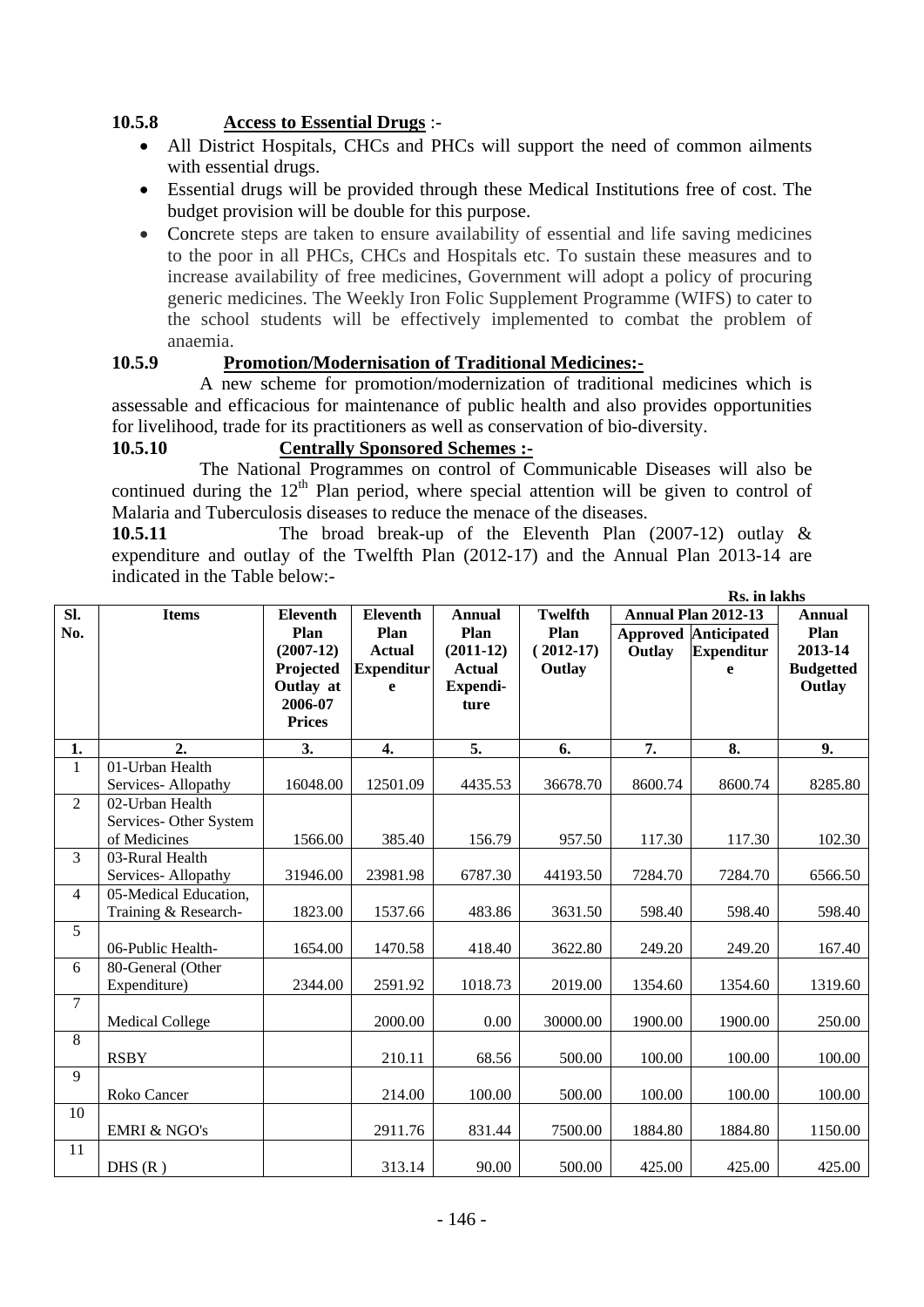| 12 | Incentive for            |          |          |          |           |          |          |          |
|----|--------------------------|----------|----------|----------|-----------|----------|----------|----------|
|    | Preventive Maternal      |          |          |          |           |          |          |          |
|    | Mortality & ASHA         |          | 780.26   | 780.26   | 1000.00   | 780.26   | 780.26   | 630.00   |
| 13 | Meghalaya Health         |          |          |          |           |          |          |          |
|    | Insurance                |          |          |          | 6000.00   | 1200.00  | 1200.00  | 730.00   |
| 14 | MIS for Health           |          |          |          |           |          |          |          |
|    | <b>Services</b>          |          |          |          | 500.00    | 100.00   | 100.00   | 100.00   |
| 15 | Upscaling of             |          |          |          |           |          |          |          |
|    | Infrastructure           |          |          |          | 2500.00   | 500.00   | 500.00   | 500.00   |
| 16 | <b>Health Governance</b> |          |          |          | 1150.00   | 230.00   | 230.00   | 0.00     |
| 17 | New Schemes if any       |          |          |          | 42850.00  |          | 1000.00  | 300.00   |
| 18 | National Rural Health    |          |          |          |           |          |          |          |
|    | <b>Mission</b>           | 8000.00  | 4166.00  | 1500.00  | 11897.00  | 1725.00  | 1725.00  | 1725.00  |
|    | Total (Medical &         |          |          |          |           |          |          |          |
|    | <b>Public Health</b> )   | 63381.00 | 53063.90 | 16670.87 | 196000.00 | 27150.00 | 28150.00 | 23050.00 |

## **10.6 WATER SUPPLY AND SANITATION**

**10.6.1** The primary objective of the Water Supply and Sanitation Sector is for provision of sufficient and safe drinking water supply in both rural & urban areas including provision of rural & urban sanitation facilities. The task of providing water supply to the people of the State is becoming increasingly challenging due to increase in population, irregular and inadequate rain and pollution of surface waters being caused by discharges of domestic wastes including waste due to Mining and Industrial activities.

**10.6.2.** During the Twelfth (2012-17) Plan, the Projected State Plan Outlay is **Rs.120000.00 lakhs**, Approved Outlay during 2012-13 is **Rs.26225.00 lakhs** and the Annual Plan 2013-14 proposed outlay is **Rs. 18440.0 Lakhs**.

## **10.6.3**. **BRIEF WRITE-UP OF THE ELEVENTH PLAN UNDER THE STATE PLAN:-**

The projected State Plan outlay during the 11<sup>th</sup> Plan under Water Supply  $\&$ Sanitation Sector was **Rs.58099.00 lakhs** while the actual expenditure was **Rs. 39169.82 lakhs**.

With regard to **Rural Water Supply Programme**, the approved outlay under State Plan during  $11<sup>th</sup>$  Plan (2007-12) was **Rs. 25009.00 lakhs**, as against this, the expenditure was **Rs. 27423.01 Lakhs**. During the  $11<sup>th</sup>$  Plan, 1029 number of Not covered/Partially Covered and Iron affected habitations have been provided with safe drinking water supply.

 **Under** Urban Water Supply Programme**, there are 11 numbers of projects taken up under NLCPR. Out of the 11 numbers of projects, Tura phase III WSS, Nongpoh WSS, and Mairang WSS were completed. Other projects are under different stages of implementation.** 

Modification of Pumping System of Greater Shillong Water Supply Project (Phase I & II) which envisages replacement of Pumping Machineries for Stage II Pumping System and Treatment Units of 34.05 Mld Water Treatment Plant, Modernization of 33/6.6Kv 2x2.5Mva Sub: Station of the Project, Installation of Variable Voltage Variable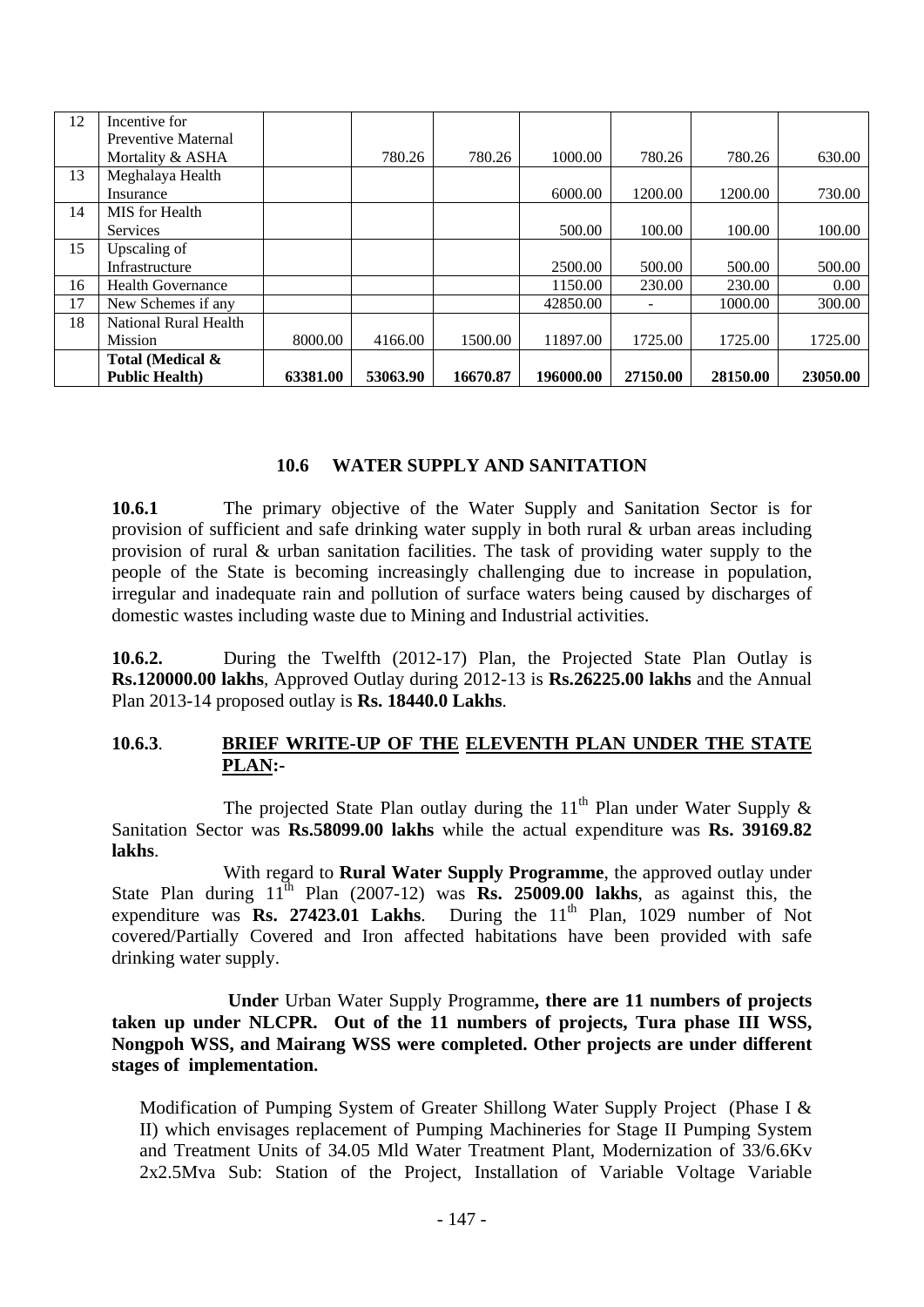Frequency Drive (VVVFD) for Stage I &Stage II Pumping System including Installation of Automation Control and visualization system for both Pumping System and Water Treatment Plants were taken up with fund made available under State Plan. Though replacement of Pumping Machineries for Stage II Pumping System is completed, other components of the Project are in the advance stage of Implementation.

The approved outlay for Urban Water Supply Programme during 11th Plan(2002-07) was **Rs.2715.00 lakhs** and the expenditure was **Rs. 2439.90 Lakhs**

Under **Rural Sanitation Programme, t**he approved outlay for State share under Rural Sanitation Programme during 11<sup>th</sup> Plan (2007-12) was **Rs. 2300.00 lakhs** and the expenditure was **Rs. 2350.00 Lakhs**

## **10.6.4 IMPLEMENTATION OF SCHEMES/PROGRAMMES PROPOSED DURING 2013-14: -**

Under **Rural Water Supply Programme**, the target is to cover all the remaining partially covered/slipped back habitations as well as Quality Affected Habitations. Methodology will be evolved and appropriate measures/steps will be taken to rehabilitate Affected Water Supply Schemes in Iron affected and coal mining areas for providing safe drinking water to the people residing in those areas. Efforts will be made to cover the remaining uncovered Govt./Govt. aided schools & SSA schools which came up before 2006 and Anganwadis housed in permanent Govt. building. Schools having water quality problem will be provided with Stand Alone Water Purification System. Harvesting water from cloud through Implementation of Moisture to Water Project, has also been taken up for implementation.

As on 01-04-2012, the liability of ongoing scheme under the Rural Water Supply programme including State share for Centrally Sponsored Scheme is Rs. 19747.00 Lakhs

 Out of 9326 nos. of total Habitations in Meghalaya there exists 4326 nos. of habitations which are **Partially Covered** both in terms of coverage or per capita availability. Of these, 600 numbers have been targeted for full coverage during 2012-13. Provision of safe drinking water supply to these remaining Partially Covered Habitations, including other Newly Identified Partially Covered Habitations (slipped back from fully covered category due to various reasons including drying up of sources etc) will be taken up during 2013-14.

There exists 97 nos. of **Iron Affected Habitations** in the State, of these, 40 nos. was targeted for coverage during 2012-13. Steps would be taken for coverage of these remaining 57 nos. of Iron Affected Habitations and any newly identified Water Quality Problems Habitations during 2013-14.

During 2012-13, the availability of fund under Rural Water supply Progarmme was **Rs. 7500.00 Lakhs**. The anti-expenditure is expected to be **Rs. 7500.00 Lakhs** and the physical achievement is expected to cover 100 number of habitations. The proposed outlay during 2013-14 is **Rs. 7500.00 Lakhs**. Shortage of fund under this programme may jeopardize the completion schedule of the projects.

In the **Urban Water Supply Programme**, emphasis will be given to Improvement & Augmentation of water supply to all Urban Areas of the State both in respect of coverage, per capita availability as well as reliability and quality. Possible funding for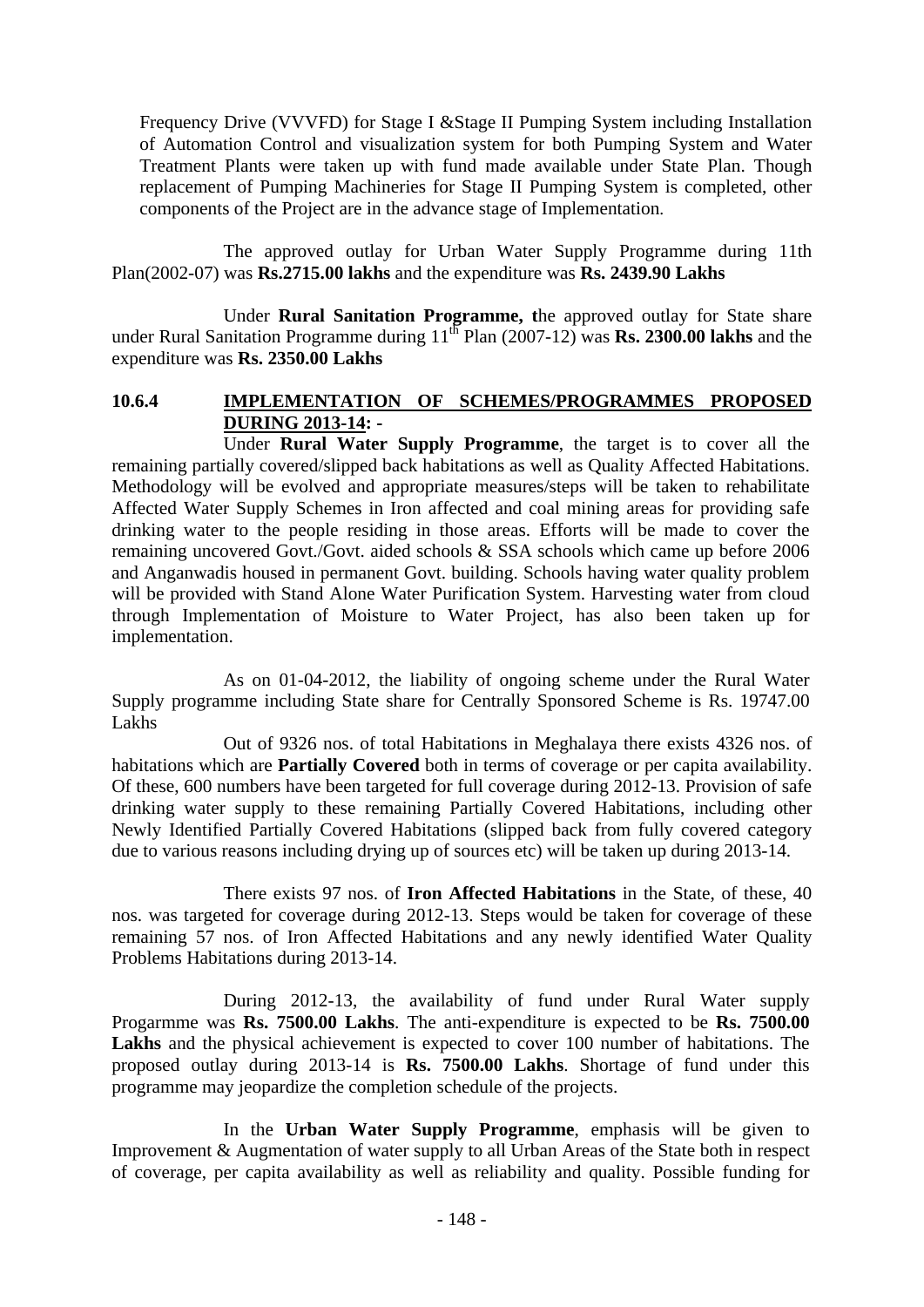these Projects under different programme like JNNURM, Urban Infrastructures Development Scheme for Small and Medium Town (UIDSSMT), etc. will be explored.

Emphasis will also be given on completion of the On-going Urban Water Supply Projects including Modification of Pumping System and Replacement of Treatment Units. Implementation of Tura WSS (Phase I & II) funded under the  $13<sup>th</sup>$  Financial Commission Award and Nongstoin WSS would also be taken up during 2013-14.

The on-going GSWSP (Phase III) funded under JNNURM by MoUD, GOI will be completed during 2013-14.

The liability for ongoing schemes under Urban Water Supply Programme including Nongstoin WSS and state share for NLCPR projects as on 01-04-2012 is Rs. 15214.00 Lakhs

The proposed outlay during 2013-14 is **Rs. 800.00 Lakhs**. Shortage of fund under this programme will jeopardize the time for completion of on-going schemes under the programme.

 **Rural Sanitation Programmes** is being implemented in the State for providing sanitation facilities in Individual Households, Schools, ICDS etc. The proposed outlay during 2013-14 is **Rs. 1483.00 Lakhs**.

 The Approved Outlay for **Urban Water Sanitation Programmes** during 2012-13 is **Rs 30.00 Lakhs** and the expenditure is expected to be utilised in full. The Proposed Outlay during the Annual Plan 2013-14 is **Rs. 105.00 Lakhs**.

## **Other Programmes:-**

During 2013-14, the  $13<sup>th</sup>$  Finance Commission Award has provided an amount of **Rs. 1250.00 Lakhs** for Augmentation of Tura Phase-I & II WSS and the expenditure is expected to be utilised in full.

 Few New Circles, Divisions, Sub Divisions are also required to be created and **Rs. 63.00 Lakh** is proposed for the Annual Plan 2013-14.

Construction of building both non-residential  $\&$  residential for office  $\&$ accommodation of the staff were taken up during the Annual Plan 2013-14 of which the amount of **Rs. 105.00 Lakhs** for Non-Residential Building and **Rs. 82.00 Lakhs** for Residential Building is proposed.

 **Grants Under Article 275(1) :** During 11th plan, a project for water supply to SOS village was sanctioned for funding under Article 275 (1) costing **Rs 66.06 Lakhs**. Of this, **Rs 33.03 Lakhs** was made available during 2010-11, leaving **Rs 33.03 Lakhs** yet to be released. During 12th Plan, an amount of **Rs 100.00 lakh** is proposed under the Programme, of which **Rs 33.03 Lakh** would be for ongoing/ spill over scheme.

**10.6.5** The break-up of the Proposed State Plan Outlay of **Rs.120000.00 lakhs** during the Twelfth Plan, the anti-expenditure and the Annual Plan 2013-14 are given below:-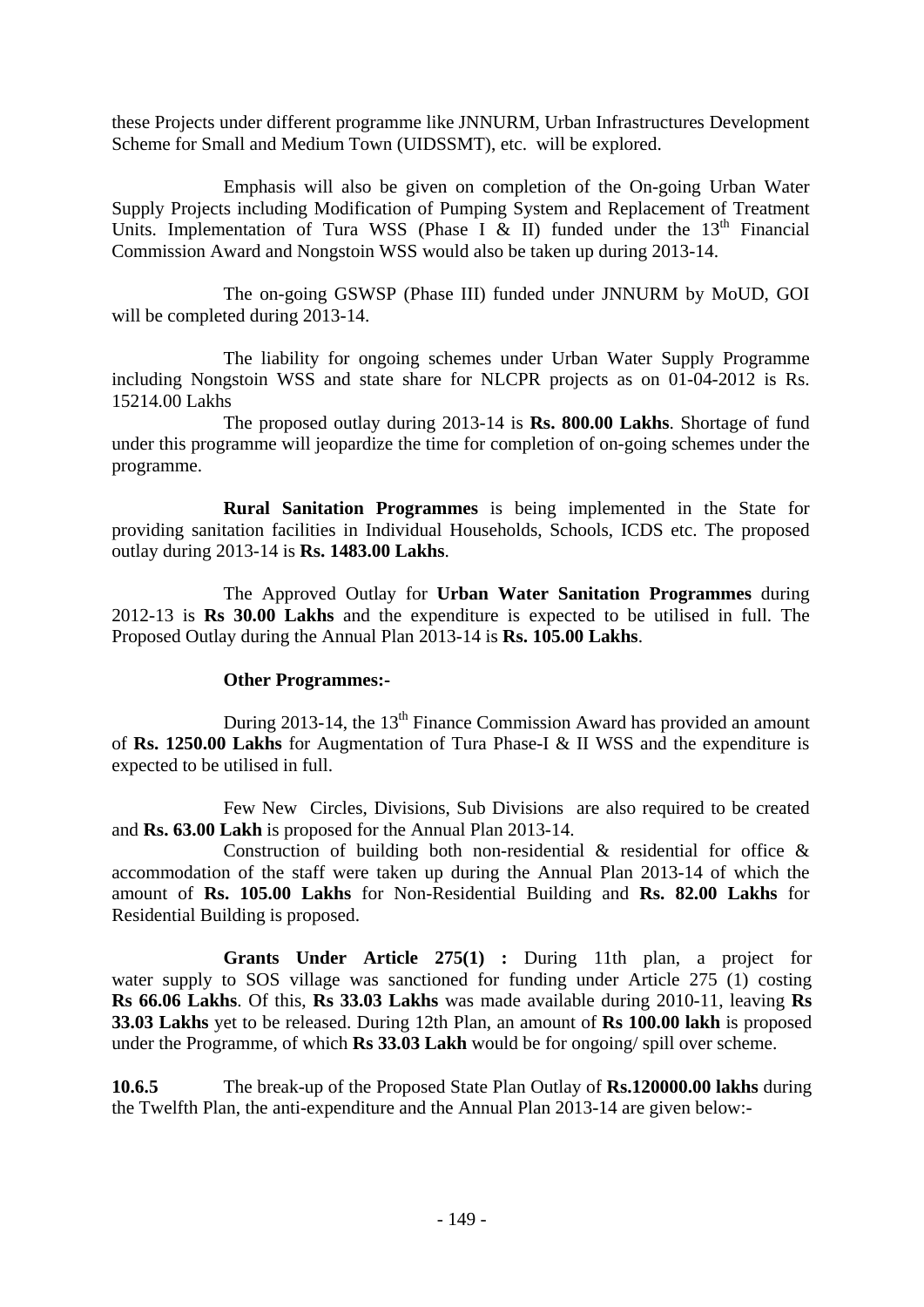|                                                |                                                                                 |                                                                  |                                                                          |                                 | (Rs. in Lakhs)                       |
|------------------------------------------------|---------------------------------------------------------------------------------|------------------------------------------------------------------|--------------------------------------------------------------------------|---------------------------------|--------------------------------------|
| Major Head/Minor Head of<br><b>Development</b> | $11^{\text{th}}$<br>Plan<br>$(2007-12)$<br>projected<br>outlay<br>at<br>2006-07 | $11^{th}$<br>Plan<br>$(2007-12)$<br><b>Actual</b><br>expenditure | $12^{\text{th}}$<br>Plan<br>$(2012 - 2017)$<br><b>Proposed</b><br>Outlay | Anti-<br>expenditure<br>2012-13 | <b>Budgeted</b><br>Outlay<br>2013-14 |
|                                                | prices                                                                          |                                                                  |                                                                          |                                 |                                      |
| 1                                              | $\mathbf{2}$                                                                    | 3                                                                | 4                                                                        | 5                               | 6                                    |
| Rural Water Supply Programme                   | 33000.00                                                                        | 27423.01                                                         | 65000.00                                                                 | 7500.00                         | 7500.00                              |
| Urban<br>Water<br>Supply                       | 17400.00                                                                        | 2439.90                                                          | 22300.00                                                                 | 800.00                          | 800.00                               |
| Programme                                      |                                                                                 |                                                                  |                                                                          |                                 |                                      |
| <b>Rural Sanitation Programme</b>              | 1200.00                                                                         | 2350.00                                                          | 2600.00                                                                  | 1483.00                         | 1483.00                              |
| Grants in aid to MPCB                          | 690.00                                                                          | 130.00                                                           | 500.00                                                                   | 30.00                           | 30.00                                |
| <b>Urban Sanitation Programme</b>              | 500.00                                                                          | 0.00                                                             | 3700.00                                                                  | 30.00                           | 30.00                                |
| <b>Finance Commission Award</b>                | 400.00                                                                          | 1250.00                                                          | 3750.00                                                                  | 1250.00                         | 1250.00                              |
| Rural Clean Locality Award                     |                                                                                 |                                                                  |                                                                          | 117.00                          | 117.00                               |
| Urban Clean Locality Award                     |                                                                                 |                                                                  |                                                                          | 75.00                           | 75.00                                |
| Urban<br>Water<br>Supply<br>Maintenance        | 500.00                                                                          | 280.98                                                           | 2500.00                                                                  | 235.00                          | 275.00                               |
| Moisture to water project                      |                                                                                 | 1900.00                                                          | 10000.00                                                                 | 0.00                            | 1.00                                 |
| Water & Sanitation coverage for                |                                                                                 |                                                                  |                                                                          | 450.00                          | 1100.00                              |
| Schools                                        |                                                                                 |                                                                  |                                                                          |                                 |                                      |
| Community Water Purification                   |                                                                                 |                                                                  |                                                                          | 0.00                            |                                      |
| Programme                                      |                                                                                 |                                                                  |                                                                          |                                 |                                      |
| EAP (JICA)                                     |                                                                                 |                                                                  |                                                                          | 7000.00                         | 4000.00                              |
| of<br>sustainable<br>Development               |                                                                                 |                                                                  |                                                                          | 2000.00                         |                                      |
| supply<br>scheme<br>water<br>by                |                                                                                 |                                                                  |                                                                          |                                 |                                      |
| replacement of existing WDT                    |                                                                                 |                                                                  |                                                                          |                                 |                                      |
| schemes                                        |                                                                                 |                                                                  |                                                                          |                                 |                                      |
| Art. 275 (1)                                   |                                                                                 | 33.03                                                            | 100.00                                                                   |                                 |                                      |
| Ongoing & Last Mile WSS<br>Project             |                                                                                 |                                                                  |                                                                          | 1200.00                         |                                      |
| Nongstoin Urban WSS                            |                                                                                 |                                                                  |                                                                          | 225.00                          |                                      |
| Greater Ampati WSS                             |                                                                                 |                                                                  |                                                                          | 3000.00                         | 1000.00                              |
| Combined<br>Arpdah<br>Farming<br>WSS (SPA)     |                                                                                 |                                                                  |                                                                          | 600.00                          | 500.00                               |
| <b>Sub-Total</b>                               | 53690.00                                                                        | 35806.02                                                         | 110450.00                                                                | 25995.00                        | 18161.00                             |
| <b>Other Programmes</b>                        |                                                                                 |                                                                  |                                                                          |                                 |                                      |
| Direction and Administration                   | 2599.00                                                                         | 1520.00                                                          | 6500.00                                                                  | 100.00                          | 63.00                                |
| Non-Residential Building                       | 550.00                                                                          | 1104.15                                                          | 1250.00                                                                  | 50.00                           | 105.00                               |
| <b>Residential Building</b>                    | 550.00                                                                          | 687.94                                                           | 1000.00                                                                  | 50.00                           | 82.00                                |
| Survey                                         | 60.00                                                                           | 0.71                                                             | 50.00                                                                    |                                 |                                      |
| <b>IEC Cell</b>                                |                                                                                 |                                                                  |                                                                          |                                 |                                      |
| Computerisation project                        | 100.00                                                                          |                                                                  | 100.00                                                                   |                                 |                                      |
| Water<br>Quality                               | 150.00                                                                          |                                                                  | 250.00                                                                   |                                 |                                      |
| Surveillance/Strengthening                     |                                                                                 |                                                                  |                                                                          |                                 |                                      |
| <b>District Laboratories</b>                   |                                                                                 |                                                                  |                                                                          |                                 |                                      |
| Grants in aids to SEIAA                        | 400.00                                                                          | 50.00                                                            | 400.00                                                                   | 30.00                           | 29.00                                |
| <b>Total Other programme</b>                   | 4409.00                                                                         | 3362.90                                                          | 9550.00                                                                  | 230.00                          | 279.00                               |
| Water<br><b>Total</b><br><b>Supply</b><br>&    | 58099.00                                                                        | 39169.82                                                         | 120000.00                                                                | 26225.00                        | 18440.00                             |
| <b>Sanitation Sector</b>                       |                                                                                 |                                                                  |                                                                          |                                 |                                      |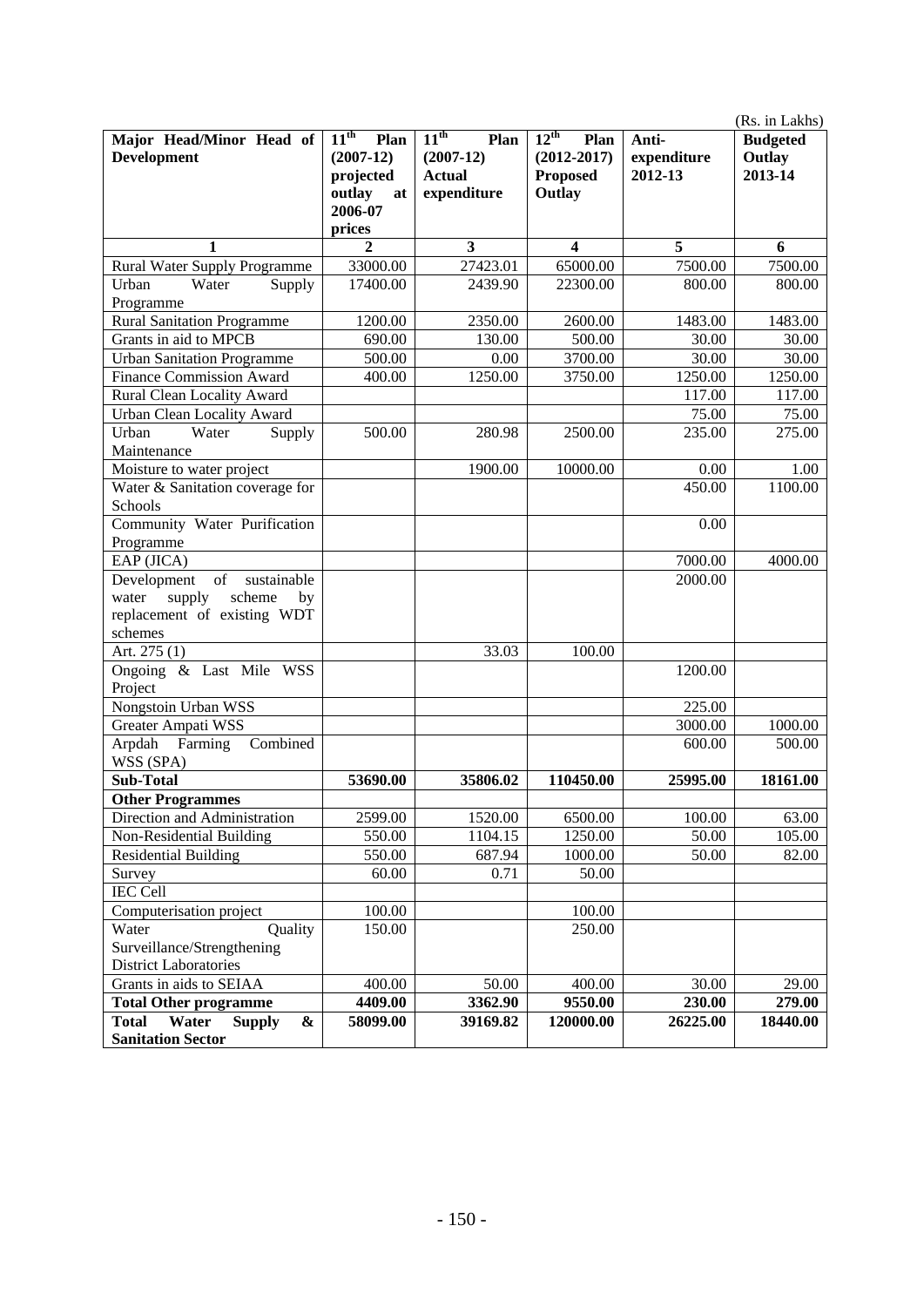#### **10.6.6 CENTRALLY SPONSORED SCHEMES ACHIEVEMENTS DURING THE 11TH PLAN:-**

The funds released by the Government of India under Centrally Sponsored schemes during the  $11<sup>th</sup>$  Plan period was **Rs. 44343.24 Lakhs** and the expenditure was **Rs. 42250.12 Lakhs.**

 **Under the National Rural Development Water Supply (NRDWP),** the Government of India has released **Rs. 37349.08 Lakhs** and the expenditure was **Rs. 35315.45**  Lakhs. A total numbers of 2587 habitations have been provided with safe drinking water supply, 1397 nos. of Schools and 369 nos. of ICDS Centres have been provided with water supply.

 Under the **Total Sanitation Campaign (TSC),** the Government of India has released **Rs. 6178.03 Lakhs** during the  $11<sup>th</sup>$  Plan. The physical achievement for coverage of different items under Total Sanitation Campaign (TSC) during  $11<sup>th</sup>$  Plan is indicated below :-

| <b>SI</b> | <b>Items</b>                 | Nos. constructed during |
|-----------|------------------------------|-------------------------|
| No.       |                              | $11th$ Plan             |
|           | (a) IHHLBPL                  | 152082                  |
|           | (b) IHHLAPL                  | 65456                   |
|           | Sub-Total                    | 217538                  |
| 2.        | <b>Schools Toilets</b>       | 7921                    |
| 3.        | Anganwadi Toilets            | 1610                    |
| 4.        | <b>Sanitary Complex</b>      | 161                     |
| 5.        | <b>Rural Sanitation Mart</b> | 11                      |
| 6.        | <b>SLWM</b>                  | 16                      |

The Cumulative Physical Progress under TSC since inception of the State till March 2012 is as indicated below:-

|                |                         |              |                |            | in Lakhs)     |
|----------------|-------------------------|--------------|----------------|------------|---------------|
| S <sub>1</sub> | Item                    | Objective as | Achievement up | Percentage | Balance to be |
| No.            |                         | Re-revised   | to March 2012  | Achieved   | achieved      |
|                | <b>IHHLs</b>            | 301833       | 218198         | 72.29 %    | 83635         |
| 2.             | School toilets          | 10331        | 7980           | 77.24 %    | 2351          |
| 3.             | Aganwadi toilets        | 1851         | 1610           | 86.98 %    | 241           |
| 4.             | <b>Sanitary Complex</b> | 290          | 163            | 56.21 %    | 127           |
|                |                         |              |                |            |               |

#### **10.6.7. PROGRAMMES DURING 2013-14 : -**

Under the **National Rural Drinking Water Programme (NRDWP),**  provision of safe drinking water in rural areas including Schools & ICDS, drinking water security & sustainability has been included under Flagship Programme. Provision of safe drinking water supply to remaining Partially Covered Habitations, where shortage of drinking water supply exists and other newly identified partially covered habitations (slipped back from fully covered category due to various reasons including drying up of sources etc) and quality affected habitations will be taken up for providing adequate safe water supply as per the guidelines of Govt. of India.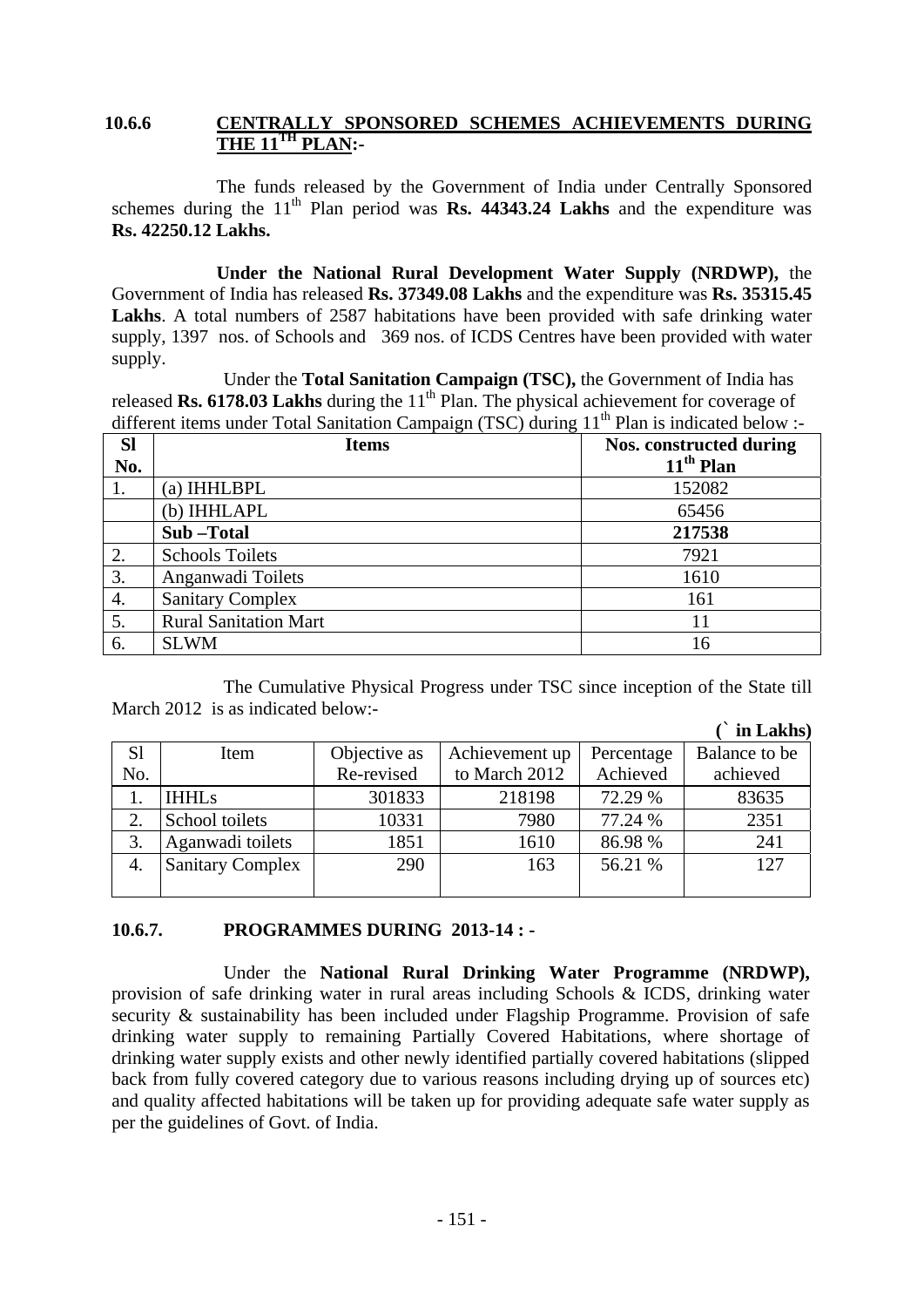The Government of India has revised the norms for per capita requirement of drinking water from 40 LPCD to 55 LPCD and provision of house connection in Rural Areas in a phased manner as compared to existing system of supply from Stand Post. Moreover, as per 2011 Census, the total number of villages in the State has increased to 6851 numbers compared to 5952 numbers as per 2001 Census. This will lead to new areas to be provided with water supply. This would necessitate augmentation of water supply in almost all the villages/habitations including earlier fully covered category habitations.

The liability of ongoing schemes under NRDWP as on 01-04-2012 is Rs. 50304.00 Lakhs. The State Level Sanctioning Committee has cleared projects worth Rs. 33338.00 Lakhs during 2012-13 and the Government of India has released **Rs. 9739.22 Lakhs** during 2012-13. The Government of India fixed the target of covering 545 numbers of slipped back/partially covered habitations and 40 numbers quality affected habitations. All efforts are being done to cover the targeted habitations subject to availability of adequate resources. The proposed outlay during the Annual Plan 2013-14 is **Rs. 7176.00 Lakhs**. Out of the total proposed target of 616 numbers of habitations during 2013-14, 416 numbers will be covered under Central Programme.

 In respect of providing water supply to schools and ICDS, the tentative target during 2013-14 would be to cover 900 numbers of schools & 626 numbers of ICDS with adequate safe water supply. Stress would be given for completion of spill over schemes of 11th Plan. However few new schemes would have to be taken up considering the target fixed for coverage of habitations & schools under 20 point programme during 2013-14.

**With regard to Total Sanitation Campaign (TSC)/Nirmal Bharat Abhiyan (NBA)**, the guidelines of the Government of India will be continued to achieve 100% Sanitation coverage within the Plan period. School health, hygiene & sanitation shall be centre stage of the TSC project implementation with focus on Individual Household Latrines, solid & liquid waste management including vigorous activities for transiting from the existing **"Free-Open-Defecation"** status to achieve **"Open-Defecation-Free"** status of villages/habitations. Total Sanitation Campaign (TSC) has been given extra impetus by Government of India and renamed as Nirmal Bharat Abhiyan (NBA) with more thrust on awareness campaign, Solid Liquid Waste Management in Rural areas apart from covering all households with sanitation facilities, construction of Schools and Anganwadis Toilets etc.

During 2012-13, Government of India released **Rs. 2540.01 Lakhs** under TSC. Efforts are being made to achieve the target set under the programme.

| Sl No | Item                                   | Tentative Target for 2013-14 |
|-------|----------------------------------------|------------------------------|
|       | IHHLs (Individual house hold latrines) |                              |
|       | School toilets                         | 10746                        |
|       | Anganwadi Toilets                      | 737                          |
|       | Sanitary Complex                       | 114                          |

The tentative target under TSC during 2013-14 would be as below:-

Under **Water Quality Monitoring & Surveillance**, establishment of Sub-Divisional level laboratories and strengthening of district level laboratories, distribution of Field Testing Kits (FTKs) to villagers and training of people in water quality etc. is taken up. The Government of India released **Rs. 21.62 Lakhs** under the programme during 2012-13. In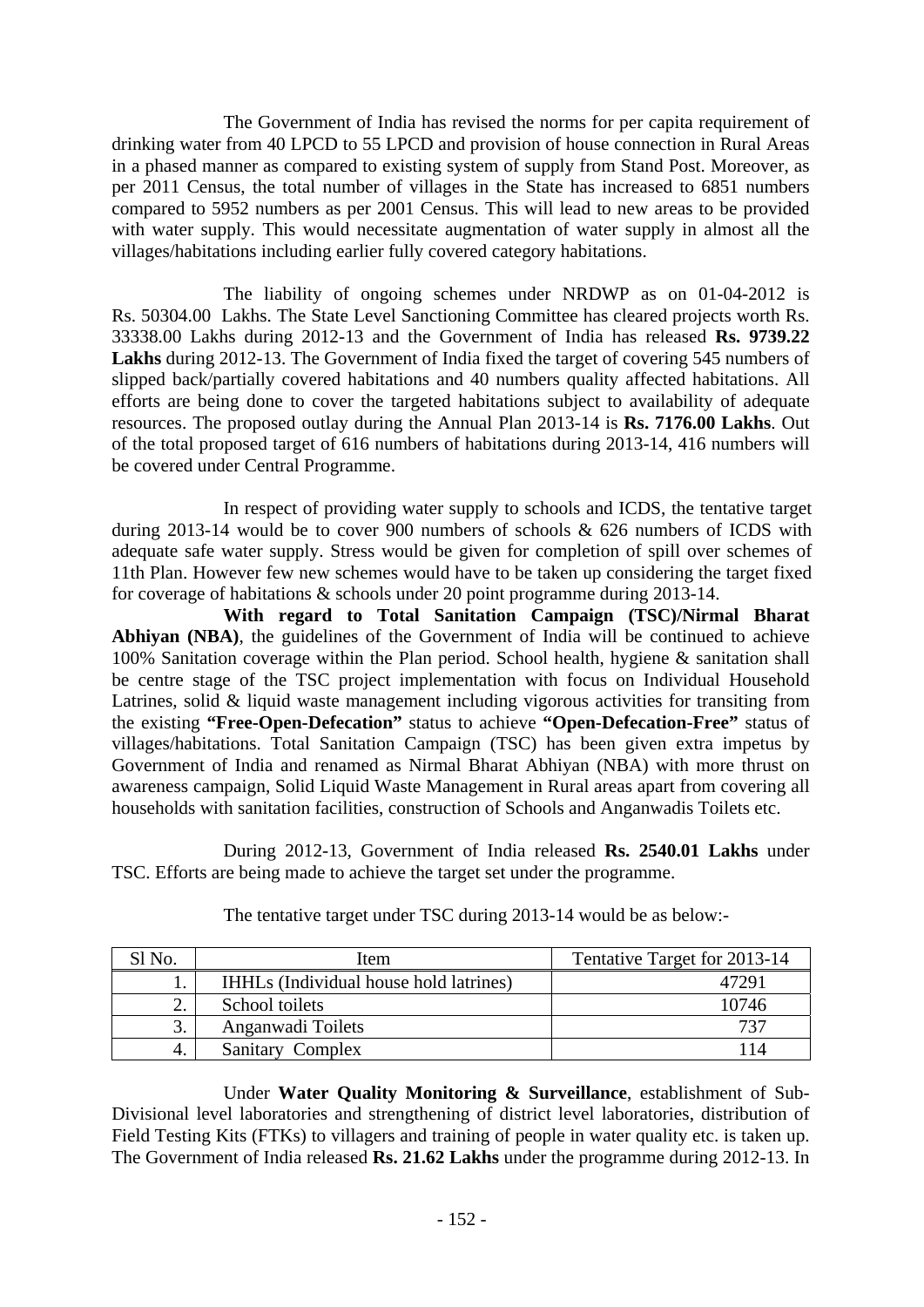addition, there was an unspent balance of **Rs.112.20 Lakhs**. The proposed outlay during the Annual Plan 2013-14 is **Rs. 234.00 Lakhs**.

Under **NRDWP (Support),** the IEC activities, MIS, HRD training etc. are taken up. There was no release under the programme during 2012-13. There was an unspent balance of **Rs. 252.00 Lakhs** as on 01-04-2012 out of which Rs. 227.00 Lakhs is likely to be utilised during 2012-13. The proposed outlay for the Annual Plan 2013-14 is **Rs. 415.00 Lakhs**

#### **10.6.8. PROPOSED OUTLAY DURING TWELFTH PLAN (2012-17), ANTI-EXPENDITURE DURING 2012-13 AND PROPOSED OUTLAY FOR 2013-14 UNDER CENTRALLY SPONSORED PROGRAMME:-**

 The outlay projected under Centrally Sponsored Programme during Twelfth Plan is **Rs. 92672.00 lakhs**. An amount of **Rs.21127.00 lakhs** is proposed for the Annual Plan 2013-14. The details are given in the table below:-

|                                    |                    |                 |                    | (Rs. In lakhs) |
|------------------------------------|--------------------|-----------------|--------------------|----------------|
| <b>Programme</b>                   | 11th Plan          | 12th Plan       | <b>Anticipated</b> | Proposed       |
|                                    | $(2007-12)$        | $(2012-17)$     | <b>Expenditure</b> | Outlay for     |
|                                    | <b>Actual</b>      | <b>Proposed</b> | $(2012-13)$ as per | 2013-14        |
|                                    | <b>Expenditure</b> | Outlay          | Outlay             |                |
| NRDWP (Programme) for Rural        | 35315.45           | 85400.00        | 9739.22            | 7176.00        |
| Water Supply                       |                    |                 |                    |                |
| <b>RGNDWM Submission Programme</b> | 15.00              | 0.00            | 0.00               | 0.00           |
| <b>AUWSP</b> for Urban WSS         | 0.00               | 0.00            | 0.00               | 0.00           |
| Est. of Monitoring Cell $\&$       | 0.75               | 0.00            | 0.00               | 0.00           |
| Investigation Units.               |                    |                 |                    |                |
| Computerization                    | 63.51              | 0.00            | 0.00               | 0.00           |
| Water Quality Monitoring &         | 0.00               | 0.00            | 21.62              | 234.00         |
| Surveillance                       |                    |                 |                    |                |
| NRDWP (support)                    | 326.96             | 4270.00         | 0.00               | 415.00         |
| <b>Rural Sanitation Services</b>   | 6344.62            | 3000.00         | 2540.01            | 13300.00       |
| <b>Flood Damage</b>                | 0.00               | 0.00            | 0.00               | 0.00           |
| Providing Library facilities       | 0.00               | 2.00            | 2.00               | 2.00           |
| Jalmani                            | 183.83             | 0.00            | 0.00               | 0.00           |
| Total:                             | 42250.12           | 92672.00        | 12302.85           | 21127.00       |

## **10.6.9. THE PHYSICAL TARGET FOR THE TWELFTH PLAN (2012-17), ANNUAL PLAN (2012-13) & ANNUAL PLAN (2013-14) FOR THE QUANTIFIABLE ITEMS ARE INDICATED BELOW:-**

| SI.<br>No. | <b>Item</b>                                                                | Unit                  | <b>Target</b><br>$12^{th}$ Plan<br>$(2012-17)$ | <b>Target</b><br>$(2012-13)$ | <b>Target</b><br>$(2013-14)$ |
|------------|----------------------------------------------------------------------------|-----------------------|------------------------------------------------|------------------------------|------------------------------|
| $\bf(1)$   | (2)                                                                        | (3)                   | (4)                                            | (5)                          | (6)                          |
| 1.         | <b>Rural Water Supply Programme:</b>                                       |                       |                                                |                              |                              |
|            | (A) Habitations to be provided with<br>adequate safe drinking water supply |                       |                                                |                              |                              |
|            | <b>State Sector</b><br>(a)                                                 | No. of<br>habitations | 1452                                           | 150                          | 200                          |
|            | (b) Central sector                                                         | No. of<br>habitations | 2400                                           | 450                          | 416                          |
|            | (B) Population Benefited                                                   | Lakhs No.             |                                                |                              |                              |
|            | (C) School/ICDS to be provided with<br>adequate safe drinking water supply |                       |                                                |                              |                              |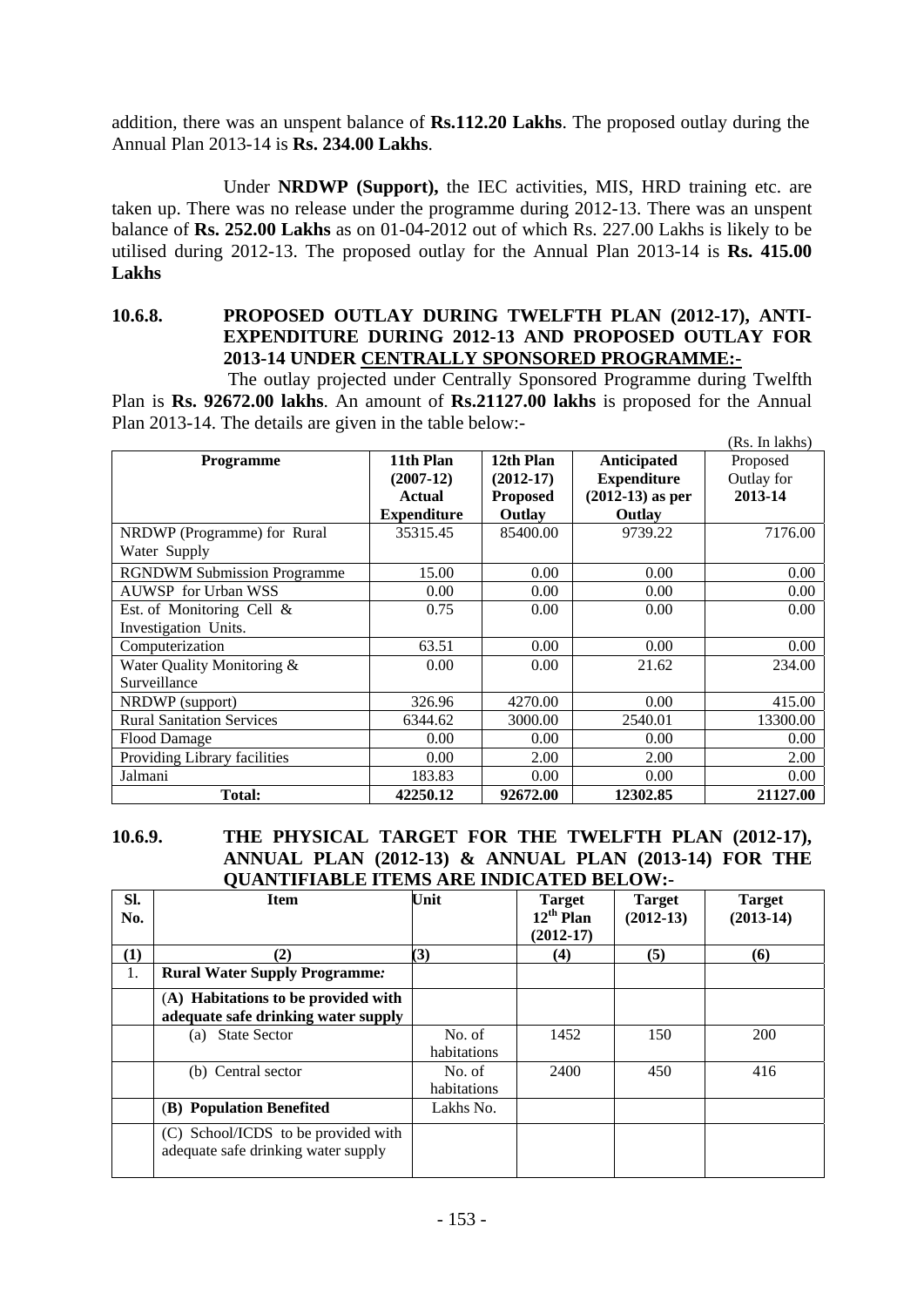|    | Schools<br>(a)                       | No.              | 4205  | 1000  | 900            |
|----|--------------------------------------|------------------|-------|-------|----------------|
|    | <b>ICDS</b> Centres<br>(b)           | No.              | 1500  | 300   | 626            |
| 2. | <b>Rural Sanitation Programme:</b>   |                  |       |       |                |
|    | (a) Individual household latrines    | No. of units     | 89356 | 50000 | 47291          |
|    | (b) School Toilets                   | No. of units     | 2740  | 1200  | 10746          |
|    | (c) Sanitary Complex for Women       | No. of units     | 155   | 40    | 114            |
|    | (d) Rural Sanitation Mart            | No. of units     | 33    | 5     | 21             |
|    | (e) Balwadi Toilets                  | No. of units     | 246   | 150   | 737            |
|    | $(f)$ SLWM                           | No. of units     | 150   | 15    | 1093           |
| 3  | <b>Urban Water Supply Programme:</b> |                  |       |       |                |
|    | No. of Schemes                       | No.<br>Completed | 10    |       | $\overline{c}$ |
|    | Population benefited                 | In Lakhs         | 5     | 0.05  | 0.6            |

**10.6.10** Owing to the resource constraints under State Plan against the required coverage under Water Supply Programme, efforts will be made to source the necessary funds under NLCPR.

## **11.7 (A) GENERAL HOUSING**

## **11.7(A):1 OBJECTIVES:**

The main objective of housing programme is to make available shelter to those needy people and to up-grade the houses making them more durable and cheaper in the long run. The thrust is on the Economically Weaker Section and Low Income Group particularly in the rural areas.

# **11.7(A):2 GOALS:**

 Since housing shortage in the State is very high, the Department has implemented Housing Scheme like Rural Housing Scheme which could achieve only  $1/3<sup>rd</sup>$  of the housing needs of the poor houseless villagers. So the Department has to tackle a huge backlog of the houseless people in the rural areas.

Various other schemes will help people in building houses, gradation of existing houses under P.M.G.Y. (Rural Shelter), IAY, other Centrally Sponsored schemes, Housing Loan from various Housing Institutions etc. These efforts are likely to mitigate the problem to a certain extent. However, even with all efforts gaps would continue to remain. Besides, efforts will have to shift from individual houses to improving the habitats and habitations in an integrated manner.

## **11.7(A).3 STRATEGIES:**

In order to achieve the objectives, Government will act as catalyst to: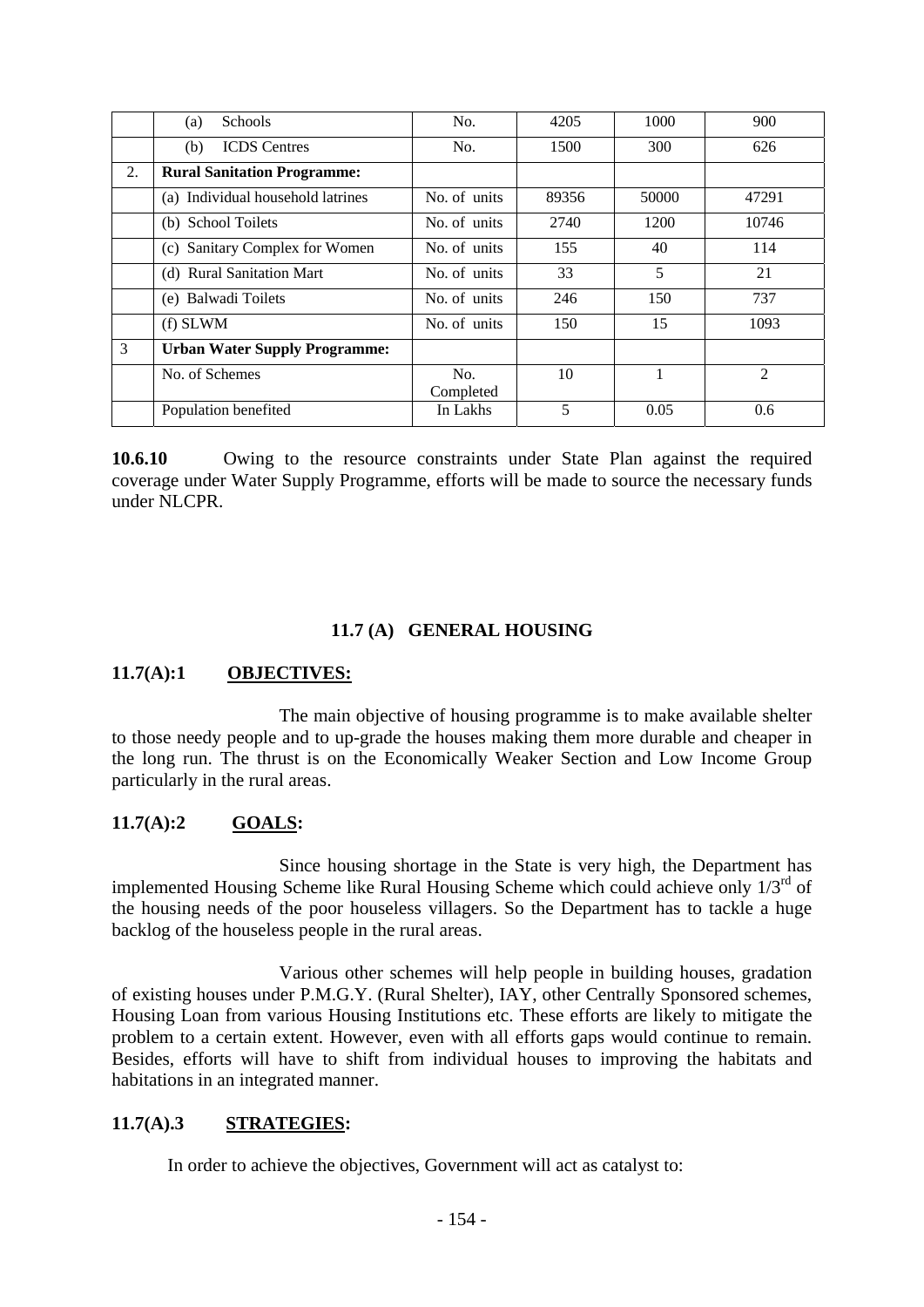- (i) Facilitate flow of Housing Finance from various institutions and encourage Self Financing Group Housing Society, supply of developed plots under hire purchase schemes on easy installments.
- (ii) Dissemination of technical information and provide guidance especially on low cost innovative techniques involving locally available materials.
- (iii) Inter-Departmental & Inter-Agency Co-ordination to integrate other physical inputs in the field of Housing like rural water supply, low cost sanitation, rural electrification, social forestry etc.

## **11.7(A).4 REVIEW OF THE ELEVENTH PLAN:**

The Eleventh Plan approved outlay for the housing sector was **Rs 12148.00 lakh** and the actual expenditure was **Rs 3438.71 lakh**.

# **11.7(A).5 PROPOSED OUTLAY FOR 12TH PLAN (2012-2017) & ANNUAL PLAN 2012-13:-**

The Twelfth Five year Plan projected outlay is **Rs 5400.00 lakhs.** The current year **2012-13** approved outlay is **Rs 800.00 lakh** and the anticipated expenditure is **Rs 150.00**  lakhs. of the  $11<sup>th</sup>$  Plan to about **Rs 3505.05 lakh.** 

 An Outlay of **Rs 4320.00 lakhs** which includes **i) Rs650.00 lakhs under Rural Housing Scheme** and ii) **Rs3500.00 lakhs for Affordable Housing Scheme** is proposed for the **Annual Plan 2013-14** for implementation of the schemes briefly, described below.

#### **(a) RURAL HOUSING SCHEME:**

Rural Housing Scheme is the major and important Scheme of the Housing sector. This Scheme is continuing from the year it was introduced in 1981-82. The main purpose of the Scheme is to extend housing facilities to the houseless families living in the rural areas of the State. Under this Scheme, 3 (three) bundles of C.G.I. Sheets are given as grant-in-aid to the selected genuine houseless poor families from the villages who own a plot of land and willing to construct a house up to the roof frame level with their own resources.

During the 11<sup>th</sup> Plan Period an amount of **`.8350.00 lakhs** is approved under this scheme to cover **48,270 families** and the Department was able to achieve only **9850 families**.

 The 12th Plan Projected Outlay is **` 3750.00 lakhs** and the amount of **`650.00 lakhs** is proposed for the **Annual Plan 2013-14** to cover 3638 families. During Annual Plan 2013-14, the Government has approved in principle the proposal of the Housing Department to modify the mode of implementation of the Rural housing Scheme and to change the nomenclature of the Scheme to Meghalaya Housing Scheme.

#### **(b) DIRECTION AND ADMINISTRATION:-**

During the **Annual Plan 2013-14** with an Outlay of **`25.90 lakhs** it is proposed to strengthen the administrative set up by creation of a new posts, purchase of vehicles, purchase of computers etc.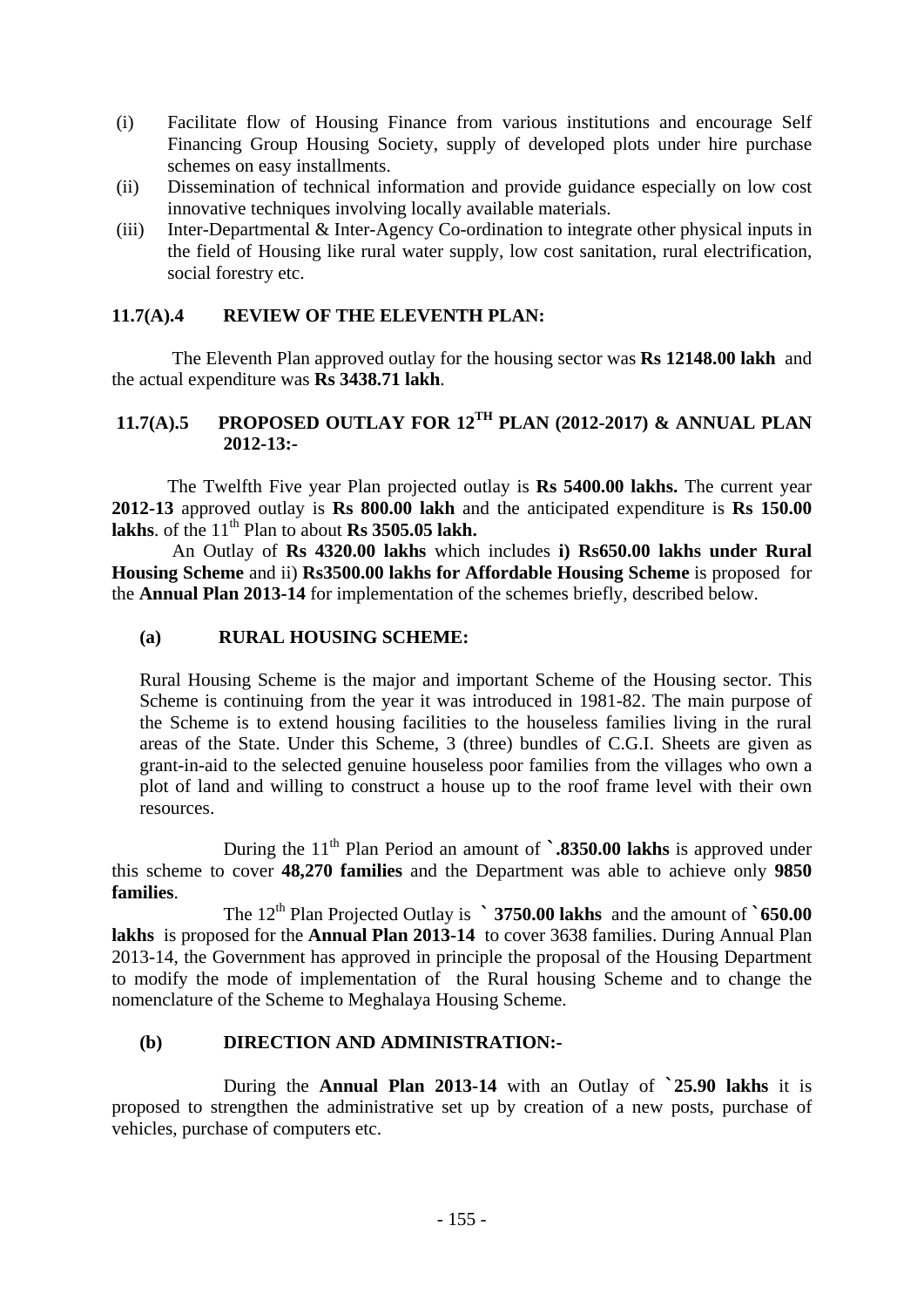## **( c) TRAINING:-**

Training and introducing of Awareness Programme techniques in cost effective and eco-friendly technology in housing matters will be continued during the Annual Plan 2013-14.

## **(d) MEGHALAYA STATE HOUSING BOARD:**

Grant- in –aid to Meghalaya State Housing Board will be continued during the Twelfth Plan to partly meet the administrative expenses of the Board and the Outlay of **`15.00 lakhs** is proposed during the **Annual Plan 2013-14.** .

## **(e) RENTAL HOUSING SCHEME:**

Rental houses will be built in all places where there is a demand for such accommodation mainly for the State Government Employees on transferable job. During the 11<sup>th</sup> Plan, the Department has constructed one Double storied building at Jowai comprising of 8 M.I.G. units , one 3 storied building each comprising of 6 M.I.G. units at Shillong, Tura and Williamnagar and 2 storied building comprising of 4 flats of MIG Rental houses at Nongstoin.

In addition to the above, 4 Nos. E.W.S. Rental houses at Jowai and another 11 L.I.G. and 10 E.W.S. Rental houses are also constructed at Williamnagar.

During the  $12<sup>th</sup>$  Plan period it is targeted to construct 17 Nos. MIG and 15 Nos. LIG Rental houses in the District Headquarters. During Annual Plan 2013-14 with an Outlay of **`70.00 lakhs,** it is proposedfor completion of Rental houses constructed at Jowai, Tura and Nongstoin.

#### **(f) DEPARTMENTAL RESIDENTIAL & NON-RESIDENTIAL BUILDING:**

Under this scheme, the Department has built several number of residential units in all the District Headquarters to give accommodation to its staff. Due to paucity of fund and non-availability of land only a small percentage of the staff has been provided adequate residential accommodation. Scarcity of rental accommodation and exorbitant rent posed a great problem to the staffs, which is a big irony for a Department considered as a nodal agency for Housing. Besides the construction of residential building, other developmental works are also carried out by the Department, like construction of Departmental Godown etc.

## **(g) LAND ACQUSITION AND DEVELOPMENT SCHEME:**

The Scheme envisage acquisition, develop and provision of amenities provided then sole/ leased out to those families mostly in town who do not own any plot nor can they get suitable plot at reasonable price. During the Eleventh Plan the Department has been acquired land at Jowai, Nongstoin, Shillong and Tura and during Twelfth Plan it is proposed to acquire 2 hectares of land and to develop 2.7 hectres of the acquired land.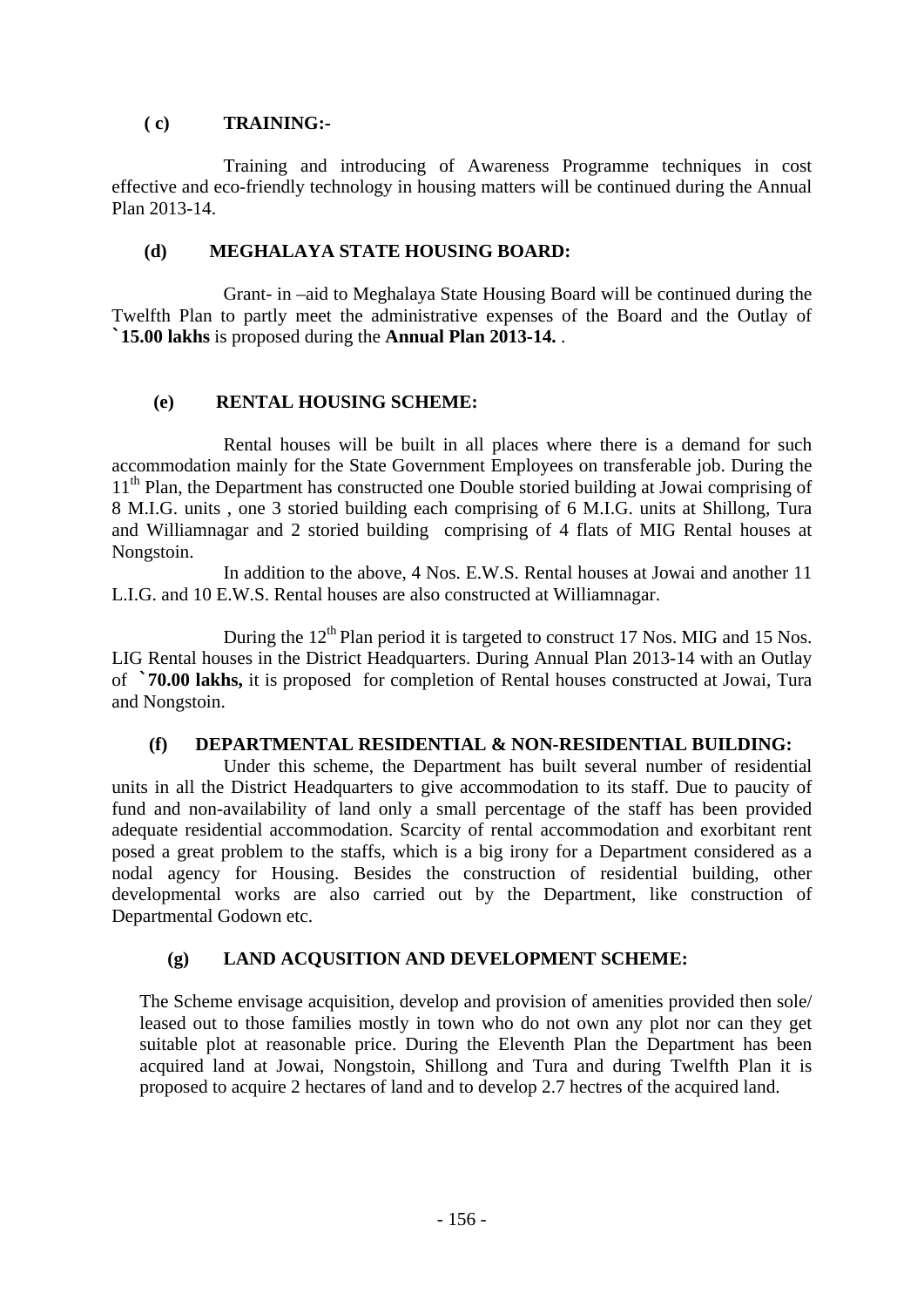# **NEW SCHEME :-**

## **a) Affordable Housing Scheme:-**

 This is a new scheme initiated by the State Government for promotion of housing for the Economically Weaker Section (EWS) and Low Income Group serviced with basic amenities, it will be implemented from the **Annual Plan 2013-14** onwards with the proposed Outlay of **`.3500.00 lakhs**,

**11.7(A).6** The Board schematics Eleventh Plan approved outlay and expenditure and **the proposed outlay for the Twelfth Five Year Plan and Annual Plan of the above Schemes are indicated in the Table below:** 

| SL.<br>NO      | Name of the Scheme                                                  | <b>Eleventh</b><br>Plan   | <b>Eleventh</b><br>Plan           | <b>Annual</b><br>Plan                        | <b>Twelfth</b><br>Plan | <b>Annual Plan</b><br>2012-13 |                                      | <b>Annual</b><br>Plan         |
|----------------|---------------------------------------------------------------------|---------------------------|-----------------------------------|----------------------------------------------|------------------------|-------------------------------|--------------------------------------|-------------------------------|
|                |                                                                     | <b>Approved</b><br>Outlay | <b>Actual</b><br>Expendi-<br>ture | 2011-12<br><b>Actual</b><br>Expendi-<br>ture | Projected<br>Outlay    | <b>Approved</b><br>Outlay     | Anticipa-<br>ted<br>Expendi-<br>ture | 2013-14<br>Proposed<br>Outlay |
| $\mathbf{1}$   | Rural<br>Housing<br>Scheme.                                         | 8350.00                   | 2993.70                           | 650.00                                       | 3750.00                | 650.00                        | 0.00                                 | 650.00                        |
| $\overline{2}$ | Direction<br>and<br>Administration.                                 | 165.00                    | 112.71                            | 24.25                                        | 250.00                 | 45.00                         | 45.00                                | 25.90                         |
| $\mathfrak{Z}$ | Training.                                                           | 10.00                     |                                   | 0.00                                         | 10.00                  | 0.10                          | 0.10                                 | 0.10                          |
| $\overline{4}$ | Assistant<br>the<br>to<br>Meghalaya<br>State<br>Housing Board.      | 115.00                    | 46.00                             | 10.00                                        | 110.00                 | 10.00                         | 10.00                                | 15.00                         |
| $\overline{5}$ | EWS/LIG Loan-cum-<br>subsidy Scheme.                                | 2000.00                   | NIL                               | $\overline{\phantom{a}}$                     | <b>NIL</b>             | Nil                           | Nil                                  | $\blacksquare$                |
| 6              | Rental<br>Housing<br>Scheme.                                        | 608.00                    | 146.07                            | 35.46                                        | 480.00                 | 40.00                         | 40.00                                | 74.00                         |
| $\overline{7}$ | Departmental<br>Residential and Non-<br><b>Residential Building</b> | 100.00                    | 99.28                             | 13.95                                        | 430.00                 | 35.00                         | 35.00                                | 50.00                         |
| 8              | Construction of EWS<br>Houses.                                      | 100.00                    | $NIL$                             | $\omega$                                     | $\mathbb{Z}^2$         | Nil                           | Nil                                  | $\mathbb{Z}^2$                |
| 9              | Land Acquisition and<br>Development<br>Scheme.                      | 150.00                    | 40.95                             | $\mathbf{r}$                                 | 370.00                 | 19.90                         | 19.90                                | 5.00                          |
| 10             | Income<br>Middle<br>Group<br>Housing<br>Scheme.                     | 500.00                    | NIL                               |                                              | Nil                    | Nil                           | Nil                                  |                               |
| 11             | <b>Construction of Night</b><br>shelter                             | $\overline{50.00}$        | Nil                               |                                              | Nil                    | Nil                           | Nil                                  |                               |
| 12             | Affordable<br>Housing<br>Scheme.                                    | $\blacksquare$            | $\blacksquare$                    | $\blacksquare$                               | $\blacksquare$         | $\blacksquare$                | $\overline{a}$                       | 3500.00                       |
|                | <b>TOTAL</b>                                                        | 12148.00                  | 3438.71                           | 733.66                                       | 5400.00                | 800.00                        | 150.00                               | 4320.00                       |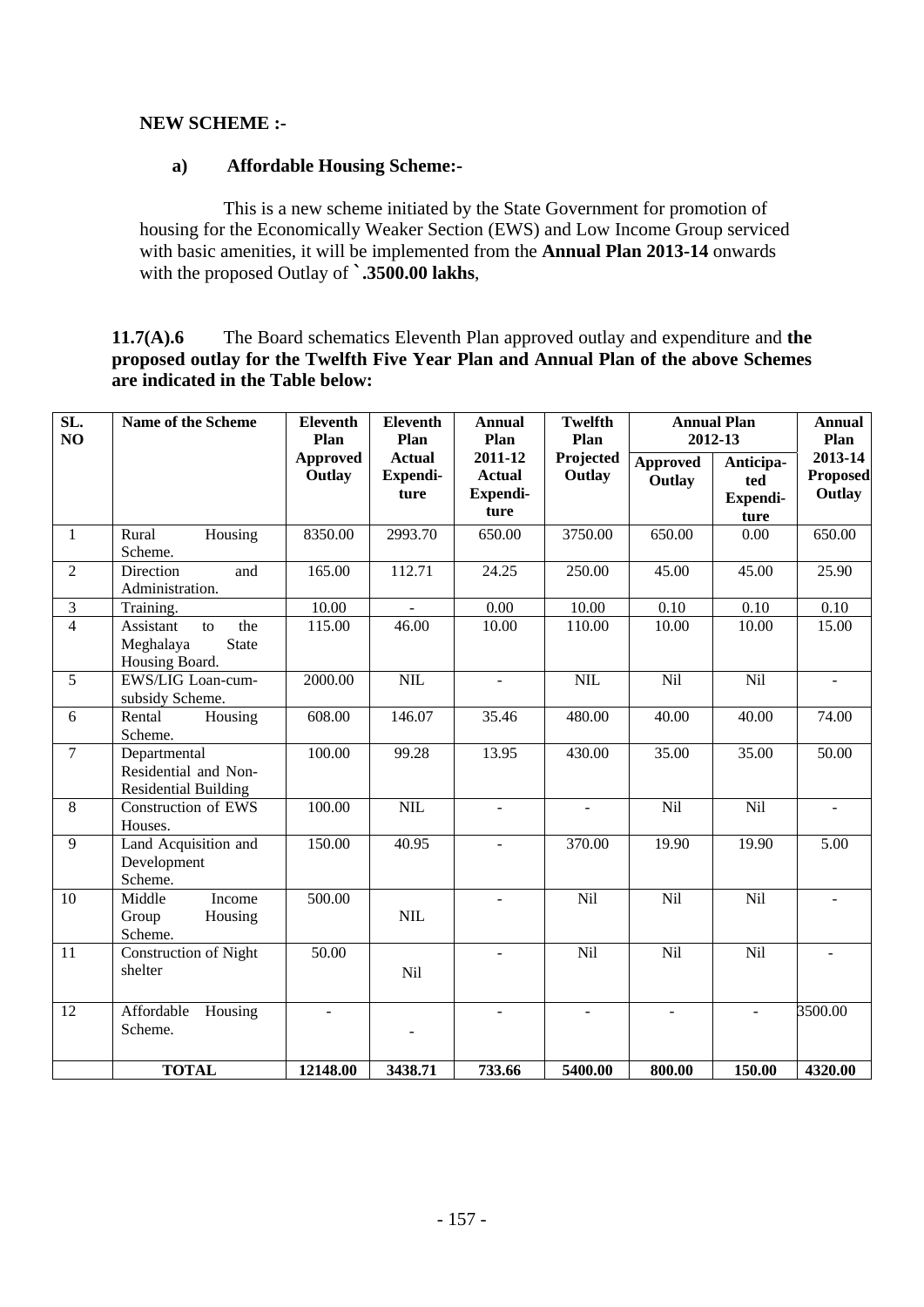## **10.7 (B) POLICE HOUSING (Residential)**

10.7 (B).1 The Projected outlay for Police Housing sector is ` 3900.00 lakh. During 2012-13, an outlay of  $\sim 600.00$  lakh has been approved of which the anticipated expenditure is ` 1048.00 lakh.

10.7(B).2 Construction of police quarters at various police station complexes, out post complexes, check post complexes, battalion office complexes are proposed to be taken up during the  $12<sup>th</sup>$  Plan period.

10.7(B).3 Further, the Government has sanctioned the construction of 50 tubular steel structure barracks at different locations of the State for accommodation of forces deployed for law and order duties and counter insurgency operations.

10.7(B).4 **During 2013-14, an allocation of ` 750.00 lakh is proposed for construction of residential buildings.** 

## **10.8 URBAN DEVELOPMENT**

10.8.1 Urban centres in Meghalaya play an important role in the economic development of the hill State and also act as catalysts for the development of the rural hinterland. Urbanization in Meghalaya has maintained a steady pace, which recorded 20.07 % during 2001- 2011 i.e., an increase of 0.40 % from 1991-2001. The urban population growth recorded 31.03 % as against the 27.82 % population growth of the State. The number of urban settlements have also increased from 16 to 22 during the period. It is expected that the increasing trend of urbanisation will continue its momentum during 2011-2021 with the increasing thrust of development impetus being given in this region. Provision of desired level of physical amenities and physical infrastructure, setting up of a new township near Shillong, strengthening of the local bodies in the urban centers, upgradation and improvement of the slum areas including poverty alleviation are given priority.

10.8.2 In this backdrop, the Policy of the Government is aimed towards decentralizing the activities and orderly growth of urban centers / potential growth centers through creation of infrastructure in these towns. Hence, provision of desired level of physical amenities and physical infrastructure, setting up of a new township near Shillong, strengthening of the local bodies in the urban centers, upgradation and improvement of the slum areas including poverty alleviation were given priority.

10.8.3 The approach for the **Twelfth Five Year Plan** will however be more focused on long term strategic urban planning and development of small & medium towns to ensure spatial equilibrium, development of satellite town/peripheral area to accommodate future growth and strengthening the urban infrastructure with emphasis of accessibility of services to the vulnerable section i.e., urban poor.

 **The Projected outlay for the 12th Plan is ` 137000.00 lakhs. The approved outlay for 2012-13 is ` 30850.00 lakhs and the anticipated expenditure is ` 20550.00 lakhs. The proposed outlay for the Annual Plan 2013-2014 is Rs. 27200.00 lakhs.**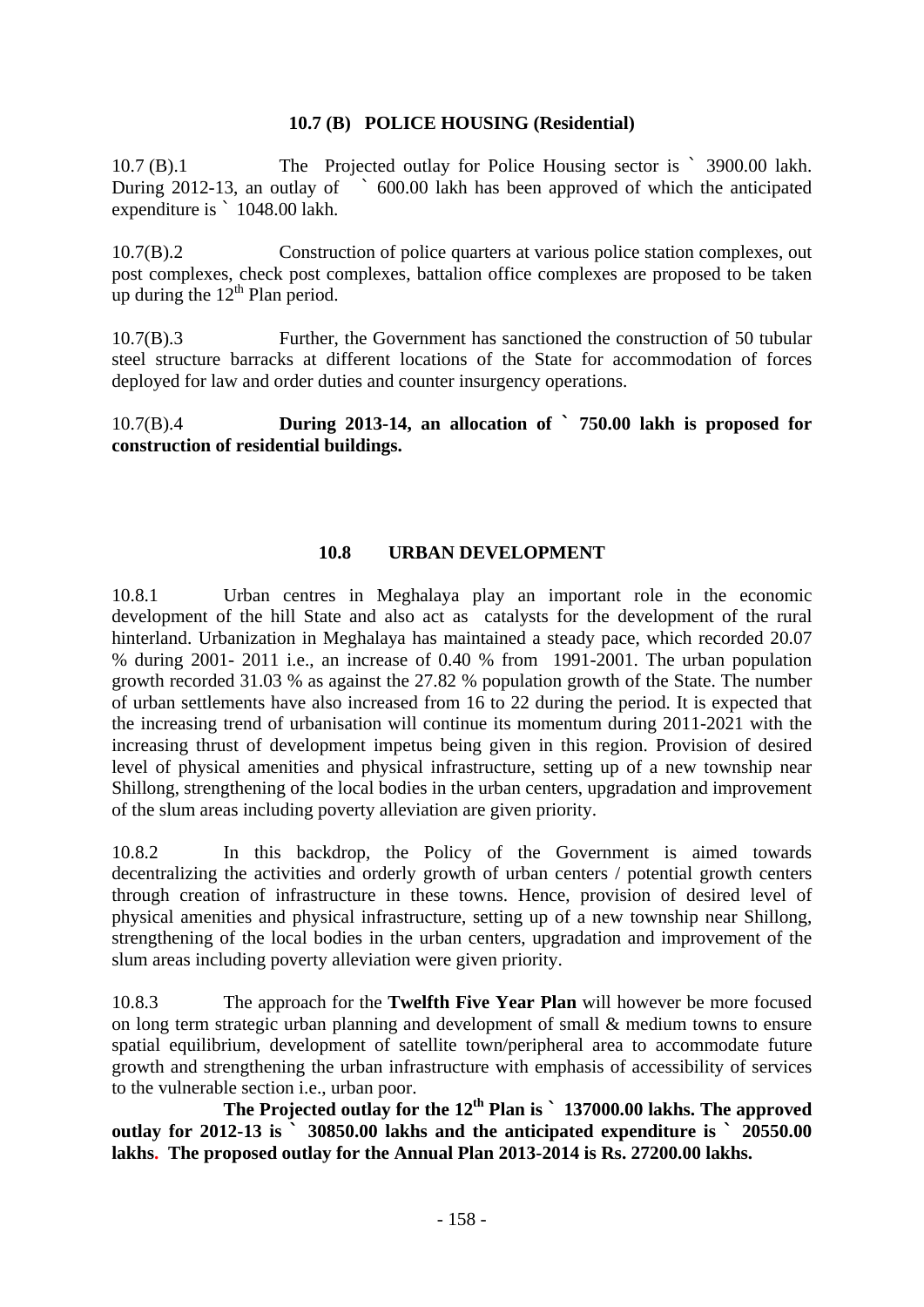## **10.8.4 Proposals for the Annual Plan (2013-2014)**

 The proposal for the Annual Plan includes continuation of major central programmes viz., Jawaharlal Nehru National Urban Renewal Mission (JNNURM) and IHSDP besides the State Plan Schemes which will continue. It is also proposed to accelerate implementation of NERCCDIP in Shillong assisted by ADB.

 The proposed schemes and programmes to be implemented in the Annual Plan are as follows: -

## **STATE SECTOR SCHEMES**

## 1. SPECIAL URBAN WORKS PROGRAMME INCLUDING CHIEF MINISTER'S URBAN DEVELOPMENT FUND:

 The programme implemented in the urban constituencies of the state with a view to generate wage employment besides creation of socially and economically useful asset for improvement of social, economic and environmental conditions in consonance with the policy of Government of India for MP Local Area Development Programme. The schemes are identified by the member of Legislative Assembly on the felt need at the local level and implemented through the Local Dorbar / Beneficiary Organizations or Implementation Committees set up at the Community level..

## 2 ENVIRONMENTAL IMPROVEMENT OF URBAN SLUM:

The Environmental Improvement of Urban slums scheme which is a part of the 20 Point Programme implemented in the Slum areas of Shillong, Tura, Jowai, Baghmara, Williamnagar and Nongstoin will be continued. The scheme has played a significant and satisfying role in the improvement of slum areas in the above towns.

#### 3. INFRASTRUCTURE DEVELOPMENT:

The objective of the scheme includes development of town and community level urban infrastructure and land acquisition costs etc. Since the Urban Renewal Mission and the omnibus schemes for the other towns will focus on major infrastructure projects, it is envisaged that this scheme will continue in the Twelfth Plan in order to meet the town level and local level infrastructure.

## 4. DIRECTION AND ADMINISTRATION:

Under this scheme the budget provision is being provided to meet the administrative expenses such as salaries, office expenses and traveling expenses etc.

#### 5. TRANING OF PERSONNEL:

In order to ensure human resource development, the in-service staffs and officers are sponsored for training courses.

## 6. ASSISTANCE TO LOCAL BODIES:

Under this scheme Grant-in-aid assistance is extended to Urban Local Bodies and Development Authority for physical infrastructure works, purchase of vehicles etc.

# 7. CONSTRUCTION OF DEPARTMENTAL BUILDINGS:

Under this scheme work for construction of Residential and Non-Residential building in all the District Headquarters is being taken. With the setting up of Office at the District Headquarter of Ri Bhoi, the Office and Residential Complex have to be constructed. The residential accommodation of Officer and staff at Baghmara and the Office building at Williamnagar has also been proposed beside the requirement of other Districts.

## 8**.** NEW SHILLONG TOWNSHIP:

To accommodate the future population of Shillong, a proposal for setting up of a new township designed for 2,00,000 population was conceived by the department. An area of 2030 hectares has been identified to the east of the Shillong city. It is proposed to develop the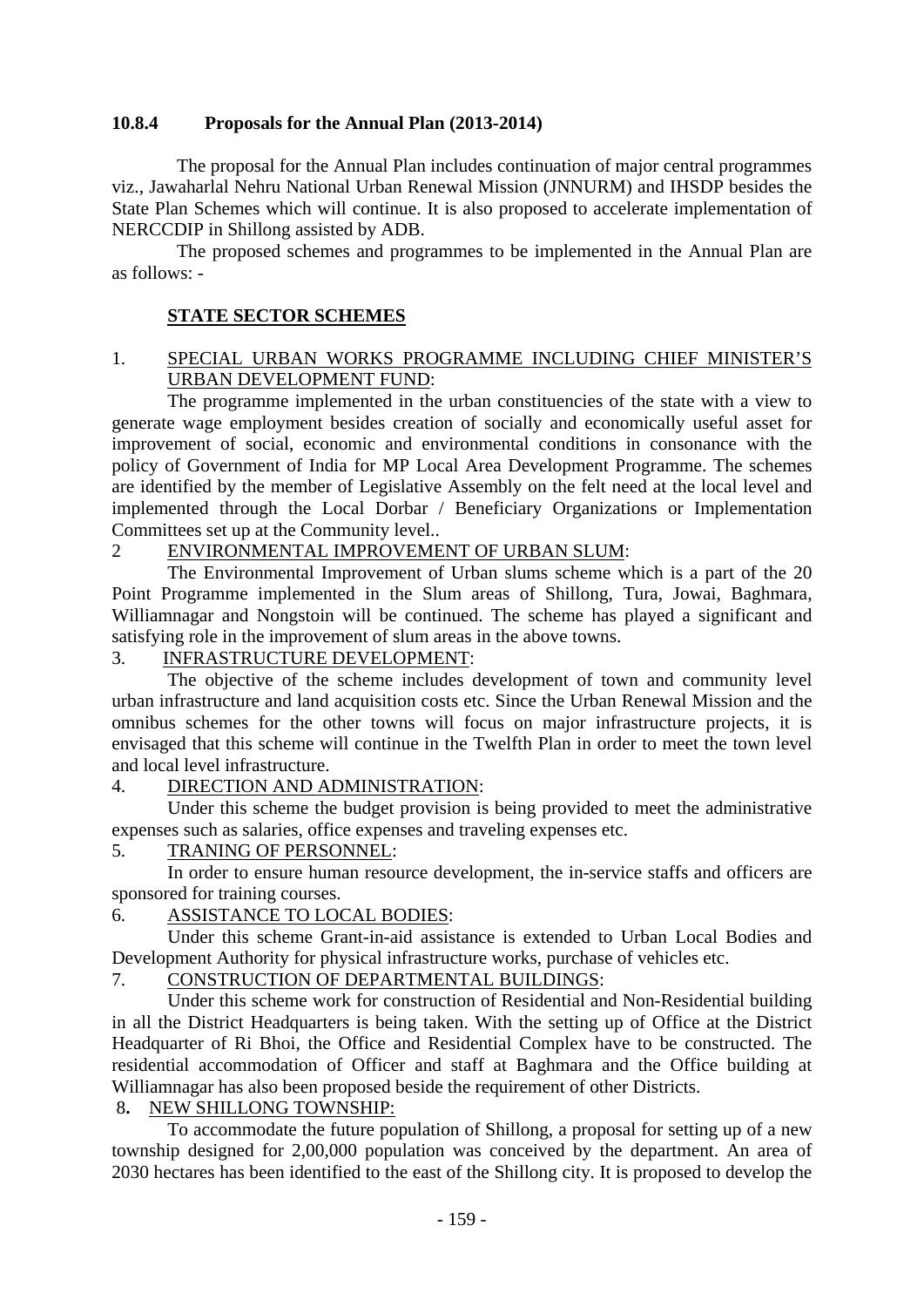township as a joint venture involving both Govt. and private initiative. Govt. intervention is restricted to acquiring and developing 500 hectares of land while in the remaining areas only the bulk infrastructure will be laid by the Govt. Development in the 500 hectares is expected to provide the impetus for growth and development in the remaining 1530 hectares. Meantime, Detailed Project Report (DPR) of the different sectors like road, power, water supply, sewerage and drainage etc have been finalized. For the Annual plan 2013-14, an amount of ` 800.00 lakhs is being proposed for developing the infrastructures and creating service facilities.

## **FLAGSHIP PROGRAMME**

## JAWAHARLAL NEHRU NATIONAL URBAN RENEWAL MISSION (JNNURM), URBAN INFRASTRUCTURE DEVELOPMENT SCHEME FOR SMALL & MEDIUM TOWNS (UIDSSMT) AND INTEGRATED HOUSING AND SLUM DEVELOPMENT PROGRAMME (IHSDP):

Ministry of Urban Development and Ministry of Housing & Urban Poverty Alleviation, Government of India had launched a major programme called Jawaharlal Nehru National Urban Renewal Mission (JNNURM) during December 2005. Out of 63 identified cities, Shillong has been selected under JNNURM while other towns have been qualify under the omnibus programme called Urban Infrastructure Development Scheme for Small & Medium Towns (UIDSSMT) and Integrated Housing for Slum Development Programme (IHSDP). The sharing pattern is 90:10

Under JNNURIM, 3 projects under UI & G and 3 projects under BSUP for Shillong City, 2 projects under the omni-bus scheme- UIDSSMT and 3 projects under IHSDP have also been sanctioned by the Ministry of Housing & Urban Poverty Alleviation. The total project cost of all the projects as approved by Govt. of India is ` 34190.54 lakhs and implementation of these projects are at various levels of progress. The State Govt. has designated Meghalaya Urban Development Authority as the State Level Nodal Agency under JNNURM and the UIDSSMT and the Meghalaya Urban Development Agency as the State Level Nodal Agency for IHSDP.

A total amount of ` 24260.18 lakhs have been released till 2012-13 and the balance amount of ` 9930.36 lakhs is required during 2013-14 for completion of the approved ongoing projects. Besides, for the new projects within the extended period of JNNURM Phase-1, approximately ` 6000.00 lakhs will be required.

## **EXTERNALLY AIDED PROJECT**

## **NORTH EASTERN REGION CAPITAL CITIES DEVELOPMENT INVESTMENT PROJECTS( NERCCDIP):**

Under the ADB assisted NERCCDIP for Shillong Tranche-I include (a) Consultancy Services on (i) Preparation of Detailed Project Report for Solid Waste Management and Sewerage System (ii) Institutional Development and Capacity Building and (b) Construction of short-term emergency landfill site at Marten.

1. For Infrastructure Development in Shillong City covering Solid Waste Management and Sewerage System, the consultancy work is a time based contract and targeted to be completed within 6 years i.e. 2015 with a total consultancy fee of Rs 10, 06, 61,330.00 ( Rupees Ten Crore Six Lakhs Sixty One Thousand Three Hundred Thirty) only. The work under the consultancy service is ongoing and expenditure incurred till end of March 2013 is Rs 5.37 crores.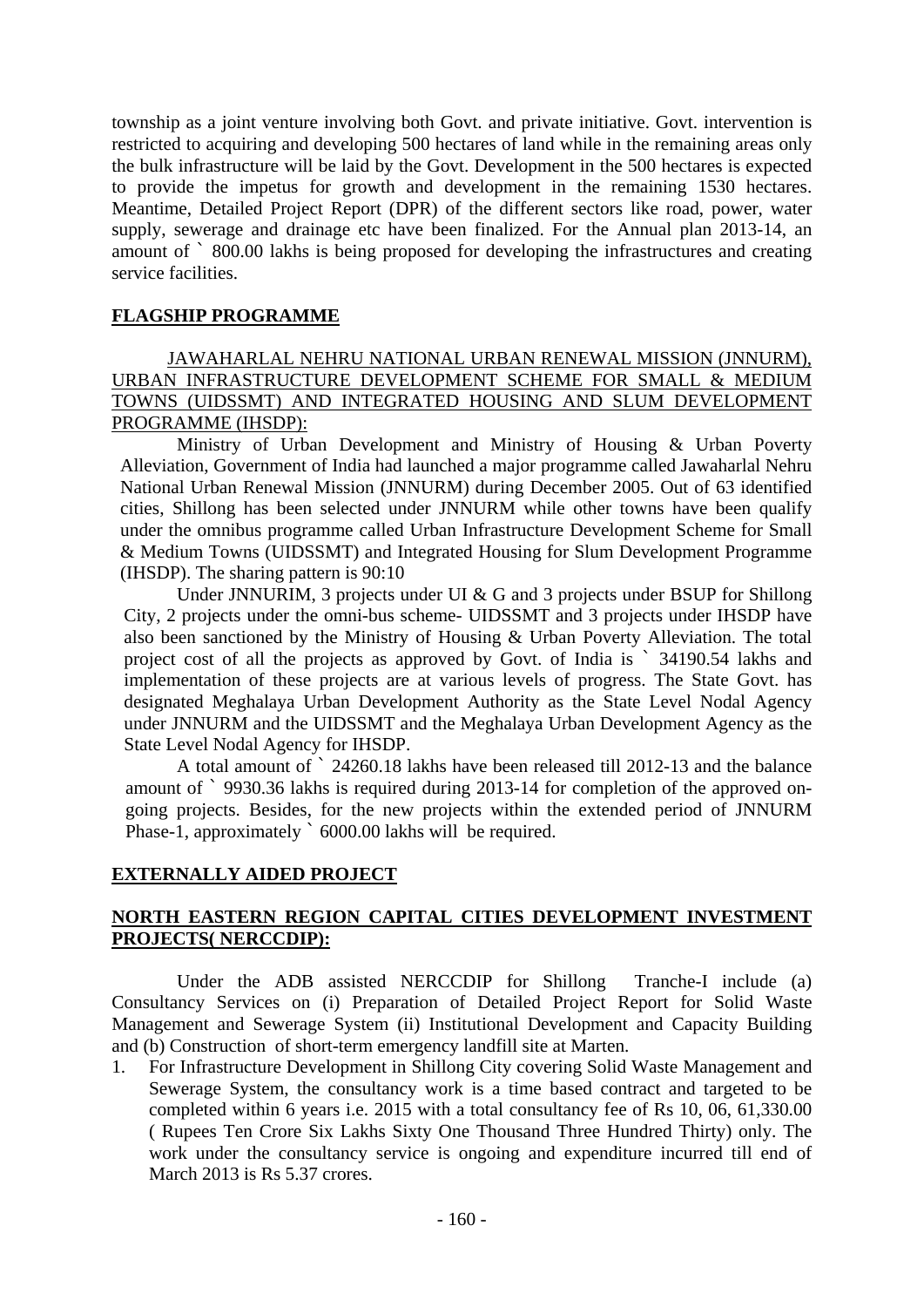- 2. For Institutional Development and Capacity Building, the consultancy service for this sector has been completed on Sept 2012 with a total expenditure of Rs 3.88 crores. The total contract value for this work was Rs 5,47,73,120.00 (Rupees Five Crore Forty Seven lakhs Seventy Three Thousand One Hundred and Twenty)only.
- 3. With regard to the development of the Sanitary landfill (Civil work and supply of Equipment) at Marten, Shillong at an estimated amount of Rs 3.07 crores, the work has been awarded and work has started in March 2012 and is scheduled to be completed by September 2013. The overall physical and financial and financial progress till date is approximately 30%.
- 4. Release of funds under NERCCDIP:

 Fund under NERCCDIP follows a reimbursement procedure i.e. statement of expenditure as per expenditure incurred by the State project implementation office is submitted to Ministry of Urban Development who makes the claim to ADB through Controller of Aids and Accounts, Ministry of Finance for reimbursement. Till date, the project office has received an amount of Rs 16.46 crores only from Government of India.

For the Tranche 2 project, the loan negotiation between Govt. of India, ADB and the loan signing has been completed on 19<sup>th</sup> November 2012 and the loan has become effective on 19<sup>th</sup> February, 2013. The 3<sup>rd</sup> Tranche is expected to start in end 2013 or early 2014.

# **CENTRALLY SPONSORED/ SECTOR SCHEMES**

# 1. **SWARNA JAYANTI SHAHARI ROZGAR YOJANA**:

The unified urban poverty alleviation programme under the nomenclature SJSRY is being implemented in Shillong, Tura, Jowai, Williamnagar, Baghmara and Resubelpara. The scheme is projected towards the upliftment of the quality of life of urban poor through encouragement of self-employment and provision of wage employment. This programme has been under implementation since 1.12 1997.

## 2. RAJIV AWAS YOJANA:

A new scheme called Rajiv Awas Yojana for the slum dwellers and the urban poor has been introduced by the Government of India with an effort to create slum free India. Central Assistance will be provided to the State Govt. who had committed for adopting multi prong approach to address this issue of slum and will create enabling provisions to prevent growth of slums.

10.8.9 The Broad Schematic break up of  $11<sup>th</sup>$  Plan outlay/expenditure,  $12<sup>th</sup>$  Plan projected outlay and the proposed outlay for 2013-14 is given in the following table :-

|                                     |                            |           |                              |                          |                           |             | in lakhs.                    |
|-------------------------------------|----------------------------|-----------|------------------------------|--------------------------|---------------------------|-------------|------------------------------|
| Major/Minor Heads of<br>Development | Eleventh Plan<br>2007-2012 |           | Annual<br>Plan 2011-<br>2012 | Twelfth<br>Plan<br>2012- | Annual Plan 2012-<br>2013 |             | Proposed<br>Outlay<br>Annual |
|                                     | Outlay                     | Actual    | Actual                       | 2017                     | Agreed                    | Anticipated | Plan                         |
|                                     |                            | Expenditu | Expenditu                    | Projected                | Outlay                    | Expenditur  | 2013-14                      |
|                                     |                            | re        | re                           | Outlay                   |                           | e           |                              |
|                                     | 2                          | 3         | 4                            | 5                        | 6                         | 7           | 8                            |
| Infrastructure Development          | 500.00                     | 816.59    | 178.83                       | 1300.00                  | 200.00                    | 200.00      | 220.00                       |
| Works<br>Special<br>Urban           | 3250.00                    | 3250.00   | 870.00                       | 3250.00                  | 950.00                    | 950.00      | 950.00                       |
| Chief<br>Programme<br>&             |                            |           |                              |                          |                           |             |                              |
| Minister's<br>Special<br>Urban      |                            |           |                              |                          |                           |             |                              |
| Development Fund                    |                            |           |                              |                          |                           |             |                              |
| National Urban Information          | 50.00                      | 5.86      |                              |                          |                           |             |                              |
| System                              |                            |           |                              |                          |                           |             |                              |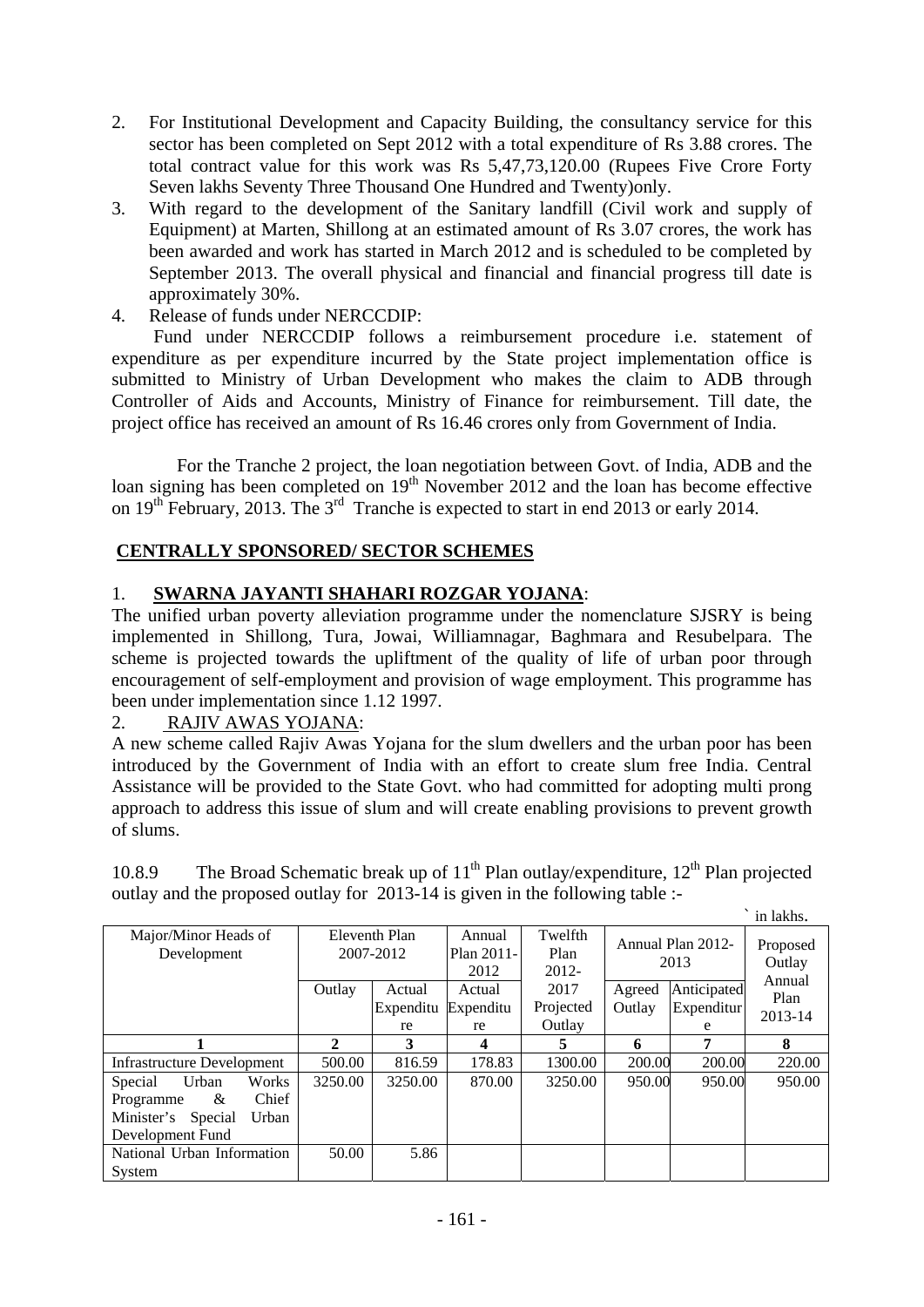| Major/Minor Heads of<br>Development                                                                                        | Eleventh Plan<br>2007-2012 |                               | Annual<br>Plan 2011- | Twelfth<br>Plan   | Annual Plan 2012-<br>2013 |                 | Proposed<br>Outlay |
|----------------------------------------------------------------------------------------------------------------------------|----------------------------|-------------------------------|----------------------|-------------------|---------------------------|-----------------|--------------------|
|                                                                                                                            |                            |                               | 2012                 | 2012-             |                           |                 | Annual             |
|                                                                                                                            | Outlay                     | Actual<br>Expenditu Expenditu | Actual               | 2017<br>Projected | Agreed                    | Anticipated     | Plan               |
|                                                                                                                            |                            | re                            | re                   | Outlay            | Outlay                    | Expenditur<br>e | 2013-14            |
| 1                                                                                                                          | $\overline{2}$             | 3                             | $\boldsymbol{4}$     | 5                 | 6                         | 7               | 8                  |
| Direction & Administration                                                                                                 | 400.00                     | 503.86                        | 135.08               | 600.00            | 19.50                     | 19.50           | 19.20              |
| <b>Training of Personnel</b>                                                                                               |                            | 0.04                          |                      | 3.00              | 0.50                      | 0.50            | 0.50               |
| <b>Assistance to Local Bodies</b>                                                                                          | 100.00                     | 165.50                        | 50.50                | 200.00            | 56.00                     | 56.00           | 65.00              |
| Environmental                                                                                                              | 270.00                     | 247.16                        | 59.81                | 300.00            | 66.00                     | 66.00           | 66.00              |
| $% \left( \left( \mathcal{A},\mathcal{A}\right) \right) =\left( \mathcal{A},\mathcal{A}\right)$ of<br>Urban<br>Improvement |                            |                               |                      |                   |                           |                 |                    |
| Slums                                                                                                                      |                            |                               |                      |                   |                           |                 |                    |
| Jayanti<br>Shahari<br>Swarna                                                                                               | 180.00                     | 139.50                        | 40.00                | 200.00            | 44.00                     | 44.00           | 40.00              |
| Rozgar Yojana                                                                                                              |                            |                               |                      |                   |                           |                 |                    |
| Non Lapsable Central Pool                                                                                                  | 50.00                      |                               |                      |                   |                           |                 |                    |
| of Resources (S.S)                                                                                                         |                            |                               |                      |                   |                           |                 |                    |
| Jawaharlal Nehru National                                                                                                  |                            |                               |                      |                   |                           |                 |                    |
| <b>Urban Renewal Mission</b>                                                                                               |                            |                               |                      |                   |                           |                 |                    |
| a) Urban Infrastructure &<br>Governance                                                                                    |                            | 15388.71                      | 9119.78              |                   |                           |                 | 9918.00            |
| b) Basic Service to Urban<br>Poor                                                                                          |                            | 3415.94                       | 1327.46              |                   |                           |                 | 567.00             |
| Integrated Housing &<br>c)<br>Slum<br>Development<br>Programme                                                             | 21,716.00                  | 2073.87                       |                      | 62253.00          | 14910.00                  | 14910.00        | 1615.00            |
| Infrastructure<br>$\rm d$<br>Urban<br>Development Scheme for<br>Small & Medium Towns                                       |                            | 716.64                        |                      |                   |                           |                 | 810.00             |
| Urban<br>Development                                                                                                       | 500.00                     | 1455.11                       | 617.95               | 15000.00          | 9500.00                   | 500.00          | 9500.00            |
| Projects for Shillong (ADB)                                                                                                |                            |                               |                      |                   |                           |                 |                    |
| of<br>Construction                                                                                                         | 150.00                     | 71.29                         | 15.10                | 50.00             | 10.00                     | 10.00           | 10.00              |
| <b>Departmental Buildings</b><br>New Shillong Township                                                                     | 2000.00                    | 266.00                        | 225.00               |                   |                           |                 | 800.00             |
|                                                                                                                            |                            |                               |                      |                   |                           |                 |                    |
| a) ACA / SPA                                                                                                               | 1000.00                    |                               |                      | 40000.00          |                           |                 |                    |
| b) Loan-Acquisition of land                                                                                                | 2000.00                    |                               |                      |                   |                           |                 |                    |
| c) EAP under JICA                                                                                                          |                            |                               |                      |                   | 1200.00                   |                 | 1000.00            |
| d) Roads (ACR)                                                                                                             |                            |                               |                      |                   | 2400.00                   | 2400.00         |                    |
| e) Power (ACR)                                                                                                             |                            |                               |                      |                   | 1110.00                   | 1110.00         |                    |
| Land<br>Acquisition<br>for                                                                                                 |                            |                               |                      | 1500.00           | 134.00                    | 134.00          |                    |
| construction of Flyover in                                                                                                 |                            |                               |                      |                   |                           |                 |                    |
| Shillong                                                                                                                   |                            |                               |                      |                   |                           |                 |                    |
| Urban Statistics on Human                                                                                                  |                            | 2.00                          |                      |                   |                           |                 |                    |
| <b>Resource Assessment</b>                                                                                                 |                            |                               |                      |                   |                           |                 |                    |
| 10% Lumpsum Fund for                                                                                                       |                            | 66.63                         |                      |                   |                           |                 |                    |
| development of NE States                                                                                                   |                            |                               |                      |                   |                           |                 |                    |
| Rajiv Awas Yojana                                                                                                          |                            |                               |                      | 1500.00           | 150.00                    | 150.00          | 119.30             |
| Infrastructure Development<br>City<br>Transport<br>for<br>at<br>Shillong                                                   |                            |                               | 7.33                 | 10844.00          | 100.00                    |                 | 400.00             |
| State Urban Infrastructure                                                                                                 |                            |                               |                      |                   |                           |                 | 100.00             |
| Development Initiative                                                                                                     |                            |                               |                      |                   |                           |                 |                    |
| SPA / SCA                                                                                                                  |                            |                               |                      |                   |                           |                 | 1000.00            |
| <b>TOTAL:</b>                                                                                                              |                            | 32,166.00 28584.70            | 12646.84             | 137000.00         | 30850.00                  | 20550.00        | 27200.00           |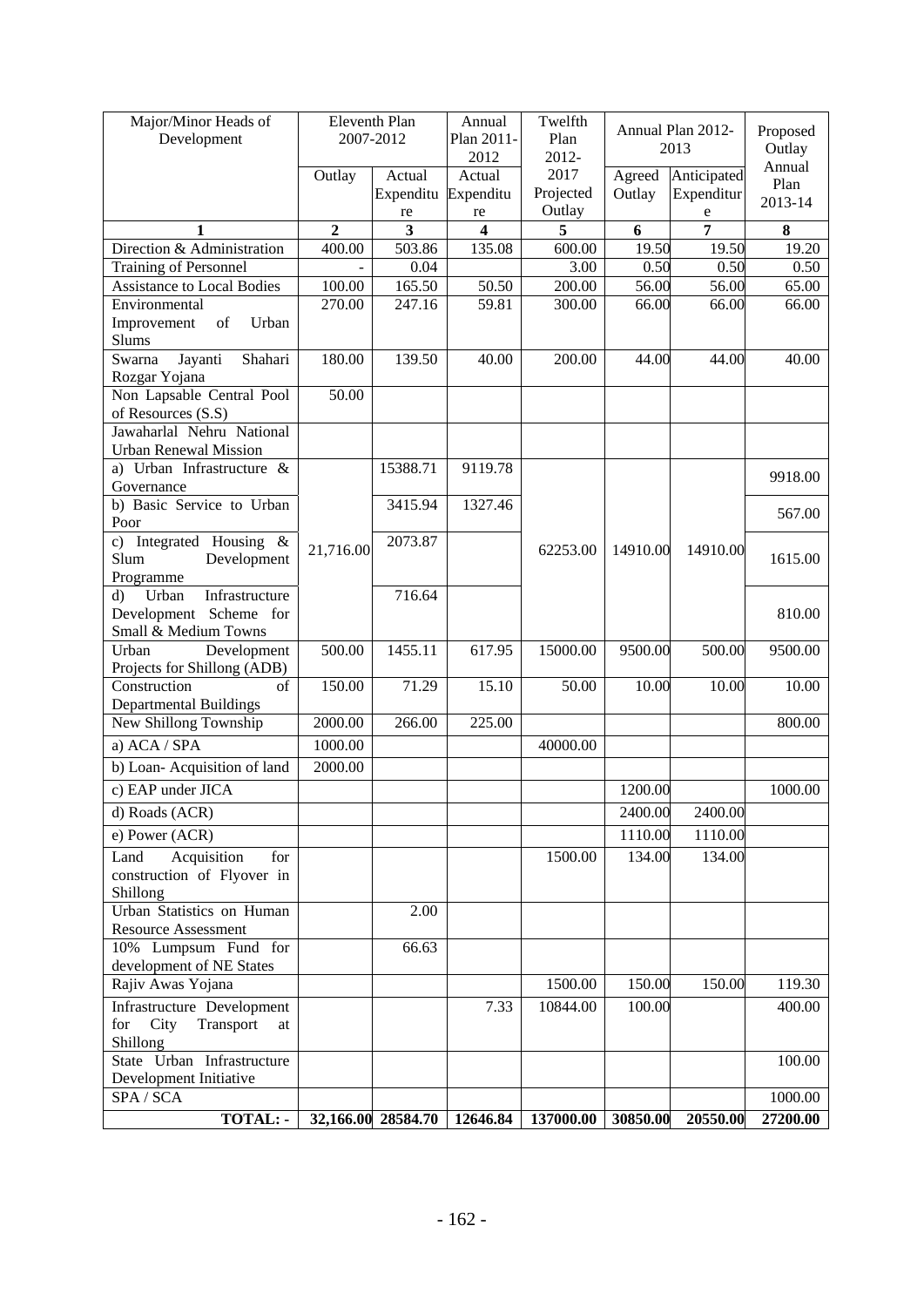## **10.9 INFORMATION AND PUBLICITY**

**10.9.1** The projected Twelfth Plan (2012-2017) outlay for Information & Public Relations sector is ` **6000.00 lakh.** During 2012-13 an outlay of ` **900.00 lakh** was approved which include **` 200.00 lakh** for setting up of District Knowledge Hubs and the anticipated expenditure is ` **700.00 lakh**. **The proposed outlay for Annual Plan 2013-14 is ` 950.00 lakh which includes** ` **200.00 lakh for setting up of District Knowledge Hubs**.

**10.9.2** In line with the Government policy to bring the administration closer to the people and also to project, promote and publicise the potentials of the State at the Regional, National and International level. It is proposed to continue with the following schemes/ programmes during the Annual 2013-14:

- 1. **Research and Training:** Various Publications, Feature films and Documentaries on different themes are being brought out in a regular basis, it is proposed to utilize the services of professionals and specialists in Mass Communications etc. for production of Feature films and Documentaries on different themes. In order to encourage active public participation, it is proposed to involve Mass Media Specialist in the Production of Films, etc.
- 2. **Advertising and Visual Publicity:** Special Interactive Programme, organizing of Exhibitions, participation in the international, national exhibition, fairs and Republic Day Tableau, erection of hoardings in different prime locations both inside and outside the State, modernization of the audio and visual system are proposed to be continued.
- 3. **Press Information Services:** The Department has so far been able to substantially cater to the requirements of the Press Fraternity in the state. To strengthen the liaison works between the Government and the Press, it is proposed to set up Media Centres, undertake press tours to different sites of development activities around the state and enhance the fund allocation and financial assistance to the existing Shillong Press Club and other Journalists Associations across the State through the Journalist Welfare Fund.
- 4. **Field Publicity**: To further strengthen and revitalize the dissemination of information, the department proposed to install Wireless Mass Notification System in some Districts and Sub-Divisional Headquarters of the State. The System to be put in place would enable the department to effectively and efficiently disseminate government information to the public and even during the time of impending disaster or calamity. Possibility of integrating the system with the State Wide Area Network (SWAN) of the NIC will be explored rigorously.

With a view to promote accountability, transparency and to motivate the people to actively participate in the various developmental programmes initiated by the State Government, **Information Hubs** will be set up in all the District Headquarters of the State. The public can access the required information instantly at the proposed Information Hub. During 2011-12, and amount of **` 200.00 lakh** has been earmarked under SPA for the scheme and since this amount was not utilized as Land Acquisition process is yet to be completed.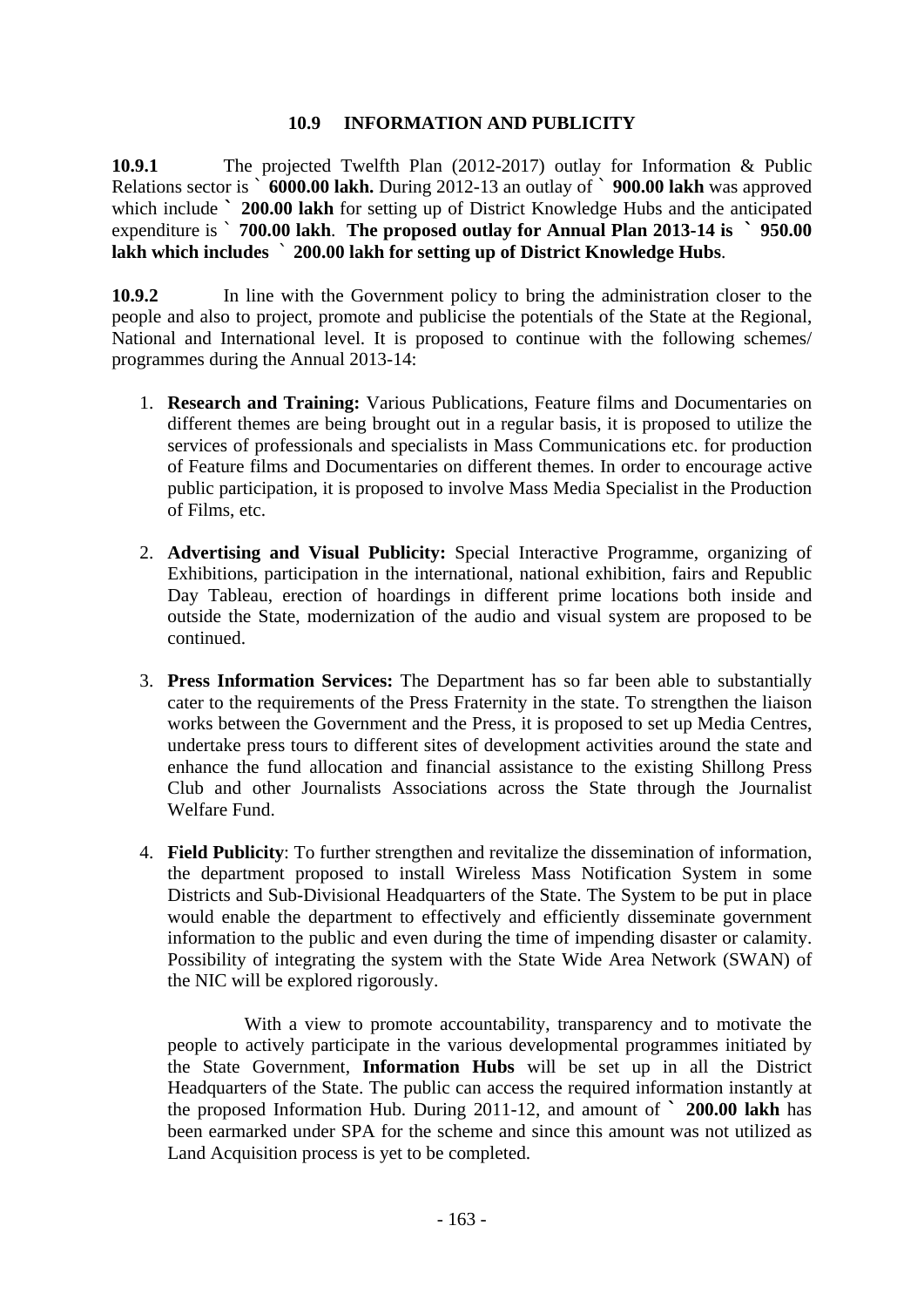- 5. **Photo Services:** The Department has been engaged in photographic coverage of important government functions and projects. So far, the coverage has been done in analog format which is not compatible with the present day requirement. Therefore, there is an urgent need for setting up of a Digital Photographic Laboratory in the Directorate with the latest technology available in the market under adequate manpower.
- 6. **Publication:** The Department regularly publishes Monographs, News Letters, Calendars, Diaries, Basic Facts of the State and other publicity materials. In spite of man-power shortage and lack of sufficient fund, the Publication Section has been struggling to bring out more materials for the benefit of the masses and visitors to the State . For further strengthening of the section, it is proposed to set up **District/Sub-Divisional Publication Society** where the DC/SDO (Civil) will be the Chairman, District/Sub-Divisional I&PR Officer as Secretary and the Line Departments as Members. The Society shall over see that dissemination of authentic information is taken up in right earnest and shall also be responsible for procurement of specific data from the grass-root level. Whenever the need arise, the Department shall utilize the services of Freelance Media Specialists for publication works at all levels.

 There is an urgent need to set up News Archive and Information Data Bank in all the District and Sub-Divisional Headquarters. In addition, the Publication Section has a huge archive of decades old newspapers, magazines, etc. However, due to lack of proper storage, there is a threat to these reading materials of being destroyed by pests and forces of nature. Hence, preservation of these important materials in a digital format is proposed so as to ensure easy and prompt access at any point of time.

 Setting up of Single Window Clearance System **:** The present chronic problem of undue late payment of Advertisement Bills by various Government Departments could be solved by introducing the Single Window Clearance System. It may be noted that as of now, Information & Public Relations Department functions as the only Nodal Department for equitable distribution of Government Advertisements. The Fund meant for Advertisements by various Government Departments/Agencies may be placed at the disposal of the Department to be deposited in a particular Head of Account to be officially notified thereafter.

**10.9.3** The broad break-up of the Eleventh Plan (2007-12) outlay & expenditure and outlay of the Twelfth Plan (2012-17) and the Annual Plan 2013-14 are indicated in the Table below:- **Rs. in lakhs** 

|            |                                     |                                                                                 |                                                             |                                                             |                                                 |        | <b>Ks.</b> in lakhs                                                      |                                                                |
|------------|-------------------------------------|---------------------------------------------------------------------------------|-------------------------------------------------------------|-------------------------------------------------------------|-------------------------------------------------|--------|--------------------------------------------------------------------------|----------------------------------------------------------------|
| SI.<br>No. | <b>Items</b>                        | Eleventh<br>Plan<br>$(2007-12)$<br>Projected<br>Outlay<br>at 2006-<br>07 Prices | Eleventh<br><b>Plan</b><br>Actual<br><b>Expenditu</b><br>re | Annual<br>Plan<br>$(2011-12)$<br>Actual<br>Expendi-<br>ture | Twelfth<br><b>Plan</b><br>$2012 - 17$<br>Outlay | Outlay | Annual Plan 2012-13<br><b>Approved Anticipated</b><br><b>Expenditure</b> | Annual<br><b>Plan</b><br>2013-14<br><b>Budgetted</b><br>Outlay |
| 1.         | $\overline{2}$ .                    | 3.                                                                              | 4.                                                          | 5.                                                          | 6.                                              | 7.     | 8.                                                                       | 9.                                                             |
| 1.         | 001-Direction $&$<br>Administration | 500.00                                                                          | 500.00                                                      | 605.31                                                      | 4248.00                                         | 291.56 | 291.56                                                                   | 381.49                                                         |
| 2.         | 003-Research $\&$<br>Training       | 20.00                                                                           | 20.00                                                       | 5.00                                                        | 33.00                                           | 2.00   | 2.00                                                                     | 2.00                                                           |
| 3.         | 101-Advertising &                   | 700.00                                                                          | 700.00                                                      | 137.67                                                      |                                                 | 186.39 | 186.39                                                                   | 205.89                                                         |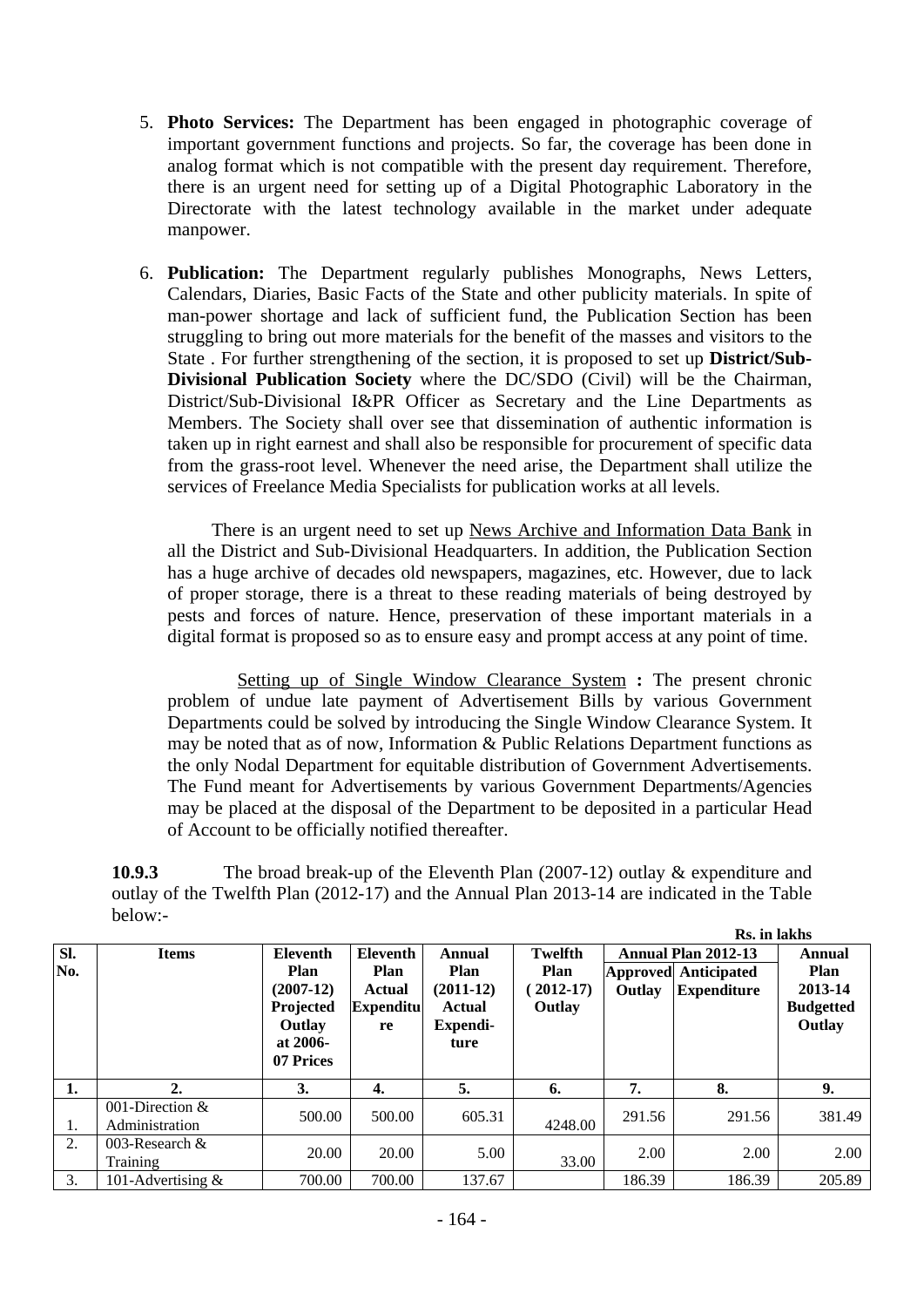|    | <b>Visual Publicity</b>       |         |                          |         | 338.00                   |        |        |        |
|----|-------------------------------|---------|--------------------------|---------|--------------------------|--------|--------|--------|
| 4. | 103-Press Information         | 260.00  | 260.00                   | 12.69   |                          | 11.58  | 11.58  | 11.58  |
|    | <b>Services</b>               |         |                          |         | 87.00                    |        |        |        |
| 5. | $106-(01)$ Field<br>Publicity | 400.00  | 400.00                   | 20.00   | 477.00                   | 100.00 | 100.00 |        |
| 6. | $106-(02)$ Field<br>Publicity |         | $\overline{\phantom{a}}$ | 200.00  | $\overline{\phantom{0}}$ | 200.00 | -      | 200.00 |
| 7. | 109- Photo Services           | 220.00  | 220.00                   | 4.97    | 36.00                    | 3.00   | 3.00   | 3.00   |
| 8. | 110-Publications              | 700.00  | 700.00                   | 110.19  | 781.00                   | 105.47 | 105.47 | 146.04 |
| 9. | 800- Other Expenditure        | 200.00  | 215.88                   |         | $\overline{\phantom{0}}$ | -      |        | -      |
|    | $TOTAL =$                     | 3000.00 | 3015.88                  | 1095.83 | 6000.00                  | 900.00 | 700.00 | 950.00 |

## **10.10. WELFARE OF SCHEDULED CASTES/ SCHEDULED TRIBES/OTHER BACKWARD CLASSES**

10.10.1. The Projected outlay for the  $12<sup>th</sup>$  Plan is  $\degree$  200.00 lakhs. The approved outlay for the Annual Plan 2012-13 is ` 25.00 lakhs which is anticipated to be utilized in full. **The Proposed outlay for the Annual Plan 2013-14 is ` 25.00 lakhs.**

The Eleventh Plan approved outlay for this sector is Rs.150.00 lakhs of which the actual expenditure is Rs.86.99 lakhs.

## 10.10.2 Activities and Achievements :

The All India Pre-Examination Training Centre (AIPETC) imparts Coaching to Scheduled Caste/Scheduled Tribe Candidates who intended to appear at the Civil Services Examination conducted by U.P.S.C. every year.

10.10.3 Schemes to be continue during 2013-14 are as follows :

a ). Coaching / Training Programmes :

 While the existing Coaching Scheme and the Programmes for the Civil Services Examination, both Preliminary and Main Courses , will continue to receive the Centre's absolute priority, it is also proposed to secure the services and professional expertise of Resource Personnel in the line. The Course particularly the Civil Services (Main) Examination would be made more purposeful by introducing the capsule on 'Mock – Interview'.

b). Library and Reading Room Facilities:

 The existing Library and Reading Room of the Centre is proposed to be developed further with additional accommodation providing adequate sitting facilities to the trainees / candidates. The accession to Library books and provisions of professional journals, magazines and newspaper would be kept for the use of the trainees / candidates.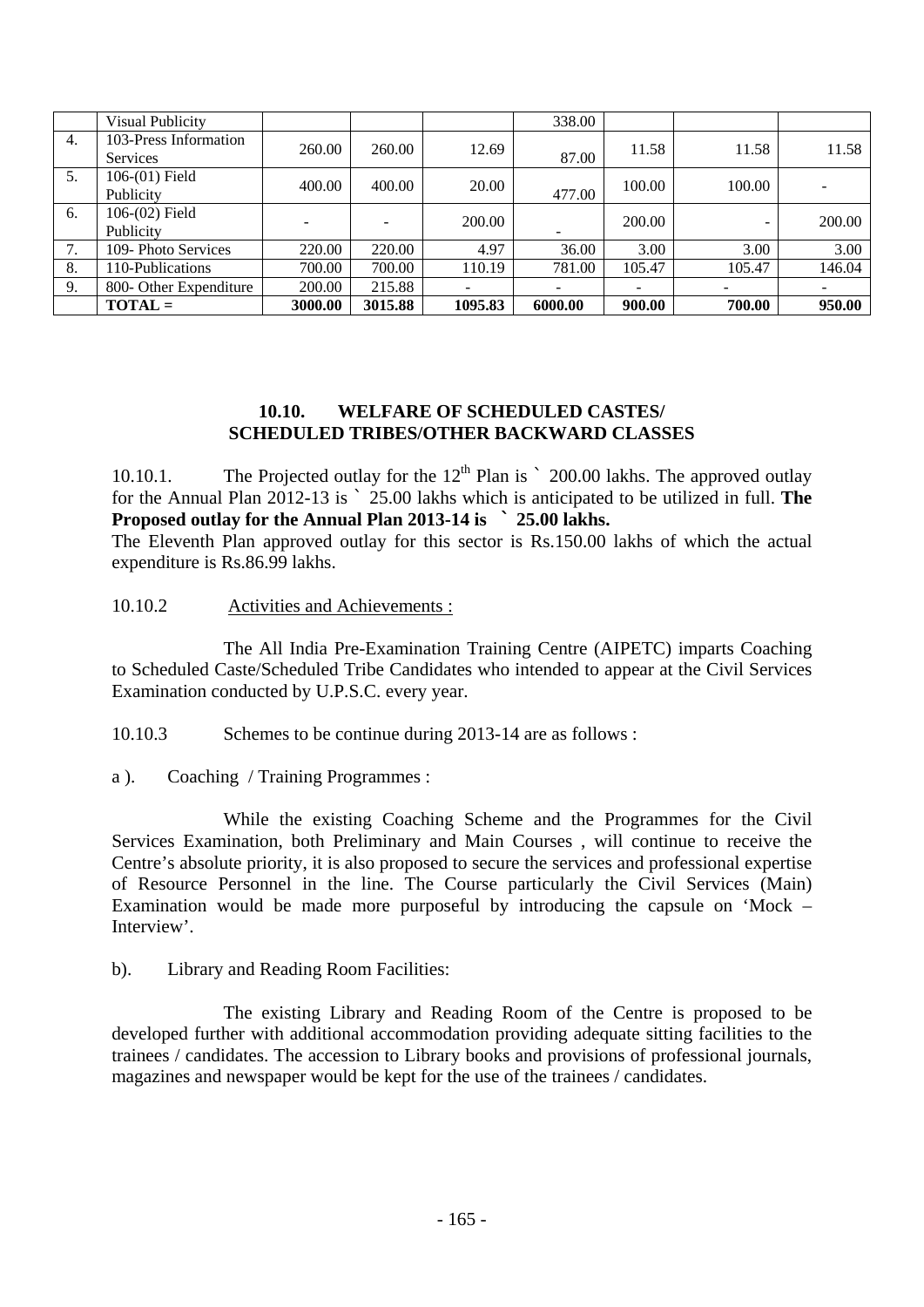## **10.11. LABOUR AND LABOUR WELFARE**

10.11.1. There are 4 (four) Labour Welfare Centres in the State, they are : - Mendipathar, Umiam, Khliehriat and Byrnihat. These Centres fall under the control of the Labour Inspectors.

 The main functions of the Labour Welfare Centres is to provide free training in sewing, knitting and embroidery to the workers and their family members with a view to enable them to augment their income thereby raising the standard of living.

#### **10.11.2. Eleventh Plan Achievements:**

 The Eleventh Plan approved outlay for Labour and Labour Welfare was Rs.500.00 lakhs against which the actual expenditure incurred was Rs.434.58 lakhs. The achievements for the last 5 years were as follows : -

| $(1)$ 2007 - 2008 | 100 trainees. |
|-------------------|---------------|
| $(2)$ 2008 - 2009 | 80 trainees.  |
| $(3)$ 2009 - 2010 | 120 trainees. |
| $(4)$ 2010 - 2011 | 180 trainees. |
| $(5)$ 2011 - 2012 | 240 trainees. |

In 2011-12 the Government has approved the payment of stipends @ ` 200/ per month as well as Certificates to be issued to the trainees and the same is being implemented during the Annual Plan 2012-2013.

10.11.3. The Projected outlay for the 12<sup>th</sup> Plan is ` 1000.00 lakhs. The approved outlay for the Annual Plan 2012-2013 is ` 150.00 lakhs which is anticipated to be utilized in full. **The proposed outlay for the Annual Plan 2013-14 is ` 150.00 lakhs.**

 The allocation for 2013-2014 is for meeting expenditure for the additional new sanctioned posts of the Joint Labour Commissioner, Tura and the District Labour Offices and increased Minimum rates of wages. Travelling expenses is also being increased due to the newly created additional posts of the Officers and staffs. Office expenses is to be increased, most importantly, so as to meet the expenses for purchase of Office furniture for the Officers and staffs of the newly created additional posts, purchase of stationery articles, purchase of computers and purchase of one vehicle for the office of the Joint Labour Commissioner, Tura. There has also been an increase in House Rents and Medical expenses.

10.11.4. Besides the above, the following Schemes will be continued during the Annual Plan (2013-2014) :

- 1. Strengthening of the Directorate, District Labour Offices and opening of Sub-Divisional Offices: To continue administration of the Joint Labour Commissioner, Tura, District Labour Offices at Shillong, Jowai, Nongstoin, Nongpoh, Baghmara, Tura, Williamnagar and all the 39 Blocks throughout the State.
- 2. Purchase of land and construction of office building for the Directorate, four District Labour Offices and one Labour Welfare Centre is proposed during the Twelfth Plan.
- 3. Boilers and Factories **:** The Inspectorate is functioning with Skeleton staff since the date of its inception in 1973. With the present trend of development in the field of Technology and the expansion of the Industrial Sector where many Industries have been set up in the State especially in the Medium Scale Sector, registration & inspection of these factories and boilers are numerous and cannot be taken up only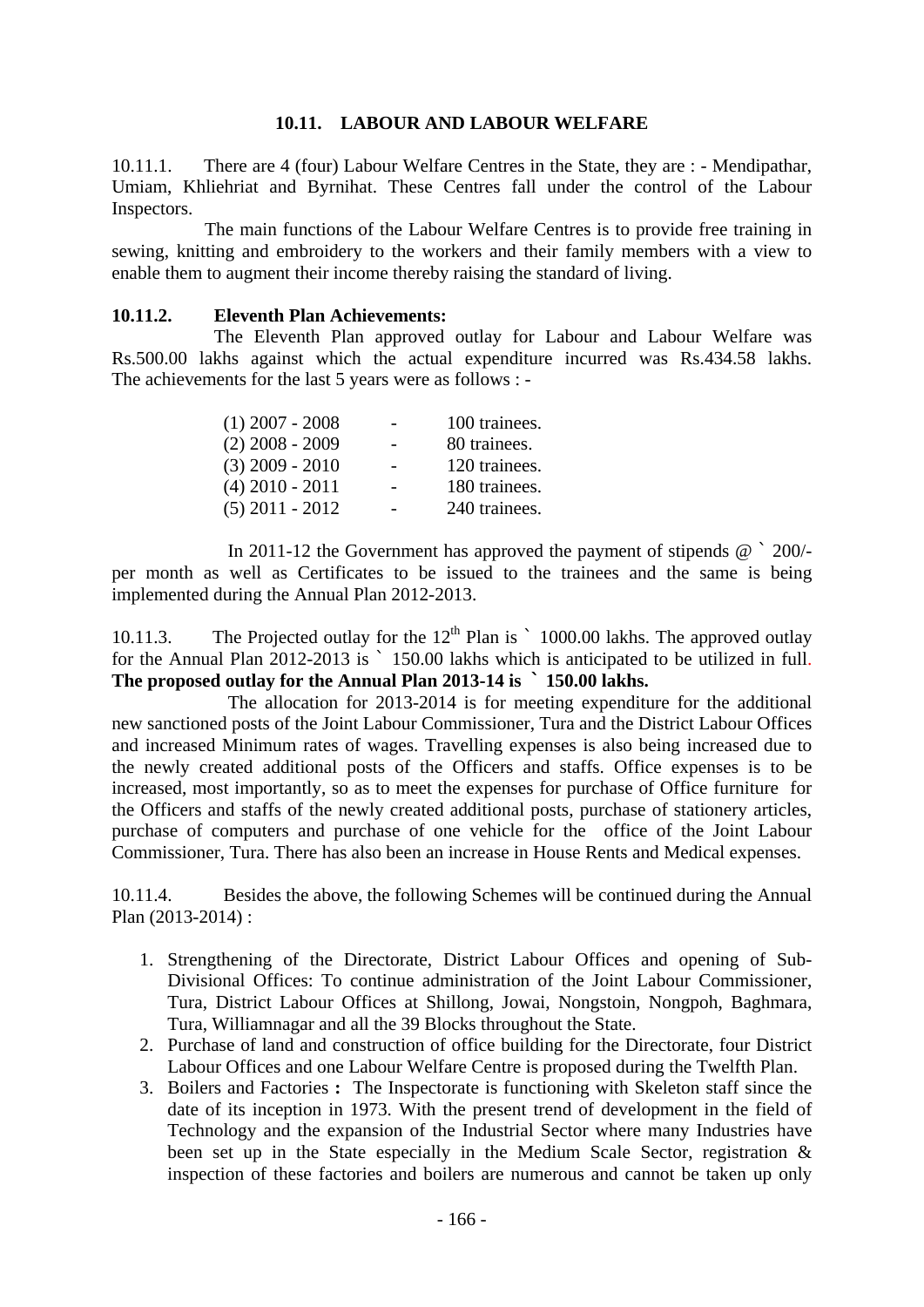with the existing manpower. It is therefore proposed to strengthen the administration at the Headquarter and the establishment of District Offices at Ri- Bhoi, West Garo Hills & Jaintia Hills Districts. To facilitate the inspection activities, purchase of machineries tools / plants and equipments is proposed

10.11.5.. The Broad Schematic break up of  $11<sup>th</sup>$  Plan outlay/expenditure,  $12<sup>th</sup>$  Plan projected outlay and the proposed outlay for 2013-14 is given in the following table :-

|                                                                         |                       |                              |                          |                             |                         |                            | Rs. in lakhs |
|-------------------------------------------------------------------------|-----------------------|------------------------------|--------------------------|-----------------------------|-------------------------|----------------------------|--------------|
| <b>Major Head/Minor</b>                                                 | Eleventh Plan 2007-12 |                              | Actual<br><b>Expendi</b> | $12^{th}$ Plan<br>2012-2017 | Annual Plan 2012-13     | <b>Proposed</b><br>Outlay  |              |
| <b>Heads of Development</b>                                             | Outlay                | Actual<br><b>Expenditure</b> | ture<br>2011-12          | projected<br>outlay         | <b>Agreed</b><br>Outlay | Anticipated<br>expenditure | 2013-14      |
|                                                                         | $\mathcal{L}$         | 3                            | 4                        | 5                           | 6                       | 7                          | 8            |
| Labour and Employment<br>-Direction and<br>Administration               | 250.00                | 207.73                       | 49.56                    | 800.00                      | 130.00                  | 130.00                     | 127.95       |
| Establishment of Labour<br>Welfare Centre.                              | 200.00                | 206.96                       | 59.55                    |                             |                         |                            |              |
| Construction of Office<br>Building/Residential<br>quarters              |                       | 5.00                         |                          | 100.00                      |                         |                            |              |
| Strengthening of the<br><b>Inspectorate of Boilers</b><br>and Factories | 50.00                 | 14.89                        | 5.27                     | 100.00                      | 20.00                   | 20.00                      | 22.05        |
| <b>TOTAL:</b>                                                           | 500.00                | 434.58                       | 114.38                   | 1000.00                     | 150.00                  | 150.00                     | 150.00       |

## **10.12 EMPLOYMENT & CRAFTSMEN TRAINING.**

10.12.1. The Directorate of Employment & Craftsmen Training consists of two Wings, namely, the Employment Wing and Training Wing.

 **Employment Wing:** The Employment Wing is responsible for the administration, control and supervision of the Employment Exchanges in the State. The main activities of Employment Exchanges include Registration of job seekers, Placement of registered un-employed youth against vacancies notified by Employers, Collection of Employment Market Information for submission to the Government of India, Construction of Employers' Register, Rendering Vocational Guidance and Career Counselling Programme, Promotion of Self-Employment, Registration of Persons with Disabilities (PWDs).

 **Craftsmen Training :** The Training Wing is responsible for implementing the Craftsmen Training Schemes (CTS) and Apprenticeship Training Schemes (ATS) at the Certificate level. The Craftsmen Training Schemes being implemented through a network of ITIs/ITCs is the core Scheme for Vocational Training. Its objectives are to inculcate and nurture a technical and industrial attitude in the minds of the younger generation and reduce unemployment among the educated youth by providing them employable training.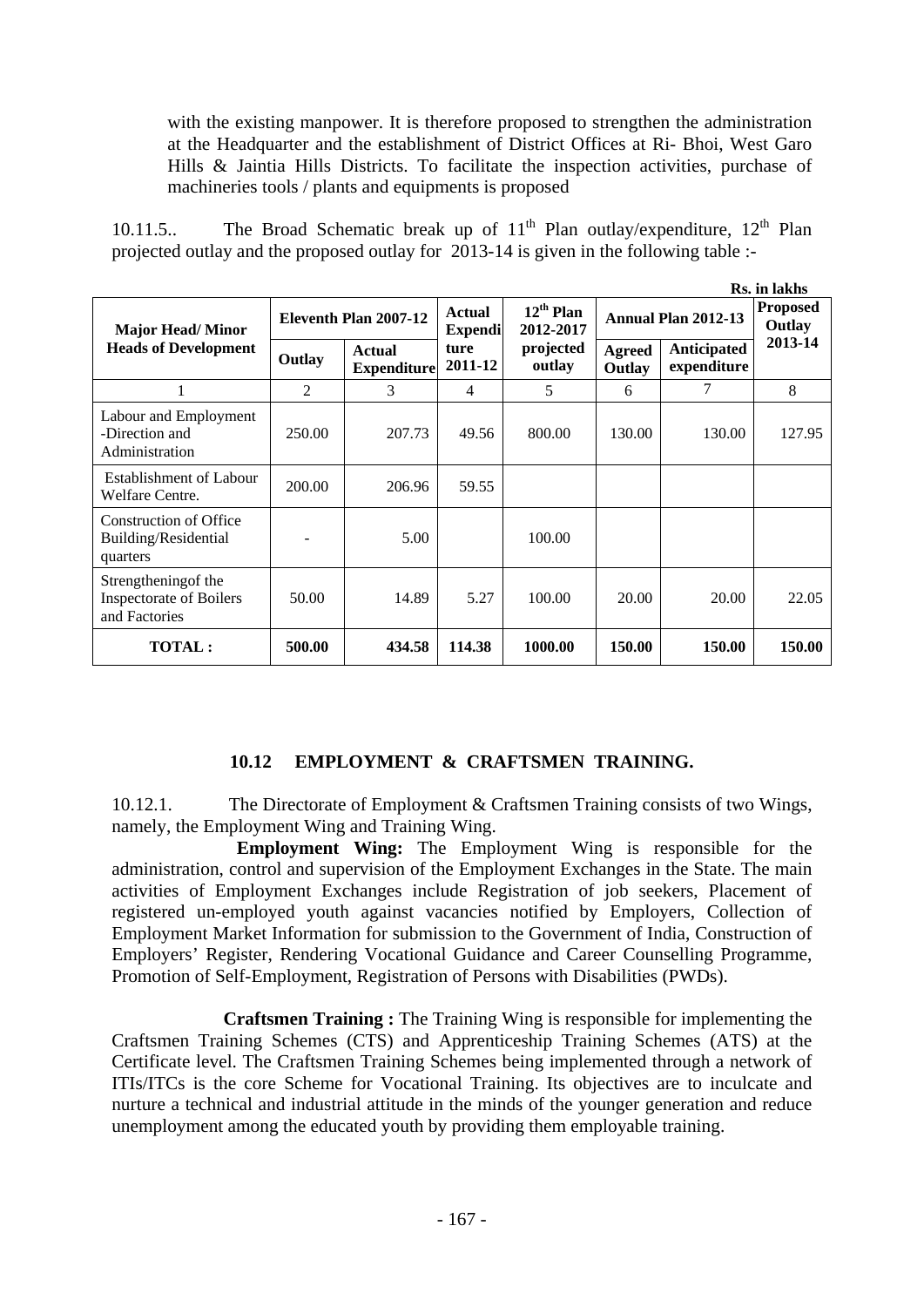#### 10.12.2. **Eleventh Plan Achievements** :

 The Eleventh Plan approved outlay for Employment & Craftsmen Training is Rs. 4101.00 lakhs and the actual expenditure incurred was Rs. 2018.60 lakh. Skill Development and Skill Upgradation Programmes were implemented through 4 (Four) Major Schemes viz., Craftsmen Training Scheme (CTS), Skill Development Initiative (SDI) Scheme, Short-term Job Oriented Training Scheme and Apprenticeship Training Scheme (ATS).

 There are 10 Govt., ITIs with the Total Seating Capacity of 822 in the State including the 2 (Two) New ITIs at Sohra and Resubelpara established during the 11th Five-Year Plan period. The Total No. of Trainees who has cleared the All India Trade Test in the  $11<sup>th</sup>$  Plan were 1729.

 The Skill Development Initiative (SDI) Scheme is implemented through 11 (Eleven) Registered Vocational Training Providers (VTPs) and the number of Trainees Passed and Awarded Certification were 862.

 Short-term Job Oriented Training Courses have been conducted in various Sectors such as Hospitality, BPO, IT, ITES, Sericulture, Traditional Handloom and Weaving, Construction Industry, Entrepreneurship Programme in Dress Making, etc. The number of person trained were 3935.

 In pursuance of the National Skill Development Mission, the State Skill Development Council (SSDC) and the State Skill Development Coordination Committee have been constituted. The State Council for Training in Vocational Trades (SCTVT) which is affiliated to National Council for Vocational Training (NCVT) has been Registered as a Society under the Societies Registration Act 1983.

# **10.12.3.** Strategies of the 12<sup>th</sup> Plan:

With globalization, liberalization and entry of multinational Companies, the industrial sector has taken a new shape. Vocational Training is concerned with imparting and acquisition of skills, knowledge and aptitude. It includes pre-service training apprenticeship training and in-service training. It also includes upgradation of skills. It is a concurrent subject under the Constitution of India. The Central and State Governments share the responsibility for implementation of Vocational Training in the country. Thus, it needs reorientation so as to meet the requirement of the changing scenario which is envisaged to be achieved by –

- i) Modernisation of all Employment Exchanges under the Employment Exchange Mission Mode Project (EEMMP).
- ii) Skill Development and Skill Upgradation of ITIs into Centres of Excellence(COE) in a phased manner.
- iii) Expansion / Setting up of 3(three) new ITIs at Khliehriat, Mawkyrwat and Ampati for more coverage in Vocational training to impart skill to the youth for gainful employment.
- iv) Introduction of Second shift in all the existing ITIs.
- v) Setting up of Government ITI's in each Sub- Divisional (Civil) Headquarters in a phase manner so as to equip the youth in terms of skill.
- vi) Setting up of Vocational Guidance Unit.
- vii)Setting up of Employment Market Information (EMI) Units and to conduct Skill Gap Survey.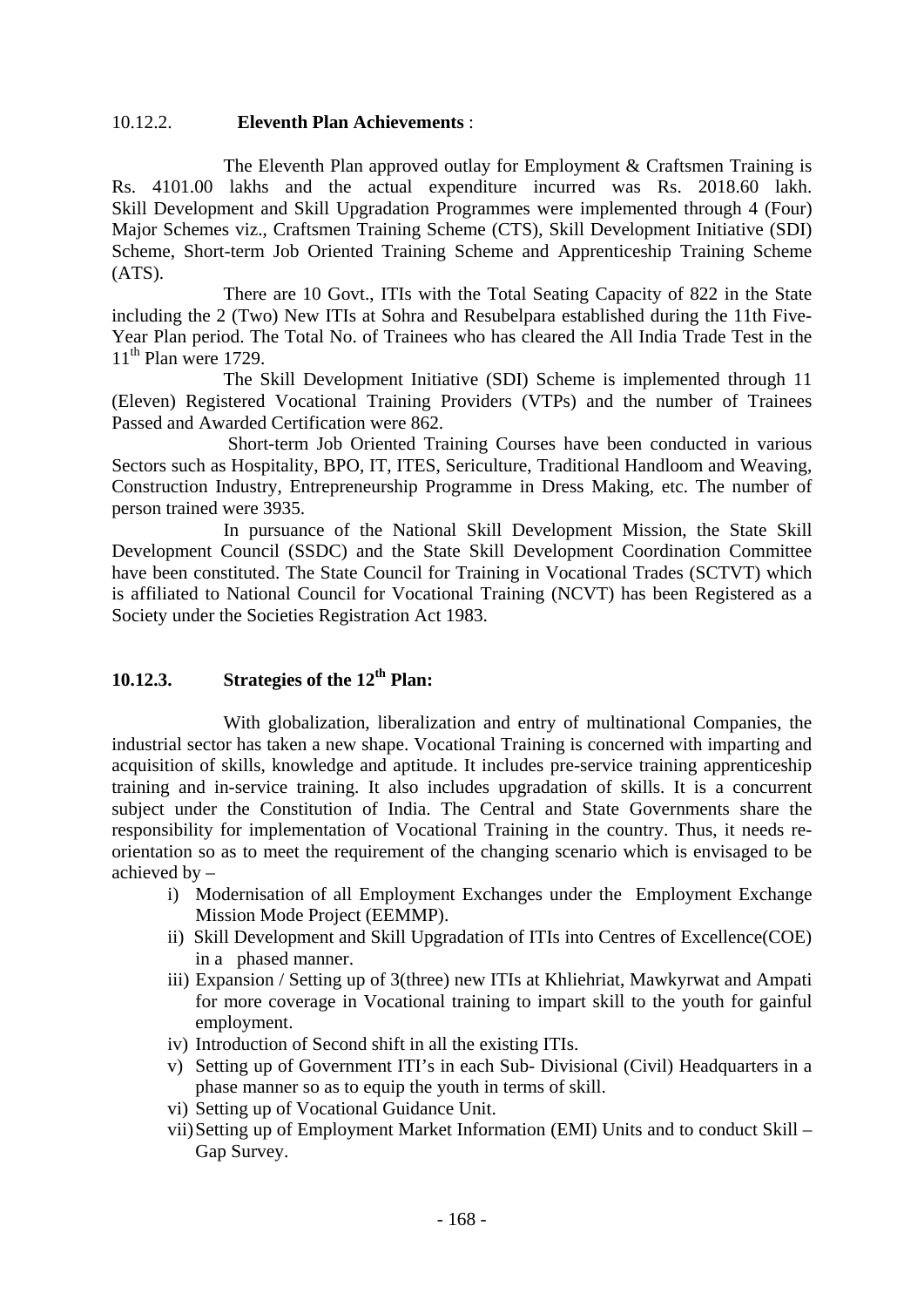10.12.4. The Projected outlay for the 12<sup>th</sup> Plan is  $\degree$  5500.00 lakhs. The approved outlay for the Annual Plan 2012-13 is ` 870.00 lakhs and the anticipated expenditure is ` 692.00 lakhs. **The proposed outlay for the Annual Plan 2013-14 is** ` **900.00 lakhs.** 

# **10.12.5 The following proposals are to be taken up during the Annual Plan 2013-2014**

# **A. TRAINING WING:**

**1. Skill Development Scheme:** The National Skill Development Mission has kept a target of Training 5 million people by the year 2022. In other words, the target is to train around 40% of the population by 2022. Accordingly, for the State of Meghalaya, the target comes to around 10 lakhs during this period or 5 lakhs during the  $12<sup>th</sup>$  five year Plan period. The Directorate has set a target of training 8747 persons during 2013-14 through the following 4 (four) Major Schemes:-

- a. Craftsmen Training Scheme (CTS)
- b. Apprenticeship Training Scheme (ATS)
- c. Short-Term Job-Oriented Courses.
- d. Skill Development Initiative (SDI) Scheme.

## **a. Craftsmen Training Scheme:**

The 10 (ten) Government ITI's in the State viz., (i) ITI Shillong (ii) ITI (for Women), Shillong (iii) ITI Tura (iv) ITI Jowai (v) ITI Nongstoin (vi) ITI Williamnagar (vii) ITI Nongpoh (viii) ITI Baghmara (ix) ITI Sohra and (x) ITI Resulbepara imparts Training in 14 designated Engineering and 12 Non-Engineering trades as follows:-

- i. 14 Engineering Trades viz., Welder, Fitter, Motor Vehicle, Electrician, Draightsman, Wireman, Radio & TV, Surveyor, Plumber, Carpentry, Mechanist, Turner, Information Technology and Electronics System Maintenance, Cane and Bamboo Work.
- ii. 12 Non-Engineering Trades viz., Stenography, Dress Making, Hair & Skin Care, Desk Top Publishing Operator (DTP), Computer Operator & Programming Assistant (COPA), Typing, Cutting & Tailoring, Letter Press Minder, Hand Compositor, Book Binder, Advance Course in Dress Making, Preservation of Fruits and Vegetables.

 To equip the youth in terms of skill, it is necessary to set up Government ITI's in all the newly created District Headquarters, Sub-Divisional (Civil) Headquarters and Skill Development Centres in the un-serviced C & RD Blocks in a phase manner.

 The Total Seating Capacity in the Govt., ITIs is 822. The Total No. of Trainees who has cleared the All India Trade Test in the last five years is  $1729$  (Jul  $2008 = 211$ , Jul  $2009 =$ 245 and Jul 2010 = 246, Jul 2011=725 and Jul 2012 = 302).

 3 (three) new ITIs are proposed to be Set at Khliehriat, Mawkyrwat and Ampati. With the starting of the 2nd Shift in the Government Industrial Training Institutes the seating capacity during the 2013-14 is 1890.

## **b. Apprenticeship Training Scheme(ATS):**

23 Establishments have been brought under the purview of the Apprenticeship Training Scheme and a total of 162 seats has been located and notified under the Apprenticeship Training Act, 1961. Collection of Manpower Data, location of seats and engagement of apprentices will be taken up. The Target is to engage 100 apprentices during 2013-14.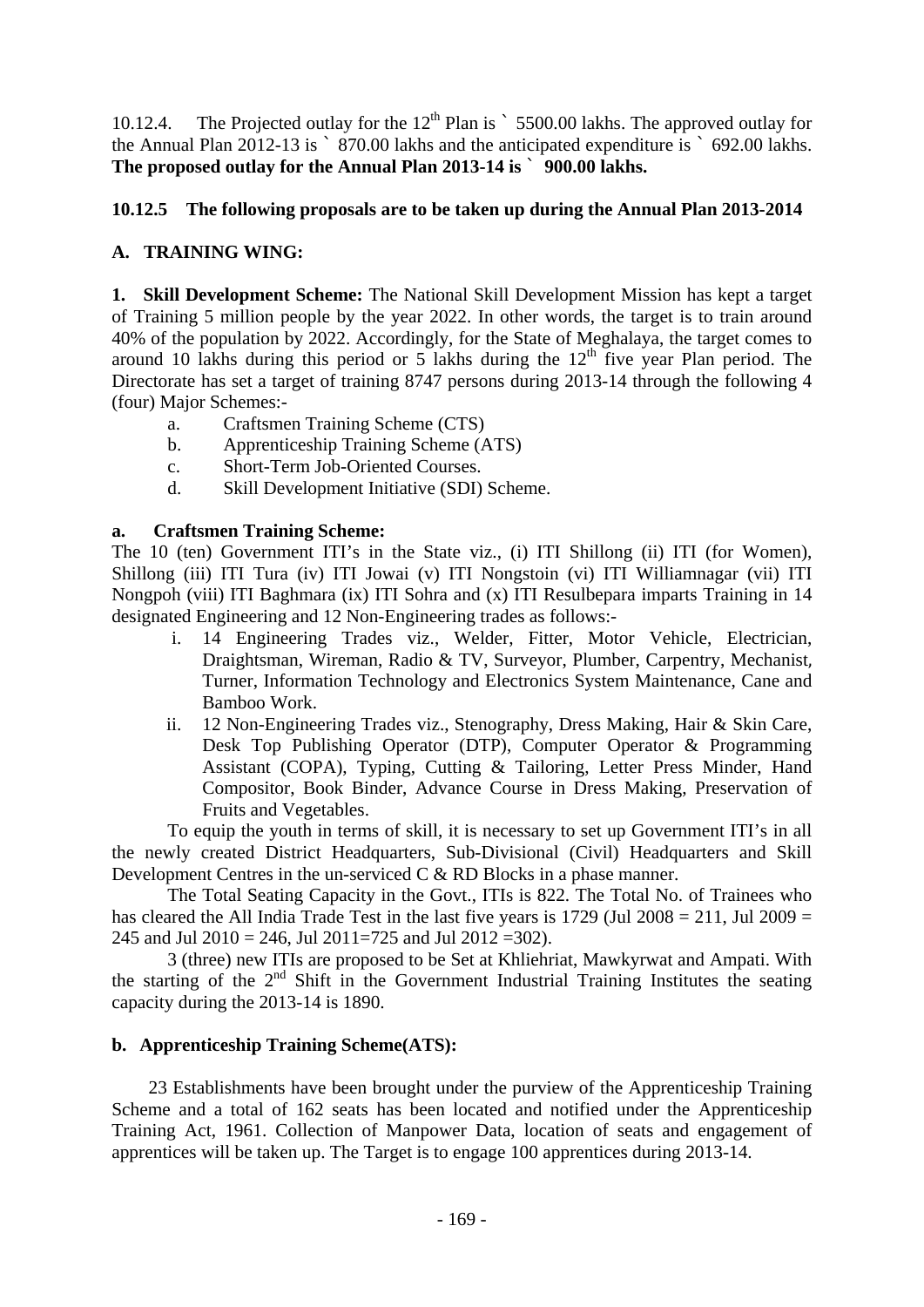## **c. Short Term Job-Oriented Courses**

This is a new initiative undertaken by Labour Department to be funded under the State Plan Scheme. The duration of the Course will vary from 3 to 6 months. The target group will be for Skill Upgradation of the Industrial Training Institute passed outs trainees and early school leavers.

The Total No. of Persons trained during 2012-13 is 1850. Training of 200 persons is in progress. The target is to train 2757 persons during the Annual Plan 2013-14

## **2. Institutional Framework for implementation of skill development Programme:**

 State Skill Development Mission (SSDM) – The Government of Meghalaya constituted the (i) State Skill Development Council chaired by Chief Minister and(ii) State Skill Development Coordination Committee chaired by the Chief Secretary. The immediate task of the SSDM is to undertake skill mapping and assess labour market demand in the entire State.

 State Council for Training in Vocational Trades (SCTVT)- The SCTVT is affiliated to National Council for Vocational Training (NCVT) functions as a state agency to advise the State Government in carrying out the training policy laid down by the NCVT and coordinate vocational training programme throughout the State. The Council is headed by the Dy. Chief Minister, i/c, Labour, Government of Meghalaya.

**3. Skill – Gap Mapping:** Skill Gap Survey & employment market demand will be taken up during the Annual Plan 2013-14.

**4. Upgradation of Govt., ITI Tura under VTIP with World Bank Assistance:** The approved project cost is Rs. 300.00 Lakhs (90% Central Share & 10% State Share). The Cummulative Expenditure upto 31.12.2013 is Rs. 218.73 Lakhs (Central & State Share). The Central Share out of the balance amount of Rs. 81.27Lakhs (Central & State) is awaited during 2012-13.

# **B. EMPLOYMENT WING:**

 It is contemplated to strengthen the activities of the existing Employment Exchanges and expansion of Employment Exchanges to all the newly created Districts and remaining Civil Sub- Divisions during the financial year 2013-14. Activities proposed to be implemented are setting up of Vocational Guidance Unit, Computerisation, setting up of Employment Market Information (EMI) Units etc.

 Most of the Employment Exchanges Offices are functioning in rented buildings. Construction of Office Buildings is required for smooth functioning of the Employment Exchanges. Providing proper infrastructure to augment the launch of the Online Registration and Complete Digitization of all the Exchanges in the State will be taken up.

- There are 12 (twelve) Employment Exchanges, 1 (one) Coaching- cum- Guidance Centre for SC/ST and 11 (eleven) Employment Information and Assistant Bureau in the State.
- The No. of unemployed registered in the Live Register as on 31.12.2012 is 34641.

10.12.6. The Broad Schematic break up of  $11<sup>th</sup>$  Plan outlay/expenditure,  $12<sup>th</sup>$  Plan projected outlay and the proposed outlay for 2013-14 are as follows :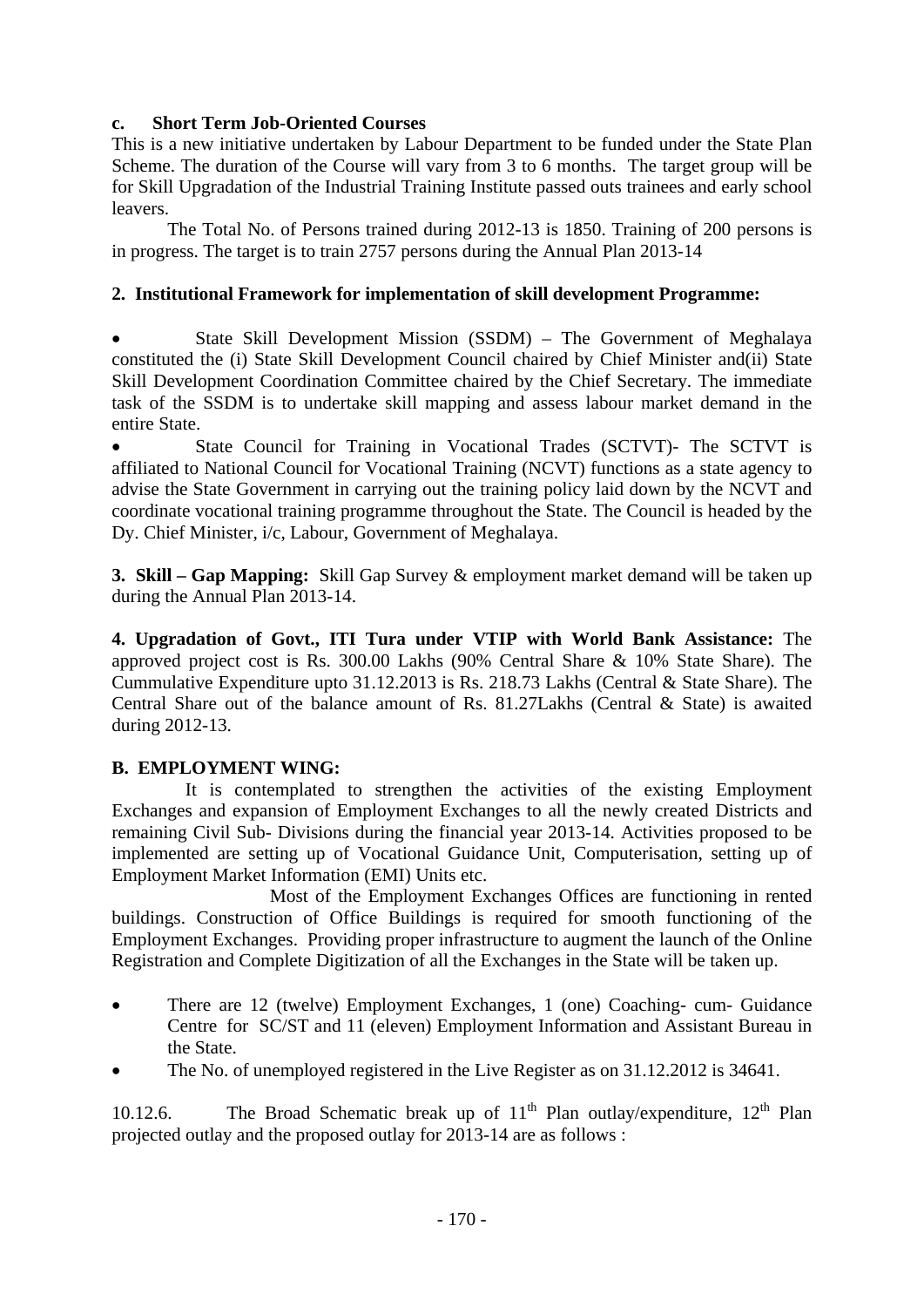|                                      |         |                      |                               |                 |        | in lakhs.                  |               |
|--------------------------------------|---------|----------------------|-------------------------------|-----------------|--------|----------------------------|---------------|
| <b>Major Heads/Minor</b>             |         | <b>Eleventh Plan</b> | Annual                        | <b>Twelfth</b>  |        | <b>Annual Plan 2012-13</b> | <b>Propos</b> |
| <b>Heads of Development</b>          | 2007-12 |                      | Plan                          | Plan            |        |                            | ed            |
|                                      |         |                      | 2011-12                       | 2012-17         |        |                            | Outlay        |
|                                      |         | <b>Actual</b>        | Actual                        | <b>Projecte</b> | Agreed | <b>Anticipated</b>         | $2013-$       |
|                                      | Outlay  |                      | <b>ExpenditureExpenditure</b> | d outlay        | Outlay | <b>Expenditure</b>         | 14            |
|                                      | 2       |                      |                               | 4               |        | n                          | 7             |
| <b>A Employment Services</b>         | 1003.00 | 747.96               | 246.21                        | 828.00          | 310.37 | 310.37                     | 258.30        |
| <b>B-Craftsmen</b><br>Training(ITIs) | 3098.00 | 1270.64              | 610.42                        | 4672.00         | 559.63 | 381.63                     | 641.70        |
| Total A, B                           | 4101.00 | 2018.60              | 856.63                        | 5500.00         | 870.00 | 692.00                     | 900.00        |

## **10.12.7 CENTRALLY SPONSORED SCHEMES**

**Modular Employable Skill (MES) under Skill Development Initiative (SDI) Scheme:** 

An Institutional Training through the registered Vocational Training Providers (VTPs). MES is the "minimum skill set" which is sufficient to get an employment in the world of work. MES allows Skills Upgradation. It also allows multi-entry and multi-exist. There are 1403 MES Courses approved by National Council for Vocational Training as on December, 2012. The Educational qualification varies from Class V pass to Class XII pass depending upon the MES Courses. . The Duration of Training varies from 50 hours to 600 hours. The skill is to be assessed by the Assessing Body mainly from the Industry Organization. Certification is done jointly by the National Council for Vocational Training and Industry (Assessing Body). MES benefits different target groups like:

- Early School drop-outs and un-employed.
- Workers seeking skill upgradation.
- Workers seeking certification of their skills acquired informally.

There are 15 (Fifteen) Vocational Training Providers (VTPs). Registration of 8 (Eight) New VTPs who have have been recommended for Registration during 2012-13 is in progress. Registration of New VTPs for 2013-14 is already in progress.

The No. of Successful Trainees and awarded Certification during 2012-13 is 106. Training of 98 persons is in progress. The Funding Pattern during 2013-14 between Central & State will be in the ratio 90:10. The target is to train 4000 persons during the Annual Plan 2013-14

Computerization of Employment Exchanges will be taken up under the Employment Exchange Mission Mode Project (EEMMP) of the Government of India where the funding pattern between the Central Government and State Government for North-East States is 90:10 to which the State Government has already conveyed its approval to the Government of India.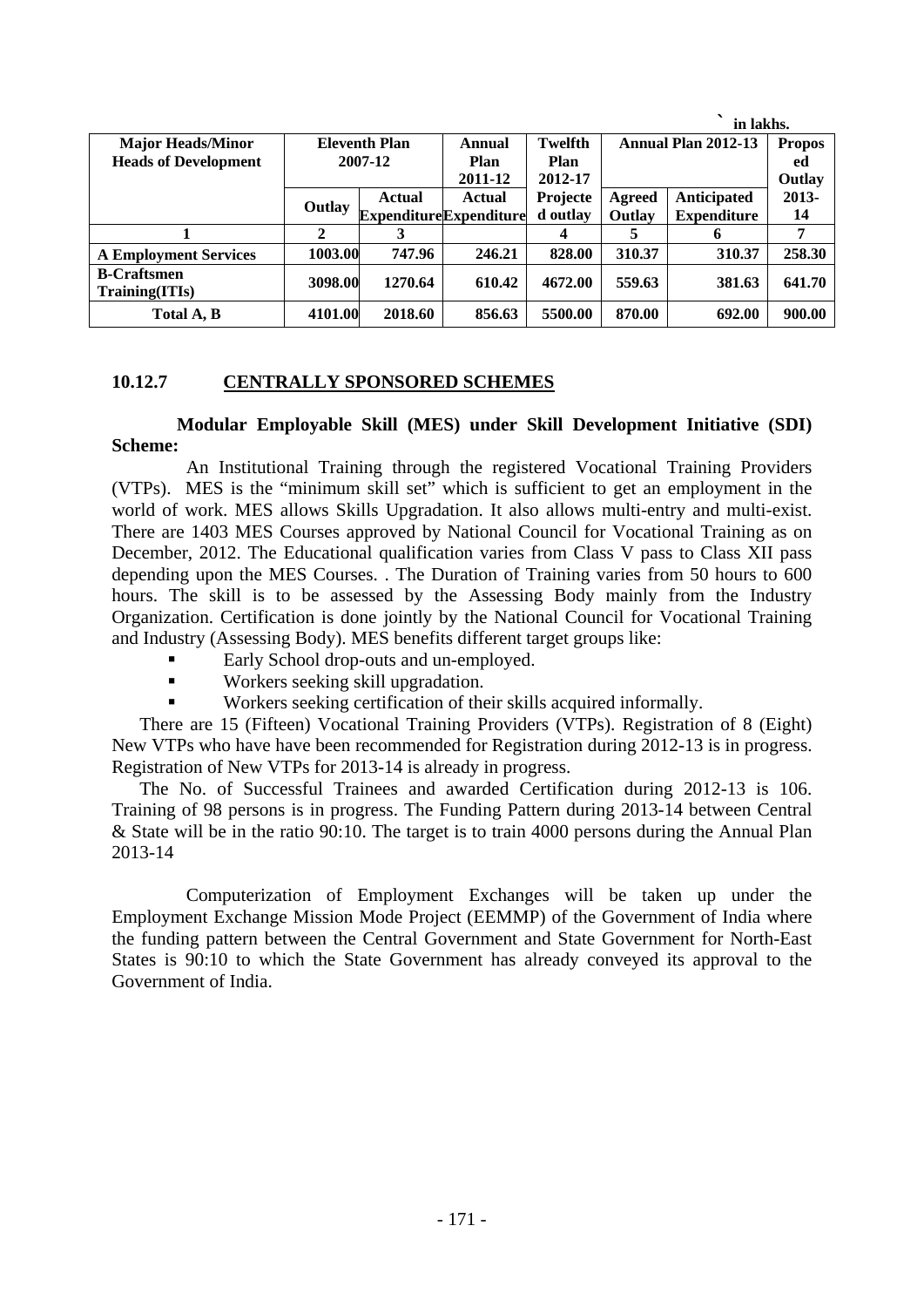#### **10.13 SOCIAL WELFARE**

**10.13.1** The Department have undertaken a large number of major initiatives in the Social Welfare Sector. Significant achievements have been translated in to action such as vocational training programmes for disabled, rehabilitation services to the disabled and linkages of Self Help Group. Besides, continuing existing schemes for welfare of aged, infirm & destitudes and disabled persons in the state it is necessary to give more emphasis on the preventive and rehabilitation measures in the social problems issues like disability and drug addiction. This calls for optimization of available resources with strategic planning through the Social Welfare Department and convergence approaches with on-line Department and NGOs.

 Priority is also given to the welfare of the disabled persons. Schemes are implemented to cater to the needs of the type of disability. Rehabilitating the disabled is very vital as this will enable them to be self independent. The persons with Disability Act, 1995 incorporated several programmes towards the welfare and rehabilitation. Actions are being taken wherever possible subject to availability of fund and also assistance from the Central Govt.

#### **10.13.2 REVIEW OF THE ELEVENTH PLAN:-**

 The Approved Outlay for the Eleventh Plan is **Rs 8,250.00 lakhs** and the actual expenditure is **Rs.2641.63 lakhs.** l **.** 

| Sl.            | <b>Item</b>                            | <b>Eleventh Plan Target</b> | <b>Eleventh Plan</b>  |
|----------------|----------------------------------------|-----------------------------|-----------------------|
| N <sub>0</sub> |                                        |                             | Achievement           |
|                | Grant-in aid to voluntary Organisation | $35$ nos                    | 8 nos                 |
| 2              | Scholarship to Physically handicapped  | 1000 disabled students      | 905 disabled students |
| 3              | Assistance to Physically handicapped   | 350 beneficiaries           | 146                   |
| $\overline{4}$ | Implementation of PWD Act, 1995        | 1500 beneficiaries          | 1528 beneficiaries    |
| 5              | Medical Treatment for the aged         | 1000 beneficiaries          | 1021 beneficiaries    |
| 6              | National Old Age Pension Scheme        | 120000 beneficiaries        | 96224 beneficiaries   |
| $\tau$         | <b>National Family Benefit Scheme</b>  | 18000beneficiaries          | 8508 beneficiaries    |

Achievement of the major schemes implemented during the  $11<sup>th</sup>$  Plan period indicated as below:-

## **10.13.3 THE TWELFTH PLAN 2012-17 & ANNUAL PLAN 2013-14 PROJECTION:-**

 The Projected Outlay for the Twelfth Plan **2012-17** is **Rs 8,600.00 lakhs which includes Rs5750 lakhs** for Handicapped, Infirm and Widows. The Approved Outlay for the **Annual Plan 2012-13 is Rs.2380.00 lakhs** which includes **Rs1150.00 lakhs** for the Handicapped, Infirm and Widows and the anticipated expenditure is **Rs 1980.00 lakhs**. An Outlay proposed for the **Annual Plan 2013-14** is **Rs.2420.00 lakhs** which include **i) Rs1150.00 lakhs** for Handicapped, Infirm and Widows and ii) **Rs100.00 lakhs** for projects under SCA,SPA, Etc..

 The Department proposed to continue implementation of the following schemes/programmes during the Twelfth Plan period:-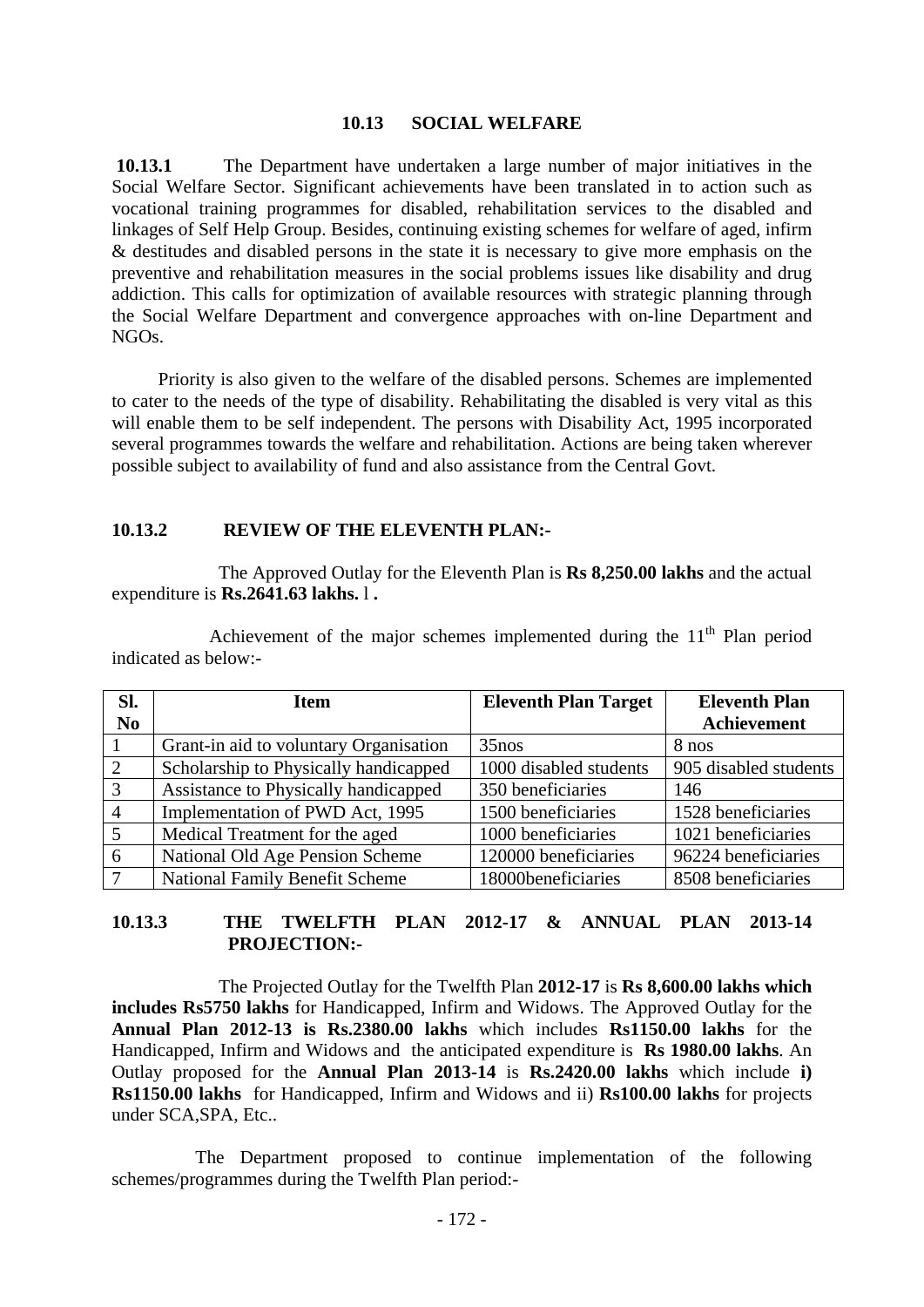## **10.13.4. WELFARE OF HANDICAPPED :**

#### **i) Scholarship to Physically Handicapped Students :**

 Scholarship is provided to the Physically Handicapped Students for pursuing studies up to the University level. During 2011-12 it is expected to cover 650 students. During **2013- 14** it is proposed to enhance the rate of scholarship as the present rate is too meager with the escalation of price, hence an Outlay of **Rs35.00 lakhs** is proposed for covering 1000 beneficiaries.

ii) Grant in aid to Voluntary Organisations :

 Financial assistance is given to Voluntary Organisations for maintenance of special school, vocational training etc for the physically challenged person. An amount of **Rs 8.00**. **lakhs** is proposed during **2013-14** for the purpose.

iii) Assistance to Physically Handicapped Persons for Vocational Training/ for Self Employment :

 One year Vocational training is imparted to physically handicapped persons in carpentry, handicraft, knitting, tailoring etc. During the training period they are given a stipend of Rs.500/- per month each and an honorarium of Rs.800/- per month is given to the instructors. In view of rising prices of food commodities it is propose to enhance the honorarium of Instructor from **Rs 800**/- to **Rs 3000/-**per month and the stipend of the handicapped persons from **Rs 500**/- to **Rs 2000/-**per month. During **2013-14** an amount of **Rs.15.00 lakhs** is proposed to cover 70 beneficiaries and to meet the necessary expenditure under the programme.

#### **iv) Implementation of the Disability Act, 1995 :**

 In pursuance of the Disability Act, 1995 disabled students are given financial assistance in the form of uniform grant, book grant, conveyance allowance, and unemployment allowance to the disabled persons. During **2013-14,** it is proposed to enhance the rate as complaints were received on the low rate of financial assistance provided under the Scheme. Hence the amount of **Rs.19.00 lakhs** is proposed to cover 1000 beneficiaries.

#### **v) Rehabilitation Treatment for the Disabled :**

 The main objective of the scheme is to rehabilitate persons with disabilities. This Scheme includes treatment of all types of disabilities. Under the Scheme, financial assistance of Rs.25000/- is provided for treatment outside the State to those families whose income does not exceed Rs.3000/- per month based on the recommendation of the Government Medical Officer. During **2013-14** it is proposed to enhance the rate of medical treatment from **Rs.25,000/- to Rs.50,000/-** and with the proposed outlay of **Rs.2.00 lakh** the Department expects to cover 4 physically challenged persons.

#### **vi) NPRPD – National Programme for Rehabilitation of Persons with Disabilities :**

The NPRPD is a Central Sector Scheme with the basic objective of providing comprehensive rehabilitation services to persons with disabilities closer to their door step, especially in rural areas through a four-tier delivery system established at Community, Block,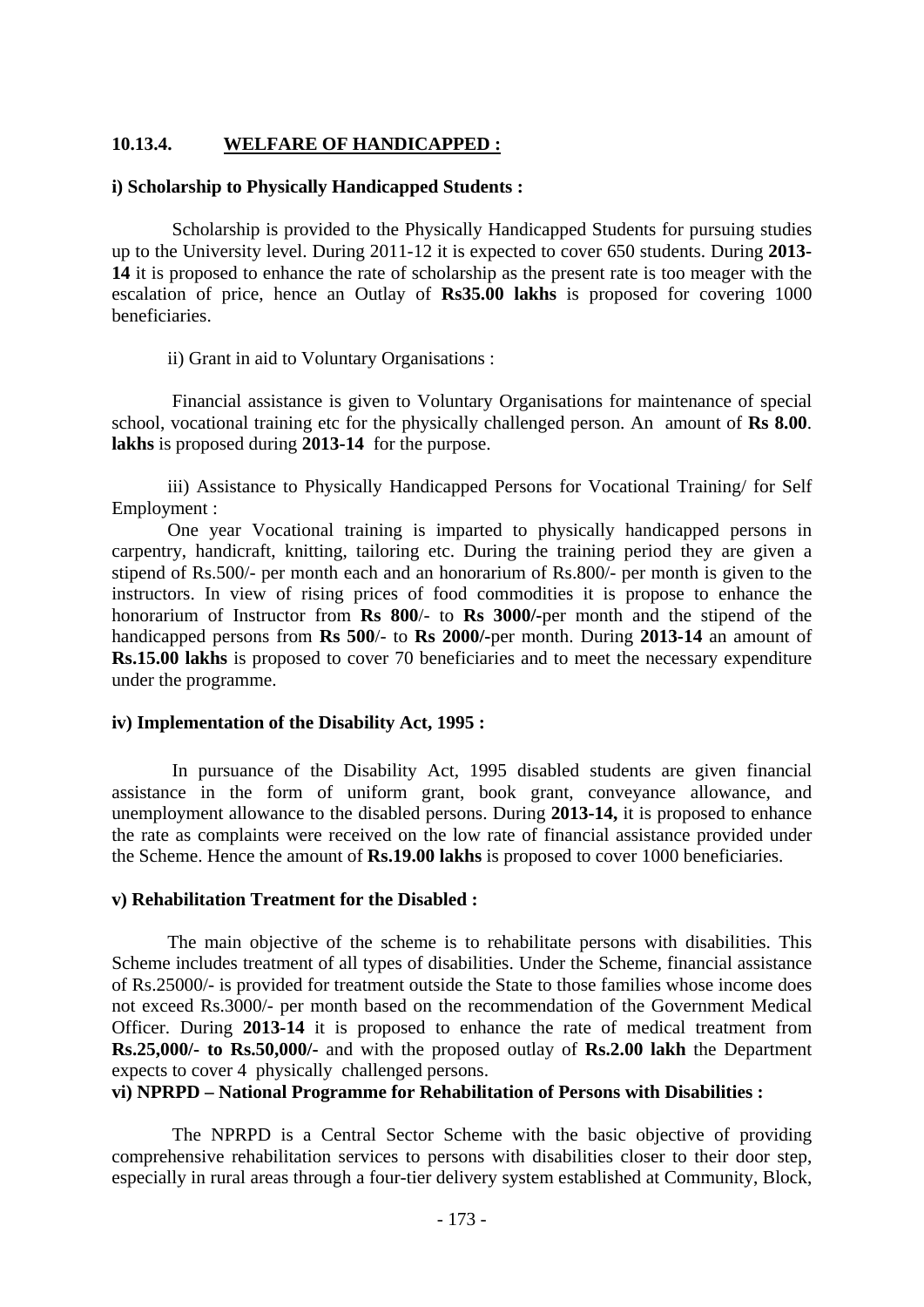District and State levels. There is a provision for two Community Based Rehabilitation Workers (CBRWs) at the Community and two Multipurpose Rehabilitation Workers (MRWs) in districts covered under the scheme. A District Resource Centre have been set up each at Shillong and Tura. A State Resource Centre was also established at Shillong during 2002-03.

 As per Planning Commission directives the NPRPD scheme has been made a State Scheme and provision under State Sector of the Annual Plan needed to be provided to maintain the CBRW/ SRC Shillong, Tura and payment of honorarium to the staff of the above establishments, office contingencies, training programmes, workshop etc. An amount of **Rs.130.00 lakhs** is proposed during **2013-14** to meet the necessary expenditure**.**

## **vii) Implementation of PWD Act, 1995 – Appointment of Commissioner of Disabilities :**

 In pursuance of Section 60 of the Disability Act, 1995, a full fledged Commissioner for Persons with Disabilities had been appointed with the following supporting staff i.e 1(one) U.D.A. and 1 (one) peon. During **2013-14** an amount of **Rs. 70.00 lakhs** is proposed to meet the necessary expenditure**.**

# **10.13.5 DIRECTION AND ADMINISTRATION :**

## **i) Directorate of Social Welfare, Shillong :**

 It is proposed to strengthen the administrative machinery at the State level and District level in order to ensure effective/smooth implementation of various schemes and better co-ordination between other Govt. departments and non-government agencies.. As per the recommendation of the Working Group of the Planning Commission a proposal for creating a separate Directorate for Women and Child Development have been proposed to Government and approval is still awaited. Hence it is proposed to employ staff on a contract basis if the need arises to cope with the additional work load for smooth implementation of the schemes

During the **Annual Plan 2013-2014** an amount of **Rs30.00 lakhs** is proposed to meet the necessary expenditure at the Directorate level**.**

## **ii) Joint Directorate of Social Welfare at Tura :**

 The present Joint Directorate is being manned by a single officer and skeleton staff i.e. U.D.A. -1, L.D.A.- 1, Typist - 1 and peon - 1. It is therefore necessary to strengthen the Office by employing more staff on contract basis to assist the Joint Director of Social Welfare for the smooth and effectively implementation of various schemes. During **2013-14**  an amount of **Rs.2.00 lakhs** is proposed to meet the necessary expenditure.

## **iii) District Social Welfare Officer :**

 During **the Annual Plan 2013-14** it is proposed to create 2 (two) posts of Computer Assistants and one Statistical Asstt. in each District on contract basis and replacement of one vehicle of DSWO, Baghmara. The above two posts of Statistical Assistants are essential for the two districts offices i.e. Ri Bhoi and South Garo Hills as at present these offices have been sanctioned with only 1 (one) L.D.A. each. The work load at the District Offices is increasing causing great hardship in timely disposal of work. It is also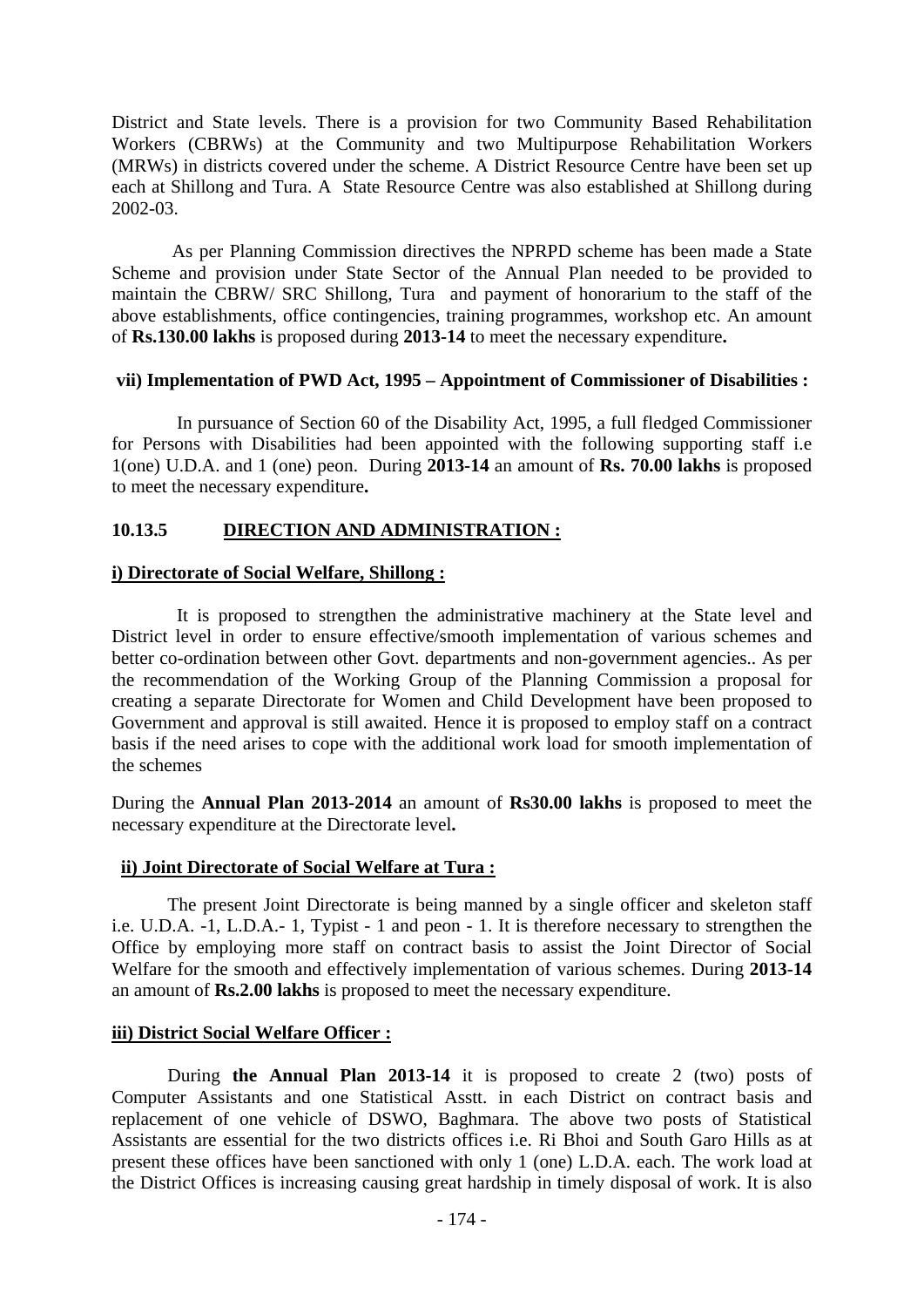proposed to provide each district office with one photocopier machine and a fax machine to ensure smooth functioning of the offices.

 The Government has recently created 4 (four) more Districts viz i) South West Khasi Hills, Mawkyrwat ii) North Garo Hills, Resubelpara iii) East Jaintia Hills, Khiehriat and iv) South West Garo Hills, Ampati. The District offices of the Department in the above four new Districts are likely to be functional during February,2013. Hence during **2013-14** an amount of **Rs.296.00 lakhs** is proposed to meet the necessary expenditure on salaries, infrastructure, purchase of new vehicles for the Officers etc.

#### **iv) Field Survey of Social Problems:**

 During the Annual Plan of **2012-13** an amount of **Rs.4.00 lakhs** is provided for Survey on problems of sexual abuse and trafficking of women and children. An amount **Rs.4.00 lakhs** earmarked for the Annual Plan **2013-14** .

## **v) Government Contribution to Meghalaya State Social Welfare Advisory Board:**

 During **2013-14** an amount **Rs 18.00 lakhs** is proposed for meeting the 50 % State Share for maintenance of the establishment of State Social Welfare Board.

# **10.13.6. WELFARE OF AGED, INFIRM AND DESTITUTES**

# **i) National Plan Of Action For Women Grant In Aids For Voluntary Organisation For Care of Destitute, Widows, Aged And Infirm Women:**

Financial assistance is given to Voluntary Organisations working for the welfare of destitutes, widows, aged and infirm women. An amount of **Rs 4.00 lakhs** has been utilized during **2011-12** for covering 2 (two) voluntary organizations. During **2013-14** an amount of **Rs.4.00 lakhs** is proposed.

#### **ii) Medical Treatment For The Aged :**

An amount of **Rs.10.00 lakhs** is provided during **2012-13** to cover 454 aged persons. During **2013-14** an amount of **Rs.10.00 lakhs** is proposed to cover same nos of beneficiaries.

#### **iii) International Day for Older Persons :**

1<sup>st</sup> October of every year has been declared as the International Day for Older Persons and the Govt. of India had instructed to observe the day through appropriate programmes aimed at celebrating old age in a befitting manner. An amount of **Rs4.00lakhs** is proposed during **2013-2014** for this purpose**.**

## **iv) Grant in aid to Voluntary Organisations for Protective Homes and Anti Drug Campaign:**

 During **2013-14**, in order to support the NGOs working in the field of women's issues for setting up of temporary shelter/protective homes for women who are victim of domestic violence and to organise sensitisation programme for the police, judiciary, health personnels and N.G.Os, an amount of **Rs11.00 lakhs** is proposed.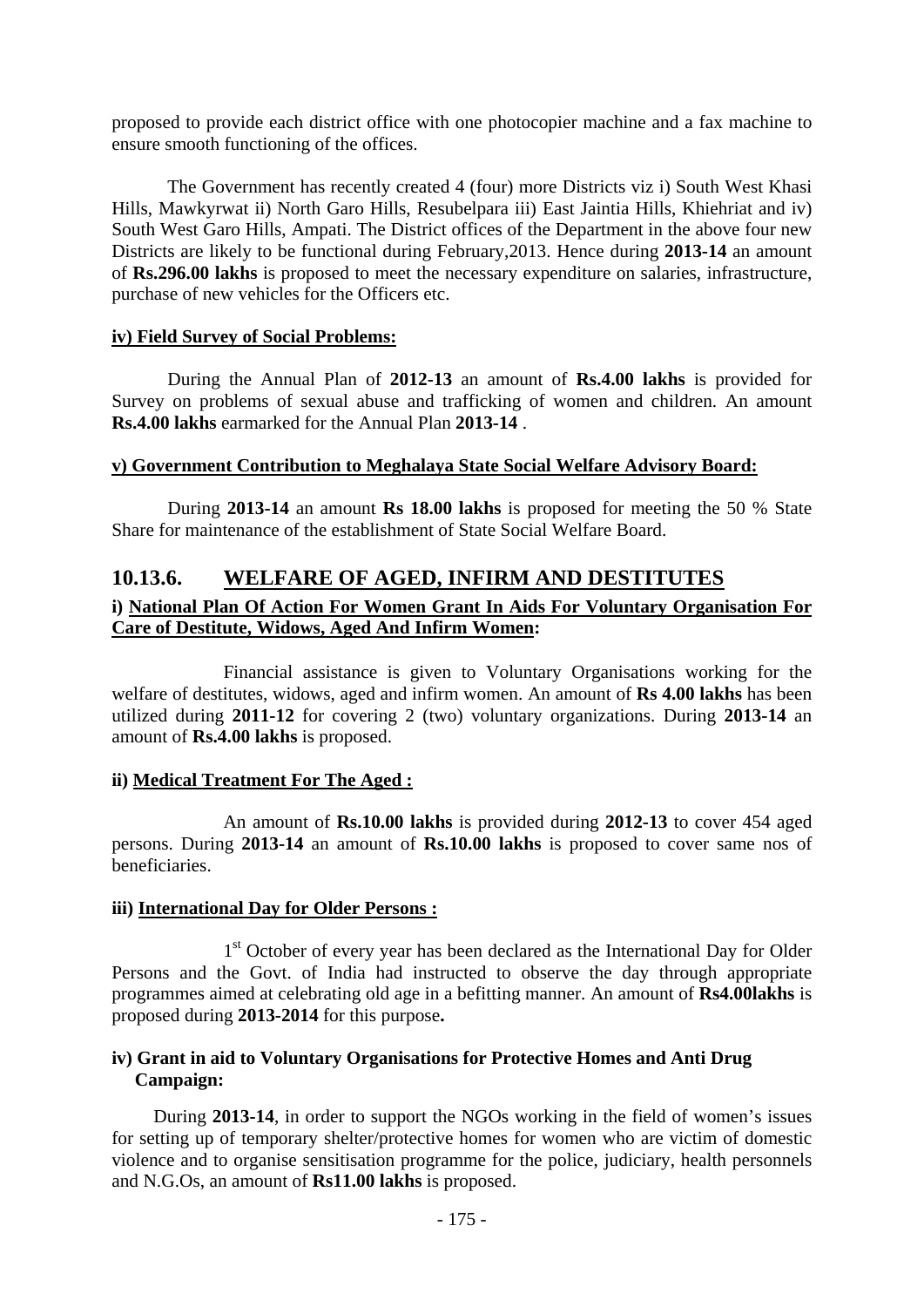## **v) Celebration of Anti Drug Day:**

June  $26<sup>th</sup>$  is observed as an International Day for Drug Abuse. The Department in collaboration with NGOs observed the Day in all the seven District Headquarters to highlight the problems faced by the Drug users and prevention on Drug Abuse. During **2013- 14** an amount of **Rs5.00 lakh** is proposed.

## **vi) Intervention Programmes for Drug Abuse:**

The problem of drug addiction is one of the main issues in the present context and the Department had proposed to organize Seminars on Drug abuse to combat this menace in the State. During **2013-14,** an amount of **Rs.15.00 lakhs** is proposed under the scheme.

# **10.13.7 CAPITAL OUTLAY :**

## **i) Construction of the Directorate of Social Welfare Shillong :**

 During **2013-14** an amount of **Rs.200.00 lakhs** is proposed for completion of office building of the Directorate of Social Welfare within 2014.

## **ii) Construction of the State Institute of Social Welfare Development**

 It is proposed to construct a State Institute of Social Welfare Development in the allotted land at Umsaw Khwan Barapani, where plan and estimate have been approved by the Government but construction could not be taken up due to paucity of fund. During **2103-14**  no amount is provided for the purpose.

#### **iii) Construction of District Social Welfare Officer Building and staff quarter**

 The Department had already constructed the offices and quarters of officers and staff at the District Headquarters viz Nongstoin and Williamnagar. These buildings now require maintenance and repair.

#### **iv) Construction of Joint Directorate of Social Welfare, Tura**

 The office of the Joint Director of Social Welfare at Tura which was established in 2001-2002 is temporarily accommodated in the office of the Commissioner of Division, Garo Hills. The officials of the Department who are on tour in Garo Hills as in many occasion, also experience that there is a problem of getting accommodation in other Government Guest Houses. Since the Department has got its own land, it is proposed to construct the Departmental Office Building and a Guest House of which an amount of **Rs 199.00 lakhs** has been provided during 2012-13. However, due to escalation of price rise on building materials, the agency undertake for construction has demanded for the revise estimate.

## **v) Construction Observation Homes/ Children Homes:**

The Juvenile Justice Care and Protection of Children Act 2000 which replaced the Juvenile Justice Act 1986, clearly defined that two separate Homes should be set up for the delinquent juvenile i.e. Observation and Special Home and a separate Home for the neglected children known as Childrens' Home. Accordingly, the Department has set up 3 (three)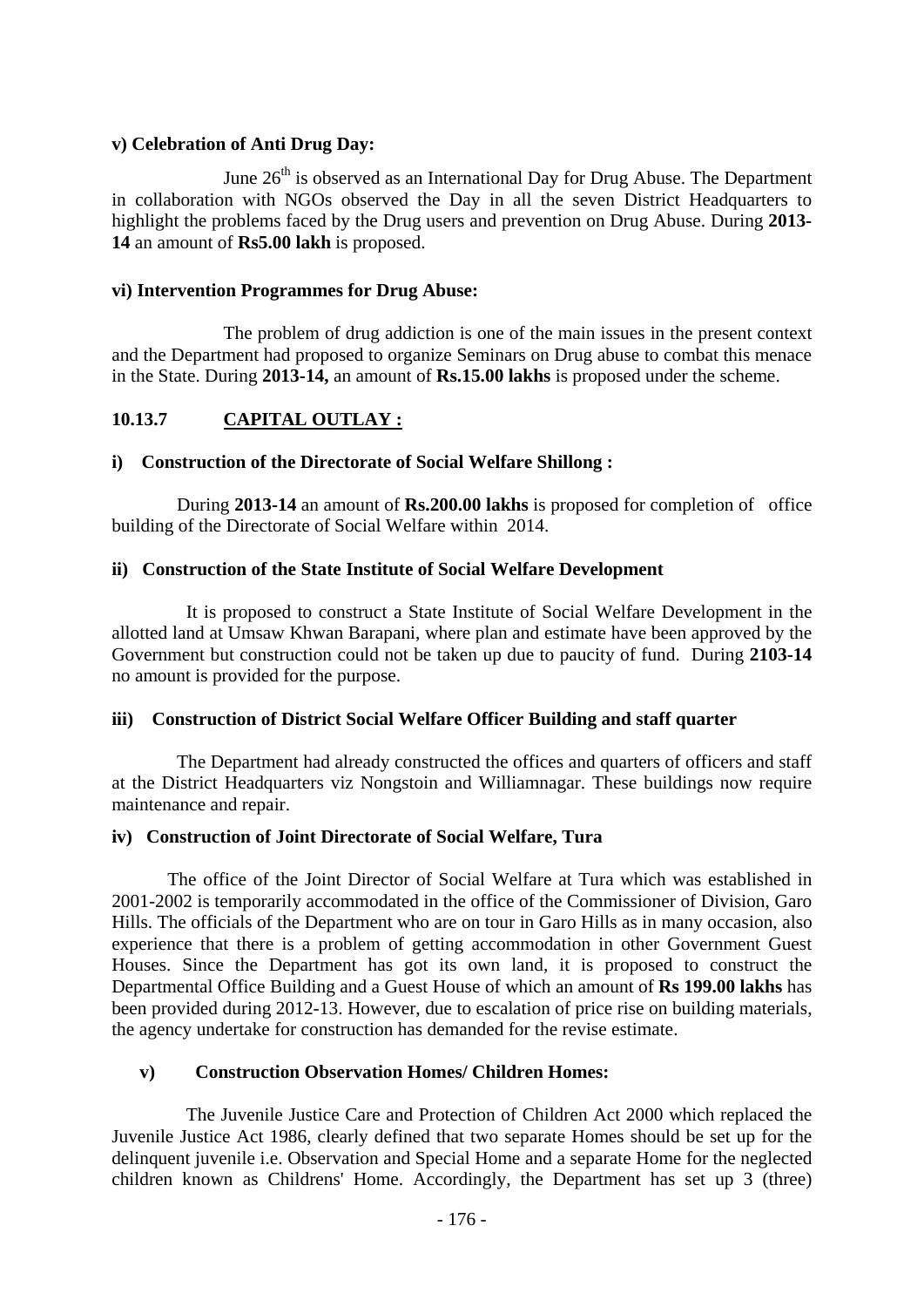Observation Homes for boys and girls at shillong and Tura in a rented building ( Assam type) which are now in a depilated condition. The GOI also from time to time stressed the need for construction of a permanent building for accommodation of inmates as stipulated under the Act. Hence during **2013-14** an amount of **Rs 279.00 lakhs** is proposed for construction of Observation Homes/ Children Homes.

# **10.13.8 Schemes under Special Central Assistance (SCA):**

 **i) Chief Minister's Social Assistance to the Infirm & Widows:-** The Programme envisages payment of financial assistance  $\omega$  Rs500 p.m to the Infirms  $\&$ Widows of the age above 58 years for female and 60 years for male of small and marginal group of the society who are excluded from development process. During 2012-13 an amount of Rs700.00 lakhs has been provided and is fully utilized. During **2103-14** an amount of **Rs 700.00 lakhs** is proposed.

 **(ii) Chief Minister's Disability Pension Scheme:-** The Programme provides a lump sum assistance to the disabled persons who are above 18 years of age. Beneficiaries would be selected based on the disability certificate to be issued by the Competent Authority. During 2012-13 an amount of Rs450.00 lakhs has been provided and is fully utilized. During **2103-14** an amount of **Rs 450.00 lakhs** is proposed.

## **10.13.10 PROPOSED STATE PLAN OUTLAY FOR THE TWELFTH PLAN (2012- 17) AND ANNUAL PLAN 2012-13:-**

The broad break up of the Twelfth Five Year Plan and Annual Plan 2012-13 is shown in the table below:

| SI.<br>N <sub>o</sub> | Name of scheme                                                       | <b>Eleventh</b><br>Plan 2007-12                    | <b>Eleventh</b><br><b>Plan 2007-</b> | <b>Annual</b><br>Plan                        | Twelfth<br>Plan                | <b>Annual Plan</b><br>13  | 2012-                                       | <b>Annual</b><br>Plan                |
|-----------------------|----------------------------------------------------------------------|----------------------------------------------------|--------------------------------------|----------------------------------------------|--------------------------------|---------------------------|---------------------------------------------|--------------------------------------|
|                       |                                                                      | Projected<br><b>Outlay at</b><br>2006-07<br>prices | 12 Actual<br>Expendi-<br>ture        | 2011-12<br><b>Actual</b><br>Expendi-<br>ture | 2012-17<br>Projected<br>Outlay | <b>Approved</b><br>Outlay | Anticipa-<br>ted<br><b>Expendi-</b><br>ture | 2013-14<br><b>Proposed</b><br>Outlay |
| 1                     | $\mathbf{2}$                                                         | $\overline{\mathbf{3}}$                            | 4                                    | 5                                            | 6                              | $\overline{7}$            | 8                                           | $\boldsymbol{9}$                     |
| 1                     | <b>Welfare of</b><br><b>Handicapped</b>                              | 400.00                                             | 1077.39                              | 593.69                                       | 3316.00                        | 704.40                    | 704.40                                      | 729.00                               |
| 2                     | Welfare of the<br>aged, infirm and<br>destitute                      | 90.00                                              | 682.55                               | 616.99                                       | 3705.00                        | 758.00                    | 758.00                                      | 761.00                               |
| 3                     | <b>Other expenditures</b><br>i)Direction $&$<br>Administration       | 400.00                                             | 632.15                               | 176.83                                       | 759.00                         | 81.60                     | 81.60                                       | 351.00                               |
| $\overline{4}$        | Construction of<br>Administrative<br><b>Building</b>                 | 580.00                                             | 249.54                               | 69.99                                        | 820.00                         | 436.00                    | 436.00                                      | 479.00                               |
| 5                     | Scheme under<br>Article 275 (1)                                      |                                                    |                                      | 74.45                                        |                                |                           |                                             |                                      |
| 6                     | Construction of<br>Women Hostel at<br>Shillong and Tura<br>under SCA |                                                    |                                      |                                              |                                | 400.00                    |                                             | 100.00                               |
|                       | <b>TOTAL</b>                                                         | 1470.00                                            | 2641.63                              | 1531.15                                      | 8600.00                        | 2380.00                   | 1980.00                                     | 2420.00                              |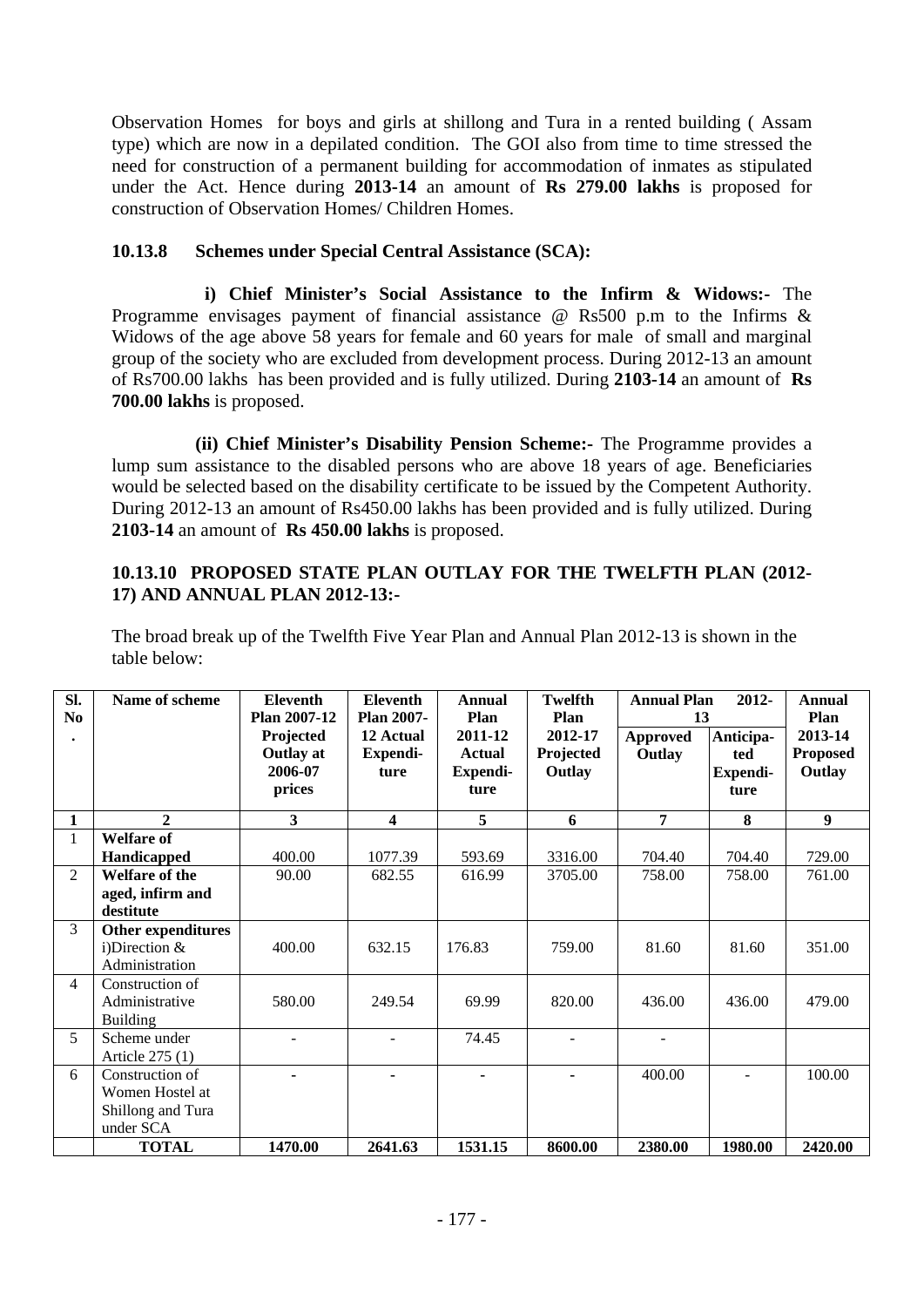#### **10.14. WOMEN AND CHILD DEVELOPMENT**

**10.14.1-** Women in Meghalaya are believed to be better place and have more autonomy than their counterparts in the rest of the country. The tribes of Meghalaya shared a matrilineal system under which descent is reckoned in the female line where the child belongs to the clan of the mother. There is an old saying in the Khasi Society, which goes, "Long Jaid na ka Kynthei" which means from the woman's sprang the clan. Another feature of the society in Meghalaya is that women are free from many of the social restraints of the larger Indian society. There is no caste system, untouchability or social stigma. Women have certain rights, privileges and functions, accorded by Traditional practices, thereby contribution to the continuity of better social structure.

 The matrilineal society however has other problems like poverty, illiteracy, unemployment, high dropout rates, teenage pregnancy, broken marriages and divorce, domestic violence with consequential effect on women and children.

 In the backdrop of the matrilineal structures, it is important to highlight the ground realities of women in the context of human development indicators.

- Workforce participation and contribution to the economy Meghalaya is slow in the economic growth and development. Males and females work together in agricultural activities following their traditional practices of agriculture.
- 49% of males and 39% of females comprised of rural labour force in 2001. In Urban Areas, the percentage of women in the labour is lower at 21%. Overall female labour force participation in both Rural and Urban Areas of Meghalaya is higher than the all India average.
- $\cdot \cdot$  The natural condition shows that women who work in the fields or in any other kinds of work outside for income generation had other extra duties to perform in the family, the household chores such as cooking, caring of children, cleaning, washing, fetching water, collection of firewood and other related duties.
- Relatively, high status of women in Meghalaya also entails higher responsibilities and challenges for women.
- Develop a strong, reliable and up-to-date data base which will lay the basis for the introduction and monitoring of gender budgeting in all programmes; more conscious efforts to target women as beneficiaries in health and livelihood related schemes.
- Push forward on recommendations to include women representation in ADCs and village durbars;
- Push forward on the NERCOMP/IFAD model of setting up parallel organizations at the local level that mirror panchayats in their functioning, which have proportional representation for women; and
- $\div$  Build capacity among women to undertake electoral responsibilities. Women elected to local bodies need support, beyond mere technical training; they are more effective in pushing ahead their agenda in local bodies when linked to other organizations, such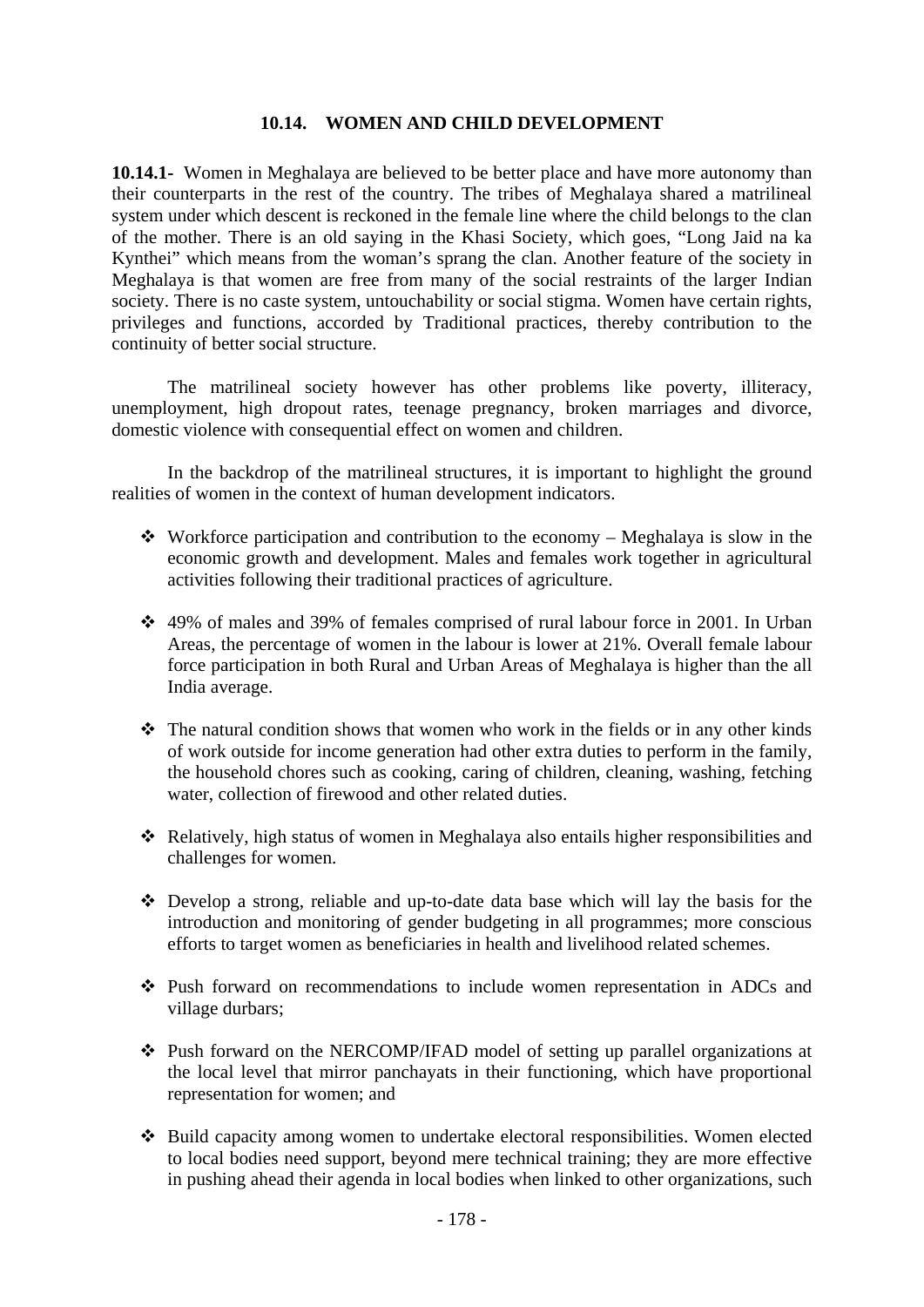as women's organizations and elected bodies, and acquire institutional knowledge related at health, education, and credit, etc.

State of Women's Health is poor as per NFHS (III) 2005-2006. The State has 59 IMR per 1000 live birth and 450 per lakh maternal mortality (SRS 2011). Reproductive health of women in Meghalaya is also poor as compared with the National average. Anaemia is a major health concern for women as well as children and 56% of pregnant women are anaemic.

Crime against women in on the rise viz; rape, molestation and abduction. Interestingly, Meghalaya has recorded the highest domestic violence, accordingly to NFHS (II). Violence against women has no structural barrier whether in patrilineal or matrilineal society. Alcoholism is the bane of our society which causes domestic violence and broken homes. Families with single parents are on the rise. It is always the women who has to fend for the family. Violence against women and children is perceived especially when the husband is prone to drunkenness.

 Women and children are the most important lot in our society hence top priority are to be taken up in implementing programmes for their welfare. Orphans, destitutes children, widows and deserted women required Government's intervention to overcome their problems. Educating and raising women's economic status means educating and improving the economic condition of a family. Children on the other hand are vulnerable, helpless on their own, and it is the duty of the Government and NGOs to intervene and react to the field situation to bring about a healthy environment amongst women and children in the State.

 NGOs and Faith Based Organisations play a vital role in the development of the society. In fact most of the schemes are implemented through NGOs /Voluntary organisations as it call for coordination between Govt. Department and NGOs. Therefore it is considered necessary to recognize and equip NGOs with training and capacity building and provides financial assistance in the form of Grant-in-aid to the NGOs and Voluntary Organisations. Efforts are being made to mobilize the Non-Governmental Organisations to take up central schemes of the Govt. of India as well as State Sector.

 Juvenile delinquency and neglected/abandoned children are another social issues that are arising in the State and fall under the purview of the Juvenile Justice Care and Protection of Children Act, 2000. With the launching of a new and more holistic scheme the Integrated Child Protection Scheme (ICPS) by the Ministry of Women and Child Development on a 90% - 10% Ratio by merging the components of the three existing schemes viz; (a) Programme for Juvenile Justice (b) An Integrated Programme for Street Children (including Childline Services) and (c) Scheme of assistance to Homes for children to promote in country adoption alongwith some new interventions to cover the gaps in the existing development schemes. ICPS is expected to usher in a new era, a beacon of hope and a renewed commitment to children.

 Significant achievements have been translated in to action such as training and capacity building for self employment for women, computer training, working women hostel, support to training and employment programme for women (STEP), IGMSY, SABLA, Swayamsidha, Nutrition and Health Education for Women, Awareness Programmes, Seminars and Workshops are organised throughout the State in collaboration with NGOs on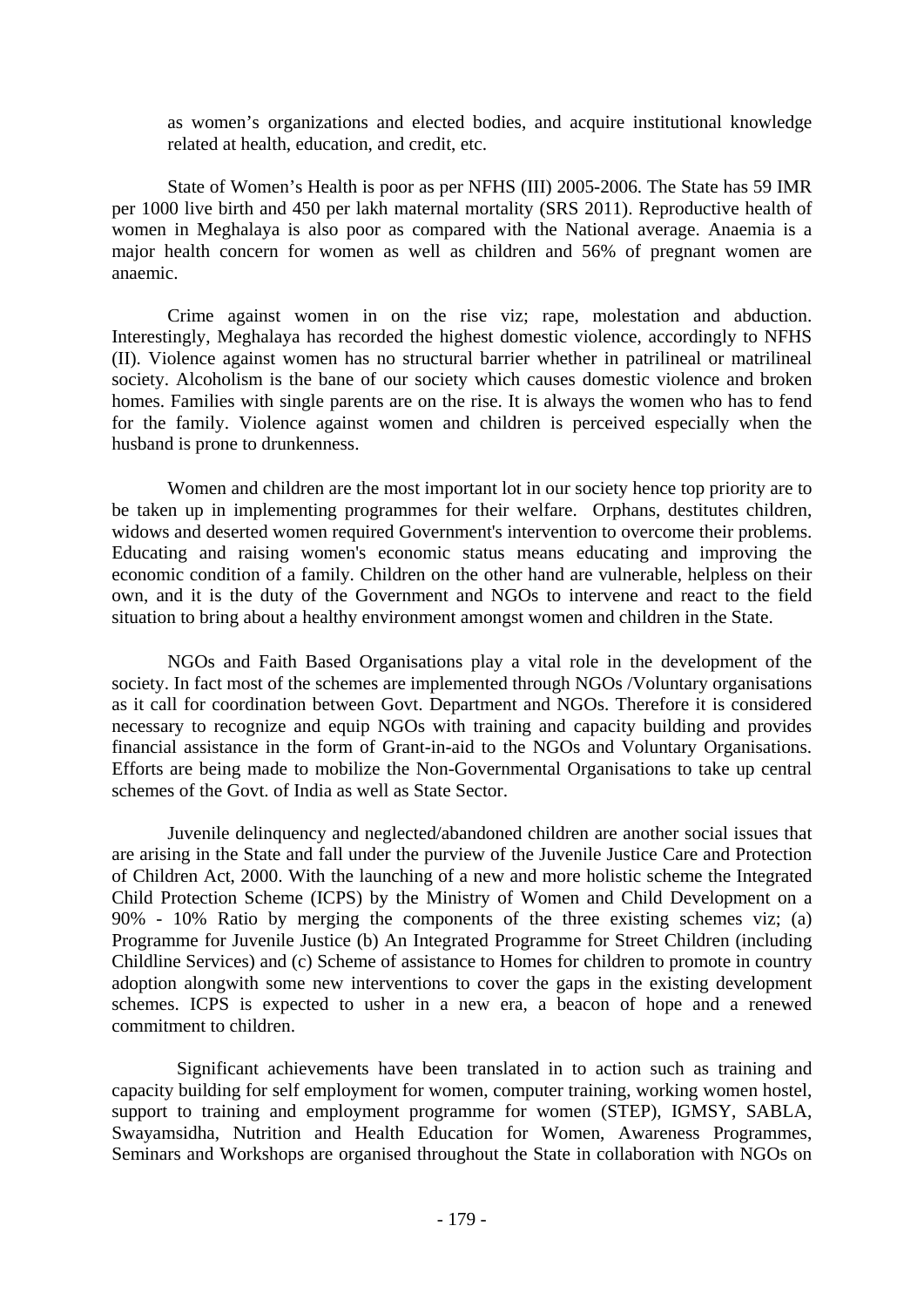different issues concerning women, supplementary nutrition to children and mothers, care of juvenile delinquents, training for empowerment of women and linkages of Self Help Group.

# **10.14.2 Review of the Eleventh Plan:**

 The Eleventh Plan Projected Outlay is **Rs 750.00 lakhs** and the actual expenditure is **Rs.1409.09 lakhs**

 Achievement during the Eleventh Five Year Plan in the Women & Child Development Sector in reaching out towards the development and empowerment of women and other services for children, adolescents, and child protection etc.. Achievement of the major schemes implemented during the  $11<sup>th</sup>$  Plan indicated as below:-

| SI.            | <b>Item</b>                                  | <b>Eleventh Plan Target</b> | <b>Eleventh Plan</b>   |
|----------------|----------------------------------------------|-----------------------------|------------------------|
| N <sub>0</sub> |                                              |                             | <b>Achievement</b>     |
| $\mathbf{1}$   | <b>Integrated Child Development Services</b> |                             | The Scheme is          |
|                | Scheme                                       |                             | implemented through    |
|                |                                              |                             | 1 State ICDS Cell, 5   |
|                |                                              |                             | District ICDS Cells,   |
|                |                                              |                             | 41 ICDS Projects,      |
|                |                                              |                             | 3811 AWCs and          |
|                |                                              |                             | 1234 Mini AWCs         |
| $\overline{2}$ | Training Programme of Anganwadi              |                             | <b>Job Orientation</b> |
|                | Workers under ICDS scheme.                   |                             | Induction course -     |
|                |                                              |                             | 3904 and Refresher     |
|                |                                              |                             | Course-1896            |
| $\mathfrak{Z}$ | Grant-in aid to voluntary Organisation       | $92$ nos                    | $90$ nos               |
| $\overline{4}$ | Training for Self Employment of              | 4 training centres          | 4 training centres     |
|                | Women in need of care and protection         |                             |                        |
| 5              | National Plan of Action on Women             | 7 Districts                 | 7 Districts            |
|                | Policy and Empowerment.                      |                             |                        |
| 6              | Establishment of Juvenile guidance           | 4 Homes                     | 4 Homes                |
|                | centres.                                     |                             |                        |

# **10.14.3 The Twelfth Plan and Annual Plan 2013-14 Projections :**

The **Twelfth Plan projected Outlay is Rs 2800.00** lakhs. **.** An Approved Outlay for the **Annual Plan 2012-13 is Rs660.00 lakhs** and the entire amount is to be fully utilized and the proposed outlay for the **Annual Plan 2013-14** is **Rs1160.00 lakhs** which includes **Rs500.00 lakhs for wedding assistance for orphaned girls**.

 The following schemes/programmes are being implemented and will be continued during the Twelfth Plan period:

## **10.14.4 CHILD WELFARE:**

# **i) Grant-in-aid to Voluntary Organisations Working in the Field of Child Welfare:**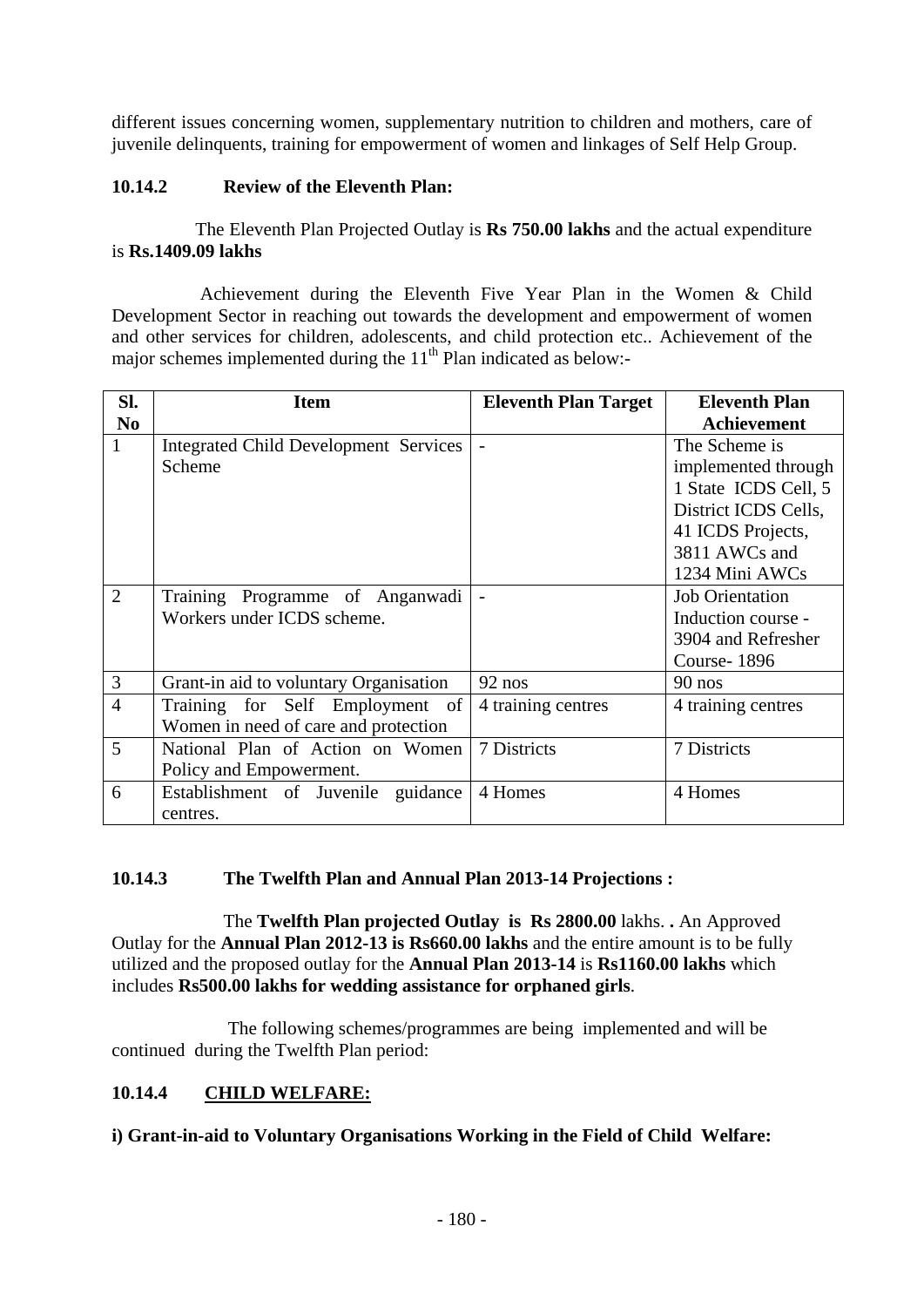Financial assistance is given to voluntary organisations working for the welfare and development of children in rural areas like creches, orphanages etc. The department also motivate the non-governmental organisations to take up other schemes such as foster care, adoption services, welfare services for street children and working children (Child Labour).. During **2013-2014** with the proposed amount of **Rs.35.00 lakhs** it is targeted to cover 80 NGOs.

## **ii) Creches for State Govt. Employee's Children:**

 There is 1 (one) Creche run for the benefit of the State Govt. Employee's Children at Shillong. During **2013-14** an amount of **Rs.1.00 lakhs** is proposed for the maintenance of the Creche.

## **iii) Integrated Child Development Services Scheme:**

During **2012-13**,an outlay of **Rs.488.43 lakhs** is proposed as Stare share to meet the necessary expenditure of the existing and additional infrastructure indicated below :

- (1) 1 (one) State ICDS Cell attached to the Directorate of Social Welfare.
- (2) 5 (five) District ICDS Cells with Head Quarter at Shillong, Tura, Nongstoin, Jowai and Williamnagar..
- (3) 39 (thirty nine) ICDS Projects offices at Block Level Head Quarter(s).
- (4) 2 Urban ICDS Project in Shillong and Tura with 190 AwCs..
- (5) 3388 Anganwadi Centres and 1234 Mini Anganwadi Centres

#### **iv) Training Programme of the Anganwadi Workers Under the ICDS Scheme:**

 Meghalaya has 2 (two) AWTCs, one located at Shillong the Headquarter which caters to the ICDS functionaries from East Khasi Hills, West Khasi Hills, Jaintia Hills and Ri Bhoi Districts. Another training centre located at Tura covering West Garo Hills, East Garo Hills and South Garo Hills Districts. Government of India has also sanctioned one MLTC located in the State Headquater Shillong which conducted all training programmes of middle level field functionaries, Lady Supervisors etc. The MLTC also conduct the innovative training programme in collaboration with SIRD and allied Department. During **2013-14** an amount of **Rs. 17.00 lakhs** is proposed as State share.

#### **10.14.5. CORRECTIONAL SERVICES :**

#### **i) Implementation of Children Act. Establishment of Juvenile Guidance Centre:**

 The Juvenile Justice Care and Protection of Children Act 2000 which replaced the Juvenile Justice Act 1986, clearly defined that two separate Homes should be set up for the delinquent juvenile i.e. Observation and Special Home and a separate Home for the neglected children known as Childrens' Home which may be run by NGOs with financial assistance 50:50 basis between the Central and State Government. During **2013-14**, an amount of **Rs5.00 lakhs** is proposed to meet the expenditure for the three existing Homes as mentioned above.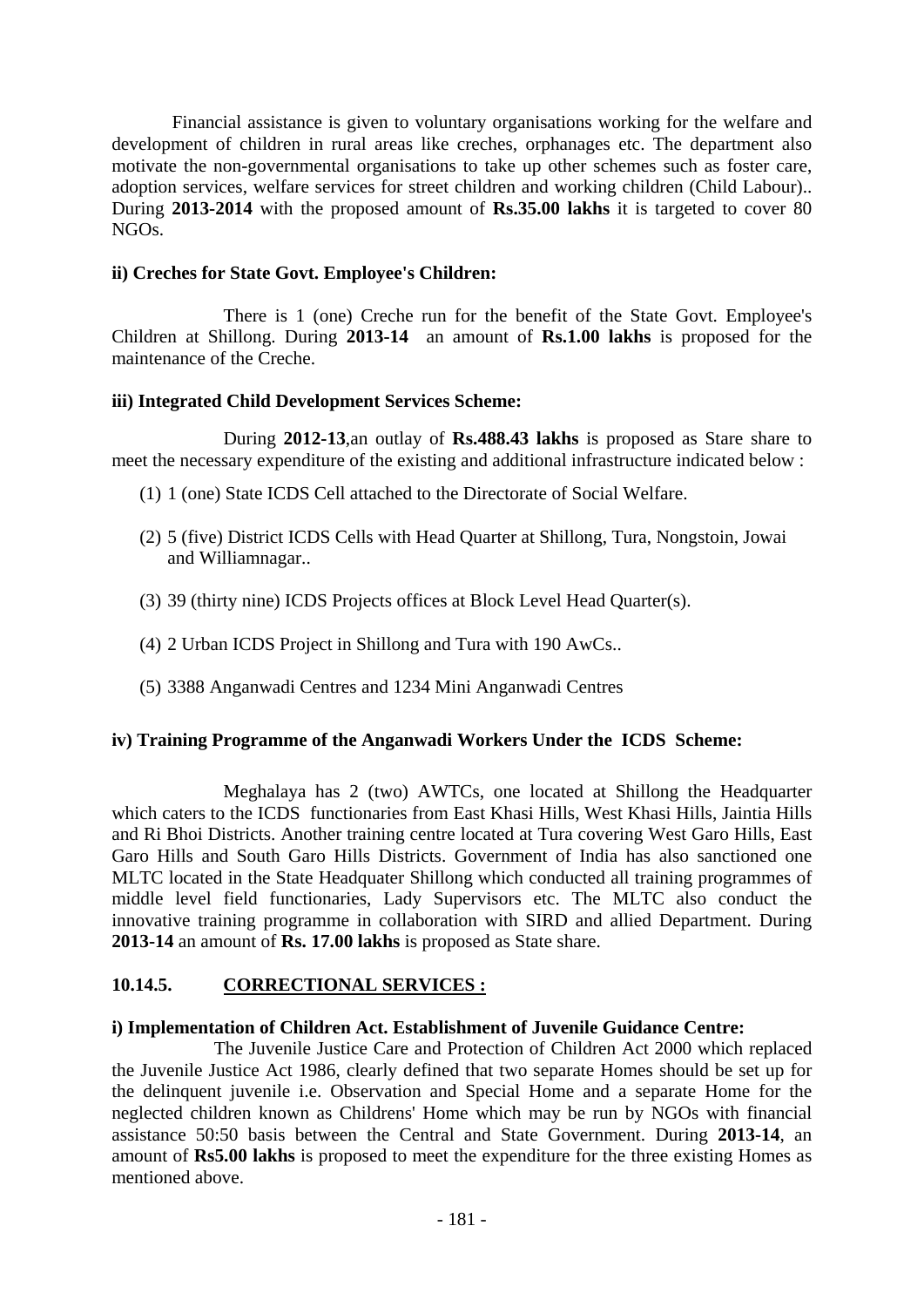#### **ii). Integrated Child Protection Services:**

The ICPS is a safety net scheme for children launched in 2009 merging the three existing scheme (a) Programme for Juvenile Justice (b) An Integrated Programme for Street Children (including Childline Services) and (c) Scheme of assistance to Homes for children to promote in country adoption along with some new interventions to cover the gaps in the existing development schemes

Hence, the Integrated Child Protection Scheme in the State and District Child Protection Society etc. in all districts have been implemented. Expenditure under the scheme is borne by Central Government at 90% and by the State at 10%. An amount of **Rs.46.57 lakhs** is provided during **2013-14** as State Share.

#### *iii) Implementation of Domestic Violence Act – Establishment of Shelter Home:*

It is alleged that domestic violence is rampant in the State but has remained largely invisible in the public domain. In order to provide relief and protection to the victims of domestic violence it is proposed that the Domestic Violence Act be implemented in the State. In accordance with the provision of the Act the Department have started implementing the Act in the State by appointing protection officers/ identification of NGOs to work as service providers. Under the Act. it is necessary to set up Shelter Homes for the temporary accommodation of the victims of domestic violence. A Shelter Home has been set up by giving financial assistance to 1 (one) NGO at Shillong for the purpose. During **2013-14**, an amount of **Rs.5.00 lakhs** is proposed..

#### **vii) State Commission for Protection of Child Rights:**

The Commission for Protection of Child Rights Act, 2005 which has received the assent of the President on  $20<sup>th</sup>$  January, 2006 provide for constitution of National Commission and State Commission for Protection of Child Rights and Children's Court for providing speedy trial of offences against children of violation of child rights connected therewith or incidental thereto.

The broad function of the Commission are varied and more particularly on the Child Rights and its violation and to look into and enquire into the violation of child rights and recommended initiation of proceedings in such cases, periodical review of existing policies, programmes and schemes concerning children and make recommendation for their effective implementation in the best interest of children, general awareness and promote research in the field of child rights or any other concerning the rights of a child. Hence, it is mandatory to set up a Commission during **2013-14** with a proposed amount of **Rs.10.00 lakhs**, where proposal for setting up have been submitted to Government for consideration.

## **10.14.6. WOMEN WELFARE:**

#### **i) Training Centre for Self Employment for Women in Need of Care and Protection:**

 At present, the State Govt. is running 3 (three) training centres for 105 destitutes women. The training centres impart training in tailoring, knitting, embroidery and weaving for a period of one year. During the training period a stipend of Rs. 500/- per month per trainee is given. After successful completion of the training, they are given a token grant of Rs. 5000/-, Rs. 4000/- and Rs. 3500/- respectively according to the grade they secured to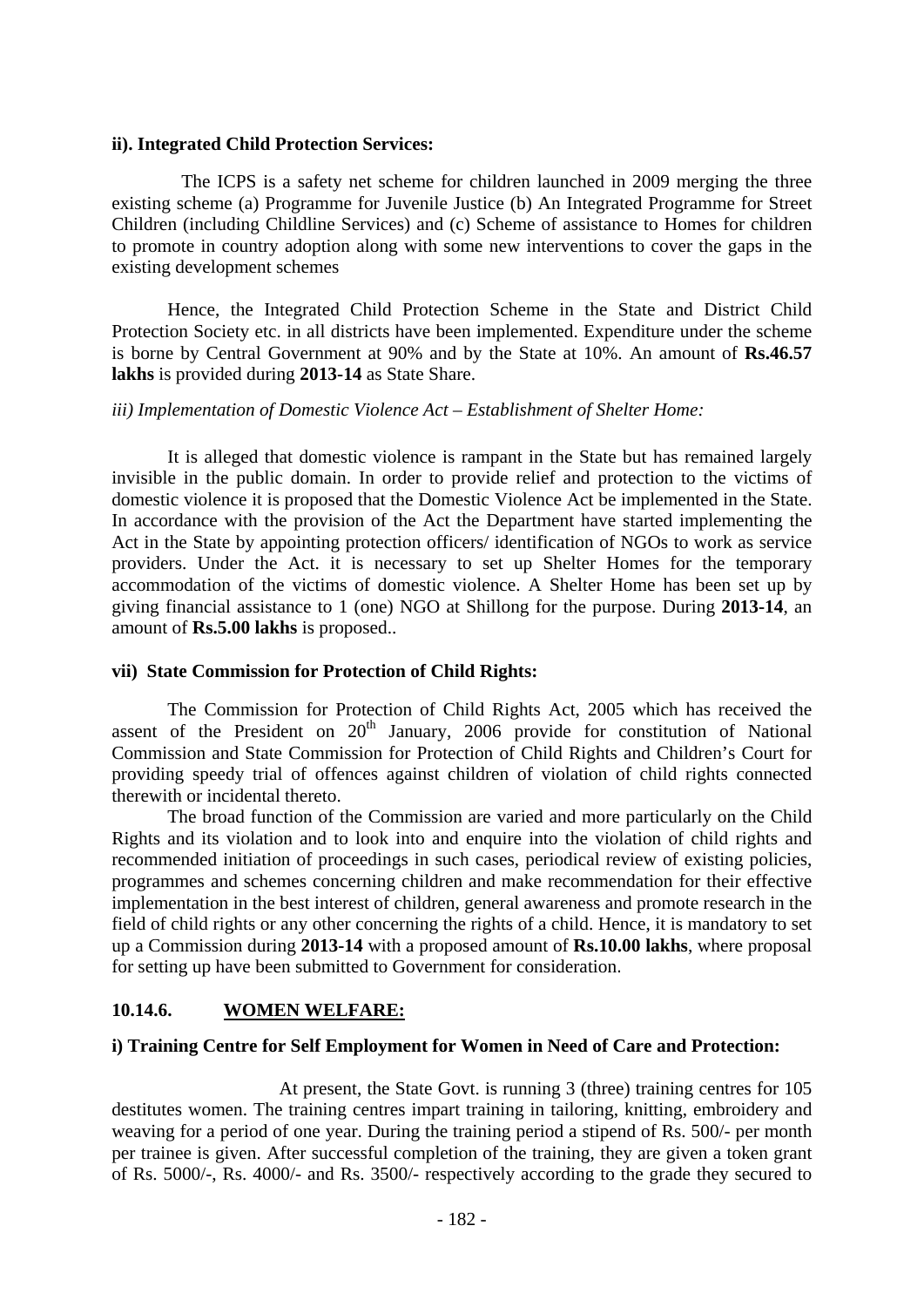enable them to start their own self employment. In view of the escalation of food commodities it is proposed to enhance the rate of stipend to Rs. 1000/- p.m. At present the above 3 training centres are located at Shillong, Jowai and Tura only with a capacity of 40, 25 and 40 respectively. It is felt necessary to diversify and upgrade the training in few more trades such as leather works, toy making etc in the training centre at Shillong since these trades have more employment/ income avenues. Besides, one year Computer Training is imparted to 10(ten) orphan and destitute girls in collaboration with Ramkrishna Mission Laitumkhrah Shillong.

During the  $12<sup>th</sup>$  Plan period it is proposed to create two new training centres. Hence, during **2013-2014,** an amount of **Rs11.60 lakhs** is proposed for meeting the expenditure for the two new training centres to be created.

ii) Assistance to Voluntary Organisations for Setting up Training Centres for women and care of their children :

 Financial assistance is given to voluntary organisations working for the welfare of women in different activities such as handicrafts, training centres. An amount of **Rs.4.00**  lakhs is proposed during 2013-14 to give incentives to women folk to carry out the training.

## **iii) National Plan of Action on Women's Policy and Empowerment:**

 The Department have initiated preparation of the State Plan of Action on Women's Policy and Empowerment. The Plan of Action incorporated programme action oriented on women's component and other related women's activities of allied Department. Effort is also being made for convergence and networking of women's development programmes at different level with NGOs which have strong presence at the community level for the empowerment of women. During **2013-2014,** an amount of **Rs.5.00 lakhs** is proposed for taking up programmes in all Districts of the State.

#### **iv) Meghalaya State Commission for Women :**

 The State Commission for Women was set up in the State during 2004-05 on the lines of the National Commission. During the Twelfth Plan period of **2013-14**, the Commission proposed to take up study tour to different States of the country for interaction and exposure. Hence, an amount of **Rs.25.00 lakhs** is proposed to meet the expenditure on establishment and proposed study tour.

## **v) Setting Up Employment -cum-Income Generating Units For Women (NORAD):**

It is proposed to take advantage of the scheme to train women folks in different income generating trades so as to enable them to earn their livelihood and improve their economic status in the Training Centres for Self Employment for Women in need of Care and Protection. The objective of the scheme is to train women, preferably in the nontraditional areas and to ensure their employment. During 2006-07, the scheme has been transferred from Centrally Sponsored Scheme to the State Government. During **2013-14**  an amount of **Rs.5.00 lakhs** is proposed.

## **10.14.7 NEW SCHEME:-**

## **i) Wedding Assistance for Orphaned Girls:**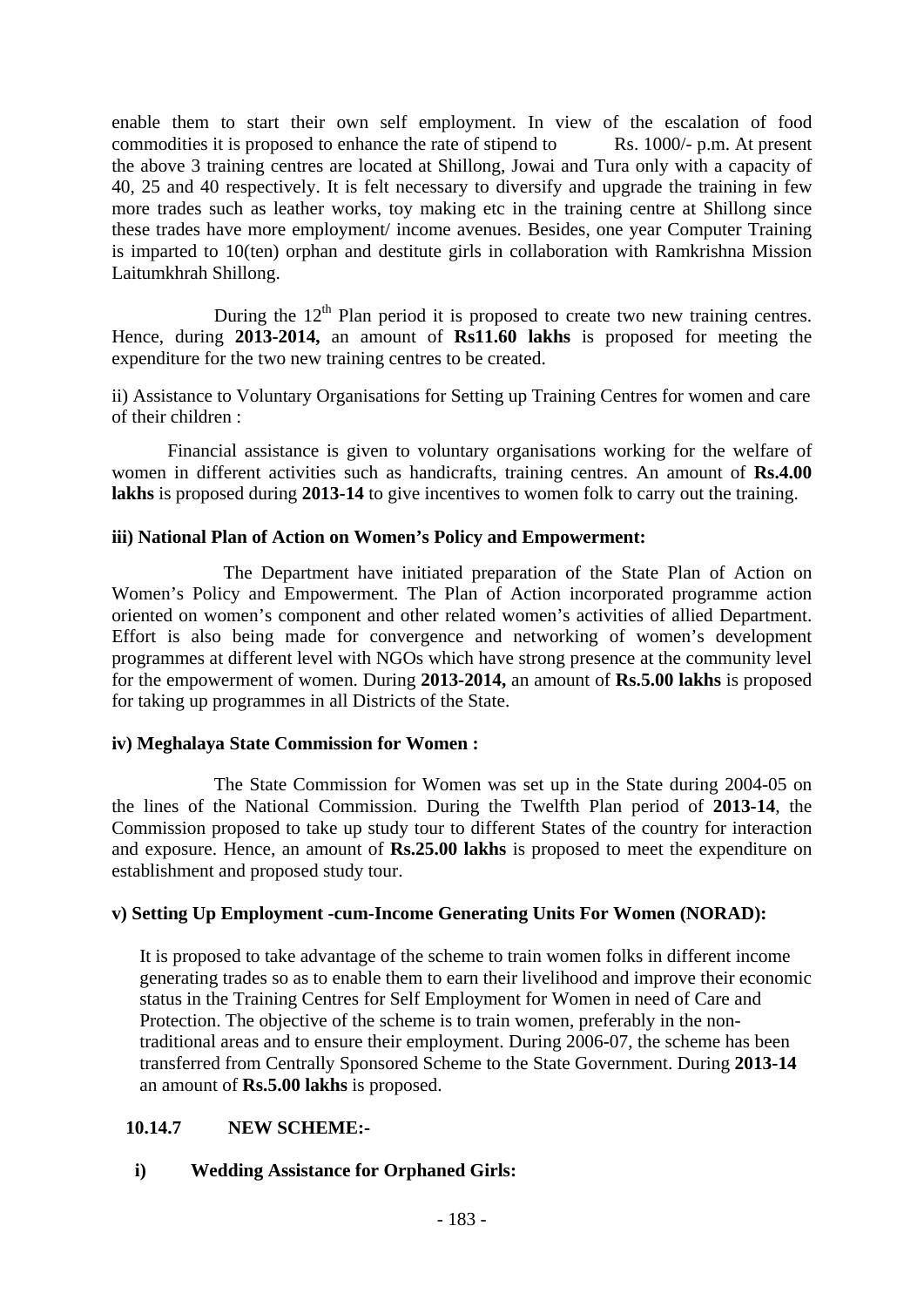The new scheme viz Wedding Assistance for Orphaned Girls will be implemented from the Annual Plan 2013-14 onwards with the proposed Outlay of Rs 500.00 lakhs .

**(Rupees in lakhs)** 

## **10.14.8 PROPOSED STATE PLAN OUTLAY FOR THE TWELFTH PLAN (2012-17) AND ANNUAL PLAN 2013-14:-**

The broad break up of the Twelfth Five Year Plan and Annual Plan 2013-14 is shown in the table below:

| S <sub>1</sub> N<br>$\mathbf{0}$ | Name of<br>scheme        | <b>Eleventh</b><br><b>Plan 2007-</b><br>12         | Eleventh<br>Plan<br>2007-12 | Annual<br>Plan<br>2011-12  | <b>Twelfth</b><br>Plan<br>2012-17 | Annual Plan 2012-13       |                                             | <b>Annual</b><br><b>Plan</b><br>2013-14 |
|----------------------------------|--------------------------|----------------------------------------------------|-----------------------------|----------------------------|-----------------------------------|---------------------------|---------------------------------------------|-----------------------------------------|
|                                  |                          | Projected<br><b>Outlay at</b><br>2006-07<br>prices | Actual<br>Expendi-<br>ture  | Actual<br>Expendi-<br>ture | Projected<br>Outlay               | <b>Approved</b><br>Outlay | Anticipa-<br>ted<br><b>Expendi-</b><br>ture | <b>Proposed</b><br>Outlay               |
| $\mathbf{0}$                     |                          | 2                                                  | 3                           | 4                          | 5                                 | 6                         | 7                                           | 8                                       |
| 1                                | Child<br>Welfare         | 240.00                                             | 839.66                      | 417.87                     | 1263.00                           | 403.48                    | 403.48                                      | 1051.43                                 |
| 2                                | Women<br>Welfare         | 200.00                                             | 171.69                      | 39.91                      | 320.00                            | 64.00                     | 64.00                                       | 50.60                                   |
| 3                                | Correctional<br>Services | 310.00                                             | 395.29                      | 103.78                     | 1217.00                           | 192.52                    | 192.52                                      | 57.97                                   |
|                                  | <b>TOTAL</b>             | 750.00                                             | 1409.09                     | 561.11                     | 2800.00                           | 660.00                    | 660.00                                      | 1160.00                                 |

## **10.14.9 CENTRALLY SPONSORED SCHEMES:**

The following Centrally Sponsored Schemes are being implemented by the Department and will be continued during the Twelfth Plan period :

#### **i) Integrated Child Development Services Scheme:**

During **2013-14**,an outlay of **Rs.7000.00 lakhs** is proposed as Central share to meet the necessary expenditure of the existing and additional infrastructure under the scheme.

## **ii) Training Programme of the Anganwadi Workers Under the ICDS Scheme:**

 During **2013-14** an amount of **Rs.60.00 lakhs** is proposed as Central share to cover AWWs/ helpers.

#### **iii) Nutrition Surveillance System (NSS) :**

 The project involves training/ reviewing/ monitoring on the implementation of ICDS Programme at the district level and project levels and also involving anganwadi workers. During **2013-2014** a token provision of **Rs.11.00 lakhs** is proposed.

#### **iv) Kishori Shakti Yojana – KSY (Adolescent Girls Scheme) :**

The scheme Kishori Shakti Yojana, a component of ICDS scheme aims to improve the nutritional health of the adolescent girls, promote awareness of health, hygiene, nutritional and family care, link them for learning life skill and take steps to become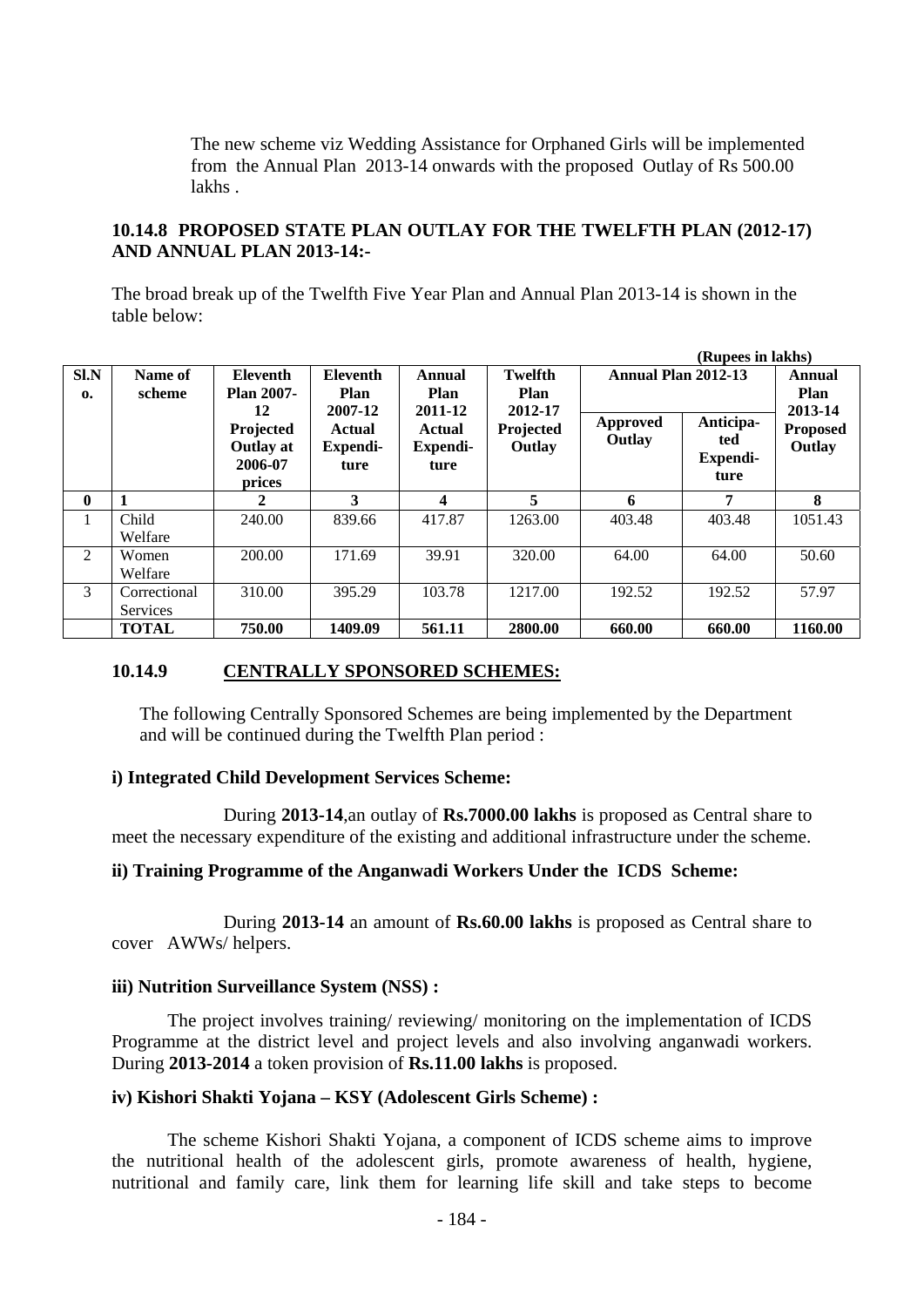productive member. The scheme is in operation in 19 ICDS Projects covering 4 (four) districts as per the guidelines of Govt. of India. During **2013-2014** a token provision of **Rs.42.91 lakhs** is proposed.

## **v) Rajiv Gandhi Scheme for Empowerment of Adolescent Girls (RGSEAG) - SABLA (non-Nutrition)**

Under the scheme an amount of **Rs50.00 lakhs** is proposed during **2013-2014**  for covering 88,523 beneficiaries. The expenditure on the scheme is 100% Central Share.

vi) SWADHAR:

 **The Government of India has designed a scheme known as 'Swadhar' for the welfare of the women in distress. The Scheme is 100% borne by the GOI. Since the GOI has not released any fund for the scheme during the last 2 (two) years, hence, during**  2013-2014 **no amount has been provided**.

vii) State Mission Authority (SMA) and State Resource Centre for women (SRCW)

The Govt. has set up a State Mission Authority (SMA) under the Chairmanship of the Chief Minister and Ministers of the participating Departments as Members. The purpose of the Mission would be to secure convergence of schemes/ programmes of both Central and State Government. It will also review legislations affecting women and their implementation, apart from giving a filling to gender mainstreaming of policies and programmes. This mission would be umbrella mission under which selected monitored for convergent action without diluting of the autonomy of the participating Departments.

 The State Mission Authority with a State Resource Centre for Women (SRCW) is already in position and functional in the State. The State Mission Authority is to assist and cease with the existing Institutions/ Structures for monitoring and review of flagship programmes and other schemes of Central and State Governments. Schemes for eliciting the information required to be placed under State Mission Authority. Expenditure under the scheme will be 100% Central Share. During **2013-2014** a token provision of **Rs.40.00 lakhs** is proposed.

## **viii) Indira Gandhi Matritava Sehyog Yojana (IGMSY) – Conditional Maternity Benefit (CMB) Scheme**

It is a centrally sponsored scheme which will be launched and implemented in the state with financial assistance from the Ministry of Women and Child Development providing 100% funding. 1 (one) district of the state will be selected for implementation of the scheme as a Pilot project. During **2013-14** a token provision of **Rs.100.00 lakhs** is proposed.

**ix)** 

## **CORRECTIONAL SERVICES** :

i) Integrated Child Protection Services: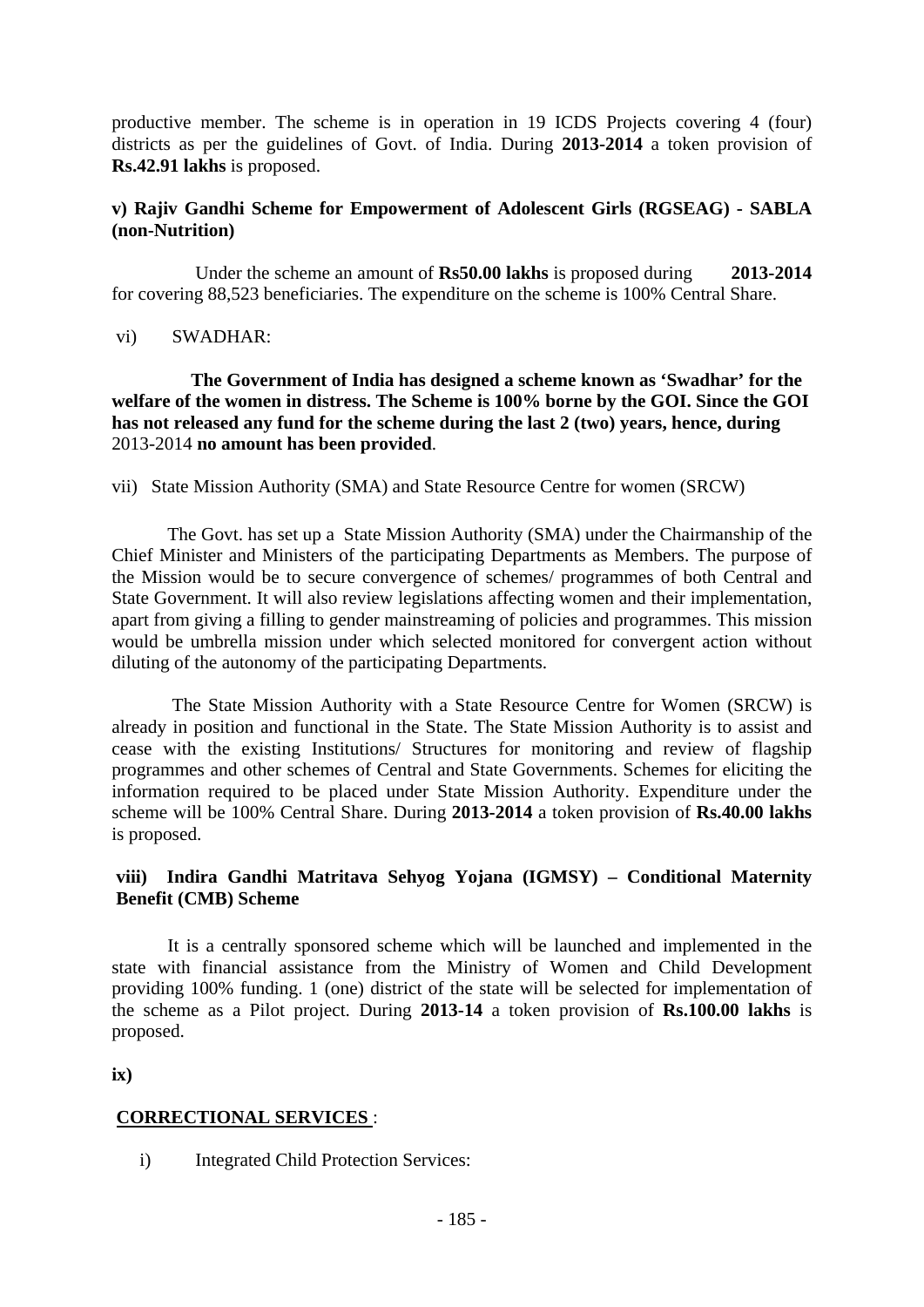**Under the Juvenile Justice (care and protection of children's) Amendment Act, 2006 it is mandatory to set up the child protection unit as provides under section 62 A, Child Protection Unit for the State and such Units for every District consisting of such officers and other employees have already been appointed on contract basis by the Government, and also the State Protection Society have been registered..** 

 **The expenditure under the scheme is borne 90% by Central Government and 10% by the State. During** 2013-2014 **a token provision of** Rs.1800.00 lakhs **is proposed as Central Share.** 

## **ii) Financial Assistance and Support Services to victims of rape- A scheme for restorative justice:**

 Under the Scheme a cash assistance of Rs.1.50 lakhs as well as restorative support services such as counseling, shelter, medical and legal aid upto Rs.50,000/- is provided. For smooth implementation of the scheme it is proposed the setting up of Criminal Injuries Relief and Rehabilitation Boards at the District, State and National Levels. During **2013-14** a token provision of **Rs.80.00 lakhs** is proposed as Central Share .

# **CAPITAL OUTLAY:**

as below:-

## **Centrally Sponsored Scheme:-**

## **Construction of Anganwadi Centres under ICDS Scheme :**

 Government of India has sanctioned so far 2037 anganwadi buildings. Each building has one room attached with kitchen, store room, water tank and toilet facilities @ of Rs.1.25 lakhs/ Rs.1.75 lakhs. 1892 anganwadi buildings have been completed and construction of 145 Anganwadi buildings is under progress during 2012-13. During **2013-14**, it is proposed to construct more anganwadi centers and an amount of **Rs.1400.00 lakhs** is provided as token provision.

## **10.15 NUTRITION**

#### **10.15:1 REVIEW OF THE ELEVENTH PLAN:**

 The Eleventh Plan Approved Outlay for Nutrition is **Rs 31,000.00 lakhs** and the actual expenditure was **Rs 5815.44 lakhs** in which 628503 beneficiaries are covered**.** 

Achievement of the major schemes implemented during the  $11<sup>th</sup>$  Plan indicated

| Sl.<br>N <sub>0</sub> | <b>Item</b>                                                | <b>Eleventh Plan Target</b> | <b>Eleventh Plan</b><br>Achievement |  |  |
|-----------------------|------------------------------------------------------------|-----------------------------|-------------------------------------|--|--|
|                       |                                                            |                             |                                     |  |  |
|                       | Supplementary Nutrition Programme in   14200 beneficiaries |                             | 17600 beneficiaries                 |  |  |
|                       | Urban Areas (Non ICDS)                                     |                             |                                     |  |  |
| 2                     | Supplementary Nutrition Programme                          | 322818 beneficiaries        | 518067 beneficiaries                |  |  |
|                       | for Integrated Child Development                           |                             |                                     |  |  |
|                       | Services scheme.                                           |                             |                                     |  |  |
| 3                     | Scheme<br>Ragiv<br>Gandhi                                  | for $ 47105$ beneficiaries  | 47105 beneficiaries                 |  |  |
|                       | <b>Empowerment of Adolescent Girls</b>                     |                             |                                     |  |  |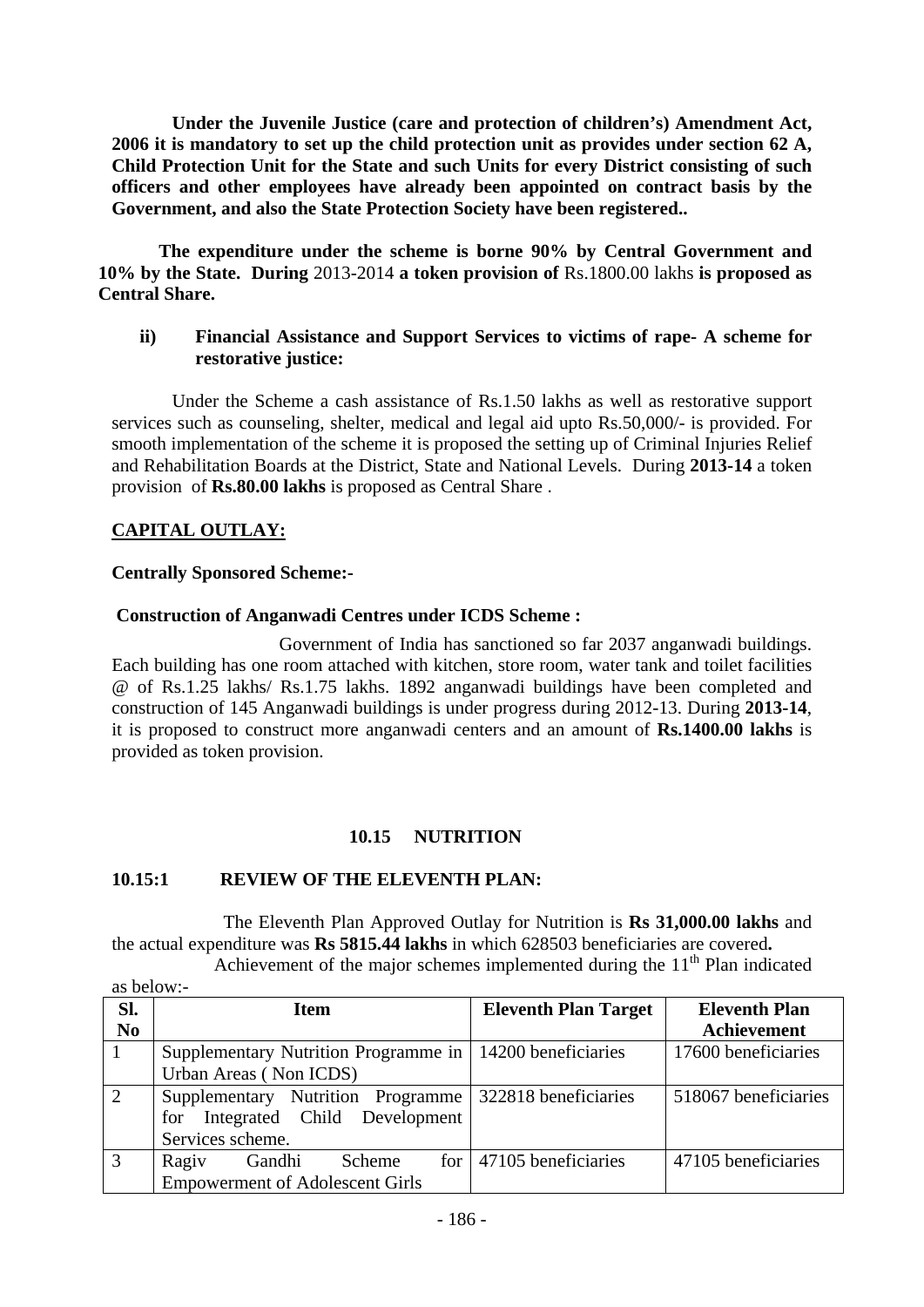# **10.15:2 PROJECTED OUTLAY FOR THE 12th PLAN (2012-17) & ANNUAL PLAN 2013-14:**

 The **Twelfth Five year Plan projected outlay** is **Rs 9800.00 lakhs.** The Approved Outlay for **Annual Plan 2012-13 is Rs1250.00 lakhs** and is expected to be fully utilized. An Outlay of **Rs.1250.00 lakhs** is proposed for the Annual Plan **2013-14** for continued implementation of scheme described below **:-**

#### i) **Supplementary Nutrition in Urban Areas :**

 S.N.P. in implemented in Urban Areas for malnourished children below 6 years of age, expectant and nursing mothers of low income group in all the District headquarters. The programme is implemented by the District Social Welfare Officers through the Non-Governmental Organisations and communities through their respective Centres in the following order viz. Jaintia Hills - 9 centres, East Garo Hills, South Garo Hills, Ri Bhoi District and West Khasi Hills District - 8 centres each. The cost of foodstuff given to each beneficiaries is at the enhance rate of Rs.4/- for children and @ Rs.6/- for pregnant and nursing mothers for 300 days in a year i.e. 25 days in a month. Foodstuff such as Bengal gram, groundnut, soyabean, suji, dried peas are provided to the beneficiaries at the rate mentioned above. An amount of **Rs.100.00 lakhs** is provided to cover 8800 beneficiaries during **2012-13** and hence the anticipated expenditure. During the Annual Plan **2013-13** an amount of **Rs.100.00 lakhs** is proposed to cover 8800 beneficiaries from five districts only viz Jaintia Hills, East Garo Hills, South Garo Hills, Ri Bhoi and West Khasi Hills. Two other Districts viz West Garo Hills and East Khasi Hills have been covered under Urban ICDS Projects.

#### **iii) Supplementary Nutrition Programme for ICDS Scheme**

Social Welfare Department is the Nodal Department for the implementation of Supplementary Nutrition Programme in the State. The programme is implemented by providing supplementary nutrition to children below 6 years, pregnant and nursing mothers and adolescent girls in rural areas with the objective of improving their health and nutritional status. In this Scheme food stuff i.e. Bengal gram, Ground nut, Soya bean, Dried peas, Suji, Dahlia, Rice flakes, Green peas, Sugar, Onion, Mustard oil, Iodised salt, Milkose and Yummy Noodles are distributed through AWCs under the 41 ICDS Projects. The present unit cost under S.N.P. per beneficiary per day is @ Rs.4/- for 0 - 6 years children, @Rs.6/ for severely malnourished children, @ Rs.5/- for pregnant mother, nursing mother and adolescent girls. The number of feeding days in a year is 300 days i.e. 25 days per month.It may be mentioned that 90% of the actual expenditure for SNP in ICDS is borne by the Govt. of India and 10% by the State Government. To increase more nutritive's value to the beneficiaries it is proposed that the State may contribute the additional amount of Rs.3/- to the existing rate of Rs4/-.

During the Annual Plan **2012-13** an amount of **Rs.920.00 lakhs** was provided for covering 5,18,067 beneficiaries. During an Annual Plan **2013-14**, an amount of **Rs.920.00 lakhs** is proposed as a State Share to cover 6,00,000 beneficiaries in the 41 ICDS Projects in the State.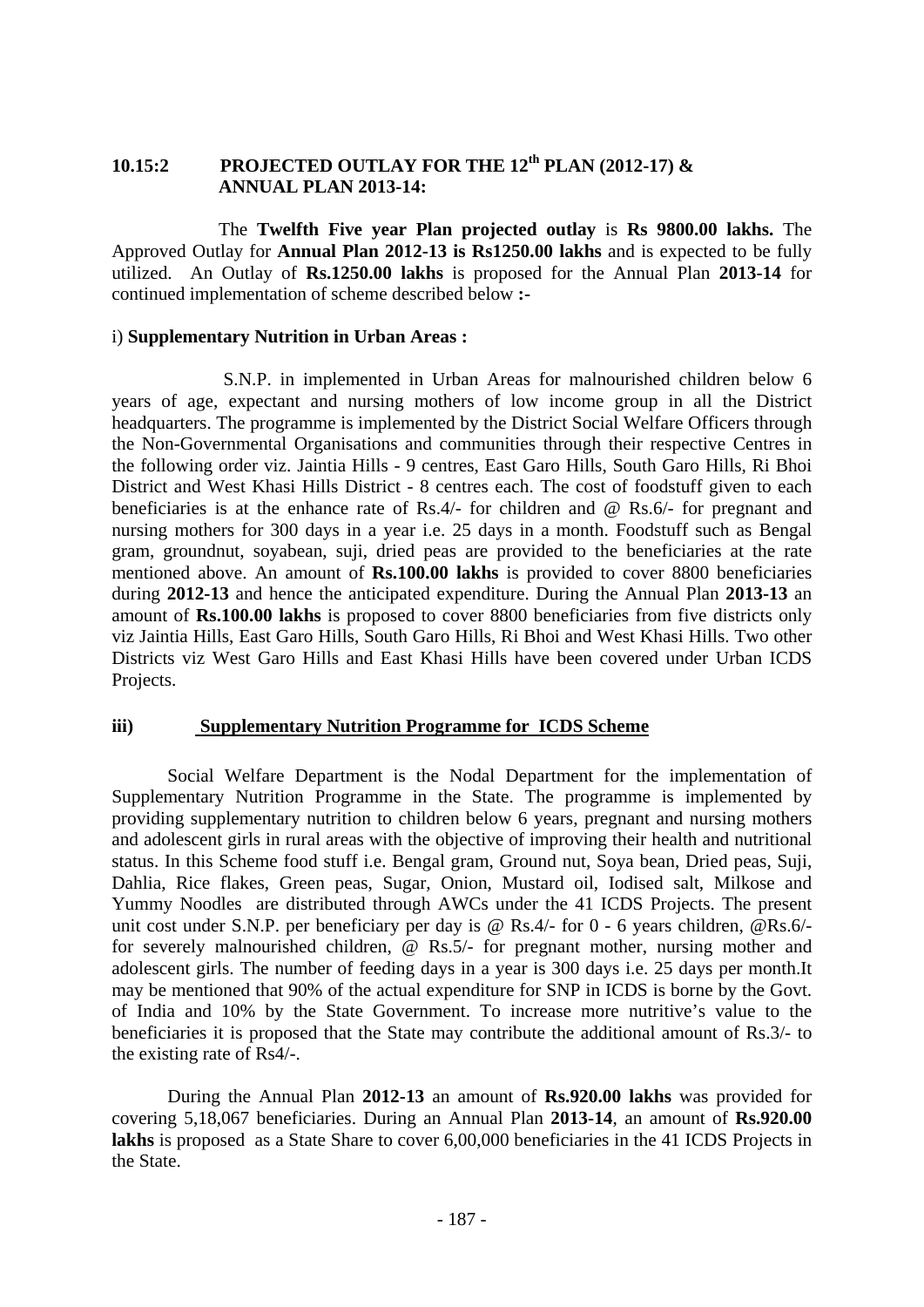#### iii) **Ragiv Gandhi Scheme for Empowerment of Adolescent Girls (RGSEAG) SABLA**:-

 The scheme 'SABLA' under Ragiv Gandhi Scheme for Empowerment of Adolescent Girls is a Centrally Sponsored Scheme in which pattern of funding is 50:50 between Centre and State. The scheme is implemented in three districts covering 22 ICDS projects for Adolescent Girls of 11-18 years by providing their nutritional and health status . Under this scheme an Outlay of **Rs230.00 lakhs** is being proposed as 50% State Share for the **Annual Plan 2013-14.**

## iv) **PROJECTED STATE PLAN OUTLAY FOR THE TWELFTH PLAN (2012-17) AND ANNUAL PLAN 2013-14:-**

 The schematic Outlay/Expenditure for the Twelfth Plan (2012-17) and Annual Plan 2013-14 is in respect of Nutrition Sector as indicated in Table below:-

|                |                        |                 |                 |                         |           |                               |           | <b>Rupees in lakhs</b> |
|----------------|------------------------|-----------------|-----------------|-------------------------|-----------|-------------------------------|-----------|------------------------|
| SI.            | <b>Name of Schemes</b> | <b>Eleventh</b> | <b>Eleventh</b> | Annual                  | Twelfth   | <b>Annual Plan</b><br>2012-13 |           | Annual                 |
| N <sub>0</sub> |                        | Plan            | Plan            | <b>Plan</b>             | Plan      |                               |           | Plan                   |
|                |                        | 2007-12         | 2007-12         | 2011-12                 | 2012-17   | <b>Approved</b>               | Anticipa- | 2013-14                |
|                |                        | <b>Approved</b> | Actual          | Actual                  | Projected | Outlay                        | ted       | <b>Proposed</b>        |
|                |                        | Outlay          | expendi-        | Expendi-                | Outlay    |                               | expenditu | Outlay                 |
|                |                        | $($ at 2006-    | ture            | ture                    |           |                               | re        |                        |
|                |                        | 07 price)       |                 |                         |           |                               |           |                        |
| $\mathbf{1}$   | $\overline{2}$         | 3               | 3               | $\overline{\mathbf{4}}$ | 5         | 6                             | 7         | 8                      |
| 1.             | Supplementary          | 300.00          | 220.35          | 94.04                   | 500.00    | 100.00                        | 100.00    | 100.00                 |
|                | <b>Nutrition</b>       |                 |                 |                         |           |                               |           |                        |
|                | in<br>Programme        |                 |                 |                         |           |                               |           |                        |
|                | Urban Area (Non        |                 |                 |                         |           |                               |           |                        |
|                | ICDS)                  |                 |                 |                         |           |                               |           |                        |
| 2.             | Supplementary          | 30700.00        | 4588.24         | 706.73                  | 7400.00   | 1000.00                       | 1000.00   | 920.00                 |
|                | <b>Nutrition</b>       |                 |                 |                         |           |                               |           |                        |
|                | Programme<br>for       |                 |                 |                         |           |                               |           |                        |
|                | ICDS Schemes.          |                 |                 |                         |           |                               |           |                        |
| 3.             | Gandhi<br>Ragiv        | 0.00            |                 | 206.08                  | 1900.00   | 150.00                        | 150.00    | 230.00                 |
|                | for<br>Scheme          |                 |                 |                         |           |                               |           |                        |
|                | of<br>Empowerment      |                 |                 |                         |           |                               |           |                        |
|                | Adolescent<br>Girls    |                 |                 |                         |           |                               |           |                        |
|                | (RGSEAG)               |                 |                 |                         |           |                               |           |                        |
|                | SABLA.                 |                 |                 |                         |           |                               |           |                        |
|                | <b>TOTAL</b>           | 31,000.00       | 4808.59         | 1006.85                 | 9800.00   | 1250.00                       | 250.00    | 1250.00                |

#### **Centrally Sponsored Scheme – Distribution of Nutritious Foods and Beverages:**

#### **Special Nutrition Programme:**

#### **Supplementary NutritionProgramme for ICDS Scheme :**

The Social Welfare Department is the Nodal Department for the implementation of Supplementary Nutrition Programme in the State i.e. by providing supplementary nutrition to children below 6 years, pregnant and nursing mothers and adolescent girls to improve the health and nutritional status of women and children in rural areas. In the implementation of SNP Scheme food stuff i.e. Bengal gram, Ground nut, Soya bean, Dried peas, Suji, Rice flakes, Green peas, Sugar, Onion, Mustard oil, and Iodised salt are being distributed to the beneficiaries through AWCs in the 41 ICDS Projects. The present unit cost under S.N.P. per beneficiary per day is @ Rs.4/- for 0 - 6 years children, @Rs.6/-